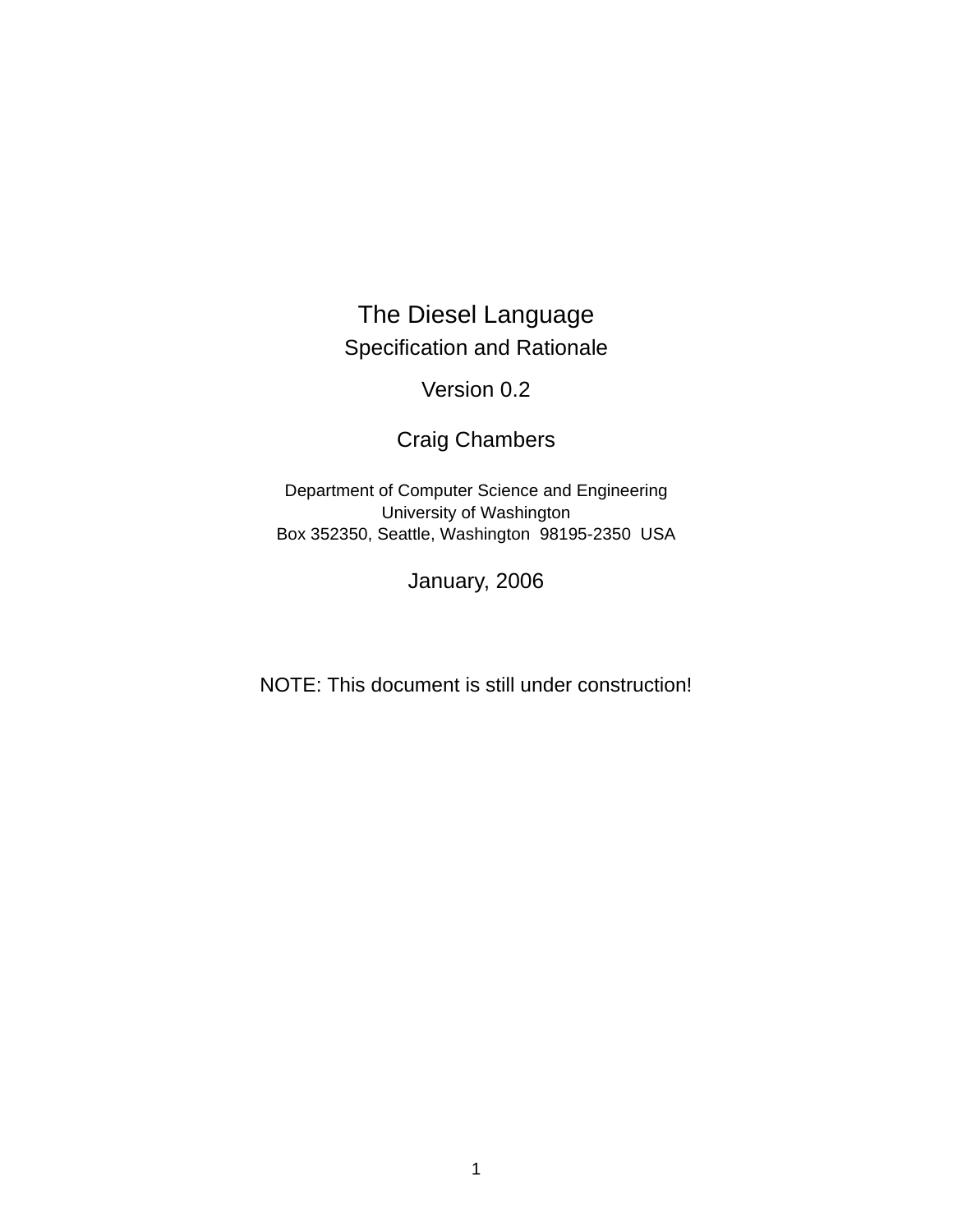# Table of Contents

| 1            |     |                           |                                                     | 5  |  |  |  |  |
|--------------|-----|---------------------------|-----------------------------------------------------|----|--|--|--|--|
|              | 1.1 | Outline                   |                                                     | 5  |  |  |  |  |
| $\mathbf{2}$ |     | $Core$                    |                                                     |    |  |  |  |  |
|              | 2.1 | <b>Programs and Files</b> |                                                     |    |  |  |  |  |
|              | 2.2 |                           | <b>Include Declarations</b>                         | 8  |  |  |  |  |
|              | 2.3 |                           | <b>Variable Declarations</b>                        | 8  |  |  |  |  |
|              | 2.4 |                           | <b>Classes and Objects</b>                          | 9  |  |  |  |  |
|              |     | 2.4.1                     | <b>Kinds of Class Declarations</b>                  | 9  |  |  |  |  |
|              |     | 2.4.2                     | Inheritance                                         | 10 |  |  |  |  |
|              |     | 2.4.3                     | <b>Object Instantiation</b>                         | 10 |  |  |  |  |
|              |     |                           | 2.4.4 Predefined Objects and Classes                | 11 |  |  |  |  |
|              |     | 2.4.5                     | <b>Class Extension Declarations</b>                 | 11 |  |  |  |  |
|              |     | 2.4.6                     | <b>Synonym Declarations</b>                         | 12 |  |  |  |  |
|              | 2.5 |                           | <b>Functions and Methods</b>                        | 12 |  |  |  |  |
|              |     | 2.5.1                     | Functions                                           | 12 |  |  |  |  |
|              |     | 2.5.2                     | Signatures                                          | 14 |  |  |  |  |
|              |     | 2.5.3                     | Methods                                             | 14 |  |  |  |  |
|              |     | 2.5.4                     | <b>Code Method Bodies</b>                           | 18 |  |  |  |  |
|              |     | 2.5.5                     | <b>Primitive Method Bodies</b>                      | 18 |  |  |  |  |
|              | 2.6 | <b>Fields</b>             |                                                     | 19 |  |  |  |  |
|              |     | 2.6.1                     | Read-Only vs. Mutable Fields                        | 20 |  |  |  |  |
|              |     | 2.6.2                     | Per-Object vs. Shared Fields                        | 21 |  |  |  |  |
|              |     | 2.6.3                     | <b>Field Methods</b>                                | 21 |  |  |  |  |
|              |     | 2.6.4                     | <b>Field Initialization</b>                         | 23 |  |  |  |  |
|              |     | 2.6.5                     | <b>Field Overloading</b>                            | 24 |  |  |  |  |
|              | 2.7 |                           | <b>Statements and Expressions</b>                   | 25 |  |  |  |  |
|              |     |                           | 2.7.1 Assignment Statements                         | 26 |  |  |  |  |
|              |     | 2.7.2                     | Literals                                            | 26 |  |  |  |  |
|              |     | 2.7.3                     | Variable References                                 | 26 |  |  |  |  |
|              |     |                           | 2.7.4 Object Constructors                           | 27 |  |  |  |  |
|              |     | 2.7.5                     | <b>Vector Constructors</b>                          | 27 |  |  |  |  |
|              |     | 2.7.6                     | <b>Closures</b>                                     | 27 |  |  |  |  |
|              |     | 2.7.7                     | Message Sends                                       | 28 |  |  |  |  |
|              |     | 2.7.8                     | <b>Parenthetical Subexpressions</b>                 | 30 |  |  |  |  |
|              | 2.8 |                           | <b>Precedence Declarations</b>                      | 30 |  |  |  |  |
|              |     | 2.8.1                     | Previous Approaches                                 | 30 |  |  |  |  |
|              |     | 2.8.2                     | Precedence and Associativity Declarations in Diesel | 31 |  |  |  |  |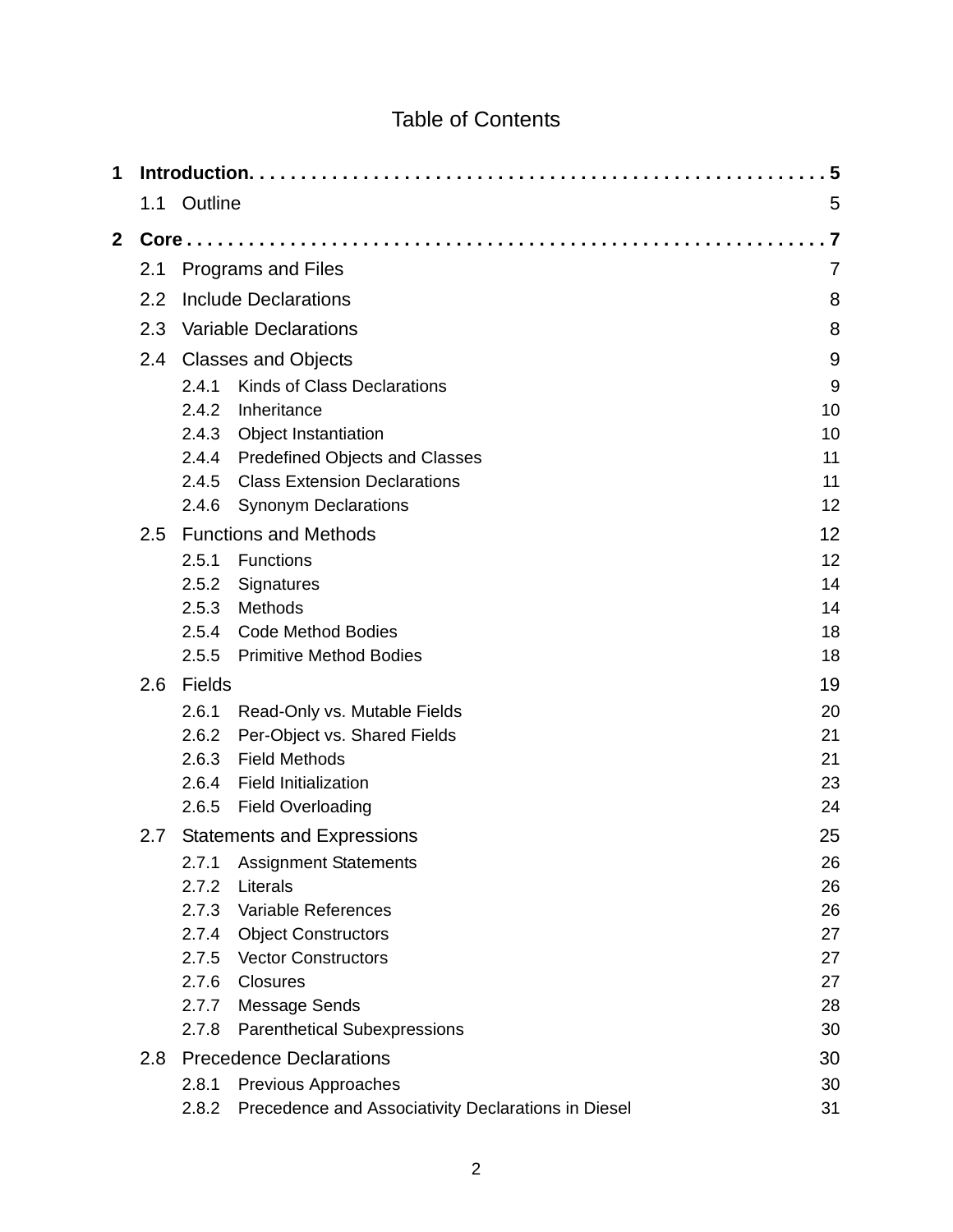|   | 2.9 | Method Lookup                                                      | 32 |
|---|-----|--------------------------------------------------------------------|----|
|   |     | 2.9.1<br>Philosophy                                                | 33 |
|   |     | Semantics<br>2.9.2                                                 | 33 |
|   |     | 2.9.3<br>Examples                                                  | 34 |
|   |     | <b>Strengths and Limitations</b><br>2.9.4                          | 36 |
|   |     | 2.9.5<br>Multiple Inheritance of Fields                            | 37 |
|   |     | 2.9.6<br><b>Cyclic Inheritance</b>                                 | 37 |
|   |     | <b>Method Invocation</b><br>2.9.7                                  | 37 |
|   |     | 2.10 Resends                                                       | 38 |
|   |     | 2.11 Predicate Classes                                             | 40 |
|   |     | 2.11.1 Predicate Classes and Inheritance                           | 41 |
|   |     | 2.11.2 Predicate Classes and Field Methods                         | 45 |
|   |     | 2.12 Primitive Declarations                                        | 46 |
|   |     | 2.13 Pragmas                                                       | 46 |
| 3 |     |                                                                    | 47 |
|   | 3.1 | Goals                                                              | 47 |
|   | 3.2 | <b>Types and Signatures</b>                                        | 48 |
|   | 3.3 | <b>Type Expressions</b>                                            | 50 |
|   |     | 3.3.1<br>Named Types                                               | 50 |
|   |     | 3.3.2 Closure Types                                                | 51 |
|   |     | 3.3.3 Least-Upper-Bound Types                                      | 51 |
|   |     | Greatest-Lower-Bound Types<br>3.3.4                                | 51 |
|   | 3.4 | <b>Type Checking Messages</b>                                      | 52 |
|   |     | <b>Checking Messages Against Signatures</b><br>3.4.1               | 52 |
|   |     | <b>Checking Signatures Against Method Implementations</b><br>3.4.2 | 53 |
|   |     | 3.4.3 Comparison with Other Type Systems                           | 55 |
|   |     | 3.4.4 Type Checking Predicate Classes                              | 56 |
|   | 3.5 | Type Checking Expressions, Statements, and Declarations            | 58 |
|   | 3.6 | Mixed Statically- and Dynamically-Typed Code                       | 64 |
| 4 |     | Parameterization and Bounded Parametric Polymorphism               | 67 |
|   | 4.1 | <b>Parameterized Declarations</b>                                  | 67 |
|   | 4.2 | Bounded Polymorphism and Type Constraints                          | 69 |
|   | 4.3 | Omitting the Explicit forall Clause: the Backquote Sugar           | 71 |
|   | 4.4 | Polymorphism and Subtyping                                         | 73 |
|   | 4.5 | F-bounded Polymorphism                                             | 75 |
|   | 4.6 | <b>Constraint Solving and Local Type Inference</b>                 | 77 |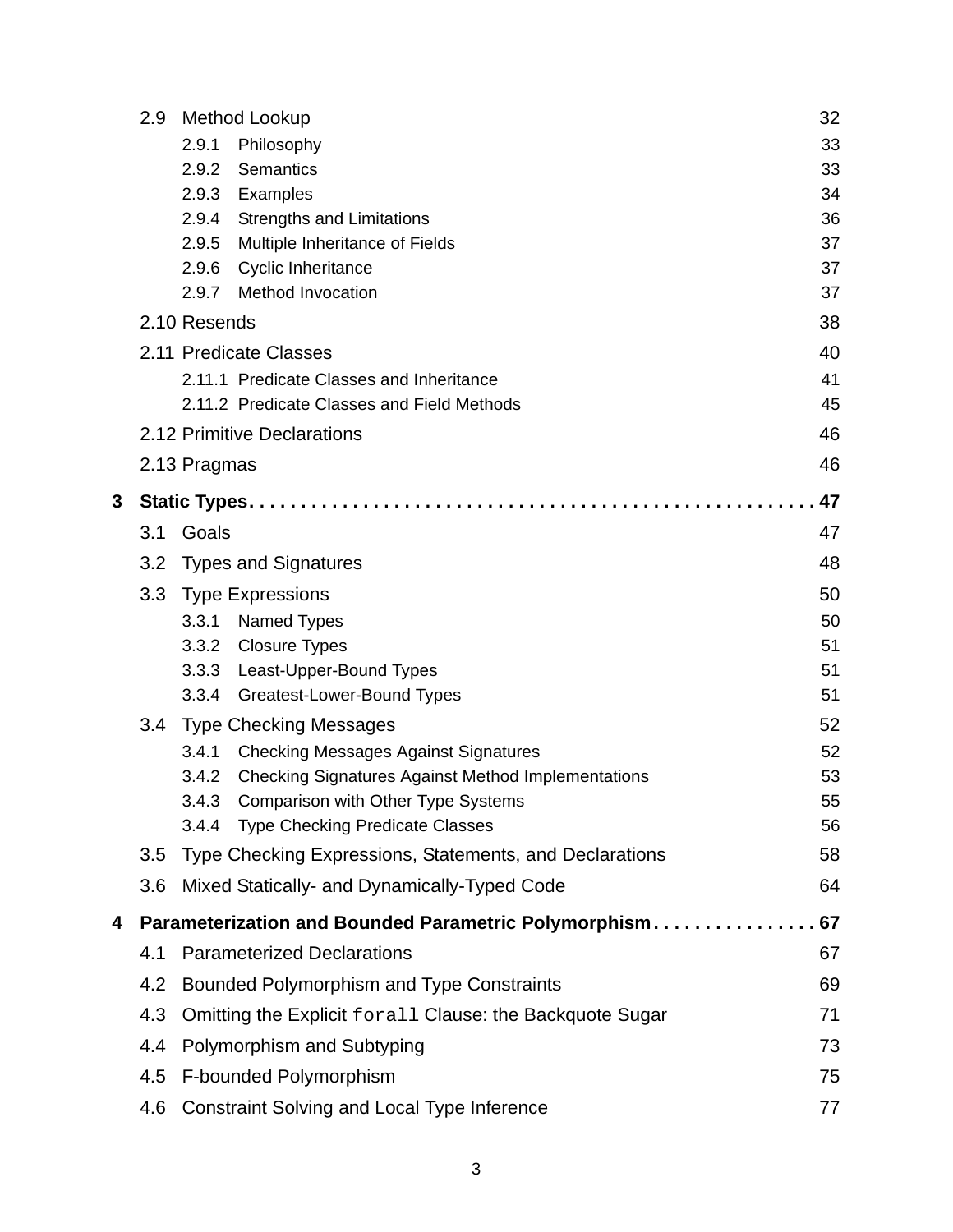|   | 4.7 | <b>Related Work</b>                                                                    | 79  |
|---|-----|----------------------------------------------------------------------------------------|-----|
|   |     | 4.7.1<br>Languages Based on F-Bounded Polymorphism                                     | 79  |
|   |     | Languages Based on SelfType or Matching<br>4.7.2                                       | 80  |
|   |     | Languages Based on Signature Constraints and Implicit Structural Subtyping 81<br>4.7.3 |     |
|   |     | 4.7.4<br>Languages Based on Instantiation-Time Checking                                | 82  |
|   |     | 4.7.5<br>Languages Based on Covariant Redefinition                                     | 83  |
|   |     | Languages Offering Local Type Inference<br>4.7.6                                       | 83  |
| 5 |     |                                                                                        | 85  |
|   | 5.1 | <b>Module Declarations</b>                                                             | 87  |
|   | 5.2 | <b>Privacy and Encapsulation</b>                                                       | 87  |
|   | 5.3 | <b>Qualified Names</b>                                                                 | 90  |
|   | 5.4 | <b>Import Declarations</b>                                                             | 90  |
|   | 5.5 | <b>Extends Declarations</b>                                                            | 91  |
|   | 5.6 | <b>Friend Declarations</b>                                                             | 91  |
|   | 5.7 | <b>Module Extension Declarations</b>                                                   | 92  |
|   | 5.8 | <b>Function Call Overload Resolution</b>                                               | 93  |
| 6 |     |                                                                                        |     |
| 7 |     |                                                                                        |     |
|   |     |                                                                                        |     |
|   |     |                                                                                        |     |
|   | A.1 | Grammar                                                                                | 104 |
|   |     | A.2 Tokens                                                                             | 110 |
|   | A.3 | <b>White Space</b>                                                                     | 111 |
|   |     |                                                                                        | 112 |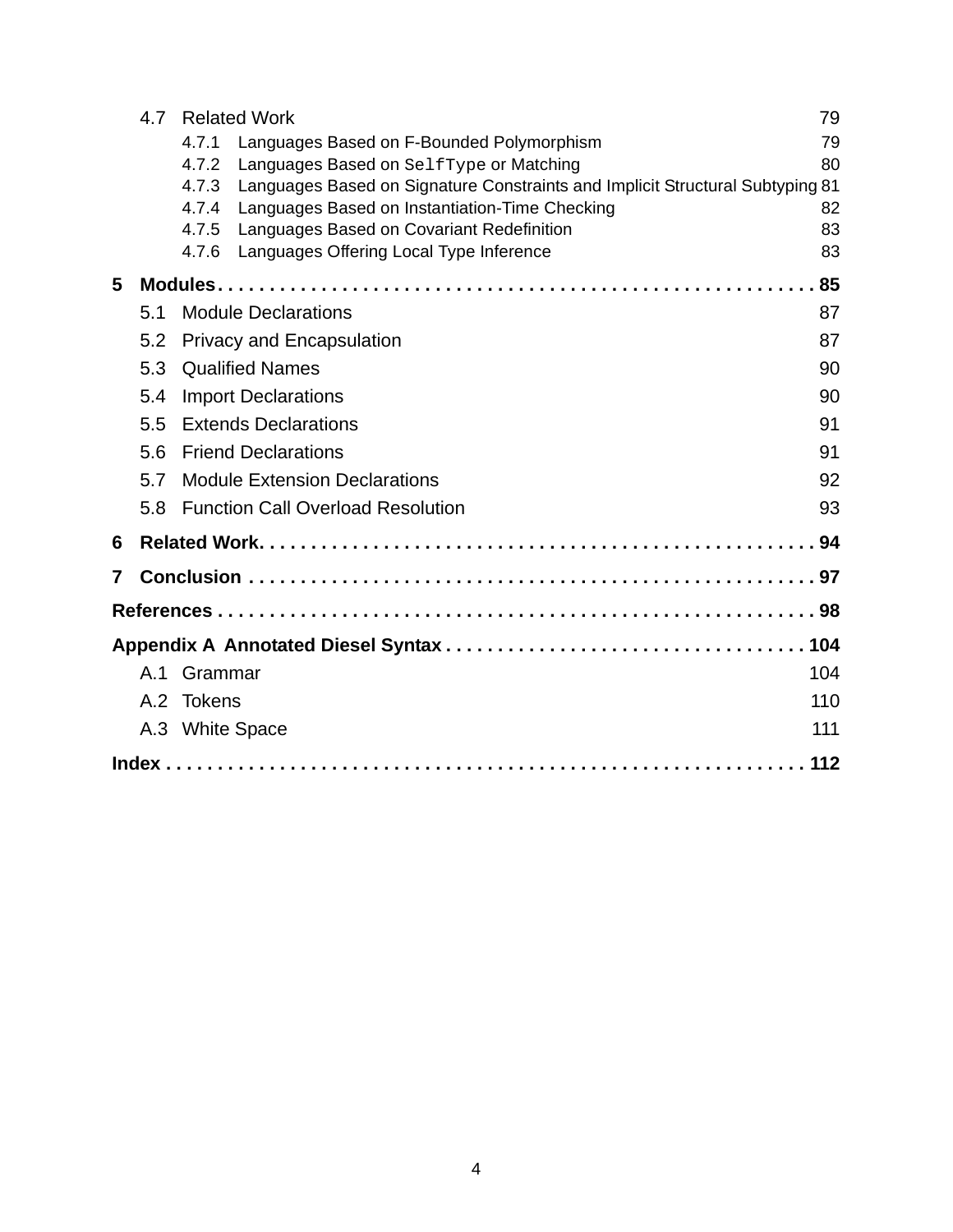# <span id="page-4-0"></span>1 Introduction

Diesel is a purely object-oriented language. All data are objects, and message passing is the only way to manipulate objects. Even instance variables are accessed solely using message passing. This purity offers the maximum benefit of object-oriented programming, allowing code to manipulate an object with no knowledge of (and hence no dependence on) its underlying representation or implementation. Diesel also allows the easy declaration of singleton objects with their own unique behavior. Diesel merges inheritance and instantiation, avoiding meta-regress problems.

Diesel is based on generic functionssupporting multiple dispatching over any subset of a function's arguments, rather than the more traditional single dispatching based solely on the receiver argument. Multiple dispatching unifies and subsumes receiver-oriented single dispatching and static overloading based on static argument types.

In part as a consequence of this multiple dispatching model, all functions, overriding methods, and even instance variables are declared separately from the the classes on which they dispatch. This allows outside clients to easily extend existing classes with new functions, methods, and instance variables by outside clients. Outside clients can also easily extend existing classes with new superclasses.

Diesel supports first-class, lexically nested, anonymous function objects, called closures. Closures are commonly used to implement control structures entirely with normal Diesel code; Diesel has no built-in control structures.

Diesel supports predicate classes [Chambers 93b]. A predicate class is a "virtual" subclass of a regular class into which an instance of the regular class is automatically and dynamically classified whenever an associated predicate over the instance is true.

Diesel supports static typechecking. Diesel includes a constraint-based polymorphic type system, which allows expression of F-bounded polymorphism, where clauses, covariant and contravariant type parameters, and more. Diesel includes a limited form of type inference for instantiating type parameters.

Diesel includes a simple module system to manage the space of names and to provide encapsulation of the internals of a module from outside clients.

Diesel is a descendant of Cecil [Chambers 92b, Chambers 93a]. Diesel shares Cecil's multimethod base and its constraint-based polymorphic type system. In contrast to Cecil, Diesel includes a module system, makes (generic) functions explicit, and unifies inheritance and subtyping.

# **TO BE FINISHED**

# 1.1 Outline

 $\mathbf{I}$ 

The next section of this document describes the basic object, generic function, and message passing model. Section [3](#page-46-0) presents the basics of the static type system. Section [4](#page-66-0) explains parameterized types and the constraint-based polymorphic type system. Section [5](#page-84-0) describes the module system.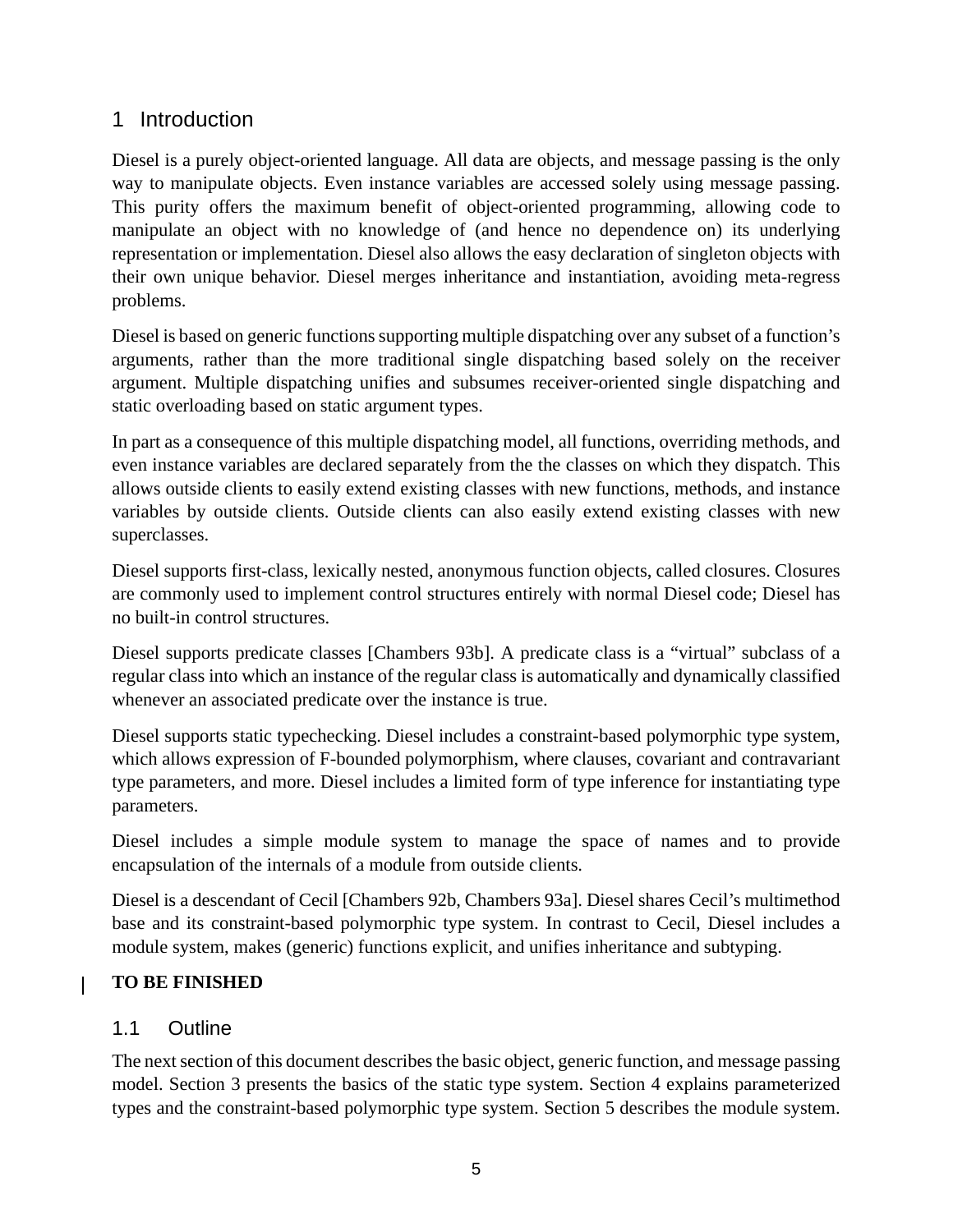Section [6](#page-93-0) discusses some related work, and section [7](#page-96-0) concludes. [Appendix](#page-103-0) A summarizes the complete syntax for Diesel.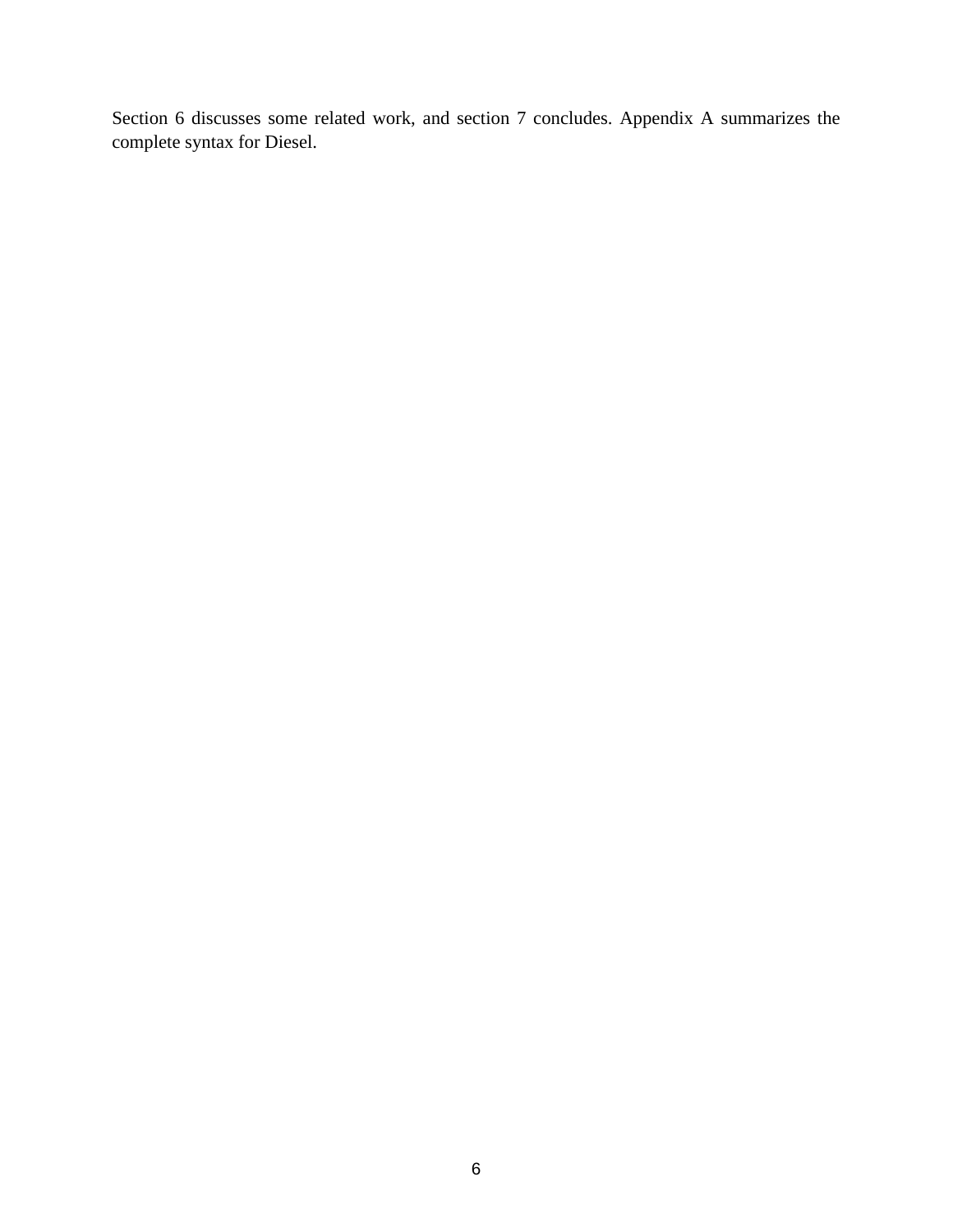# <span id="page-6-0"></span>2 Core

This section describes the core features of Diesel, including classes and objects, functions and methods, fields, and statements and expressions. It excludes many details about static types and typechecking (which is the subject of section [3\)](#page-46-0), and ignores virtually all information about parameterized types (which is the subject of section [4](#page-66-0)) and modules (which is the subject of section [5\)](#page-84-0).

Diesel is a purely object-oriented language. All data are objects, and message passing is the only way to manipulate objects. Even instance variables are accessed solely using message passing. This purity offers the maximum benefit of object-oriented programming, allowing code to manipulate an object with no knowledge of (and hence no dependence on) its underlying representation or implementation.

# 2.1 Programs and Files

A Diesel program is made up of one or more files, starting with a root file. Each file is a sequence of (top-level) declarations and statements:<sup>\*</sup>

program ::= file body file body  $::=$  { top decl | stmt }

All the declarations introduced in a scope are visible throughout the scope, allowing forward references and mutually recursive declarations, without recourse to header files or forward declarations. Statements and any executable parts of declarations are executed in textual order.

The syntax of declarations is as follows:

```
top decl ::= include decl
                   static decl
                   dyn decl
static decl ::= class decl
                   ext class decl
                   predicate decl
                   disjoint_decl
                   cover decl
                   divide decl
                   synonym decl
                   fun decl
                   method decl
                   | signature_decl
                   field decl
                   field method decl
                   precedence decl
                   prim decl
                   | pragma
dyn decl ::= let decl
```
<sup>\*</sup> Throughout this section, we ignore parameterization- and module-related constructs. These are the subject of Sections [4](#page-66-0) and [5.](#page-84-0) [Appendix](#page-103-0) A gives the complete syntax and lexical structure of the language and explains the grammar meta-notation.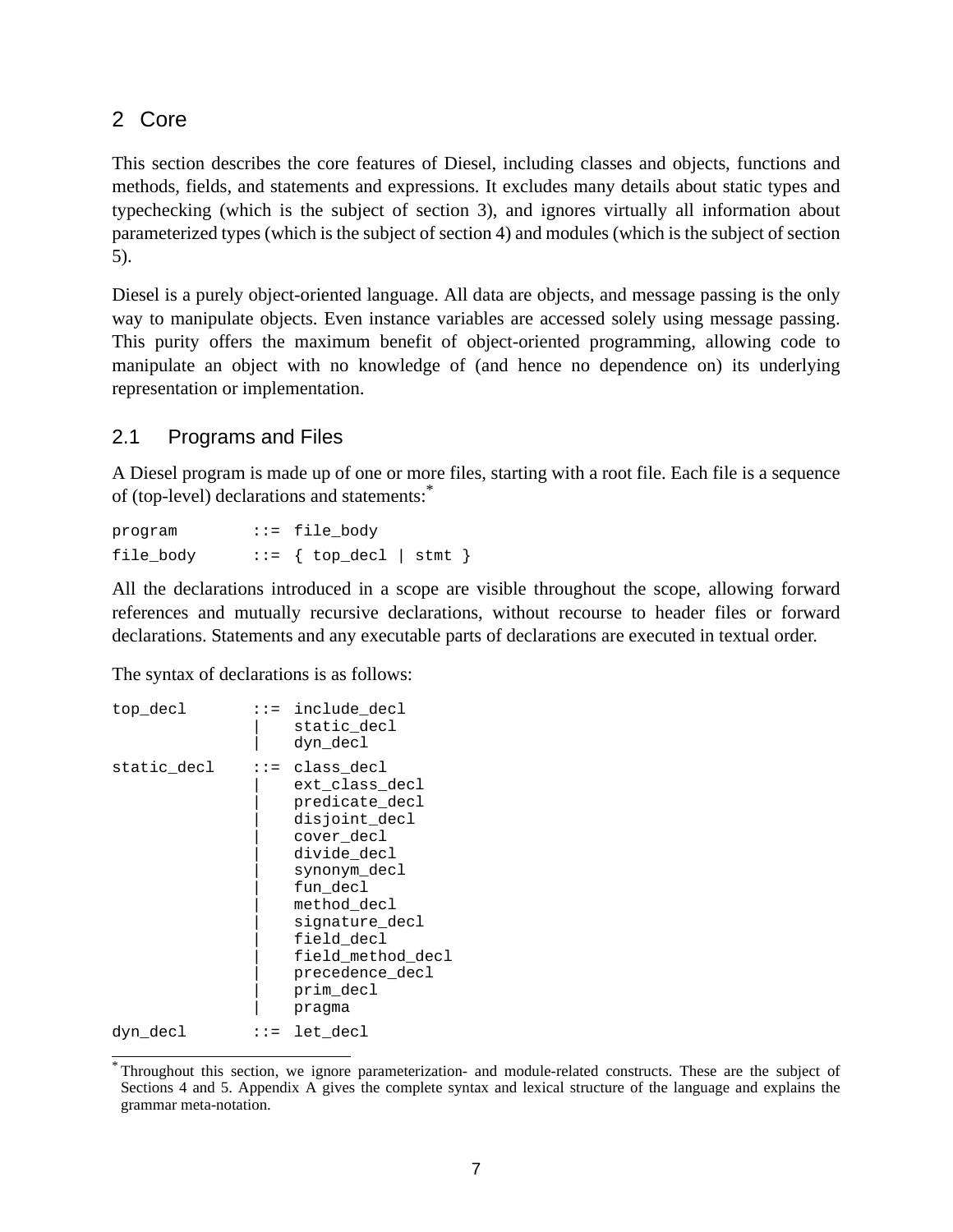<span id="page-7-0"></span>Since statements can be written at top-level, there is no need for a distinguished "main" function, nor is there any need for special module or class initialization code.

# 2.2 Include Declarations

Other files can be included in a program using include declarations:

```
include_decl ::= "include" file_name {pragma} ";"
file name ::= string
```
The included file should have the same syntax as the root file, i.e. a sequence of top-level declarations and statements. These additional declarations and statements are treated as being part of the same global scope as the root file. When the include declaration is executed, the included declarations and statements are executed. Included files themselves can include other files. A file may be included multiple times; the effect is that it is included only once, and its declarations and statements are executed only when the first include declaration for that file is executed. Include declarations can only appear at the top level, not in any nested scope.

The set of files comprising a Diesel program is the transitive closure of the include declarations, starting from the given root file. There is no need for any other extra-linguistic mechanism such as Makefiles to define a program.

# 2.3 Variable Declarations

Variable declarations have the following syntax:

```
let decl ::= "let" ["var"] name [type decl] {pragma} ":=" expr ";"
type decl ::= ":" type
```
If the var annotation is used, the variable may be assigned a new value using an assignment statement. Otherwise, the variable binding is constant. (The contents of the variable may still be mutable.)

In most contexts, omitted type declarations default to dynamic, as described in section [3.6.](#page-63-0) However, for a constant variable binding within a dynamic context (i.e., a local variable, not a global variable), the type checker can easily and safely infer the type of the variable to be the same as the type of the iniitalizing expression, which allows many fewer explicit type declarations even in fully statically typed code.

All declarations in a scope are visible throughout the scope, including variables. However, a variable doesn't have a well-defined value until after its initializing expression has been executed. If a variable is read before its initializer has been executed, an "accessing uninitialized variable" run-time error is reported. In addition, in a dynamic scope, a compile-time error is reported if the variable is accessed before or during its declaration. This avoids potential misunderstandings about the meaning of apparently self-referential or mutually recursive initializers while still supporting a kind of let\* [Steele 84] variable binding sequence. **verify that the implementation checks this way, vs. the old decl block way. could allow mutable vars w/o initializers, falling back on current error if read before assigned.**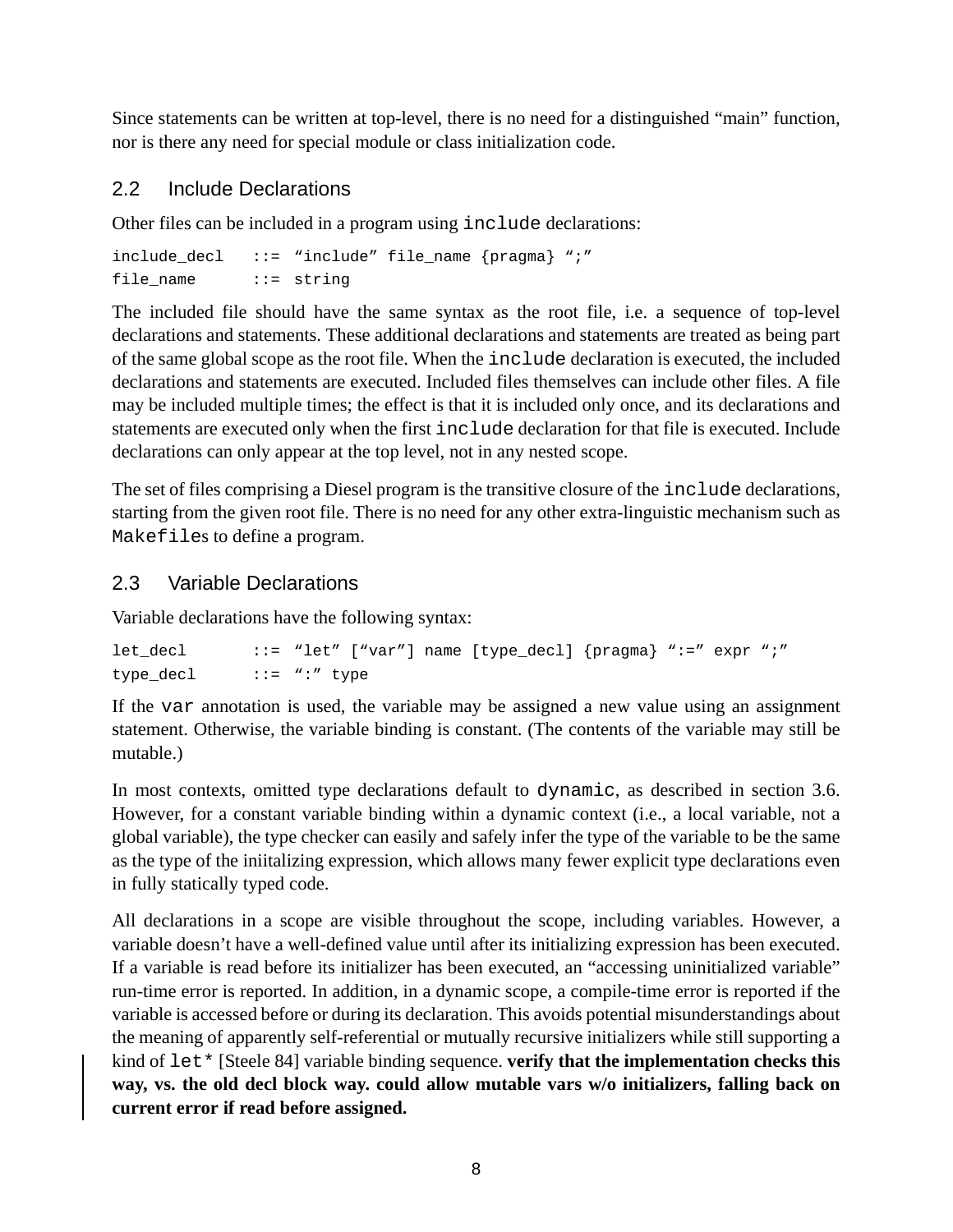# <span id="page-8-0"></span>2.4 Classes and Objects

The basic features of classes in Diesel are illustrated by the following declarations, which define a simple shape hierarchy. (Comments in Diesel either begin with "--" and extend to the end of the line or are bracketed between " $(--$ " and " $-$ )" and can be nested.)

```
abstract class Shape;
class Circle isa Shape;
class Rectangle isa Shape;
abstract class Rhombus isa Shape;
class Square isa Rectangle, Rhombus;
object UnitSquare isa Square;
```
The syntax of a class or object declaration is as follows:

```
class decl ::= class kind name ["isa" class refs] [field inits]
                      {pragma} ";"
class_kind ::= "abstract" "class"
                  | "class"
                  | "object"
                  | "prim" "class"
class_refs ::= class_ref { "," class_ref }
class_ref ::= name
```
(name is the token for regular identifiers beginning with a letter; see Appendix  $A.2$  for more details on the lexical rules of Diesel.)

Note that a class declaration does not specify any members such as instance variables or methods. These are declared separately from classes, as discussed below. This deconstruction of the traditional monolithic class construct allows more flexible code organizations, for example allowing methods to be grouped in different ways than strictly by their enclosing class, and it allows clients to define new methods and instance variables for existing classes just as easily as the "base" functionality is. **mention/discuss "open classes" idea, if not somewhere around here already.**

Each class defines a corresponding type of the same name.

#### 2.4.1 Kinds of Class Declarations

An abstract class is not allowed to be manipulated directly by programs as a value nor is it allowed to be instantiated. As a result, functions are not required to provide an implementing method case for them (such an omitted case is analogous to an abstract method in a traditional object-oriented language).

A regular class is a concrete class: it can be instantiated to produce first-class objects. Consequently, functions whose argument types admit arguments of the class's type must include an implementing method case for them. However, the class itself is not allowed to be manipulated directly by programs as a value.

An object declaration creates a first-class object. By being statically declared, it can have its own specialized type, functions, and method cases. As with a concrete class, functions whose argument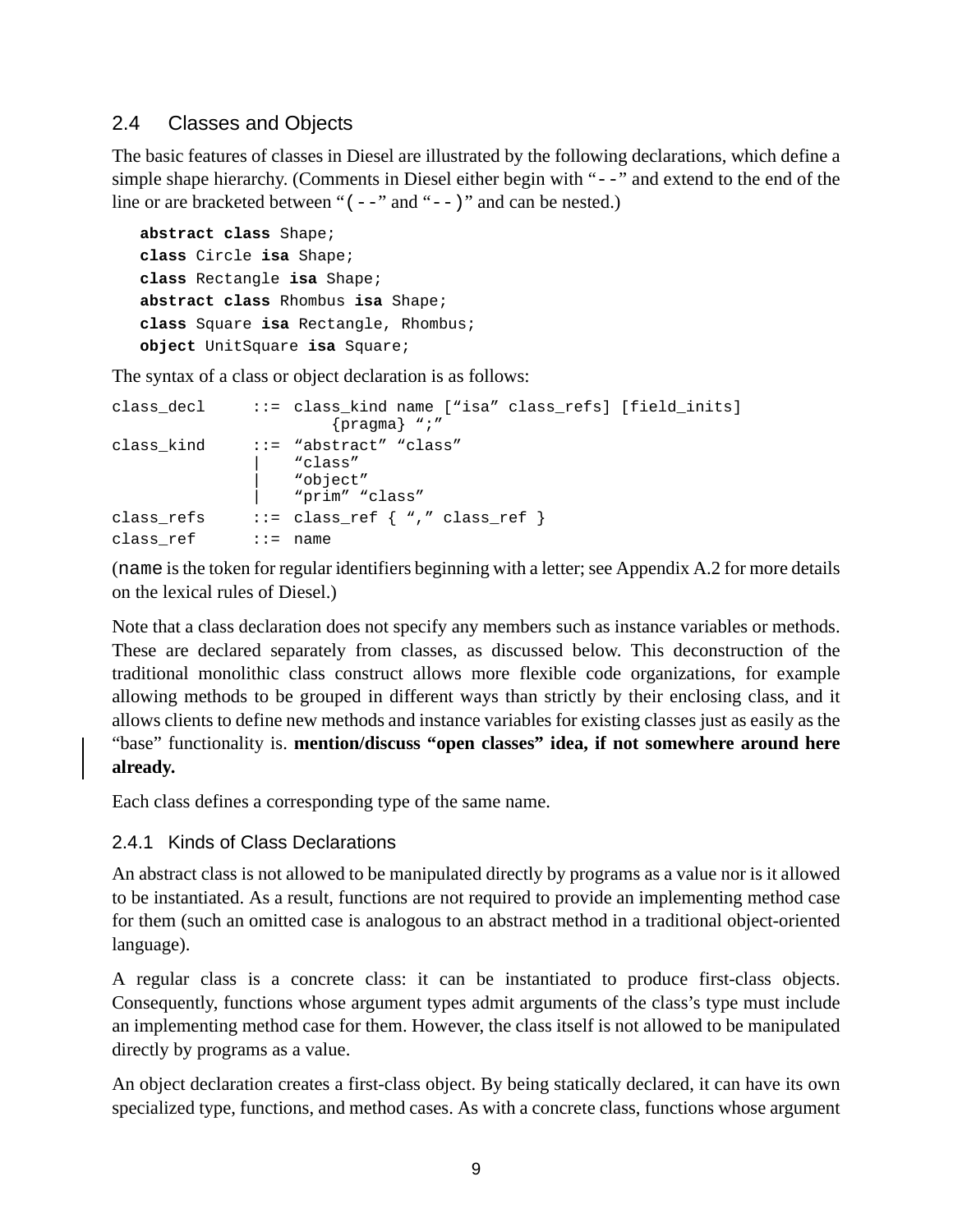<span id="page-9-0"></span>types admit the object must include implementing cases for it. An object declaration is good for defining one-of-a-kind "singleton" objects, without requiring a separate class along with programming idioms to ensure that only a single instance is ever created. Since it can be manipulated at run-time, all the fields of such an object should be initialized properly; field initializers are used for this purpose (and only make sense on an object declaration -- **FIX SYNTAX TO ENFORCE THIS**). Section [2.6.4](#page-22-0) describes field initializers.

A "prim class" is one that is predefined by Diesel. **FINISH THIS. ADD PRIM FIELD PARTS.**

# 2.4.2 Inheritance

A class or named object can directly inherit from zero, one, or more other classes and/or named objects. We refer collectively to the immediate superclasses and superobjects as "parents," and the transitive closure of the parents as "ancestors;" "children" and "descendants" refer to the inverse relations. One effect of inheritance is on the reuse of implementation: a method case implemented for one class or object also applies to all its descendants; this is described in more detail in section [2.5.](#page-11-0) A second effect of inheritance is on subtyping: the type corresponding to a class or named object is a subtype of the types corresponding to each of its ancestors. If one type is a subtype of another, then objects of the subtype can be used wherever objects of the supertype are expected.

Inheritance in Diesel may be multiple, simply by listing more than one parent; any ambiguities among methods and/or fields defined on these parents will be reported to the programmer. Inheriting from the same ancestor more than once, either directly or indirectly, has no effect other than to place the ancestor in relation to other ancestors. A class or named object need not have any (explicit) parents; all classes and objects are considered to inherit from the predefined any object (see section [2.4.4\)](#page-10-0). The inheritance graph must be acyclic (this is discussed more in section [2.9.6](#page-36-0)).

#### 2.4.3 Object Instantiation

In addition to named object declarations, new objects can be created by evaluating *object constructor expressions*. For example:

... **new** Square ... -- *create a fresh instance of* square *when executed*

The complete syntax of an object constructor expression is as follows:

```
object expr ::= "new" class ref [field inits]
```
The name of the instantiated class must be either a concrete class or a named object. The result is an anonymous object that inherits from the concrete class or named object. There is no separate "instance of" relation between an object and its class; instead, objects and classes just inherit from each other uniformly. The only difference between the object resulting from a named object declaration and the objects resulting from evaluating an object constructor expression is that the former have statically known names and associated named types; otherwise they are treated the same, e.g. inheritance of method cases works uniformly. An object constructor expression

**new** *C* **{** *inits* **}**

can be viewed as having the same effect as the object declaration

**object** *<anon>* **isa** *C* **{** *inits* **}**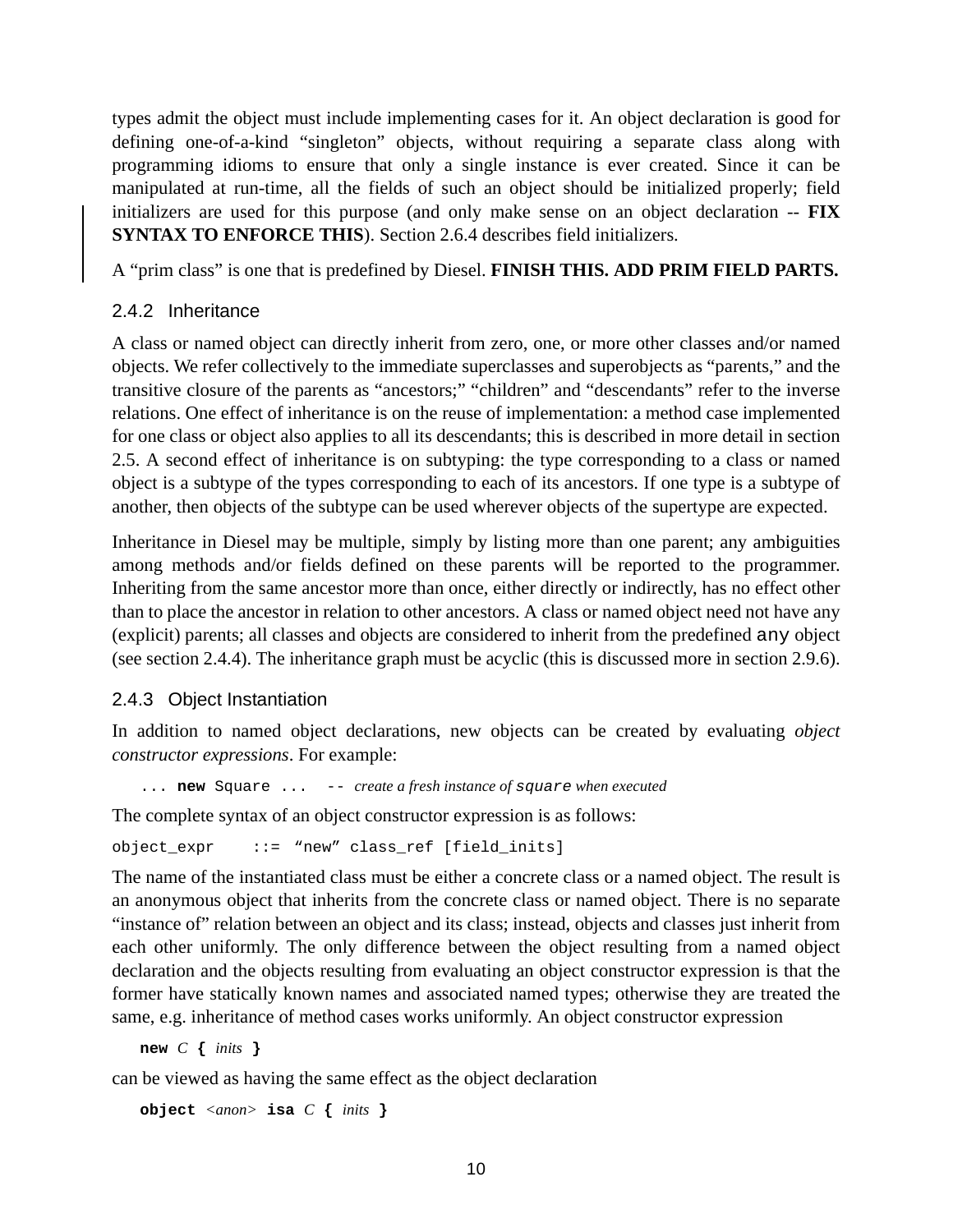<span id="page-10-0"></span>In fact, classes themselves are really just named objects whose use is restricted. In this sense, Diesel can be viewed as an object-based (a.k.a. prototype-based or classless) rather than a class-based language, despite the use of the "class" keyword in its syntax. However, Diesel is not as fully prototype-based as some languages, such as Self [Ungar & Smith 87, Hölzle *et al.* 91a]: objects cannot inherit from run-time computed anonymous objects, nor can the inheritance of an object be changed at run-time.

Section [2.7.4](#page-26-0) describes object constructor expressions in more detail.

# 2.4.4 Predefined Objects and Classes

Diesel includes several kinds of literal expressions, including integers, floats, characters, and (immutable) strings and described in section [2.7.2](#page-25-0), each of which yields objects that are instances of a corresponding predefined concrete class. Similarly, true and false are predefined named objects which inherit from the predefined bool abstract class.

Diesel includes (immutable) vector constructor expressions, described in section [2.7.5,](#page-26-0) which create instances of a predefined concrete class.

Diesel includes closure constructor expressions, described in section [2.7.6,](#page-26-0) which create instances of a predefined concrete class. A closure object is a first-class, lexically nested, anonymous function. It is invoked by sending it the eval message, with additional actual arguments for each of the closure's formal arguments.

any is a predefined abstract class that is implicitly the ancestor of all other classes and objects. Consequently, behavior defined for any is inherited by all objects.

void is a predefined named object that can be used when there is no other useful value. void is the result of assignment statements, functions with no body, and the like, and it can be referenced as an expression in user methods that wish to return void explicitly. To preserve its intended use solely as a return value, void is not allowed as a superclass, nor a method specializer, nor can void be instantiated in an object constructor expression, and the void type cannot appear anywhere except as a return type.

The Diesel language does not define any additional behavior for these predefined objects and classes. Instead, the Diesel standard library specifies their behavior explicitly via regular functions and methods.

# 2.4.5 Class Extension Declarations

The inheritance structure and/or field initializers of a class or named object may be extended outside of the original declaration through a class extension declaration:

```
ext class decl ::= "extend" ext class kind name ["isa" class refs]
                       [field_inits] {pragma} ";"
ext class kind ::= "class"
               | "object"
```
Class extension declarations, in conjunction with function, method, and field declarations outside of classes, enable programmers to extend previously-existing classes and named objects. This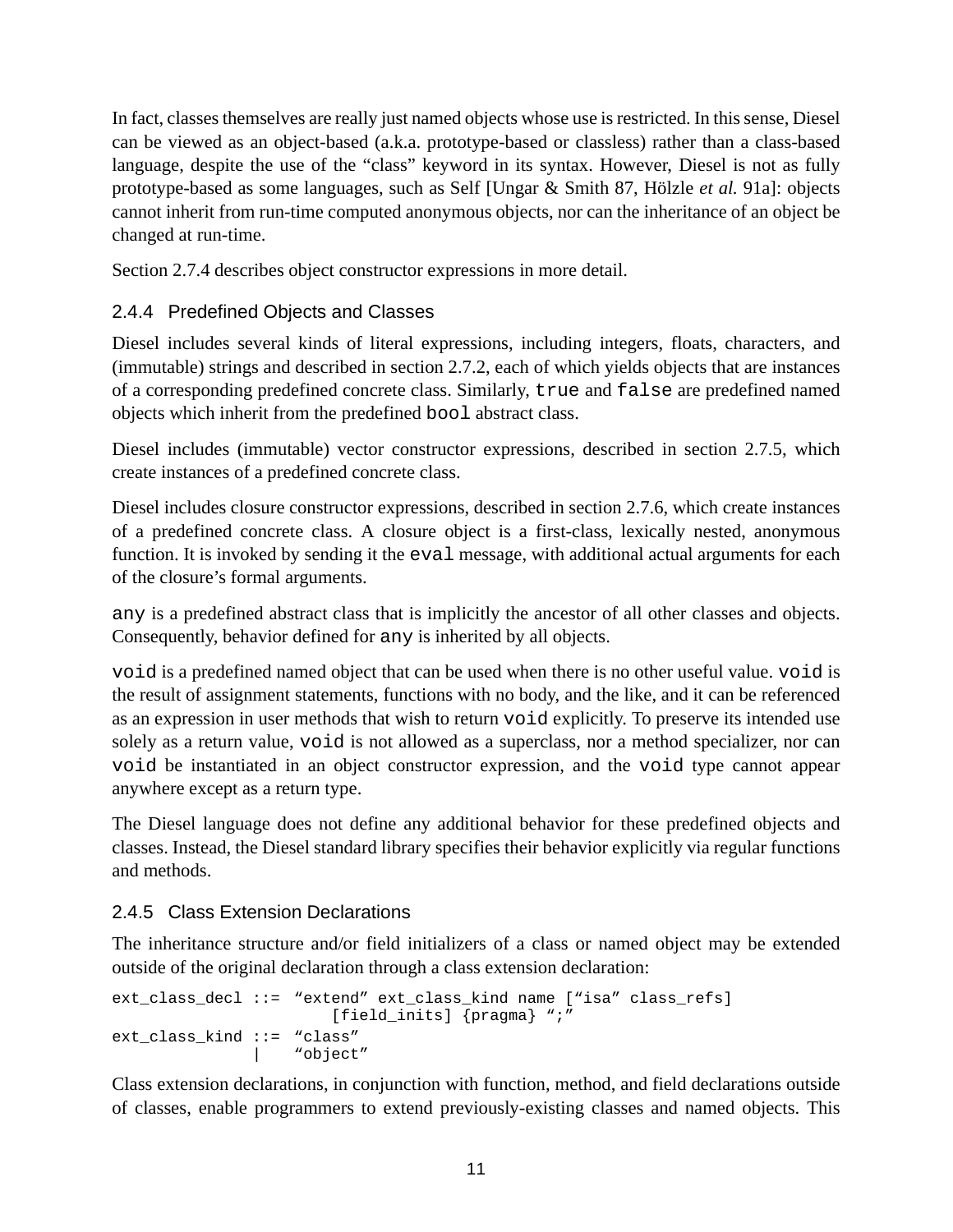<span id="page-11-0"></span>ability can be important when reusing and integrating groups of classes implemented by other programmers. For example, predefined classes and named objects such as prim\_int, prim\_i\_string, and bool are given additional behavior and ancestry through separate user code. Similarly, particular applications may need to add application-specific behavior to classes defined as part of other applications. For example, a text-processing application may add specialized tab-to-space conversion behavior to strings and other collections of characters defined in the standard library.

Most object-oriented languages do not allow programmers to add behavior to existing classes without modifying the source code of the existing classes, and completely disallow adding behavior to built-in classes like strings. Sather is a notable exception, allowing a new class to be defined which is a superclass of some existing classes [Omohundro 93]. **ADD REFS ABOUT OPEN CLASSES, VISITOR PATTERN, RETRO. ABSTRACTION.** Section [5](#page-84-0) describes how modules can be used to localize the visibility of an extension to interested clients only.

#### 2.4.6 Synonym Declarations

A new name for an existing type may be declared using a synonym declaration:

synonym\_decl ::= "synonym" name "=" type {pragma} ";"

A synonym is equivalent to the type to which it is defined, as opposed to a class declaration which introduces a new type distinct from any other type. It is primarily used to introduce a shorter name for a long type expression, e.g., one involving parameterized types.

Currently, synonyms only define new type names, not new class names. In addition, the definition of a synonym cannot depend on any other synonyms. Both restrictions should be lifted.

#### 2.5 Functions and Methods

#### 2.5.1 Functions

Functions are the basic way that behavior is defined for objects. The following are some examples: \*

```
abstract class Shape;
  fun draw(:Shape, :Display):void;
  fun draw(s:Shape):void { draw(s, Screen); }
  fun area(:Shape):num;
  fun move_to(s:Shape, new_center:Point):void { ... move s to new_center ... }
class Point;
  ... x and y field declarations ...
  fun +(pl:Point, p2:Point):Point { new_point(p1.x + p2.x, p1.y + p2.y) }
  fun new point(x:num, y:num):Point { new Point { x := x, y := y } }
  fun new_origin():Point { new_point(0, 0) }
```
The syntax for function declarations is as follows:

| fun decl | $::=$ "fun" fun name "(" [fun formals] ")" [type decl] |
|----------|--------------------------------------------------------|
|          | {pragma} fun_body                                      |
| fun name | $\cdot \cdot =$ name   op_name                         |

<sup>\*</sup> Indentation is semantically insignificant, but helpful for humans in grouping related declarations.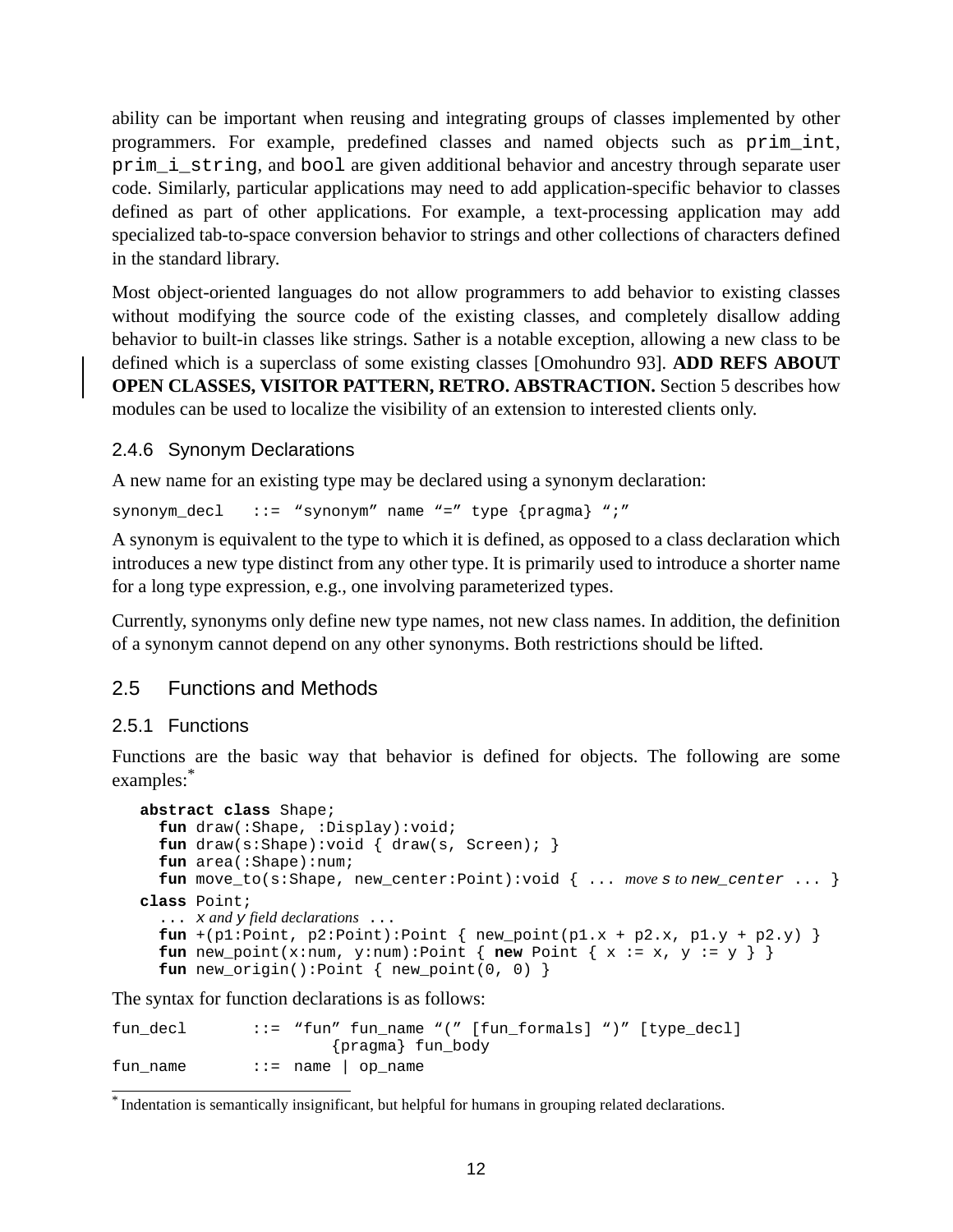| fun formals | $::=$ fun_formal $\{$ "," fun_formal $\}$                          |
|-------------|--------------------------------------------------------------------|
| fun formal  | $::=$ [name] ":" type                                              |
|             | name                                                               |
| fun body    | $::=$ method_body   ";"                                            |
| method body | ::= $"\{'' \text{ (body }   \text{ prim\_body}\} " \} " [ " ; " ]$ |

(op\_name is the token for infix and prefix operators beginning with a punctuation symbol; see appendix [A.2](#page-109-0) for more details.)

A function declaration introduces a new function with the given name into the current scope, having either a "normal" name (a regular identifier, like draw and move\_to above) or an "operator" name (like + above), and the given number of formal arguments. Functions with a normal name may have zero or more arguments (in which case the function is invoked using traditional function call syntax, described in subsection [2.7.7\)](#page-27-0), while functions with an operator name must have either one formal (in which case the function is invoked as a prefix unary operator) or two formals (in which case the function is invoked as an infix binary operator; the relative precedence and associativity of infix operators can be specified explicitly using predecence declarations, described in section [2.8](#page-29-0)).

It is illegal to declare multiple functions with the same name and number of formal arguments in the same scope. Conversely, multiple functions with the same can be declared in the same scope as long as they have different numbers of formal arguments, as with the draw functions above. There is no static overloading of function names within a scope based on argument type, however.

Functions can be declared in a "static" scope, including at top-level and within a module declaration, but not in a "dynamic" scope such as within a function body or parenthetical subexpression. The effect of functions nested in dynamic contexts is achieved using closures, described in subsection [2.7.6.](#page-26-0) Similarly, functions themselves are not first-class objects, but the effect of a first-class function can be had via a closure whose body simply calls the function. **discuss issues with allowing nested functions & methods?**

The body of a function can be omitted, leading to the Diesel equivalent of an "abstract method," as in the area and 2-argument draw functions above. Such a function must be overridden by one or more methods for each concrete argument combination, as described in section [3.4.2](#page-52-0).

If present, the body of a function can be either a sequence of Diesel statements (as described in subsection [2.5.4\)](#page-17-0) or a primitive written in an external language (as described in subsection [2.5.5](#page-17-0)).

If a formal argument is not used within the function's body (if present), its name can be omitted.

Any of the types of a function's arguments and/or its result type may be omitted. An omitted function argument or result type defaults to dynamic, which disables static type checking, as described in subsection [3.6.](#page-63-0) (Syntactically, each formal argument must have a name and/or a declared type; both cannot be omitted.)

The type of a function is captured by a *signature* that specifies the types of the formal arguments and the type of the result, as described in section [3.2.](#page-47-0) A function may be called on any actual argument objects that are subtypes of the corresponding argument types (where a type is a subtype of itself), and calls of the function will return an object that is a subtype of the result type.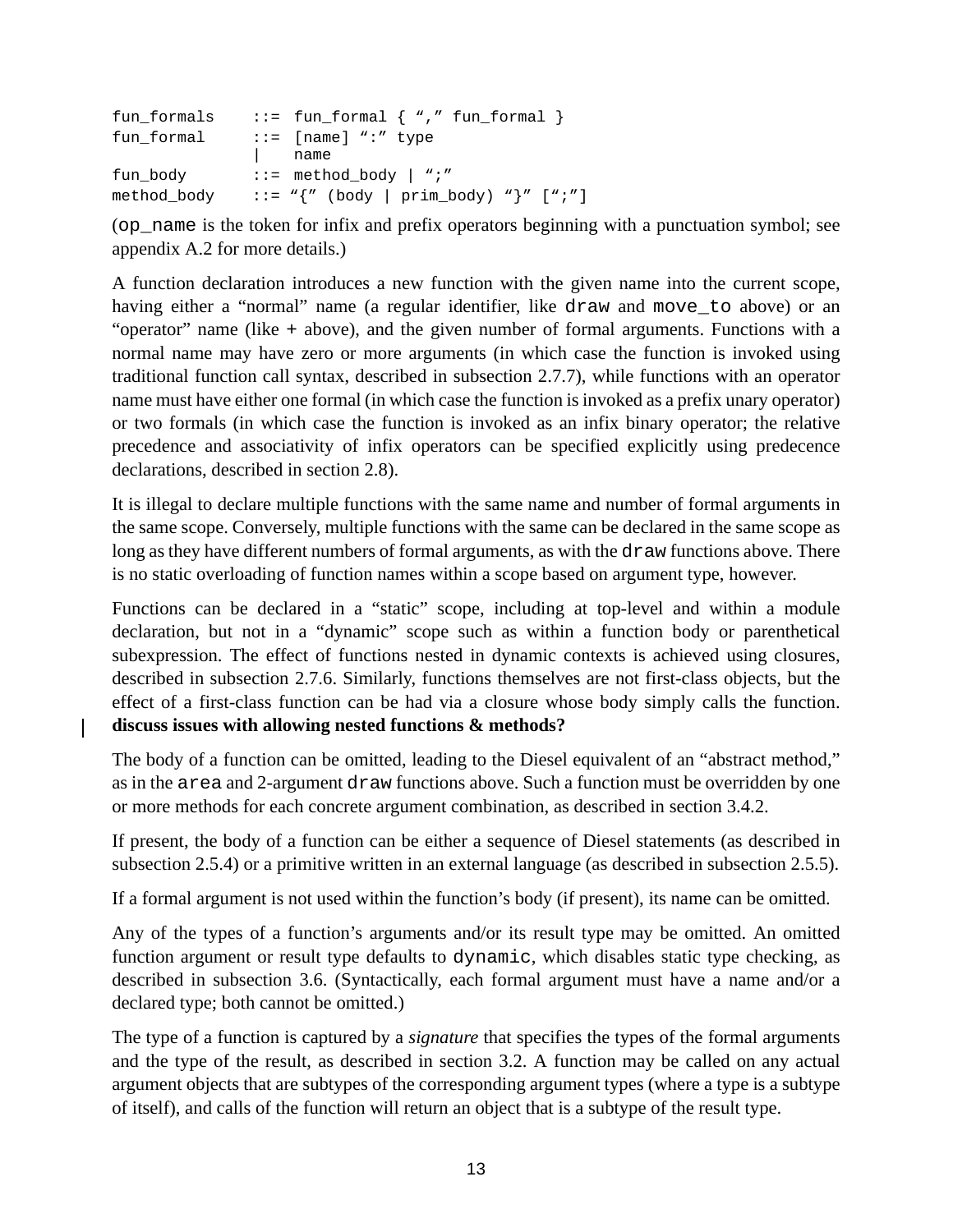<span id="page-13-0"></span>The names of functions are in a name-space separate from the name-space of classes and variables. A function can have the same name as a variable or class without confusion.

# 2.5.2 Signatures

The type of a previously declared function can be refined using a signature declaration, whose syntax is as follows:

```
signature_decl ::= "signature" fun_ref "(" [fun_formals] ")" [type_decl]
                      {pragma} ";"
fun ref ::= name fun ref | op fun ref
name_fun_ref ::= name
op fun ref ::= op name
```
A signature declaration augments the type of the given function (which must be declared separately) such that, if the function is invoked on actual argument types that are subtypes of the formals' types in the signature declaration, then the result of the invocation is also known to be a subtype of the signature's result type. The function's original type is still valid, as are any other signature declarations for that function. Rather than overriding the original function type in an incompatible way, signatures accumulate subtyping constraints on the possible result of an invocation; all such constraints must be satisfied by implementing methods, and all may be relied upon by invokers. (These are the usual rules for intersections of function types.)

For example, given a function like

**fun** copy(s:Shape):Shape;

signature declarations like

```
signature copy(r:Rectangle):Rectangle;
signature copy(r:Square):Square;
```
augment the original (Shape):Shape function type to also include (Rectangle):Rectangle and (Square):Square. So the copy function is known to return a Shape, and moreover, if the caller knows the argument is a Rectangle, the copy function is further known to return a Rectangle, and similarly if the caller further knows that the argument is a Square.

Typechecking rules for signature and method declarations, described in section [3.4.2](#page-52-0), will cause signature declarations in practice to have formal argument types that are subtypes of the function's formal argument types and have a result type that is a subtype of the function's result type.

Parameterized functions, described in section [4,](#page-66-0) can specify uniform variations in a result type based on the argument types. In contrast, signature declarations allow more ad-hoc refinements in the type of a function to be specified.

#### 2.5.3 Methods

A function's implementation can be overridden for particular combinations of argument objects using a method declaration. For example, the draw function can be overridden in various subclasses: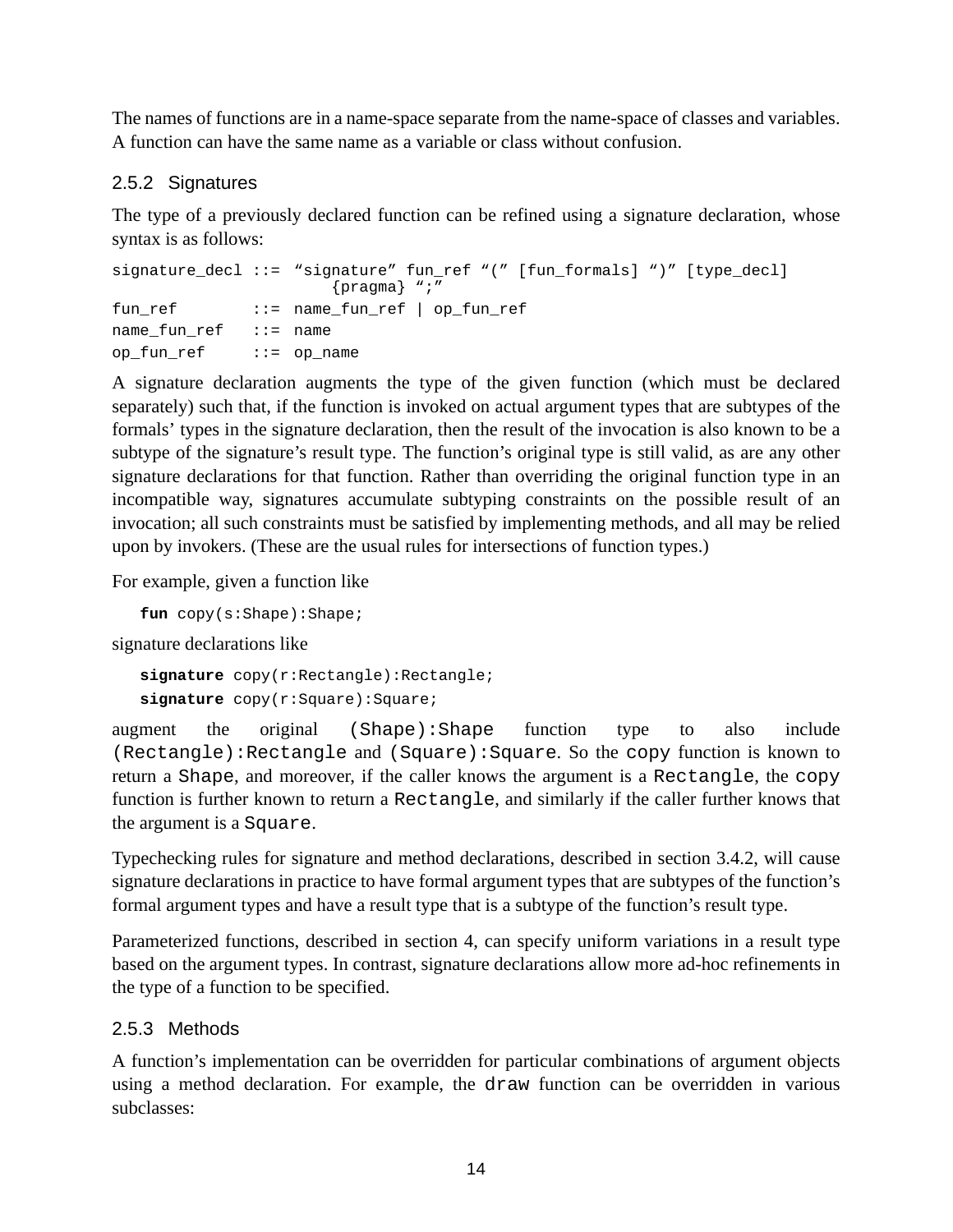```
abstract class Shape;
  fun draw(:Shape, :Display):void;
class Circle isa Shape;
  method draw(c@Circle, d:Display):void { ... code for drawing a circle ... }
class Rectangle isa Shape;
  method draw(r@Rectangle, d:Display):void { ... code for drawing a rectangle ... }
  method draw(r@Rectangle, d@Xwindow):void {
   ... more specialized code for drawing a rectangle on an X window ... }
```
The syntax for method declarations is as follows:

```
method_decl ::= "method" ["signature"] fun_ref "(" [meth_formals] ")"
                          [type_decl] {pragma} method_body
meth formals ::= meth formal { \nightharpoonup \nightharpoonup } "," meth formal }meth formal ::= [name] ":" type
                      [name] "@" class_ref
                     | name
```
A method augments an existing function with the given name and number of arguments (methods do not introduce new functions). A method specifies a restricted combination of arguments for which its body is intended to be applicable; when the function is called on one of those argument combinations, the method's body is invoked in place of the function's body (if any). To express these restrictions, any of the formal arguments of a method may be *specialized*, by using the @*specializer* syntax instead of the :*type* syntax, where *specializer* is the name of a class or named object. For each of a method's specialized formals, the method is applicable only if the corresponding actual argument object is equal to or a descendant of the specializer class or named object. Any number of the formals of a method may be specialized, independently.

A formal's specializer should be a subtype of the function's corresponding declared argument type (if any). In contrast, the declared argument type (if any) of an unspecialized formal argument should be a supertype of the function's corresponding declared argument type (if any); this is the usual contravariant-argument rule for function subtyping and method overriding. As with signature declarations, the method's result type should be a subtype of the function's result type; this is the usual covariant-result rule for function subtyping and method overriding. (More precise rules, which also account for signatures, are in section [3.4.2](#page-52-0).)

Many methods may augment the same function, as long as those methods have different combinations of argument specializers. One method may override another if it has more restrictive argument specializers. In general, when a function with a certain number of arguments is invoked, all the methods augmenting that function (plus the function itself, if it has a body) are examined to find those that are *applicable* to the actual argument objects. Of the applicable methods, the *single most-specific* method is chosen to invoke. One method is at least as specific as another if its specializers are pointwise at least as specific as the other's, i.e., for each argument position, either both method's formals are unspecialized, or the first method's formal is specialized and the other's either is unspecialized or is specialized to an object that's equal to or an ancestor of the first's specializer. A method is more specific than another if it is at least as specific as the other, and it is strictly more specific in at least one argument position. Note that this rule treats argument positions symmetrically; there are no "more important" arguments whose relative specificity takes precedence over others. If no methods are applicable, then a "message not understood" error is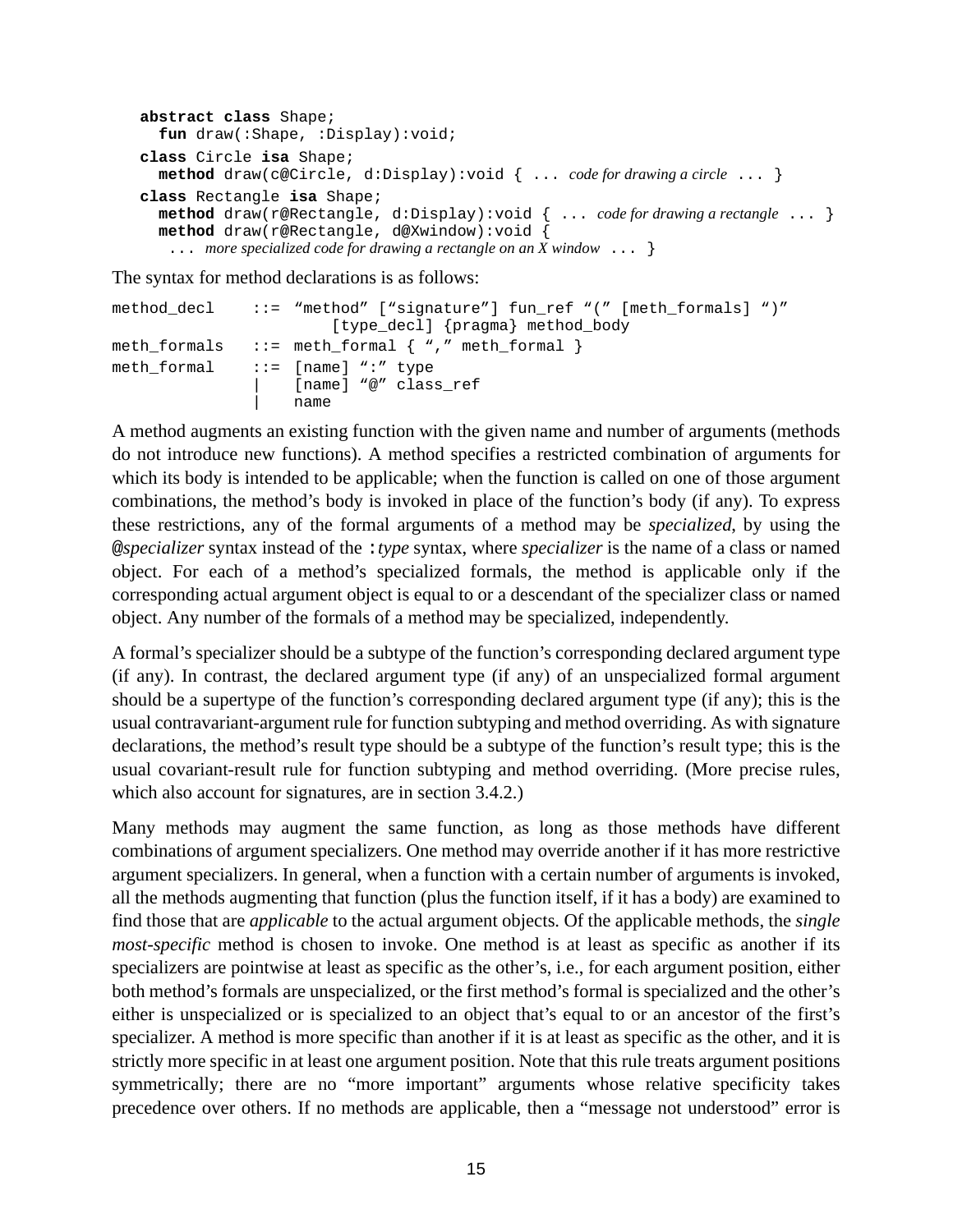reported, while if multiple methods are applicable but none is uniquely most specific, then a "message ambiguous" error is reported. Static typechecking will warn about the potential for these errors when examining function and method declarations, and run-time checking will test whether an error actually arises for any particular call.

For example, in the following code:

```
fun draw(:Shape, :Display):void { ... default drawing code ... }
method draw(c@Circle, d:Display):void { ... code for drawing a circle ... }
method draw(r@Rectangle, d:Display):void { ... code for drawing a rectangle ... }
method draw(s@Square, d:Display):void { ... code for drawing a square ... }
method draw(s@Square, d@Xwindow):void {
   ... more specialized code for drawing a square on an X window ... }
```
the four methods each are more specific than the function (because the methods specialize where the function does not), the two square methods are more specific than the rectangle method (because they have more specific specializers, uniformly), and the square-on-an-X-window method is more specific than the generic square method (because it specializes where the other does not, and the other arguments are at least as specific). The rectangle and circle methods are mutually unordered (neither is more specific than the other), but this is allowed as long as there are no objects that inherit from both Circle and Rectangle, since at most one of those methods will apply to any actual argument combination. The following method:

```
method draw(s:Shape, d@Xwindow):void {
    ... specialized code for drawing a shape on an X window ... }
```
is more specific than the function and less specific than the square-on-an-X-window method, but unordered with respect to the other methods. If an invocation of draw passed a Circle instance and an Xwindow instance, then both the circle method and the shape-on-an-X-window method would be applicable, but neither would be uniquely most-specific; such an invocation would then lead to a "message ambiguous" run-time error, and the static typechecker would warn about this possibility when examining the draw function and methods. As another example, if another concrete subclass of Shape were declared without defining a corresponding draw method:

```
class Triangle isa Shape;
```
then an invocation of draw that passed an instance of Triangle would not find any applicable methods and so would report a "message not understood" run-time error; the static typechecker would warn for this possibility when examining the concrete subclasses of Shape and the method implementations of draw. As a final example, if the following method were added:

```
method draw(r@Rectangle, d@Xwindow):void {
   ... specialized code for drawing a rectangle on an X window ... }
```
then this method would be unordered with respect to the following existing method, since different argument positions order the methods differently:

**method** draw(s**@**Square, d:Display):void { ... *code for drawing a square* ... }

Both methods would apply to an invocation of draw that passed an instance of Square and an instance of Xwindow, but neither would override the other. Fortunately, a third method also applies: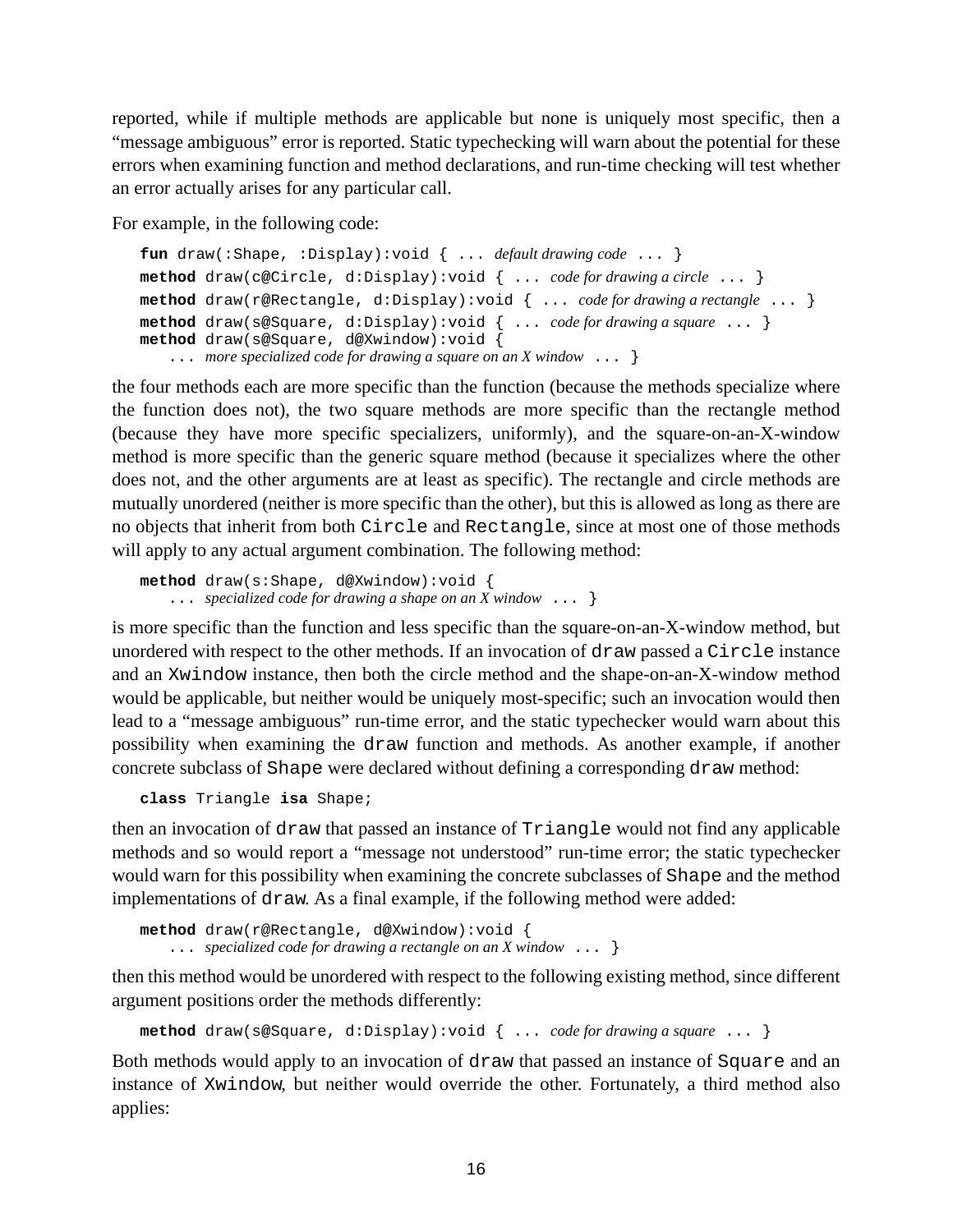**method** draw(s**@**Square, d**@**Xwindow):void { ... *more specialized code for drawing a square on an X window* ... }

and this method overrides the first two, thereby resolving the ambiguity. This third method would be invoked at run time, and no run-time error would be reported, nor would any static warning be issued. As in this example, errors about ambiguous methods can be resolved by providing additional methods specialized on the ambiguously defined argument combinations.

More details about the rules for method lookup are given in section [2.9](#page-31-0).

Diesel methods can emulate both traditional singly-dispatched methods (by specializing only the first argument) as well as true *multimethods* (by specializing on multiple arguments). Staticallyoverloaded functions and functions declared via certain kinds of pattern-matching also are subsumed by multimethods. Callers of a function cannot tell or depend on whether the function may be overridden by methods or on which argument positions the methods may specialize; these are internal implementation decisions that should not affect callers, and implementors of a function can always change these decisions without affecting any callers. For example, a given function can initially be implemented with a single unspecialized implementation and then later be extended or replaced with several specialized implementations, without affecting clients of the original function. In contrast, CLOS has a "congruent lambda list" rule that requires all methods in a particular generic function to specialize on the same argument positions.

A method declaration may include the signature keyword to implicitly generate a signature declaration each of whose argument types is the specializer (or, if unspecialized, the argument type) of the corresponding method formal argument, and whose result type is the method's result type. This provides value to clients of the function whenever the method declares more general argument types than the function (or other signatures augmenting the function) or a more specific result type. For example, the following method implies the earlier signature declaration:

```
method signature copy(r@Rectangle):Rectangle { ... }
```
A function declaration with a body is simply syntactic sugar for a function declaration without a body plus a method declaration with all unspecialized arguments.

The name of a formal may be omitted if it is not needed in the method's body. Unlike singlydispatched languages, there is no implicit self formal in Diesel; all formals are listed explicitly.

Diesel's ability for methods to specialize on named objects supports something similar to CLOS's eql specializers. In CLOS, an argument to a multimethod in a generic function may be restricted to apply only to a particular *object* by annotating the argument specializer with the eql keyword. A Diesel method would simply specialize on the object, without additional language features. Diesel's mechanism differs from CLOS's in that in Diesel such a method also will apply to any descendants of the specializing object, while in CLOS the method will apply only for that object. Dylan, a descendant of CLOS, has a singleton specializer that is analogous to CLOS's eql specializer [Apple 92].

As mentioned in subsection [2.4.5](#page-10-0), methods can be specialized on existing classes without needing to modify those existing classes. This facility, lacking in most object-oriented languages, can make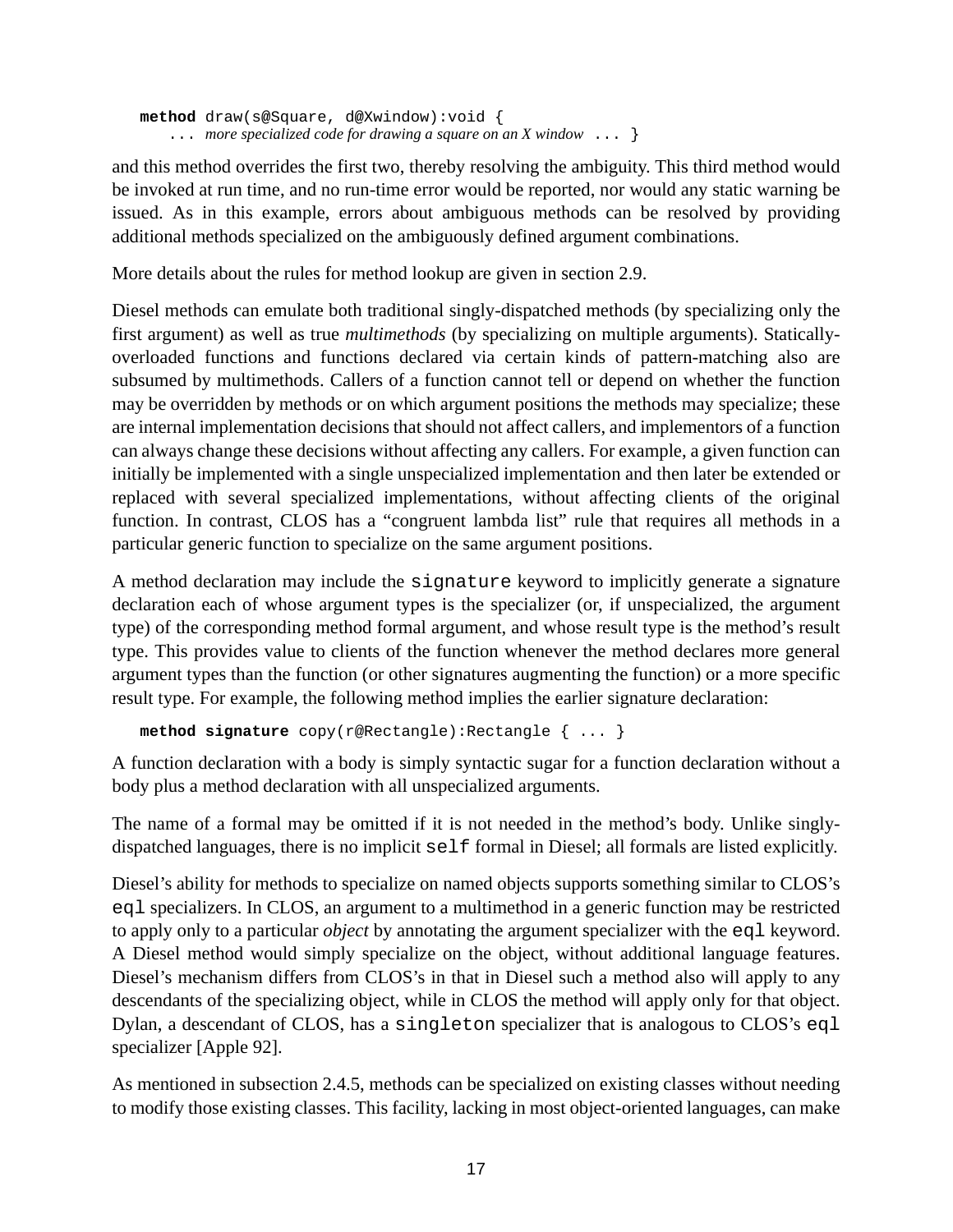<span id="page-17-0"></span>reusing existing components easier since they can be adapted to new uses by adding functions, methods, fields, and even parents to them.

**specify that method can be in a different scope than function being extended, as long as function is visible. specify that method can only be in a static scope, although allowing dynamically nested methods would be very cool.**

# 2.5.4 Code Method Bodies

The body of a function or method can either be Diesel code or it can be code written in an external language. If Diesel code, the syntax is as follows:

| body                                       | $ ::= \{dyn\_dec1   simt\} \text{result}$<br>empty | return void                                                                        |
|--------------------------------------------|----------------------------------------------------|------------------------------------------------------------------------------------|
| result                                     | $::=$ normal_return<br>non_local_rtn               | return an expression<br>return from the lexically-enclosing method                 |
| normal_return ::= dyn_decl                 | assignment [";"]<br>$expr$ [";"]                   | return void<br>return void<br>return result of expression                          |
| $non\_local\_rtn :: = "\wedge" [\wedge;"]$ | "^" $expr$ [";"]                                   | do a non-local return, returning void<br>do a non-local return, returning a result |

(The syntax and semantics of statements, assignments, and expressions is described in section [2.7](#page-24-0).)

When invoked, a method evaluates its body in a new environment containing bindings for the method's formal parameters and nested in the method's lexically-enclosing environment. Formal parameters are treated as constant variable bindings and so are not assignable in the body.

If the the body is empty, the callee function or method returns the special void object (described in subsection [2.4.4\)](#page-10-0) back to its caller.

Otherwise, the body evaluates its statements and then its final return clause. If the return clause is a declaration or an assignment, then the body returns void to the caller of the function or method. If the return clause is an expression, then the result of that expression (which might or might not be void) is returned to the caller. Otherwise, the return clause is a *non-local return*, prefixed with a ^ symbol. A non-local return is only useful inside a nested closure. It has the effect of returning its argument expression's result (or void if no argument expression is given) not to the caller of the closure (i.e., the sender of the eval message) but rather to the caller of the lexically enclosing function or method, just like a non-local return in Smalltalk-80 [Goldberg & Robson 83] and Self and similar to a return statement in C. A run-time error will result if a closure executes a nonlocal return after its lexically enclosing method has returned; first-class continuations are not supported.

# 2.5.5 Primitive Method Bodies

Alternatively, the body of a function or method may be written in an external language, such as C++ or the Diesel compiler's intermediate language. This is most useful for implementing basic primitive functionality, such as integer arithmetic, vector indexing, looping, and file I/O, that cannot be expressed in Diesel. The syntax of primitive bodies is as follows:

prim\_body ::= "prim" { language\_binding }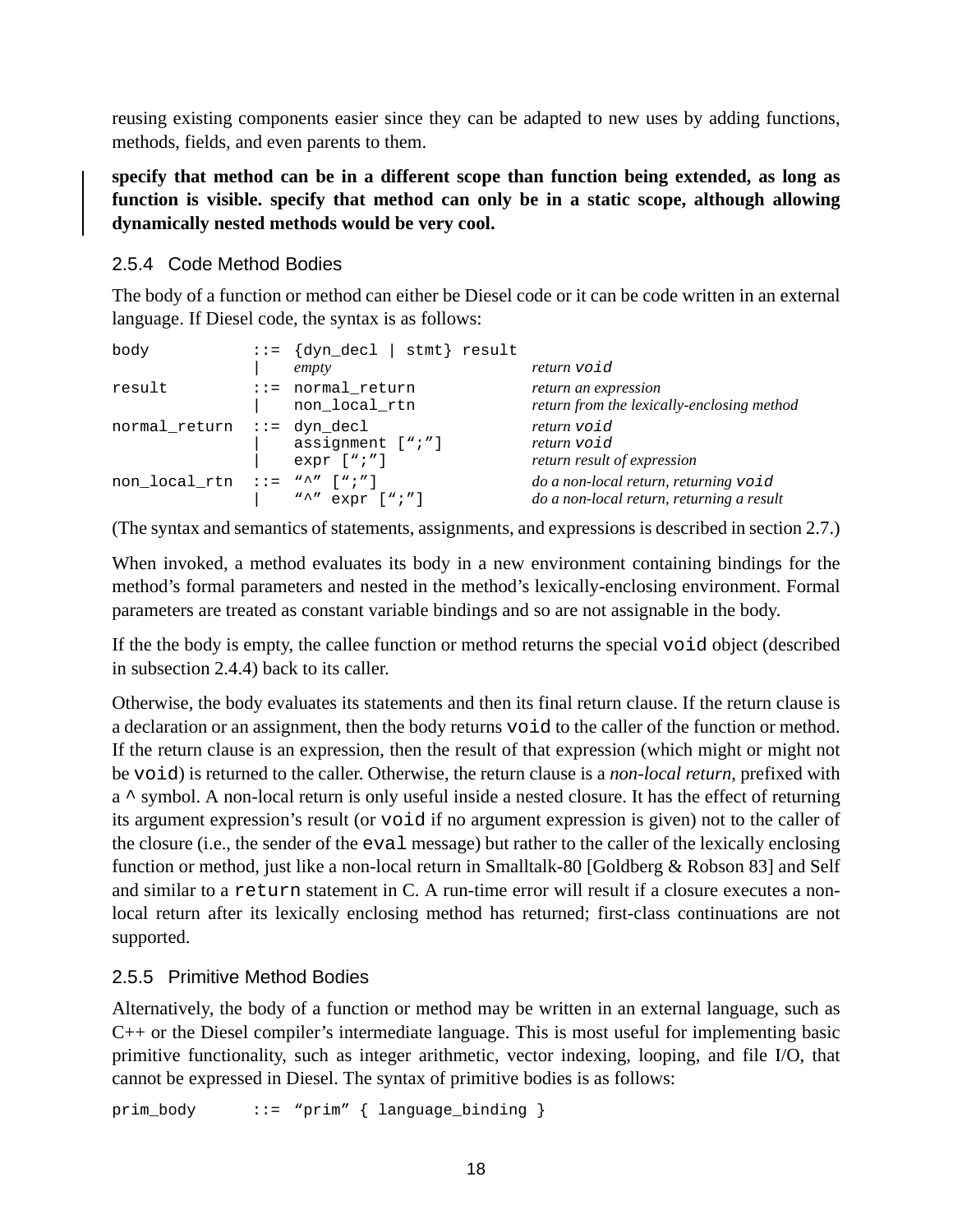<span id="page-18-0"></span>

| language binding::= language ":" code string |                            |                                                 |                                                            |
|----------------------------------------------|----------------------------|-------------------------------------------------|------------------------------------------------------------|
|                                              |                            | language $\sqrt[q]{n}$ code_chars $\sqrt[q]{n}$ |                                                            |
| lanquaqe                                     | ::= name:                  |                                                 |                                                            |
| code string                                  | ::= strinq                 |                                                 |                                                            |
| code chars                                   | $::=$ brace balanced chars |                                                 | any characters, with balanced use of " $\{$ " and " $\}$ " |

A primitive method's body is a list of (language name, implementation source code) pairs. The details of the protocol for writing code in another language inside a Diesel primitive method are implementation-specific. The UW Diesel implementation recognizes the  $c_{++}$ ,  $rtl$ , and will language names, for primitives written in C++ and the Vortex and Whirlwind compilers' internal intermediate languages, respectively. It is fairly straightforward to make calls to routines written in C++ from Diesel by defining a primitive method whose body is written in C++.

Looping primitive behavior is provided by the standard library's loop function specialized on the closure predefined class. The body of the loop function is a primitive that repeatedly invokes its argument closure until some closure performs a non-local return to break out of the loop. Diesel provides recursion but not looping, so looping is implemented as a primitive rather than recursively. Other languages such as Scheme [Rees & Clinger 86] avoid the need for such a primitive by relying instead on user-level tail recursion and implementation-provided tailrecursion elimination. However, tail-recursion elimination precludes complete source-level debugging [Chambers 92a, Hölzle *et al.* 92] and consequently is undesirable in general. The primitive loop method may be viewed as a simple tail-recursive method for which the implementation has been instructed to perform tail-recursion elimination.

#### 2.6 Fields

Object state, such as instance variables and class variables, is supported in Diesel through *fields* and associated *accessor functions*. For example, to define a mutable instance variable x of type T for a particular class C, the programmer can declare a field of the following form:

**var field** x(:C):T;

This declaration allocates an internal "storage table" mapping each object of type C (or a subtype) to an object of type  $T^*$ . It also defines two functions, named x and  $set_x$ , that provide the only way to access the internal table:

```
fun x(o:C):T \{ < return o.x> } -- the get accessor function
fun set_x(o:C, value:T):void { \langle \circ x \rangle := value; return void> } -- the set accessor function
```
The *get accessor function* returns the object to which the argument object is mapped in the internal storage table, i.e., the current contents of its argument'sinstance variable. The *set accessorfunction* updates the internal storage table to map the first argument object to the second argument, i.e., it assigns to the first argument's instance variable, and then returns void. (Section [5](#page-84-0) describes how these accessor methods can be encapsulated within the data abstraction implementation and protected from external manipulation.)

<sup>&</sup>lt;sup>\*</sup> A storage table is a semantically clean way to think about the per-object state for a field. An implementation typically spreads the space of the storage table across all the objects in the table, i.e., reserving space in each object to store the values of the fields defined for that object.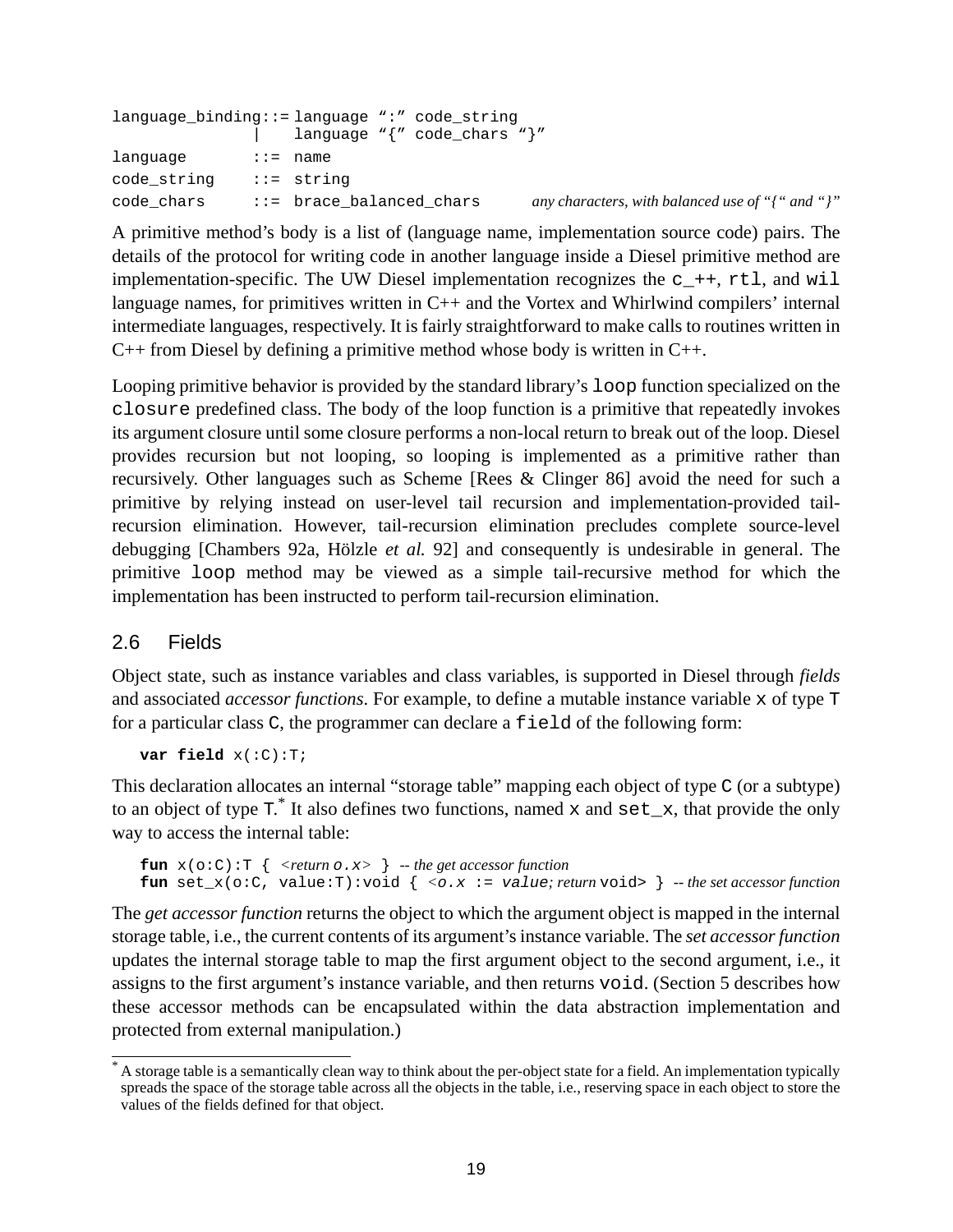<span id="page-19-0"></span>To illustrate, the following declarations specify some instance variables for part of the Shape hierarchy:

```
abstract class Shape;
   var field center(:Shape):Point; -- defines center(:Shape):Point and
                                      -- set_center(:Shape,:Point):void accessors
class Rectangle isa Shape;
   var field width(:Rectangle):num; -- defines width(:Rectangle):num and
                                    -- set_width(:Rectangle,:num):void accessors
   var field height(:Rectangle):num;-- defines height(:Rectangle):num and
                                     -- set_height(:Rectangle,:num):void accessors
```
Since a Rectangle is a subtype of Shape, every Rectangle object has storage for center, width, and height.

The syntax of field declarations is as follows:

| field decl | ::= $[$ "shared"] $[$ "var"] "field" name " $($ " fun formal " $)$ " |  |
|------------|----------------------------------------------------------------------|--|
|            | [type_decl] {pragma} field_body                                      |  |
| field body | ::= $"\{'' \text{ body } "\}''$ [";"]   ";"                          |  |

**somewhere discuss possible extensions to fields with more than one argument.**

**ensure that the real parser expects fields and field methods to have exactly one formal, with the same syntax as functions and methods, respectively. handle fields w/ omitted arg types.**

#### 2.6.1 Read-Only vs. Mutable Fields

By default, a field is immutable: only the get accessor method is generated for it. To support updating the value of a field, the var prefix must be used with the field declaration. The presence of the var annotation triggers generation of the set accessor function. Immutable fields receive their values either as part of object creation or by an initializing expression associated with the field declaration, as described in section [2.6.4.](#page-22-0) Note that the contents of an immutable field can itself be mutable, but the binding of the field to its contents cannot change. (Global and local variables in Diesel similarly default to initialize-only semantics, with an explicit var annotation required to allow updating of the variable's value, as described in section [2.3](#page-7-0).)

In general, we believe that it is beneficial to explicitly indicate when a field is mutable; to encourage this indication, immutable fields are the default. Programmers looking at code can more easily reason about the behavior of programs if they know that certain parts of the state of an object cannot be side-effected. Similarly, immutable fields support the construction of immutable "value" objects, such as complex numbers and points, that are easier to reason about.

Many languages, including Self and Eiffel, support distinguishing between assignable and constant variables, but few imperative languages support initialize-only instance variables. CLOS can define initialize-only variables in the sense that a slot can be initialized at object-creation time without a set accessor method being defined, but in CLOS the slot-value primitive function can always modify a slot even if the set accessor is not generated.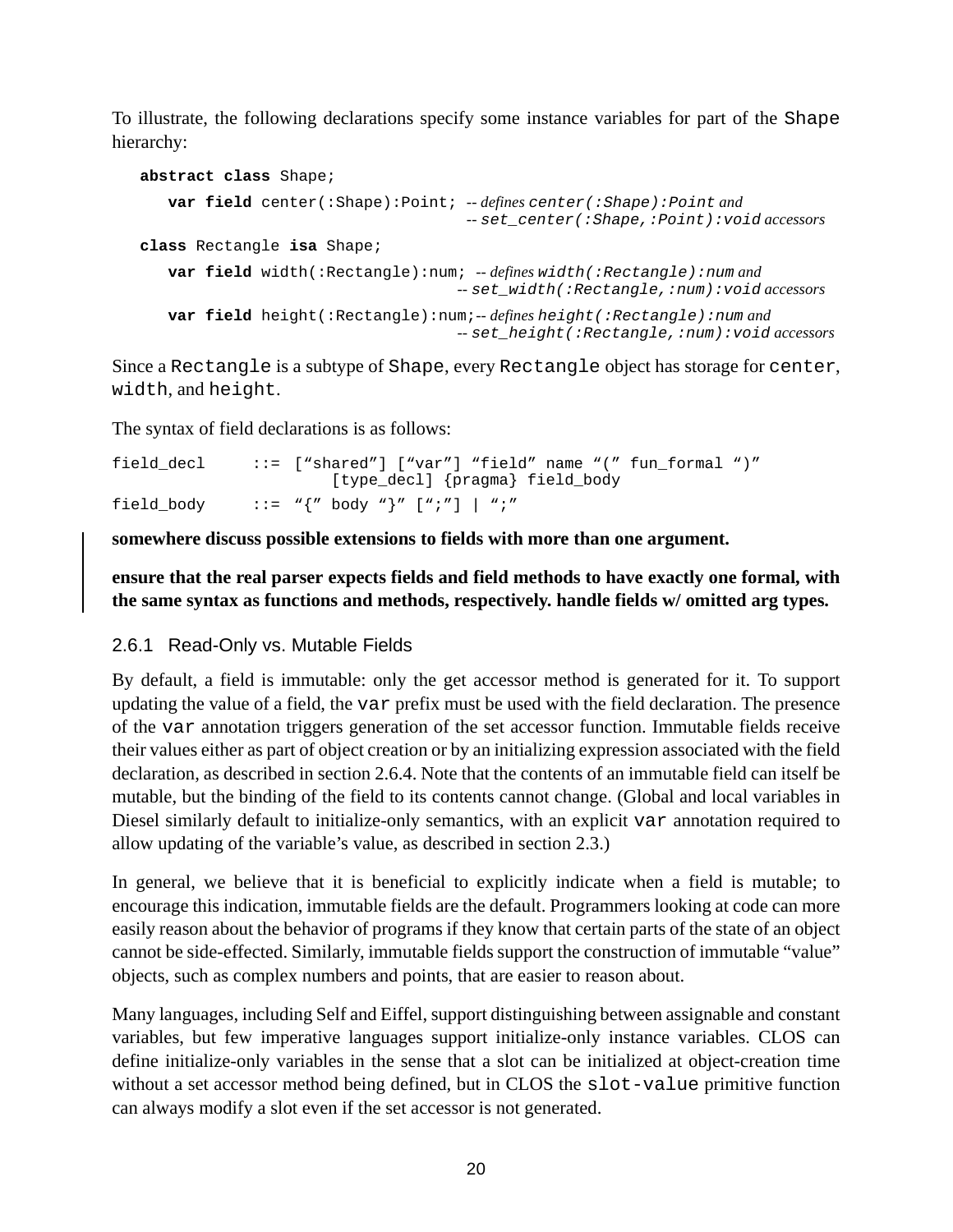#### <span id="page-20-0"></span>2.6.2 Per-Object vs. Shared Fields

By default, a field's storage table maintains a separate mapping for each object to its own field contents, i.e., each object inheriting a field declaration receives its own space to hold its value of the field. Alternatively, a field declaration may be prefixed with the shared keyword, in which case the field stores a single value shared by all inheriting objects. A shared field thus acts like a class variable in Smalltalk or a static variable in Java. For example, the following declaration allocates space for a single value that is shared by all shapes:

**shared var field** default\_color(:Shape):Color;

Shared fields create accessor functions just like regular fields. The accessors' implementation differs in that they access shared global memory rather than per-object memory. As with regular fields, shared fields can only be accessed by sending a message to an instance; there is no way to access a shared field directly.

#### 2.6.3 Field Methods

A field declaration implicitly introduces one or two new functions, whose bodies have special implementations. As mentioned in section [2.5.3,](#page-13-0) a function with a body is just syntactic sugar for a function without a body plus a method containing the original function's body. A method with a special field accessor implementation is a *field method*. The field methods for a field can be declared explicitly without declaring any new functions, which is needed if the functions have already been declared. The syntax of a field method declaration is as follows:

```
field method decl ::= ["shared"] ["var"] "field" "method" ["signature"]
                          name_fun_ref "(" meth_formal ")" [type_decl]
                          {pragma} field_body
```
The following example illustrates how a subclass can implement a function via a field method declaration:

```
abstract class Shape;
   -- every Shape can report its width:
   fun width(:Shape):num;
class Rectangle isa Shape;
   -- Rectangles also allow their width to be changed:
   fun set width(:Rectangle, :num):void;
   -- Rectangles implement width and set_width through storage:
   var field method width(@Rectangle):num;
class Circle isa Shape;
   -- Circles implement width through computation:
   method width(c@Circle):num { ... }
```
A field method is just like any other kind of method, and can override and be overridden just like any other kind of method. For example, if one class implements a function by computation, using a regular method, a subclass can choose to reimplement the function by storage, overriding the method with a field method. Conversely, if one class implements a function by storage, using a field or a field method, a subclass can choose to reimplement the function by computation, overriding the field method with a regular method. In the following code, the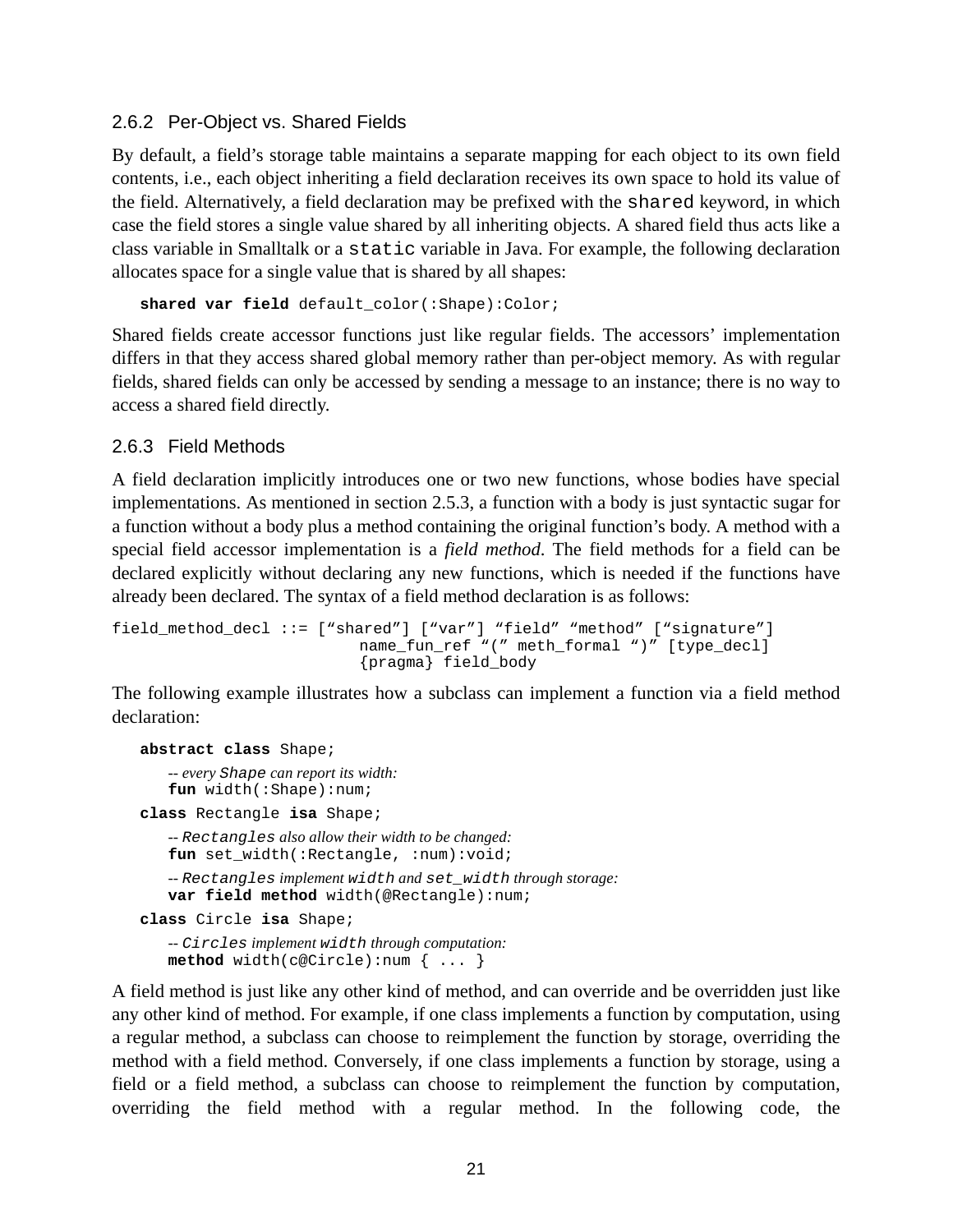AlignedRectangle class can inherit from the Polygon class but override the vertices implementation to something more appropriate for axis-aligned rectangles:

```
class Polygon isa Shape;
   var field vertices(:Polygon):collection[Point];
   method draw(p@Polygon, d:Display):void {
      (-- draw the polygon on an output device, accessing vertices --) }
class AlignedRectangle isa Polygon;
   var field top(:AlignedRectangle);
   var field bottom(:AlignedRectangle);
   var field left(:AlignedRectangle);
   var field right(:AlignedRectangle);
   method vectices(r@AlignedRectangle):collection[Point] {
      -- assume++ is a binary operator, creating a new Point object
      [r.top +r.left, r.top +r.right,r.bottom ++ r.right, r.bottom ++ r.left] }
   method set_vertices(r@AlignedRectangle, vs:collection[Point]):void {
      (-- set corners of rectangle from vs list, if possible --) }
```
Even if a field accessor method is overridden, it may remain accessible, since a resend from the overriding method may invoke the field accessor method. Consequently, the storage for the overridden field still exists. (The storage table model for the state of a field helps make this clear.) This makes it easy for a subclass to wrap a storage-based implementation of its superclass with additional computation. (Of course, implementations are free to optimize away the storage for a field in an object if it cannot be accessed, as with the vertices field in the AlignedRectangle class above.)

Accessing instance variables solely through automatically-generated accessor functions has a number of advantages over the traditional mechanism of direct variable access common in most object-oriented languages. Since instance variables can only be accessed through messages, all code becomes representation-independent to a certain degree. A subclass can alter the storage-vscomputation choices of its superclasses, without requiring changes in the superclass or its clients. Within a single class, programmers can change their minds about what is stored and what is computed without rewriting lots of client code. Syntactically, a simple message send that accesses an accessor function is just as concise as would be a variable access (using the  $p \cdot x$  syntactic sugar, described in section [2.7.7](#page-27-0)), thus imposing no burden on the programmer for the extra expressiveness. Other object-oriented languages such as Self and Trellis have shown the advantages of accessing instance variables solely through special get and set accessor methods. CLOS enables get and/or set accessor methods to be defined automatically as part of the defclass form, but CLOS also provides a lower-level slot-value primitive that can read and write any slot directly. Dylan joins Self and Trellis in accessing instance variables solely through accessor methods. C#'s properties provide instance-variable-like access syntax to methods, but are less flexible since properties cannot be overridden by instance variables or vice versa, and are more verbose under coding conventions where all instance variables get property accessors.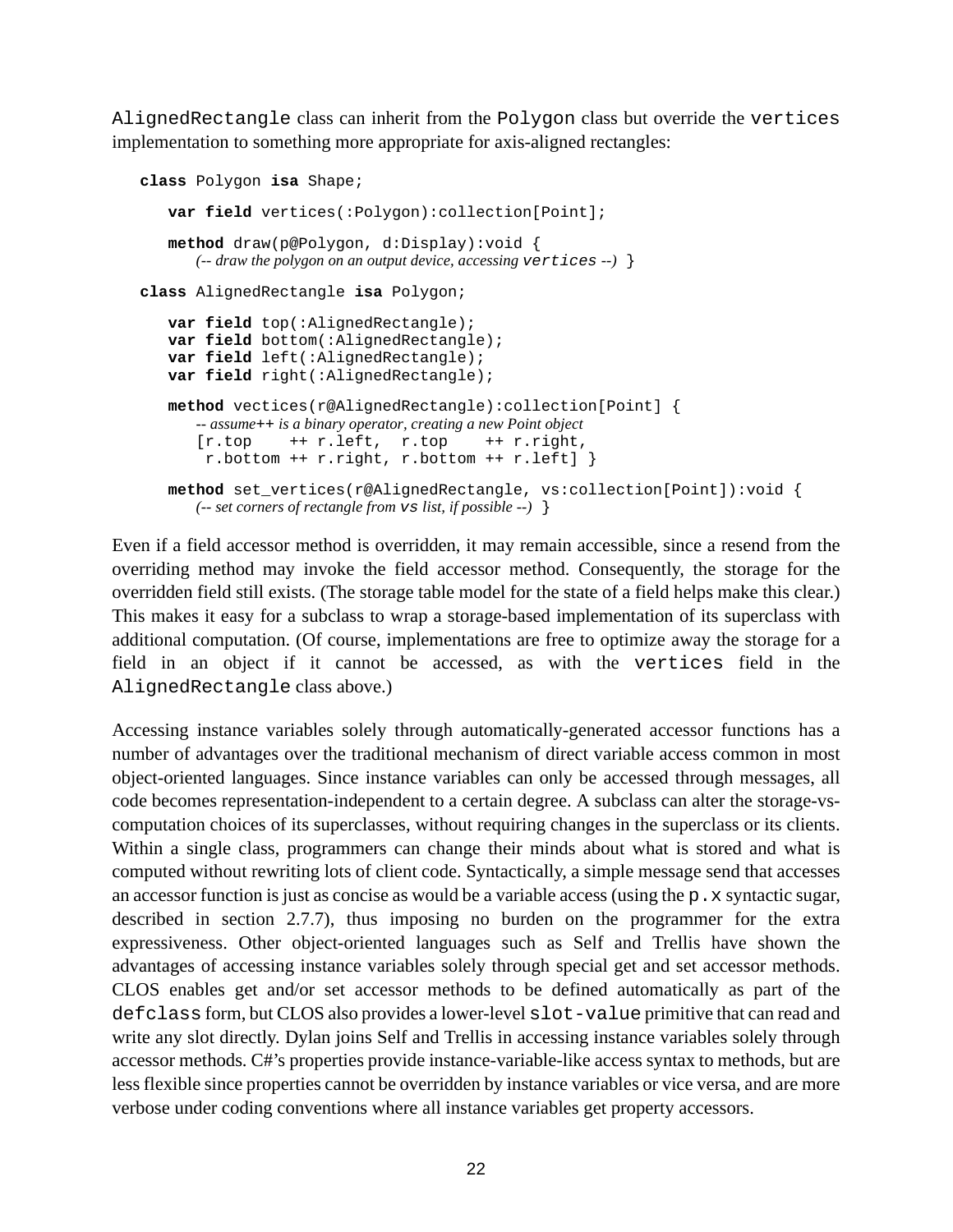#### <span id="page-22-0"></span>2.6.4 Field Initialization

When an object is created (either by an object constructor expression or a named object declaration), an object-specific initial value may be specified for any of its non-shared fields. The syntax of field initializers is as follows:

```
field inits ::= "{" field init { "," field init } "}"
field_init ::= name_fun_ref ["@" class_ref] ":=" expr
```
For example, the following function creates a new Rectangle and initializes its fields:

```
fun new rectangle(c:Point, w:num, h:num):Rectangle {
  new Rectangle \{ center := c, width := w, height := h \}
```
For a field initialization of the form name  $:=$  expr, the field to be initialized is found by performing a lookup akin to message lookup to find a field accessor method named name, starting with the object being created. Method lookup itself cannot be used directly, since the accessor method for the field to be initialized may have been overridden by a method of the same name. Instead, a form of lookup that ignores all regular methods is used. If this lookup succeeds in finding a single most-specific matching field accessor method, then that field is the one given an initial value. If no matching field or more than one matching field is found, then a "field initializer not understood" or an "ambiguous field initializer" error, respectively, is reported. The accessed field must be a non-shared field; if a field accessor method for a shared field is found, then a "initializing shared field" error is reported.

To resolve ambiguities and to initialize fields otherwise overridden by other fields, an extended name for the field of the form name  $\mathbb{Q}C := \exp r$  may be used instead. For these kind of initializers, lookup for a matching field begins with the class named C rather than the object being created; the object being created must inherit from C. Extended field names are analogous to a similar mechanism related to directed resends, described in section [2.10](#page-37-0).

In addition, a field declaration can specify default initialization code, which has the same syntax as a method body. For example, if the height of a Rectangle should default to its width, the height field could be declared as follows:

```
var field height(r:Rectangle):num { r.width }
```
A field's default initializer are *not* evaluated unless and until needed when reading the field. If a field's get accessor method is invoked and the field's value for the argument object has not been set previously (either as part of object creation, by an earlier invocation of the field's set accessor method, or by an earlier invocation of the get accessor method), then the field's default initializer is evaluated (if no default initializer was specified, then the field accessor method reports an "accessing uninitialized field" error). The initializing expression may name the formal parameter of the field declaration, allowing the initial value of the field to be defined in terms of other state of the object of which the field is a part. It is not legal to read the value of a field during execution of the field's initializer; doing so will lead to an error or an infinite recursion. The result of the initializer is stored as the current value of the field (either for this argument object, if a non-shared field, or for the field as a whole, for a shared field), and returned as the result of the get accessor method.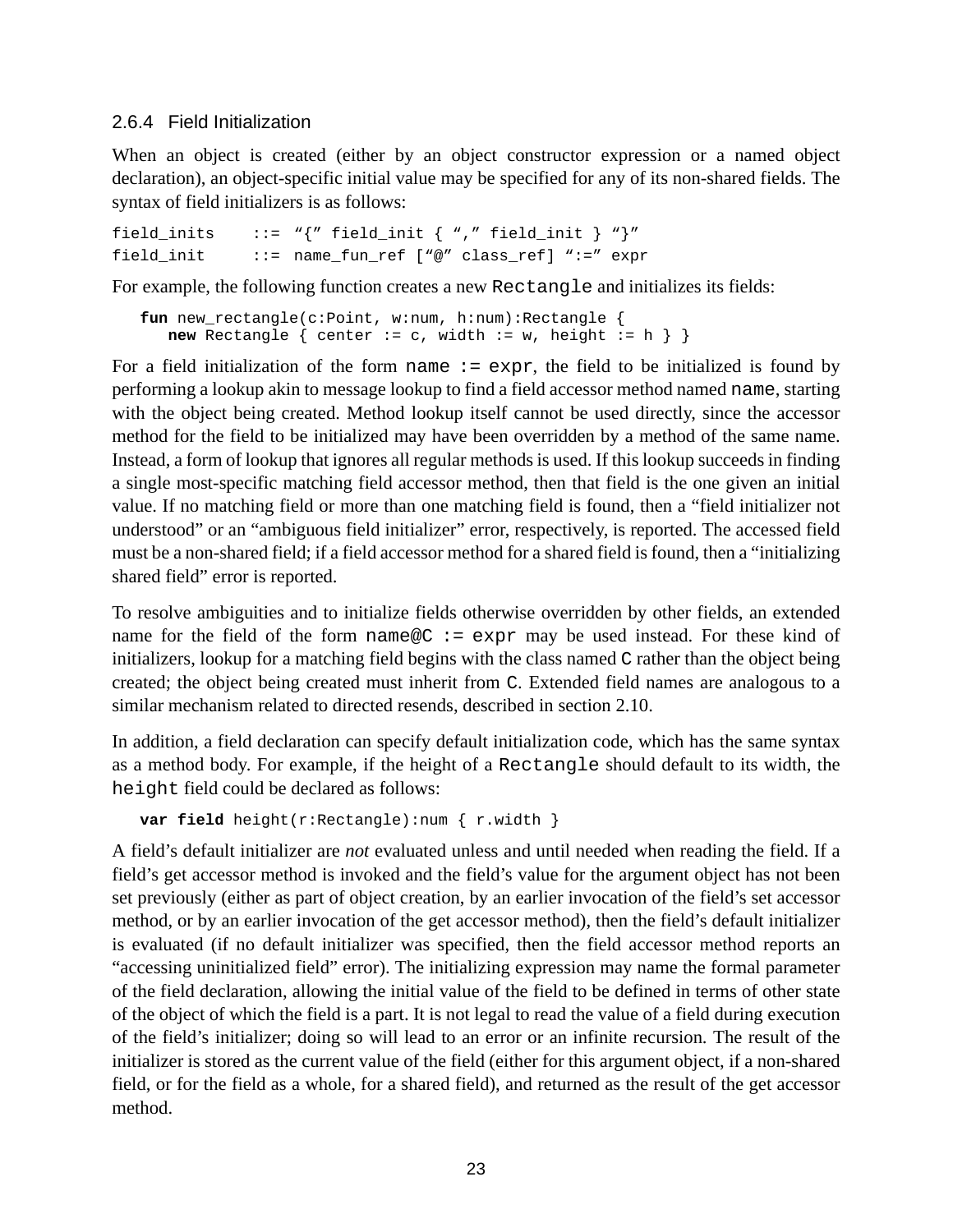<span id="page-23-0"></span>By evaluating field initializers on demand rather than at declaration time, we avoid the need to specify some relatively arbitrary ordering over field declarations (as in Java and C#) or to resort to an unhelpful "unspecified" or "implementation-dependent" rule.

Evaluating a non-shared field's initializer expression repeatedly for each inheriting object seems to support common Diesel programming style. This corresponds to CLOS's :initform specifier. An alternative semantics would evaluate the field initializer at most once, and share the resulting value across all objects that use the default. This semantics corresponds to CLOS's :default-initargs specifier. The difference in the semantics is exposed if the initializing expression evaluates to a new mutable object. In practice, it seems that each object wants its own mutable object rather than sharing the mutable object among all default-initialized objects. Moreover, the alternative semantics can be simulated by having a field's default initializer access a shared field holding the initial value.

It is not possible to override just the default initializer of a field or field method declaration, although this is sometimes desirable. The ability to override a field declaration's default initializer can be simulated by introducing a helper function computing the default initial value for its argument, and calling the helper in the field's initializer; the helper function can then be overridden to change the field's default.

# 2.6.5 Field Overloading

In a traditional language, different classes declared in the same scope can use the same name for their instance variables without conflict, e.g.:

```
class C {
   int x;
}
class D {
   string x;
}
```
However, when implementing this design in Diesel, the field declarations are expressed outside of their classes, and so are all in the same scope, e.g.:

```
class C;
   field x(:C):int;
class D;
   field x(:D):string;
```
Each field declaration with a given name generates a corresponding getter function declaration, all of which have the same name and so clash with each other, generating a duplicate function declaration error. (The same problem occurs when translating methods of traditional classes into Diesel functions outside of their classes, but the problem seems in practice to be more irritating for fields.)

There are several potential solutions to this clash. One is to encapsulate each of the classes in their own modules (described in section [5](#page-84-0)), which returns each field to being defined in its own scope. A lighter-weight solution is to treat the two fields as being in the same function, and use dynamic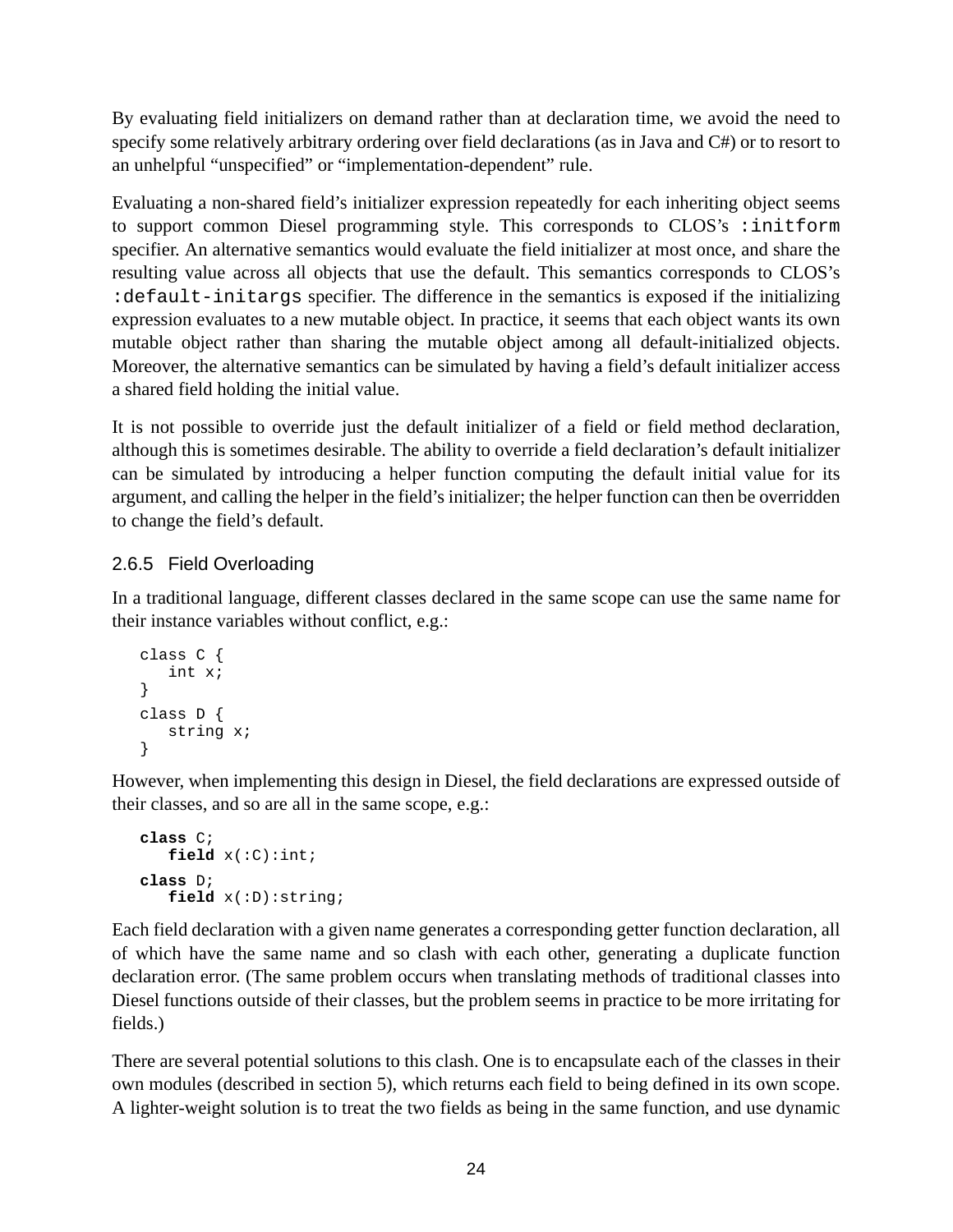<span id="page-24-0"></span>dispatching to resolve the clash. One way is simply to convert all but one of the field declarations into field method signature declarations, e.g.:

```
class C;
   field x(:C):int;
class D;
   field method signature x(@D):string;
```
The signature clause yields a signature that indicates that the function has an additional overloaded signature, potentially unrelated to its original signature, which clients can also call legally.

This approach favors one of the field declarations over the others. A more symmetric approach declares the function separately and then implements all instance variables as field method signatures on this function, e.g.:

```
fun x(:none):any;
class C;
   field method signature x(@C):int;
class D;
   field method signature x(@D):string;
```
To ensure that only the fields' signatures are useful, the separate function declaration uses a type that is a subtype of all possible function types with that number of arguments (as described in section [3.3,](#page-49-0) none is a subtype of all types, any is a supertype of all types, and functions obey standard contravariant subtyping rules).

# 2.7 Statements and Expressions

A statement is an assignment or an expression evaluated solely for its side-effects:

```
stmt ::= assignment ";"
               expr ";"
```
An expression is either a literal, a reference to a variable or a named object, an object constructor expression, a vector constructor expression, a closure constructor expression, a message (written in one of several possible syntactic forms), a resend, or a parenthetical subexpression:

```
expr ::= binop expr
binop_expr ::= binop_msg | unop_expr
unop_expr ::= unop_msg | dot_expr
dot expr ::= dot msg | simple exprsimple_expr ::= literal
                  | var_expr
                  | vector_expr
                  | closure_expr
                  | object_expr
                  | message
                  | resend
                  | paren_expr
```
All of these constructs are described below, except for resends which are described in section [2.10.](#page-37-0)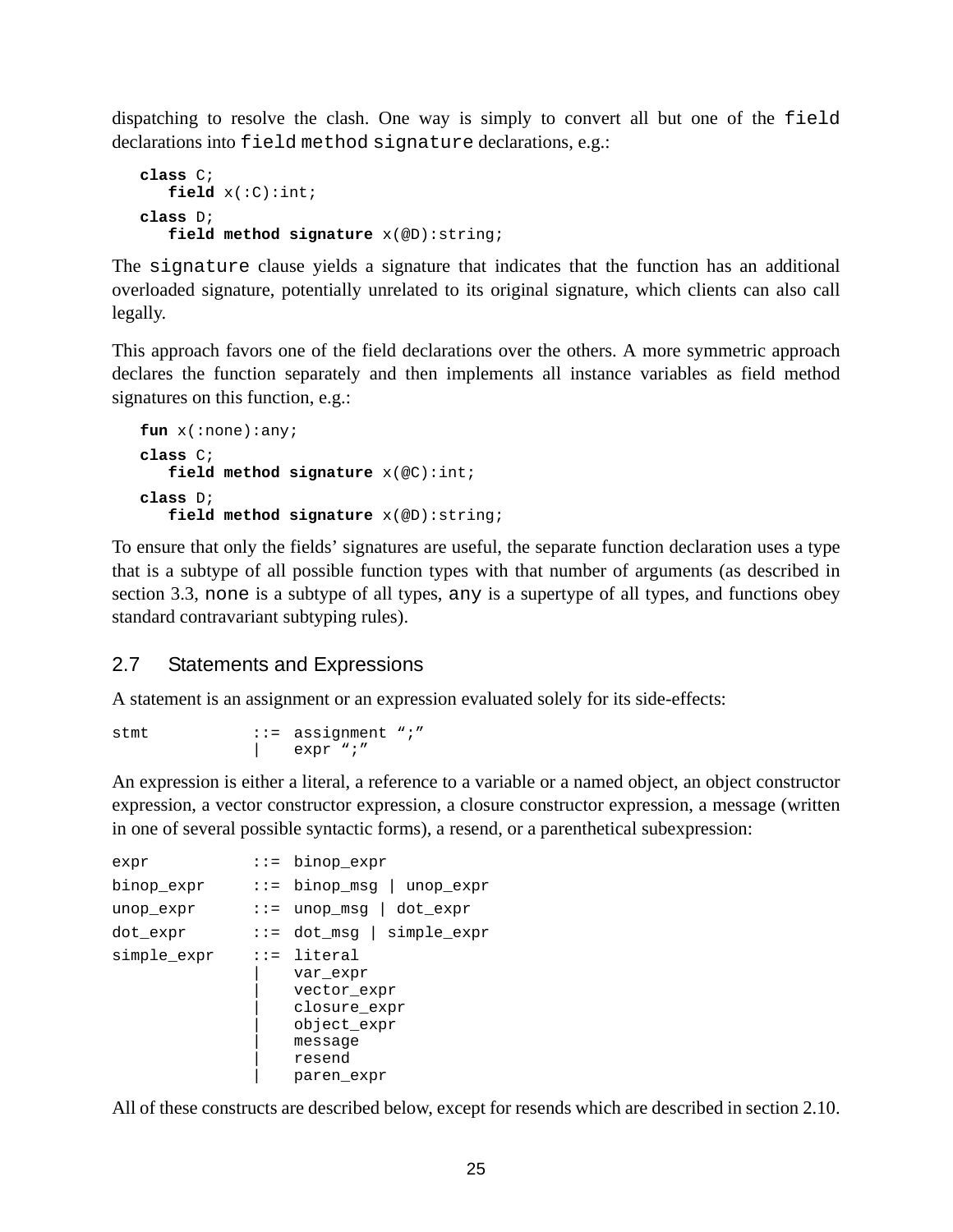#### <span id="page-25-0"></span>2.7.1 Assignment Statements

Assignment statements have the following syntax:

| assignment | ::= var_ref ":=" expr<br>assign_msg | assignment to a variable<br>assignment-like syntax for messages |
|------------|-------------------------------------|-----------------------------------------------------------------|
| var ref    | $\cdots$ name                       |                                                                 |

If the left-hand-side is a simple name, then the closest lexically-enclosing binding of the name is located and changed to refer to the result of evaluating the right-hand-side expression. It is an error to try to assign to an object, a formal parameter, or a variable declared without the var keyword.

If the left-hand-side has the syntax of a message, then the assignment statement is really syntactic sugar for a message send, as described in section [2.7.7](#page-27-0).

# 2.7.2 Literals

Diesel literal constants include integers, floating-point numbers, characters, and strings:

```
literal ::= integer
                   | single_float
                   | double_float
                   | character
                   string
```
An integer literal is an instance of the predefined prim int class, and has an allowed range between 0 and an implementation-dependent maximum. Negative integers are computed e.g. by negating a positive integer. (In the UW Diesel implementation, the standard library defines max int, the largest possible instance of prim int. Arbitrary-precision integers are also supported, through a separate user-defined library class.)

Single- and double-precision foating-point literals are instances of the predefined prim\_single\_float and prim\_double\_float classes, respectively.

A character literal is an instance of the predefined prim\_char class, and supports ASCII character codes in the range [0..255]. (In the UW Diesel implementation, Unicode characters are also supported, through a separate user-defined library class.)

A string literal is an instance of the predefined prim\_i\_string class. A string stores a possiblyempty sequence of prim\_char objects.

The value of a literal object is immutable, and is accessible only through primitives (described in section [2.5.5\)](#page-17-0). (In the UW Diesel implementation, mutable strings are also supported, through a separate user-defined library class.)

# 2.7.3 Variable References

A variable or named object is referenced simply by naming the variable or object:

var expr ::= var\_ref

The names of classes, objects, and variables are in the same name-space. Lexical scoping is used to locate the closest lexically-enclosing declaration in this name-space. If the declaration is a class, an error is reported. Otherwise, the named object or the current contents of the variable is returned.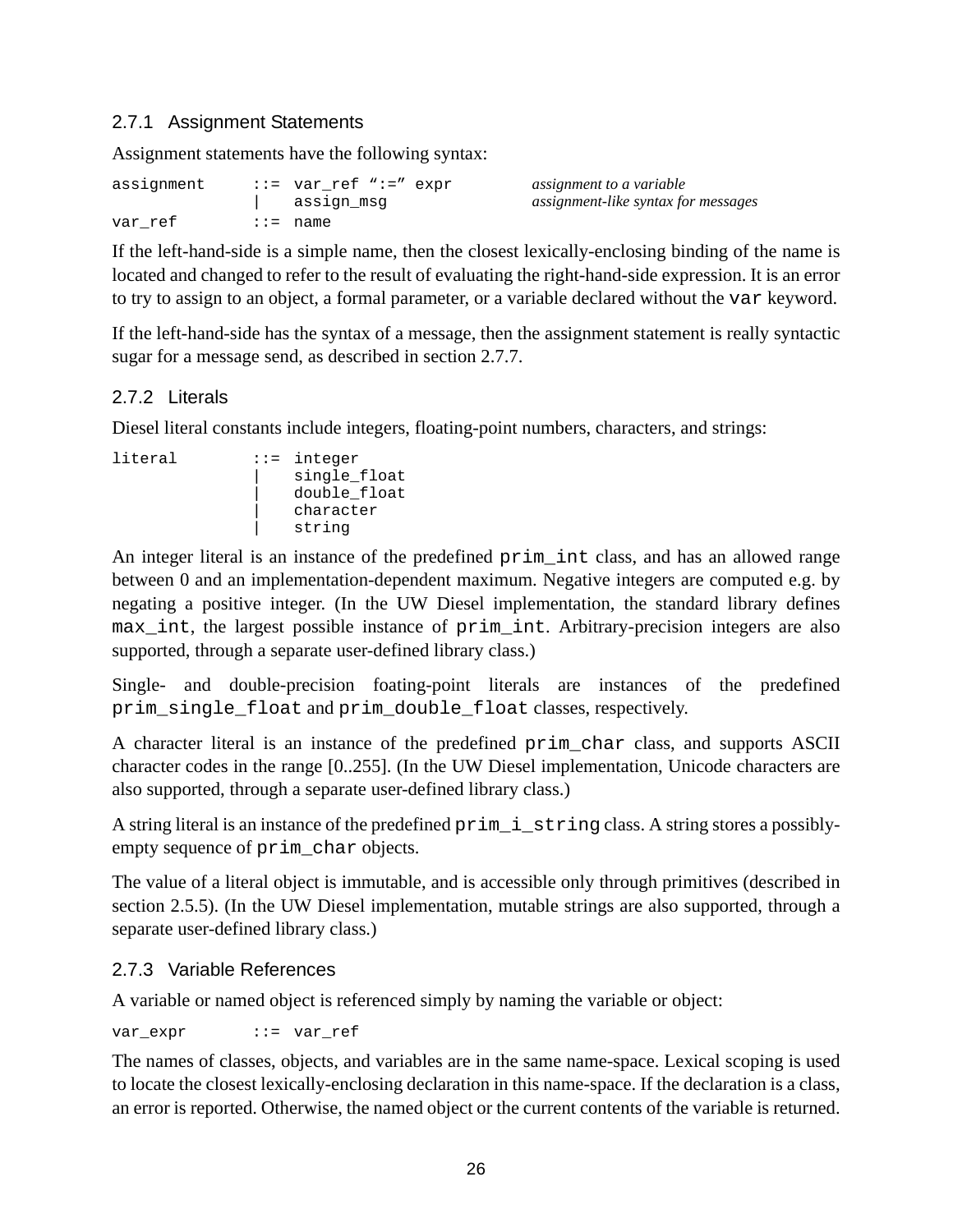# <span id="page-26-0"></span>2.7.4 Object Constructors

New objects are created either through object declarations (as described in section [2.4\)](#page-8-0) or by evaluating object constructor expressions (as discussed in section [2.4.3\)](#page-9-0). The syntax of an object constructor expression is as follows:

object\_expr ::= "new" class\_ref [field\_inits]

An object constructor expression creates a new anonymous object that directly inherits from the named class. Any field initializers are evaluated to set the initial values of the referenced fields, as described in section [2.6.4](#page-22-0).

#### 2.7.5 Vector Constructors

A vector constructor expression is written as follows:

```
vector expr ::="[" " " " type " : " ] [express " ]"exprs ::= expr \{ ", " expr \}
```
The result of evaluating a vector constructor expression is a new instance of the predefined prim i vector  $[T]$  object that is initialized with the corresponding elements. The elements of the vector are immutable, and are accessible only through primitives (described in section [2.5.5](#page-17-0)). (In the UW Diesel implementation, mutable vectors are also supported, through a separate userdefined library class.) The type of the vector's elements can be specified explicitly, or inferred as the least-upper-bound of the types of the initial elements, as described in section [3.5](#page-57-0).

#### 2.7.6 Closures

A closure is an anonymous, lexically nestable, first-class function object. The syntax of a closure constructor expression is as follows:

```
closure_expr ::= [ "&" "(" [closure_formals] ")" [type_decl] ] "{" body "}"
closure formals::= closure formal { \nightharpoonup \nightharpoonup } "," closure formal { \nightharpoonup \nightharpoonup }closure_formal ::= [name] ":" type
                          | name
```
This syntax is like that of a function declaration, except that the fun keyword and message name are replaced with the  $\&$  symbol (intended to be suggestive of the  $\lambda$  symbol). If the closure takes no arguments, then the  $\&$  () prefix may be omitted. When evaluated, a closure constructor produces two things:

- a new instance of the predefined closure class, which is returned as the result of the closure constructor expression, and
- a method in the predefined eval function whose anonymous first argument is specialized on the newly-created closure object and whose remaining arguments are those listed as formal parameters in the closure constructor expression.

The body of a closure's eval method is lexically-scoped within the scope that was active when the closure was created. Closures may be invoked after their lexically-enclosing scopes have returned. \*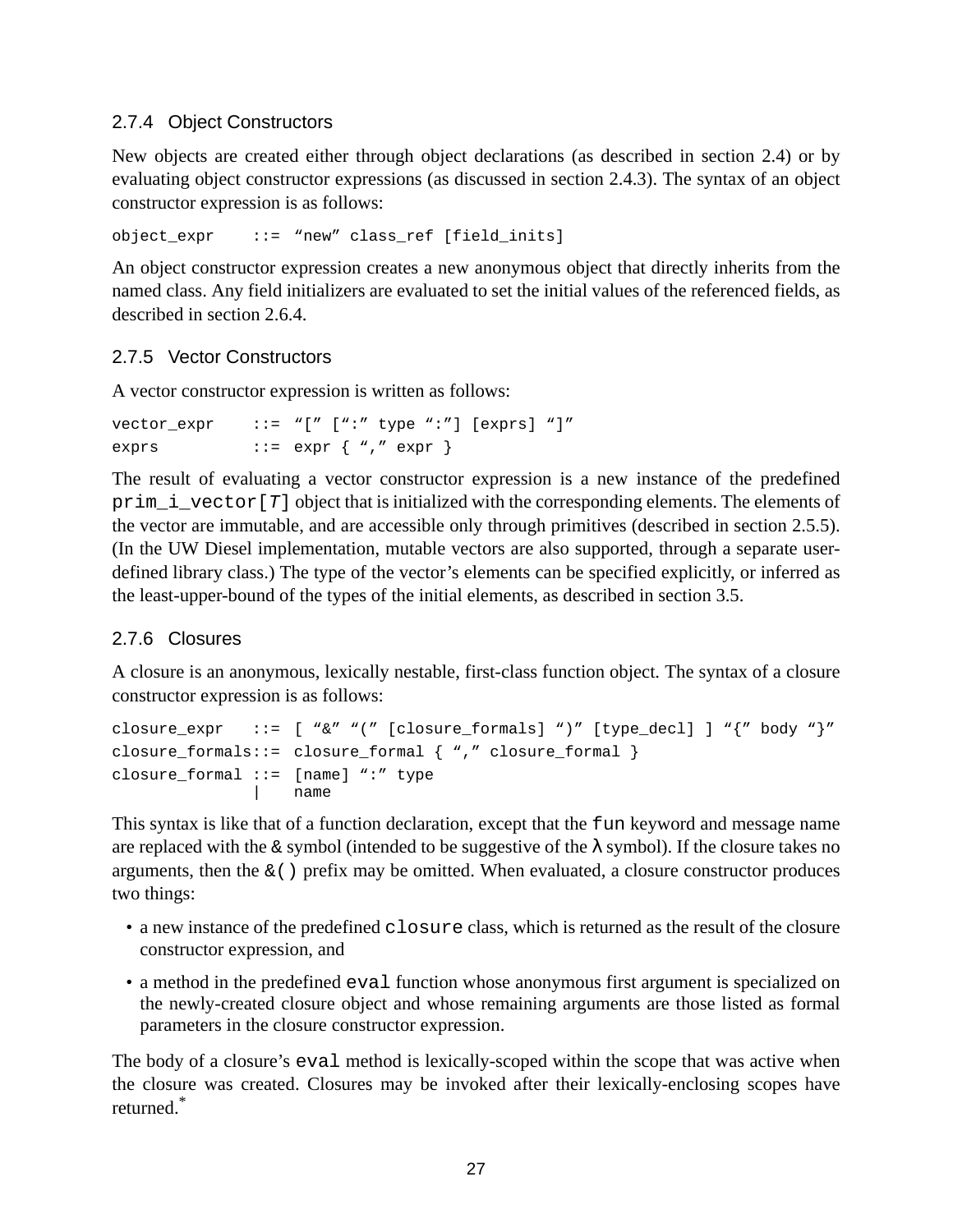<span id="page-27-0"></span>A closure's result type annotation can be omitted, in which case it is inferred to be the same as the type of the result expression in the body, or none if the closure ends in a non-local return.

All control structures in Diesel are implemented at user level using messages and closures, with the sole exception of the loop primitive method described in section [2.5.5](#page-17-0). Additionally, closures can be used to achieve much the same effect as exceptions, so exceptions are omitted from the Diesel language. **WRITE MORE?**

# **EXPLAIN HOW EVAL AS MESSAGE MORE FLEXIBLE, BUT MORE VERBOSE, THAN BUILT-IN INVOKE PRIMITIVE.**

#### **EXPLAIN TRADEOFFS BETWEEN CAPABILITIES OF GENERIC FUNCTIONS AND CLOSURES.**

**document closure types as classes, which can be subclassed by other than built-in closures.**

#### 2.7.7 Message Sends

The syntax of message sends includes the following:

| message   | $::=$ name fun ref "(" [exprs] ")"   |
|-----------|--------------------------------------|
| unop_msg  | $ ::=$ op fun ref unop expr          |
| binop_msg | ::= binop_expr op_fun_ref binop_expr |

A message can be written in one of three forms:

- named prefix form, with the name of the message followed by a parenthesized list of expressions, \*
- unary operator prefix form, with the message name listed before the argument expression, or
- infix form, with the message name in between a pair of argument subexpressions.

Normally, a message whose name begins with a letter is written in named prefix form, while a message whose name begins with a punctuation symbol is written in unary prefix form or in infix form.<sup>†</sup> To invoke a named message as an operator, or to invoke an operator as a named message, the name of the message is prefixed with an underscore (the leading underscore is not considered part of the message name). For example, the following two expressions both send the + message to 3 and 4:

 $3 + 4$  $+(3, 4)$ 

and the following two expressions both send the bit\_and message to 3 and 4:

 $bit_and(3, 4)$ 3 \_bit\_and 4

<sup>\*</sup> In the current UW Diesel implementation, there are some caveats to the use of such non-LIFO closures. See the system documentation for additional details.

<sup>\*</sup> All arguments to the message must be listed explicitly; there is no implicit self argument.

<sup>†</sup> Named prefix form is always used for function and method declarations.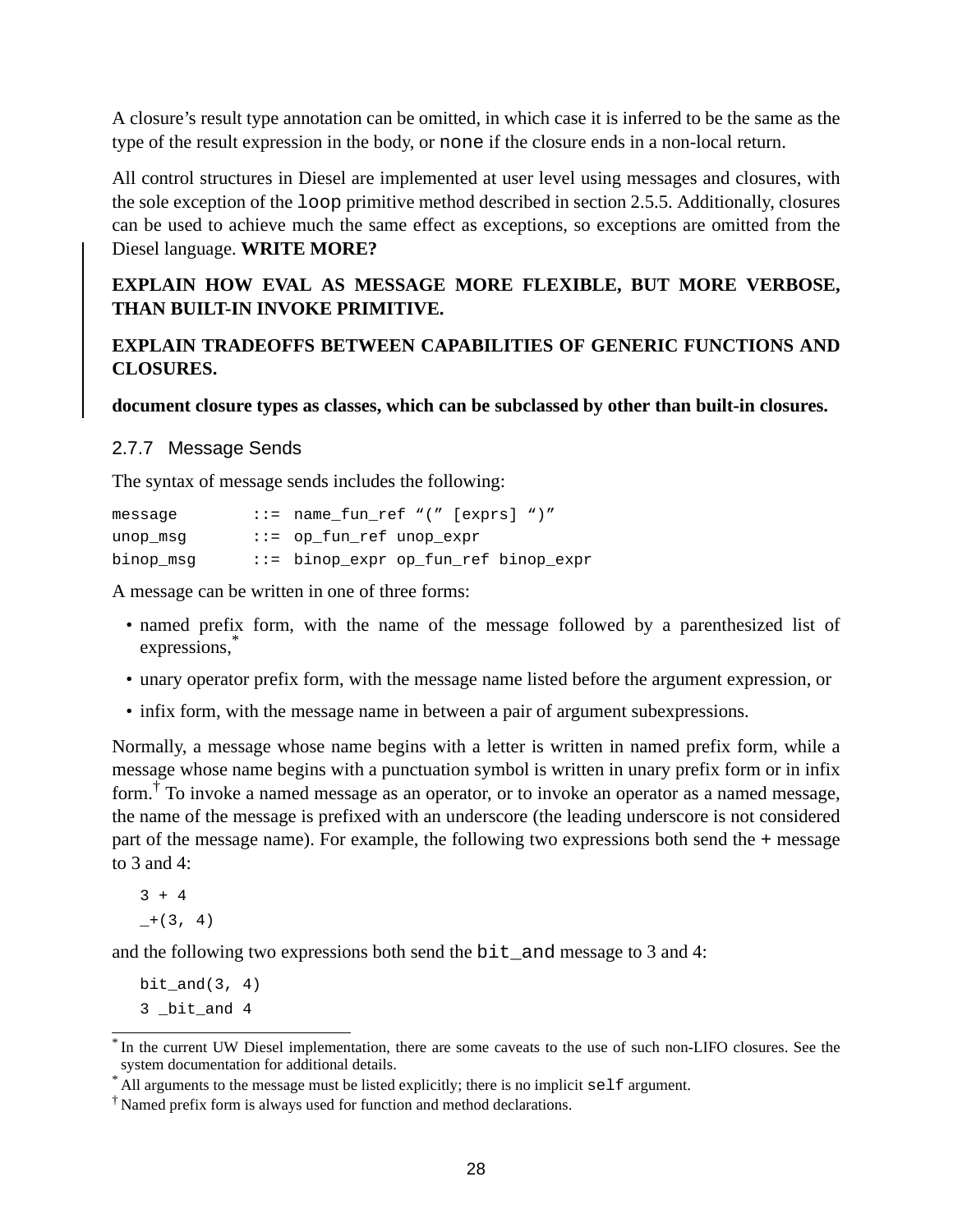The relative precedence and associativity of infix messages is specified through precedence declarations, described in section [2.8](#page-29-0). (The relative precedence and associativity of other syntactic forms of messages are already completely defined by the grammar.)

Syntactic sugar exists for several common forms of messages. Dot notation allows the first argument of the message to be written first:

dot\_msg ::= dot\_expr "." name\_fun\_ref ["(" [exprs] ")"]

If the message takes only one argument, the trailing parentheses can be omitted. Consequently, the following three expressions all send the x message to p:

```
x(p)
p.x()
p.x
```
The following two expressions both send the bit\_and message to 3 and 4:

```
bit and(3, 4)3. \text{bit\_and}(4)
```
This syntax may suggest that the first argument is more important than the others, but in fact the semantics is still that all arguments are treated uniformly, and any subset of the arguments might be dispatched at method-lookup time.

Other syntactic sugars support message sends written like assignments. Any message can appear on the left-hand-side of an assignment statement:

```
assign_msg ::= lvalue msq ":=" expr
lvalue msg ::= message
                 dot msg
                 unop msg
                 | binop_msg
```
In each of these cases, the name of the message sent to carry out the "assignment" is set followed by the name of the message in the lvalue\_msg expression, and the arguments to the real message are the arguments of the lvalue\_msg expression followed by the expression on the right-hand-side of the "assignment." So the following three expressions are all equivalent:

```
set\_foo(p, q, r);foo(p, q) := r;
p.foo(q) := r;
```
as are the following two expressions:

```
set top(rectangle, x);
rectangle.top := x; -- frequently used for set accessor methods
```
as are the following two expressions:

```
set !(v, i, x);v! i := x;
```
Note that these syntactic sugars are assignments in syntax only. Semantically, they are all messages.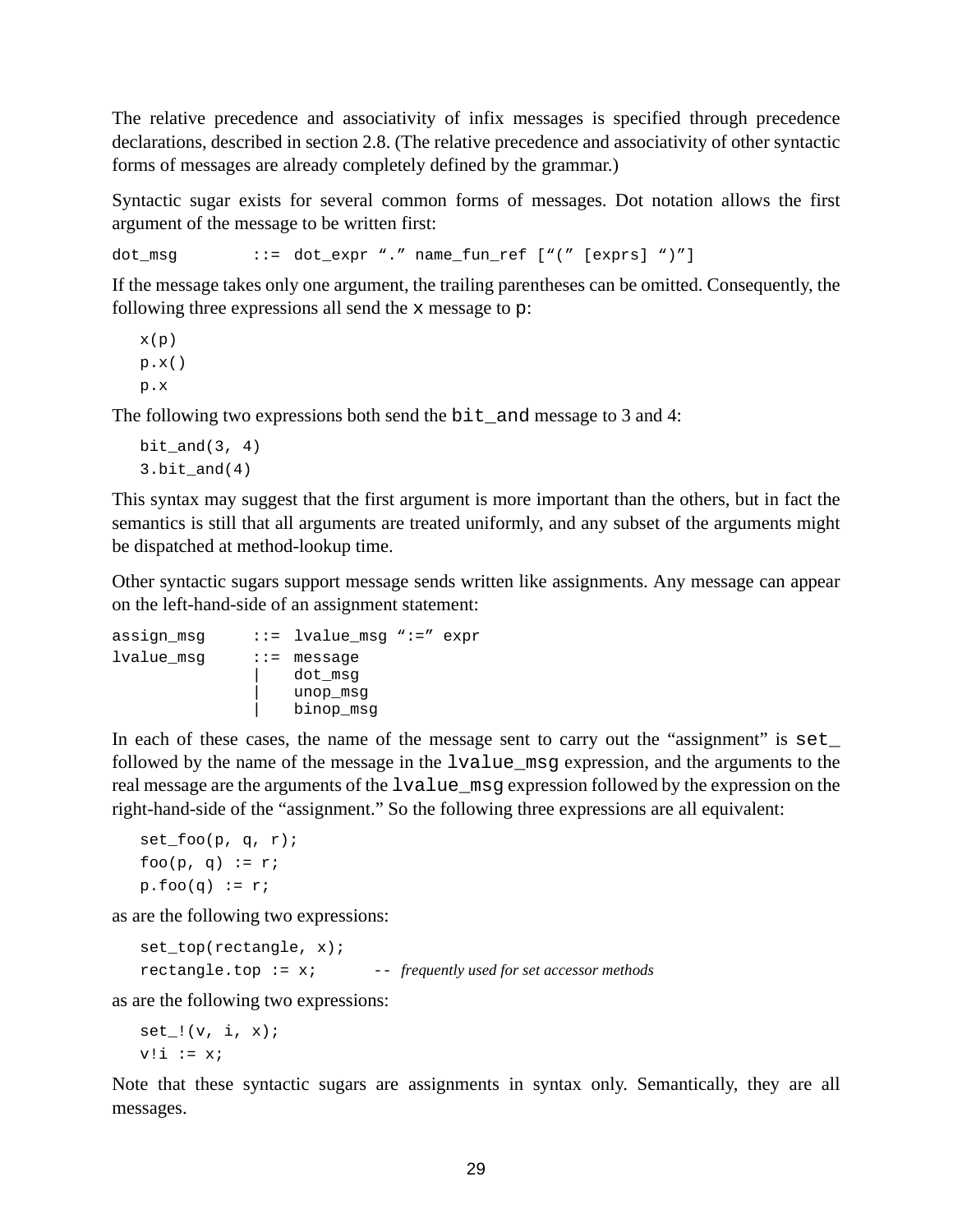<span id="page-29-0"></span>The semantics of method lookup are described in section [2.9.](#page-31-0) Resends, a special kind of message send, are described in section [2.10.](#page-37-0)

#### 2.7.8 Parenthetical Subexpressions

A parenthesized subexpression has the same syntax as the body of a function, method, or closure:

paren expr  $::= "(" body ")"$ 

A parenthetical subexpression introduces a new nested scope and may contain statements and local declarations.

# 2.8 Precedence Declarations

Diesel programmers can define their own infix binary operators. Parsing expressions with several infix operators becomes problematic, however, since the precedence and associativity of the infix operators needs to be known to parse unambiguously. For example, in the following Diesel expression

```
foo ++ bar *&&! baz *&&! qux max blop
```
the relative precedences of the  $++$ ,  $*\&\&\cdot$ , and  $\text{max}\;$  infix operators is needed, as is the associativity of the  $*\&&:$  infix operator. For a more familiar example, we'd like the following Diesel expression (where \*\* represents exponentiation)

 $x + y * z * e * f * f * q$ 

to parse using standard mathematical rules, as if it were parenthesized as follows:

 $x + ((y * (z * * (e * * f))) * q)$ 

#### 2.8.1 Previous Approaches

Most languages restrict infix operators to a fixed set, with a fixed set of precedences and associativities. This is not appropriate for Diesel, since we'd like the set of infix messages to be user-extensible.

Smalltalk defines all infix operators to be of equal precedence and left-associative. While simple, this rule differs from standard mathematical rules, sometimes leading to hard-to-find bugs. For example, in Smalltalk, the expression  $3 + 4 \times 5$  returns 35, not 23.

Self attempts to rectify this problem with Smalltalk by specifying the relative precedence of infix operators to be undefined, requiring programmers to explicitly parenthesize their code. This avoids problems with Smalltalk's approach, but leads to many unsightly parentheses. For example, the parentheses in the following Self code are all required:

 $(x \le y)$  &  $(y \le (z + 1))$ 

Self makes an exception for the case where the same binary operator is used in series, treating that case as left-associative. For example, the expression

 $x + y + z$ 

parses as expected in Self. Even so, the expression

x \*\* y \*\* z

would parse "backwards" in Self, if \*\* were defined. (Self uses power: for exponentiation, perhaps to avoid problems like this.) Also, expressions like

 $x + y - z$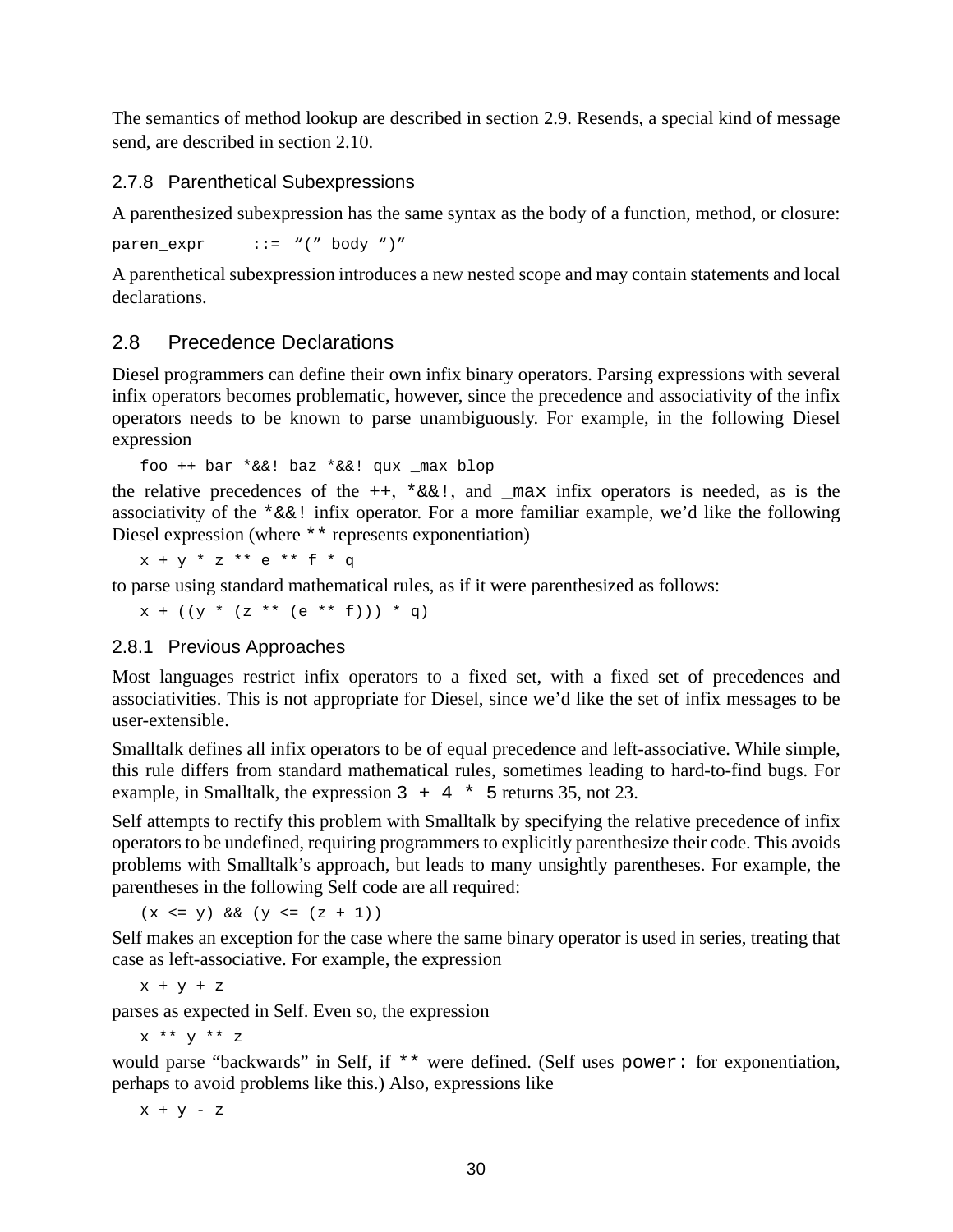<span id="page-30-0"></span>are illegal in Self, requiring explicit parenthesization.

Standard ML [Milner *et al.* 90] allows any operator to be declared prefix (called "nonfix" in SML) or infix, and infix operators can be declared left- or right-associative. Infix declarations also specify a precedence level, which is an integer from 0 (loosest binding) to 9 (tightest binding), with 0 being the default. For example, the following SML declarations are standard:

```
infix 7 *, /, div, mod;
infix 6 +, -iinfix 4 = \langle \rangle \langle \rangle \langle \rangle \langle = \rangle = \rangleinfix 3 := inonfix ~;
```
SML also provides special syntax to use an infix operator as a prefix operator, and vice versa.

A fixity declaration can appear wherever any other declaration can appear, and affect any parsing of expressions while the fixity declaration is in scope. Fixity declarations can be spread throughout a program, and multiple declarations can add independent operators to the same precedence level. Fixity declarations in one scope override any fixity declarations of the same operator from enclosing scopes.

One disadvantage of SML's approach is that is supports only 10 levels of precedence. It is not possible to add a new operator that is higher precedence than some operator already defined at level 9, nor is it possible to squeeze a new operator in between operators at adjacent levels. Finally, all operators at one level bind tighter than all operators at lower levels, even if the programmer might have preferred that expressions mixing operators from completely different applications be explicitly parenthesized, for readability.

#### 2.8.2 Precedence and Associativity Declarations in Diesel

Diesel allows the precedence and associativity of infix operators to be specified by programmers through precedence declarations. The syntax of these declarations is as follows:

|          | prec_decl ::= "precedence" op_names [associativity] {precedence} ";"           |
|----------|--------------------------------------------------------------------------------|
|          | associativity ::= "left_associative"   "right_associative"   "non_associative" |
|          | $precedence$ ::= "below" op_names   "above" op_names   "with" op_names         |
| op names | $::=$ op_name $\{$ "," op_name $\}$                                            |

For example, the following declarations might appear as part of the standard Diesel library:

```
precedence ** right_associative; -- exponentiation
precedence *, / left_associative below ** above +;
precedence +, - left_associative below * above =;
precedence =, !=, <, <=, >=, > non_associative below * above;
precedence & left_associative below = above |;
precedence | left_associative below &;
precedence % with *;
precedence ! left_associative above =; -- array indexing
```
By default, an infix operator has its own unique precedence, unrelated to the precedence of any other infix operator, and is non-associative. Expressions mixing operators of unrelated precedences or multiple sequential occurrences of an operator that is non-associative must be explicitly parenthesized.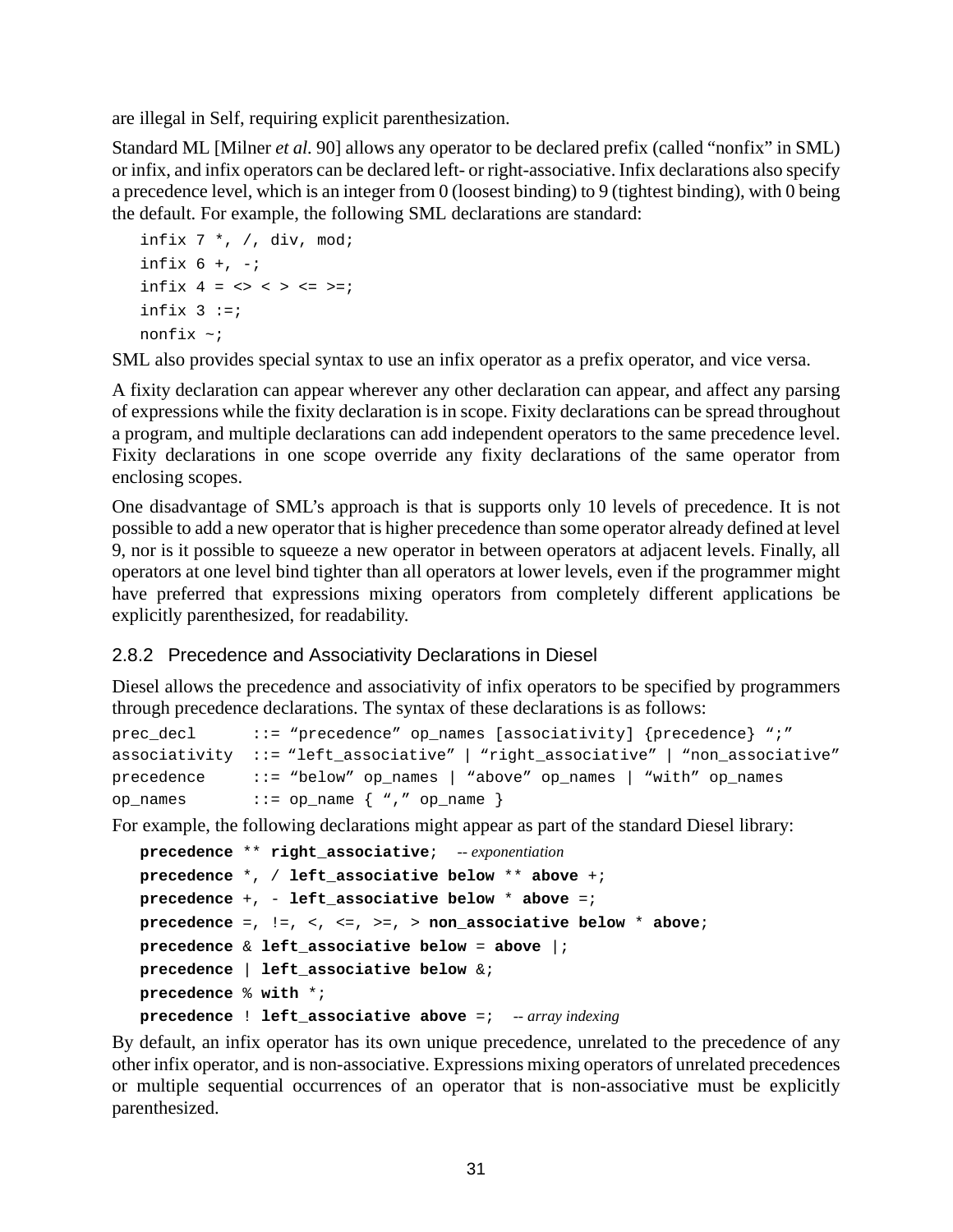<span id="page-31-0"></span>The effect of a precedence declaration is to declare the relationship of the precedences of several binary operators and/or to specify the associativity of a binary operator. Like SML, the information provided by a precedence declaration is used during the scope of the declaration, and declarations of the same operator at one scope override any from an enclosing scope. Two precedence declarations cannot define the precedence of the same operator in the same scope.

A precedence declaration of the form

**precedence**  $bin-op_1$ , ...,  $bin-op_n$ *associativity* **below** *bin-op*<sub>*B1</sub>*, ..., *bin-op*<sub>*Bn*</sub></sub> **above** *bin-opA1*, ..., *bin-opAn* with  $bin-op_{W1}$ , ...,  $bin-op_{Wn}$ ;

declares that all the *bin-op<sup>i</sup>* belong to the same precedence group, and that this group is less tightly binding than the precedence groups of any of the *bin-opBi* and more tightly binding than those of the *bin-opAi* . If any *bin-opWi* are provided, then the *bin-op<sup>i</sup>* belong to the same precedence group as the *bin-opWi* ; all the *bin-opWi* must already belong to the same precedence group. Otherwise, the  $bin-op<sub>i</sub>$  form a new precedence group. The associativity of the  $bin-op<sub>i</sub>$  is as specified by associativity, if present. If absent, then the associativity of the  $bin-op_i$  is the same as the  $bin-op_{Wi}$ , if provided, and non-associative otherwise. As illustrated by the example above, the ordering of two precedence groups may be redundantly specified. Cycles in the tighter-binding-than relation on precedence groups are not allowed. All operators in the same precedence group must have the same associativity.

Taken together, precedence declarations form a partial order on groups of infix operators. Parentheses may be omitted if adjacent infix operators are ordered according to the precedence declarations, or if adjacent infix operators are from the same precedence group and the precedence group has either left- or right-associativity. Otherwise, parentheses must be included. For example, in the expression

 $v : (i + 1) < (v : i) + 1$ 

the parentheses around  $i+1$  and  $v!$  i are required, since ! and + are not ordered by the above precedence declarations. However, both ! and + are more tightly binding than <, so no additional parentheses are required.

In Diesel, a declaration is visible throughout its scope, including textually earlier code within the scope. This applies to precedence declarations as well, somewhat complicating parsing. The implementation strategy used in the UW Diesel system parses expressions involving binary operators into a list of operators and operands, and these lists are converted into a traditional parse tree form only after all visible declarations have been processed.

Precedence declarations apply to infix message *names*, not to particular *functions*. All message send expressions in the scope of a given precedence declaration follow that declaration's properties. \*

# 2.9 Method Lookup

This section details the semantics of multi-method lookup, beginning with a discussion of the motivations and assumptions that led to the semantics.

<sup>\*</sup> In the current UW Diesel implementation, all precedence declarations are considered to have global scope, no matter what scope they are actually written in.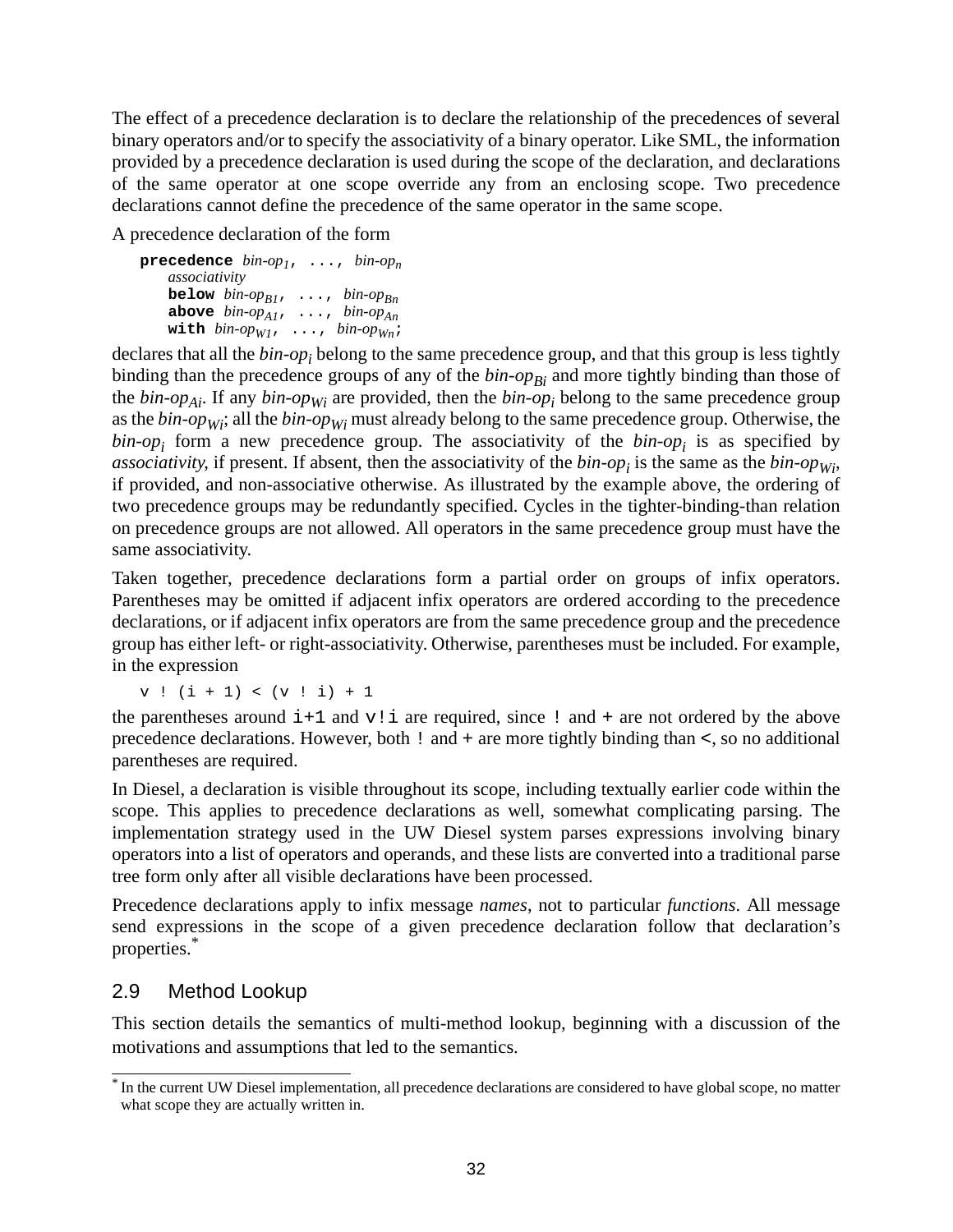# <span id="page-32-0"></span>2.9.1 Philosophy

All computation in Diesel is accomplished by sending messages to objects. The lion's share of the semantics of message passing specifies method lookup, and these method lookup rules typically reduce to defining a search of the inheritance graph. In single inheritance languages, method lookup is straightforward. Some object-oriented languages, including Diesel, support multiple inheritance to allow more flexible forms of code inheritance and/or subtyping. However, multiple inheritance introduces the possibility of ambiguity during method lookup: two methods with the same name may be inherited along different paths, thus forcing either the system or the programmer to determine which method to run or how to run the two methods in combination. Multiple dispatching introduces a similar potential ambiguity even in the absence of multiple inheritance, since two methods with differing argument specializers could both be applicable but neither be uniformly more specific than the other. Consequently, the key distinguishing characteristic of method lookup in a language with multiple inheritance and/or multiple dispatching is how exactly this ambiguity problem is resolved.

Some languages resolve all ambiguities automatically. For example, Flavors [Moon 86] linearizes the class hierarchy, producing a total ordering on classes, derived from each class' local left-toright ordering of superclasses, that can be searched without ambiguity just as in the single inheritance case. However, linearization can produce unexpected method lookup results, especially if the program contains errors [Snyder 86]. CommonLoops [Bobrow *et al.* 86] and CLOS extend this linearization approach to multi-methods, totally ordering multi-methods by prioritizing argument position, with earlier argument positions completely dominating later argument positions. Again, this removes the possibility of run-time ambiguities, at the cost of automatically resolving ambiguities that may be the result of programming errors.

Diesel takes a different view on ambiguity, motivated by several assumptions:

- We expect programmers will sometimes make mistakes during program development. The language should help identify these mistakes rather than mask or misinterpret them.
- Our experience leads us to believe that programming errors that are hidden by such automatic language mechanisms are some of the most difficult and time-consuming to find.
- Our experience also encourages us to strive for the simplest possible inheritance rules that are adequate. Even apparently straightforward extensions can have subtle interactions that make the extensions difficult to understand and use [Chambers *et al.* 91].
- Complex inheritance patterns can hinder future program evolution, since method lookup can depend on program details such as parent ordering and argument ordering, and it usually is unclear from the program text which details are important for a particular application.

Accordingly, we have striven for a very simple system of multiple inheritance and multiple dispatching for Diesel.

# 2.9.2 Semantics

Method lookup in Diesel uses a form of Touretzky's inferential distance heuristic [Touretzky 86], summarized as "children override parents." The method lookup rules interpret a program's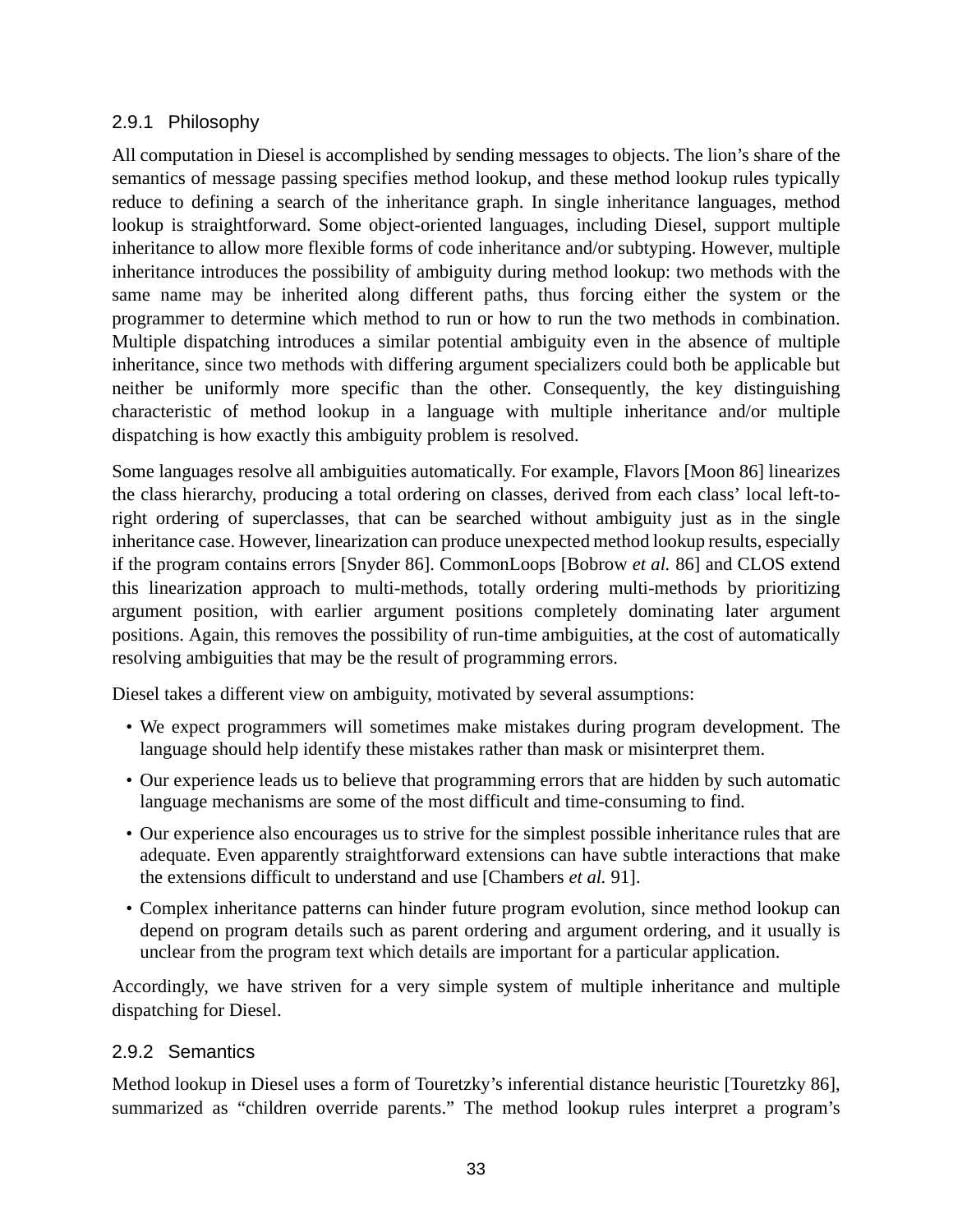<span id="page-33-0"></span>inheritance graph as a partial ordering on objects and classes, where being lesser in the partial order corresponds to being more specific: an object or class *A* is less than (more specific than) another object or class *B* in the partial order if and only if *A* is a proper descendant of *B*. This ordering on objects and classes in turn induces an analogous ordering on a function's set of methods specialized on the objects and classes, reflecting which of a function's methods override which other methods. In the partial ordering on methods in a function (including the implicit unspecialized method if the function's declaration includes a body), one method *M* is less than (more specific than) another method *N* if and only if each of the argument specializers of *M* is equal to or less than (more specific than) the corresponding argument specializer of *N* (a specialized argument is strictly more specific than an unspecialized argument). Since two methods cannot have the same argument specializers, at least one argument specializer of *M* must be strictly less than (more specific than) the corresponding specializer of *N*. The ordering on methods is only partial since ambiguities are possible.

Given the partial ordering on methods, method lookup is straightforward. For a particular message send, the system locates the lexically nearest function declaration with the same name and number of arguments as the message. The system then computes the partial ordering of methods in this function. The system then throws out of the ordering any method that has an argument specializer that is not equal to or an ancestor of the corresponding actual argument object passed in the message; such a method is not applicable to the actual call. Finally, the system attempts to locate the single most-specific method remaining, i.e., the sole method that is least in the partial order over applicable methods. If no methods are applicable, then the system reports a "message not understood" error. If more than one method is applicable, but there is no single method that is more specific than all other applicable methods, then the system reports a "message ambiguous" error. Otherwise, there is exactly one method that is applicable and strictly more specific than all other applicable methods, and this method is returned as the result of the message lookup.

#### 2.9.3 Examples

For example, consider the following inheritance graph (containing only singly-dispatched methods for the moment):

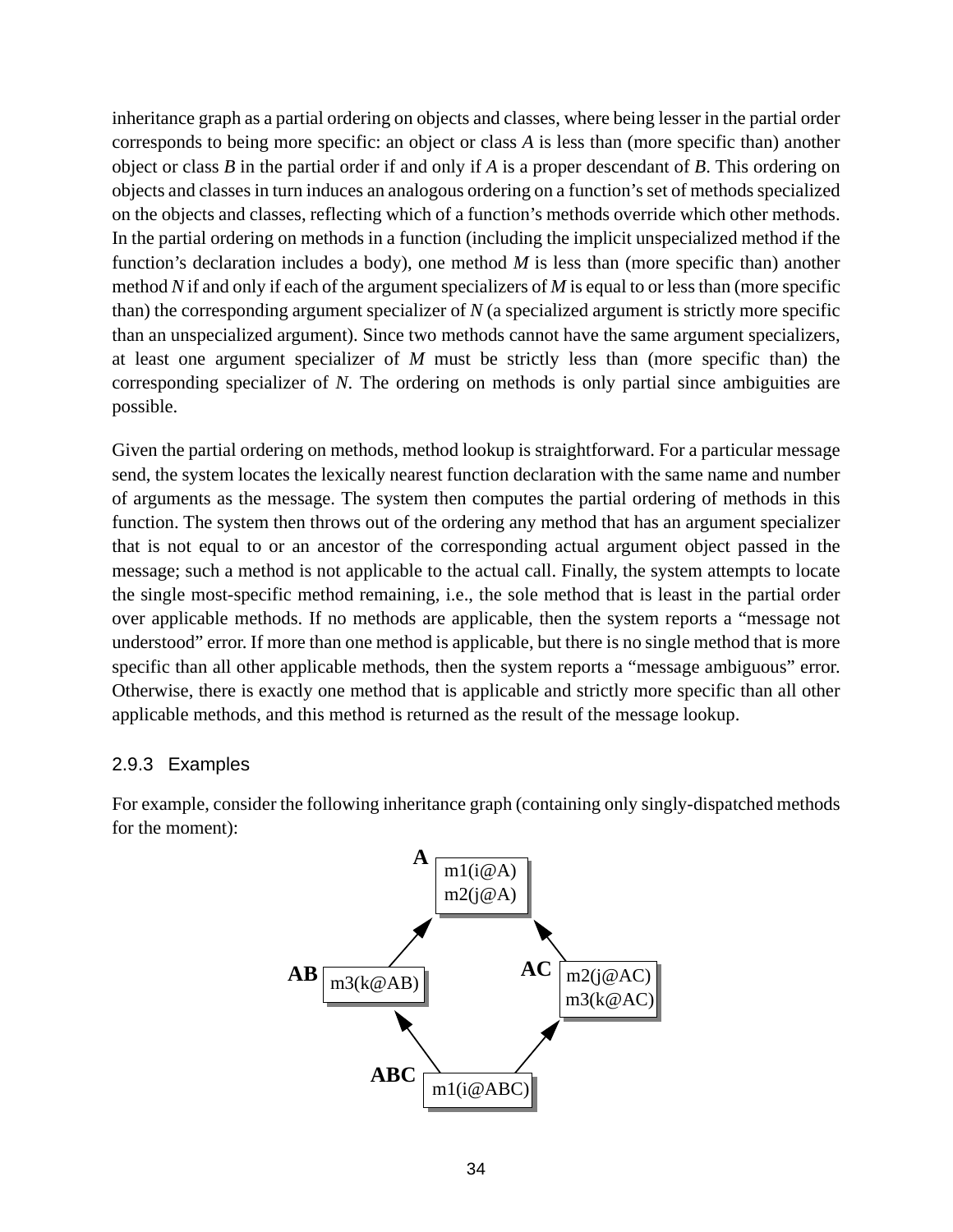The partial ordering on classes in this graph defines ABC to be more specific than either AB or AC, and both AB and AC are more specific than A. Thus, methods defined for ABC will be more specific (will override) methods defined in A, AB, and AC, and methods defined in either AB or AC will be more specific (will override) methods defined in A. The AB and AC classes are mutually unordered, and so any methods defined for both AB and AC will be unordered.

If the message m1 is sent to the ABC class, both the implementation of m1 whose formal argument is specialized on the ABC class and the implementation of m1 specialized on A will apply, but the method specialized on ABC will be more specific than the one specialized on A (since ABC is more specific than A), and so ABC's m1 will be chosen. If instead the m1 message were sent to the AB class, then the version of m1 specialized on the A class would be chosen; the version of m1 specialized on ABC would be too specific and so would not apply.

If the m2 message is sent to ABC, then both the version of m2 whose formal argument is specialized on A and the one whose formal is specialized on AC apply. But the partial ordering places the AC class ahead of the A class, and so AC's version of m2 is selected.

If the m3 message is sent to ABC, then both AB's and AC's versions of m3 apply. Neither AB nor AC is the single most-specific class, however; the two classes are mutually incomparable. Since the system cannot select an implementation of m3 automatically without having a good chance of being wrong and so introducing a subtle bug, the system therefore reports an ambiguous message error. The programmer then is responsible for resolving the ambiguity explicitly, typically by writing an overriding method in the ABC subclass which resends the message to a particular ancestor; resends are described in section [2.10](#page-37-0). Sends of m3 to either AB or AC would be unambiguous, since the other method would not apply.

To illustrate these rules in the presence of multi-methods, consider the following inheritance graph (methods dispatched on two arguments are shown twice in this picture):

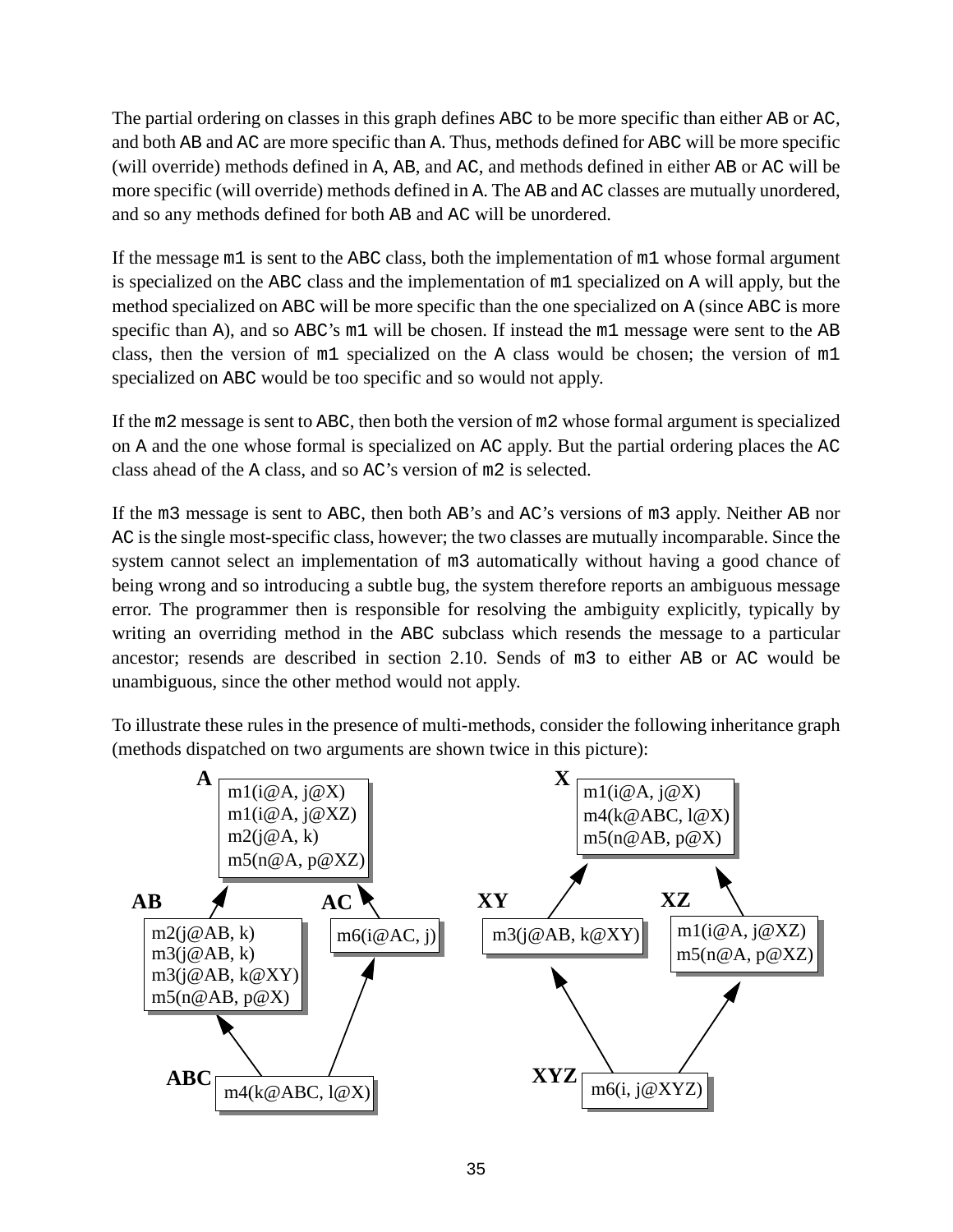<span id="page-35-0"></span>Methods m1 in A and m3 in AB illustrate that multiple methods with the same name and number of arguments may be associated with (specialized on) the same class, as long as some other arguments are specialized differently. The following table reports the results of several message sends using this inheritance graph.

| message      | invoked method or error  | explanation                                                                                                |
|--------------|--------------------------|------------------------------------------------------------------------------------------------------------|
| m1(ABC, XYZ) | m1(i@A, j@XZ)            | XZ overrides X                                                                                             |
| m2(ABC, XYZ) | m2(j@AB, k)              | AB overrides A                                                                                             |
| m3(ABC, XYZ) | m3(j@AB, k@XY)           | XY overrides unspecialized                                                                                 |
| m4(AB, XY)   | "message not understood" | ABC too specific for AB $\Rightarrow$ no applicable method                                                 |
| m5(ABC, XYZ) | "message ambiguous"      | AB overrides A but XZ overrides $X \implies$<br>no single most-specific applicable method                  |
| m6(ABC, XYZ) | "message ambiguous"      | AC overrides unspecialized but XYZ overrides<br>unspecialized $\Rightarrow$ no single most-specific method |

# 2.9.4 Strengths and Limitations

The partial ordering view of multiple inheritance has several desirable properties:

- It is simple. It implements the intuitive rule that children override their parents (they are lesser in the partial ordering), but does not otherwise order parents or count inheritance links or invoke other sorts of complicated rules.
- Ambiguities are not masked. These ambiguities are reported back to the programmer at message lookup time before the error can get hidden. If the programmer has included static type declarations, the system will report the ambiguity at type-check-time.
- This form of multiple inheritance is robust under programming changes. Programmers can change programs fairly easily, and the system will report any ambiguities which may arise because of programming errors. More complex inheritance rules tend to be more brittle, possibly hindering changes to programs that exploit the intricacies of the inheritance rules and hiding ambiguities that reflect programming errors.
- Diesel's partial ordering view of multiple inheritance does not transform the inheritance graph prior to determining method lookup, as does linearization. This allows programmers to reason about method lookup using the same inheritance graph that they use to write their programs.

Of course, there may be times when having a priority ordering over parents or over argument positions would resolve an ambiguity automatically with no fuss. For these situations, it might be nice to be able to inform the system about such preferences. An early version of Self included a prioritized multiple inheritance strategy that blended ordered and unordered inheritance, but it had some undesirable properties (such as sometimes preferring a method in an ancestor to one in a child) and interacted poorly with resends and dynamic inheritance. More recent versions of Self have greatly simplified multiple inheritance semantics, dropping prioritized inheritance. These semantics are similar to Diesel's, except that Self omits the "children-override-parents" global rule.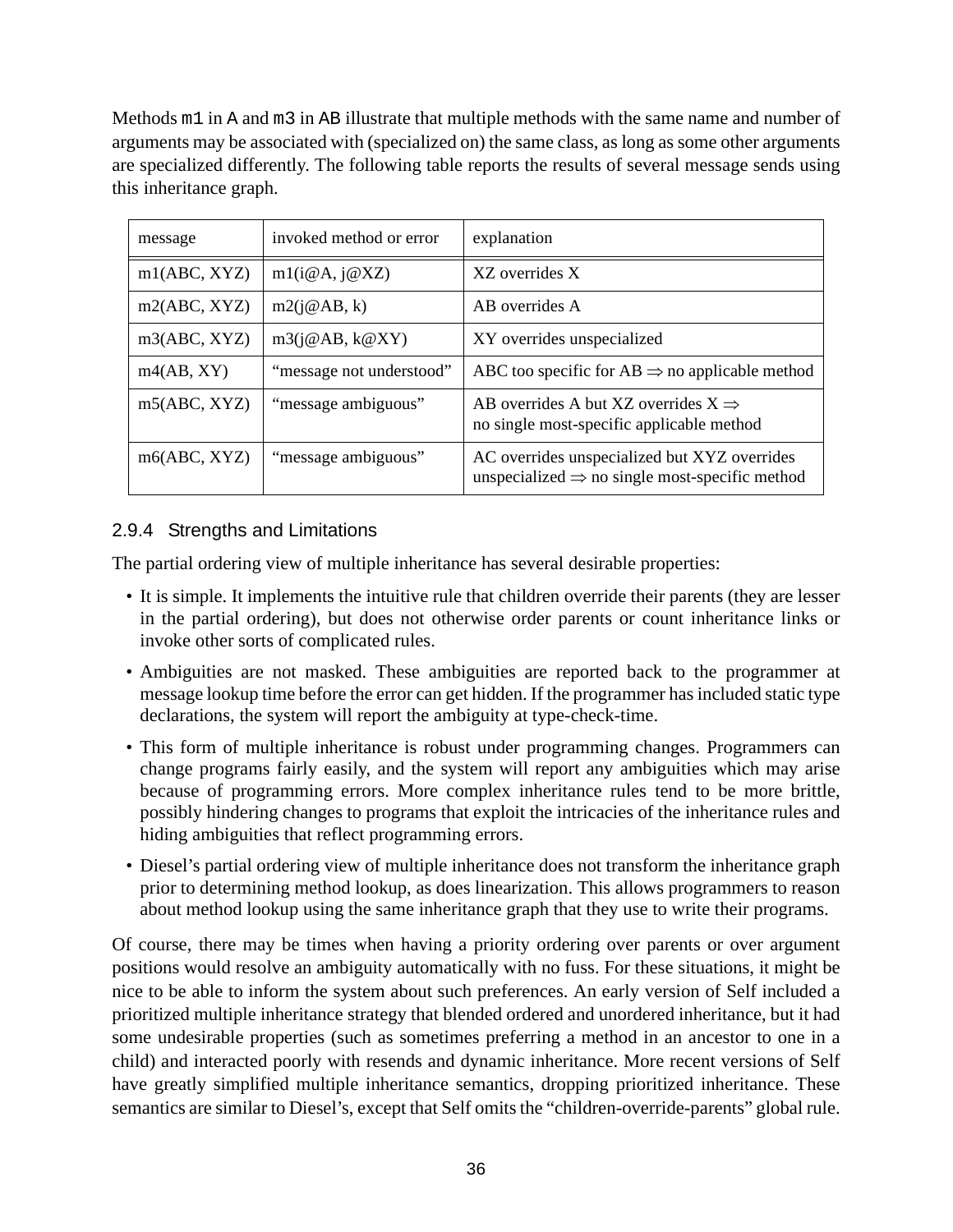This has the effect of declaring as ambiguous messages such as m2(ABC) in the first example in section [2.9.3](#page-33-0). It may be that Diesel could support something akin to prioritized multiple inheritance (and perhaps even a prioritized argument list), but use these preferences as a last resort to resolving ambiguities; only if ambiguities remain after favoring children over parents would preferences on parents or argument position be considered. Such as design appears to have fewer drawbacks than the early Self approach or CLOS's approach while gaining most of the benefits.

An alternative approach might be to support explicit declarations that one method is intended to override another method. These declarations would add relations to the partial order over methods, potentially resolving ambiguities. This approach has the advantage that it operates directly on the method overriding relationship rather than on parent order or the like which only indirectly affects method overriding relationships. Moreover, this approach can only resolve existing ambiguities, not change any existing overriding relationships, thereby making it easier to reason about the results of method lookup. To implement this approach, a mechanism for naming particular methods (e.g., the method's name and its specializers) must be added.

### **discuss traits, Java's MI, and other more modern things**

## 2.9.5 Multiple Inheritance of Fields

 $\mathbf l$ 

In other languages with multiple inheritance, in addition to the possibility of name clashes for methods, the possibility exists for name clashes for instance variables. Some languages maintain separate copies of instance variables inherited from different classes, while other languages merge like-named instance variables together in the subclass. The situation is simpler in Diesel, since all access to instance variables is through field accessor methods. Each field and field method declaration introduces its own internal storage table, separate from all other fields', and so distinct fields with the same name are not merged automatically. Accesses to these fields are mediated by their accessor methods, and the normal multiple inheritance rules are used to resolve any ambiguities among like-named field accessor methods.

## 2.9.6 Cyclic Inheritance

In the current version of Diesel, inheritance is required to be acyclic. However, cycles in the inheritance graph would be easy to allow. Instead of defining a partial order over classes, inheritance would define a preorder, where all classes participating in a cycle are considered to inherit from all other classes in the cycle, but not be strictly more specific than any of them. This preorder on classes would induce a corresponding preorder on methods. The same rules for successful method lookup still apply: a single most-specific applicable method must be found. If two methods are in a cycle in the method specificity preorder, then neither is more specific than the other. In effect, classes can participate in inheritance cycles if they define disjoint sets of methods. This design of "mutually-recursive" classes could be used to factor a single large classinto multiple separate classes, each implementing a separate facet of the original class's implementation.

### 2.9.7 Method Invocation

If method lookup is successful in locating a single target method without error, the method is invoked. A new activation record is created, formals in the new scope are initialized with actuals,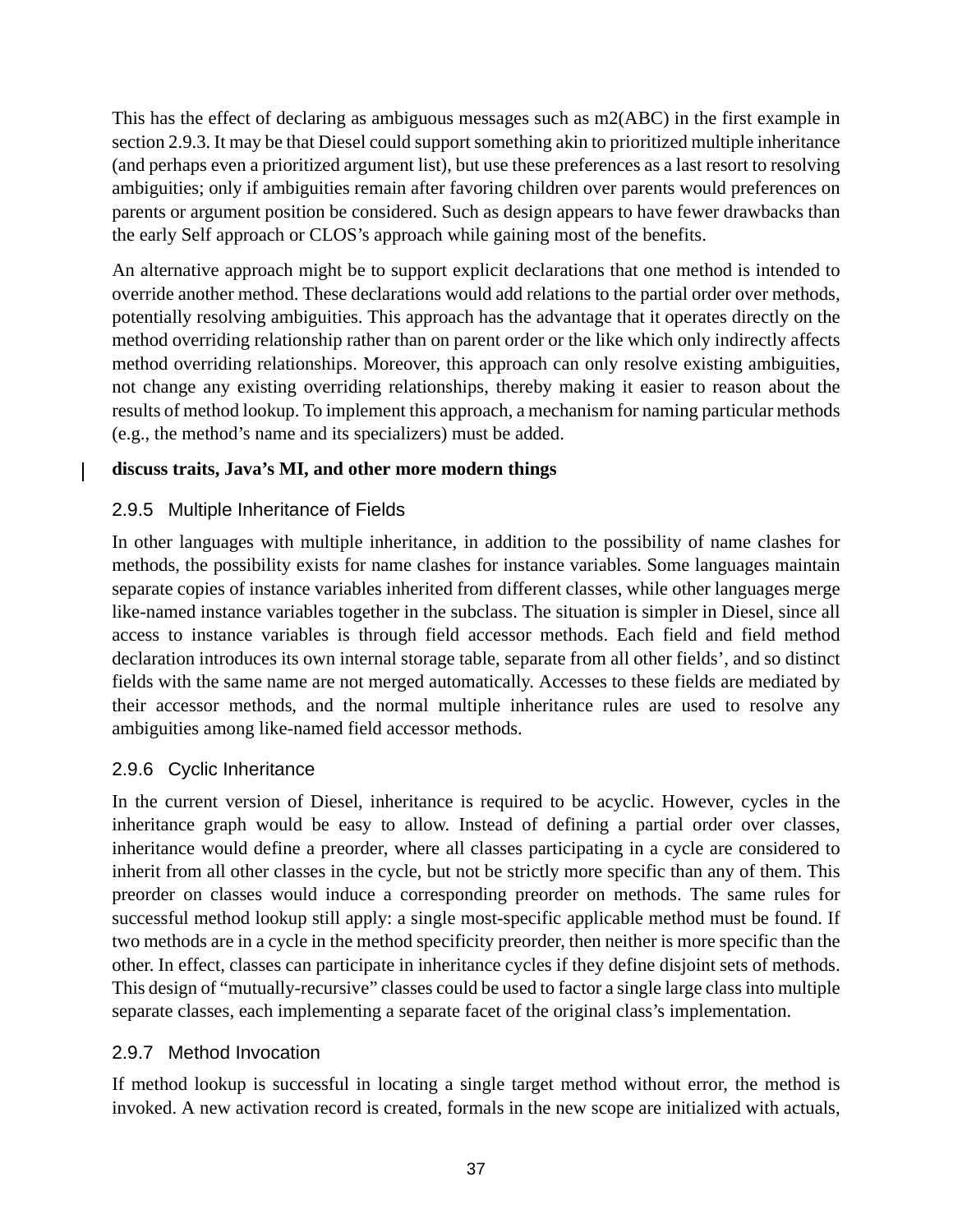the statements within the body of the method are executed in the context of this new activation record (or the primitive method is executed, or the field accessor method is executed), the result of the method (possibly void) is computed, and the result is either returned normally back to the called or returned non-locally to the caller of the (eval) method's lexically enclosing non-nested method.

## 2.10 Resends

Most object-oriented languages allow one method to override another method while preserving the ability of the overriding method to invoke the overridden version: Smalltalk-80 and Java have super, C# has base, CLOS has call-next-method, C++ has qualified messages using the :: operator, Trellis has qualified messages using the ' operator, and Self has undirected and directed resend (integrating unqualified super-like messages and qualified messages). Such a facility allows a method to be defined as an incremental extension of an existing method by overriding it with a new definition and invoking the overridden method as part of the implementation of the overriding method. This same facility also allows ambiguities in message lookup to be resolved by explicitly forwarding the message to a particular ancestor.

Diesel includes a construct for resending messages that adapts the Self undirected and directed resend model to the multiply-dispatched case. The syntax for a resend is as follows:

| resend      | $::=$ "resend" $[$ " $($ " resend args " $)$ " ] |                                                         |
|-------------|--------------------------------------------------|---------------------------------------------------------|
| resend args | $::=$ resend_arg $\{$ "," resend_arg $\}$        |                                                         |
| resend arg  | $:=$ $expr$                                      | corresponding formal of sender must be<br>unspecialized |
|             | name<br>name "@" class ref                       | undirected resend<br>directed resend                    |
|             |                                                  |                                                         |

The purpose of the resend construct is to allow a method to invoke one of the methods (including the implicit method derived from a fun declaration with a body) that the resending method overrides. Consequently, only methods in the same function (which have the same name and number of arguments as the resending method) whose argument specializers are ancestors of the resending method's argument specializers are considered possible targets of a resend; there is no facility for invoking a method in a different function other than regular dynamically dispatched message sending.

To invoke an overridden method, the normal prefix message sending syntax is used but with the following changes and restrictions:

- Syntactically, the name of the message is the keyword resend; semantically, the name of the message is implicitly the same as the name of the resending method.
- The number of arguments to the message must be the same as for the resending method.
- All specialized formal arguments of the resending method must be passed through unchanged as the corresponding arguments to the resend.

As a syntactic convenience, if all formals of the sender are passed through as arguments to the resend unchanged, then the simple resend keyword without an argument list is sufficient.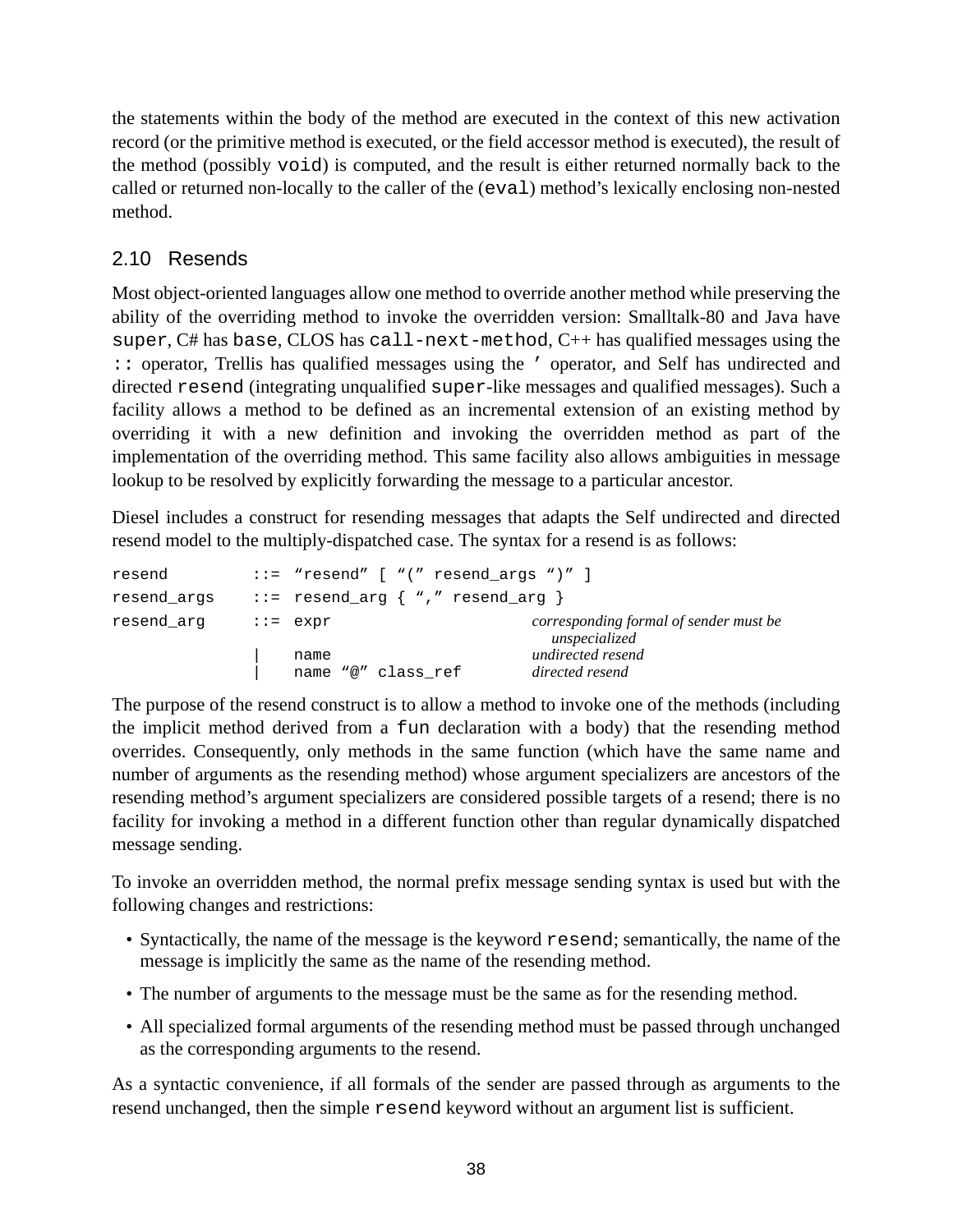The semantics of a resent message are similar to a normal message, except that only methods that are greater than (less specific than) the resending method in the partial order over methods are considered possible matches; this has the effect of "searching upwards" in the inheritance graph to find the single most-specific method that the resending method overrides. The restrictions on the name, on the number of arguments, and on passing specialized objects through unchanged ensure that the methods considered as candidates are all applicable to the name and arguments of the resend. Single-dispatching languages often have similar restrictions: Smalltalk-80 requires that the implicit self argument be passed through unchanged with the super send, and CLOS's callnext-method uses the same name and arguments as the calling method.

For example, the following illustrates how a resend may be used to provide an incremental extension to an existing method:

```
class ColoredRectangle isa Rectangle;
   field color(:ColoredRectangle);
   method draw(r@ColoredRectangle, d:Display):void {
      d.color := r.color; -- set the right color for this rectangle
      resend; -- do the normal rectangle drawing; sugar for resend(r, d)
   }
```
Resends may also be used to explicitly resolve ambiguities in method lookup by filtering out undesired methods. Any of the required arguments to a resend (those that are specialized formals of the resending method) may be suffixed with the @ symbol and the name of an ancestor of the corresponding formal's specializer. This further restricts methods considered in the resulting partial order to be those whose corresponding argument specializers (if present) are equal to or ancestors of the class named as part of the resend.

To illustrate, the following method resolves the ambiguity of area for Square in favor of the Rectangle version:

```
abstract class Shape;
   fun area(:Shape):num;
class Rectangle isa Shape;
  method area(r@Rectangle):num { r.width * r.height }
class Rhombus isa Shape;
  method area(r@Rhombus):num { ... }
class Square isa Rectangle, Rhombus;
  method area(s@Square):num { resend(s@Rectangle) }
```
This model of undirected and directed resends is a simplification of the Self rules, extended to the multiple dispatching case. Self's rules additionally support prioritized multiple inheritance and dynamic inheritance, neither of which is present in Diesel. Self also allows the name and number of arguments to be changed as part of the resend, and Java and C# support similar abilities. In some cases, it appears to be useful to be able to change the name of the message as part of the resend. This is an area of future exploration for Diesel.

As demonstrated by Self, supporting both undirected and directed resends is preferable to just supporting directed resends as do C++ and Trellis, since the resending code does not need to be changed if the local inheritance graph is adjusted. Since CLOS does not admit the possibility of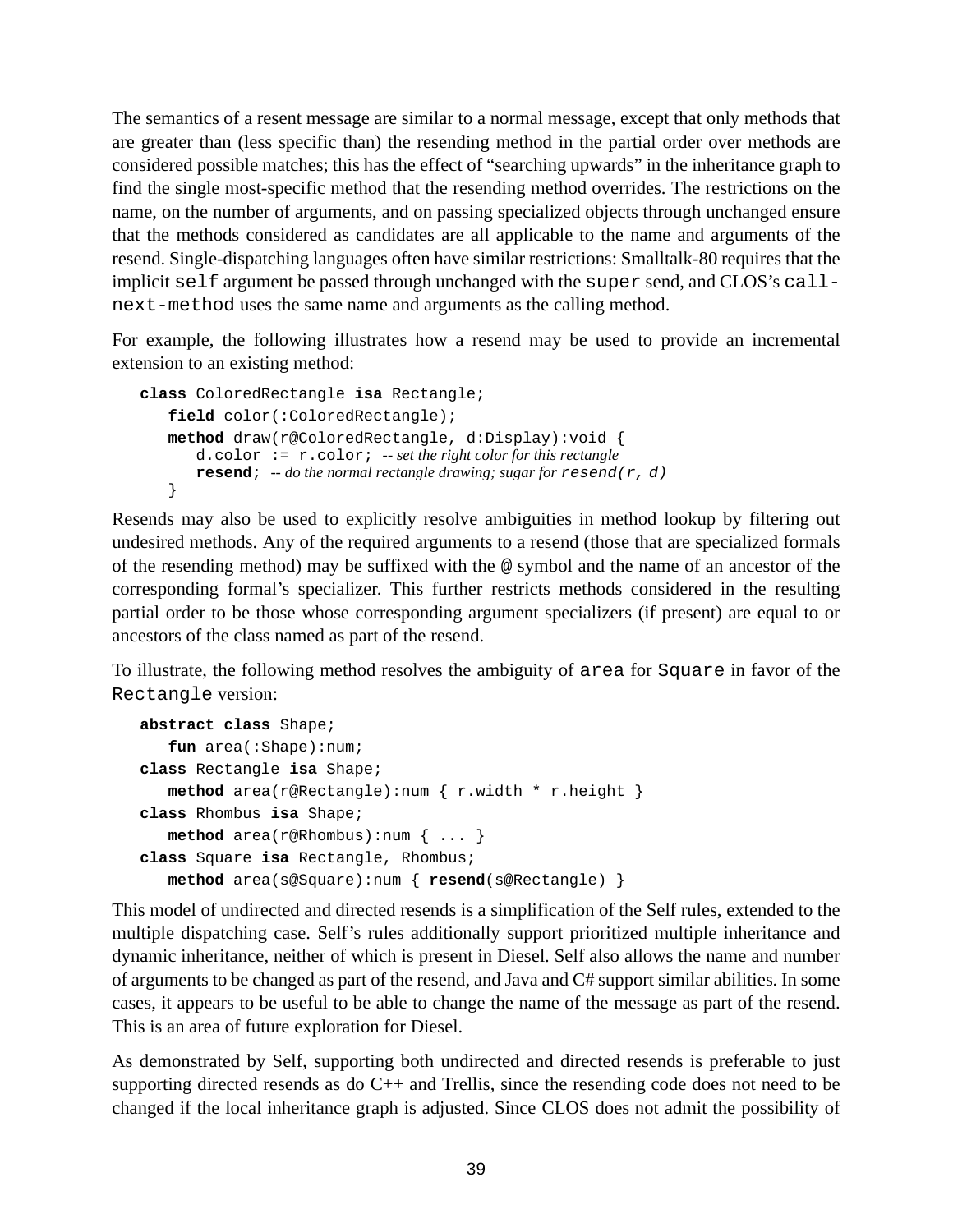<span id="page-39-0"></span>ambiguity, it need only support undirected resends (i.e., call-next-method); there is no need for directed resends.

## 2.11 Predicate Classes

To enable inheritance and classes to be used to capture run-time varying object behavior, Diesel supports *predicate classes* [Chambers 93b]. The syntax for a predicate class declaration is as follows:

predicate\_decl ::= "predicate" name ["isa" class\_refs] ["when" expr] {pragma} ";"

(Additional declarations related to type-checking in the presence of predicate classes are described in section [3.4.4](#page-55-0).)

Predicate class declarations are similar to normal class declarations except that they optionally can specify an associated predicate expression. Like regular classes, methods can specialize on predicate classes. However, a predicate class is never instantiated *explicitly*. Instead, the system *implicitly* treats an object as being an instance of (i.e., inherits from) a predicate class whenever the object is already an instance of the predicate class's superclasses and (if present) evaluating the predicate expression on the object returns true.

Predicate classes allow a form of state-based dynamic classification of objects, enabling better factoring of code using declarative methods in place of imperative nested conditionals. Also, predicate classes and multi-methods allow a pattern-matching style to be used to implement cooperating methods.

For example, predicate classes could be used to implement a bounded buffer of integers:

```
class buffer isa collection[int];
   field elements(b:buffer):queue[int] { new queue[int]() }
   field max_size(b:buffer):int; -- the bound on the buffer size
   fun length(b:buffer):int { b.elements.length } -- number of current elements
   fun is_empty(b:buffer):bool \{ b.length = 0 \}fun is_full(b:buffer):bool \{ b.length = b.max_size \}fun get(b:buffer):int; -- implemented below
   fun put(b:buffer, v:int):void; -- implemented below
predicate empty_buffer isa buffer when buffer.is_empty;
  method get(b@empty_buffer):int { ... } -- raise error or block caller
predicate non_empty_buffer isa buffer when not(buffer.is_empty);
  method get(b@non_empty_buffer):int { dequeue(b.elements) }
predicate full_buffer isa buffer when buffer.is_full;
  method put(b@full_buffer, x:int):void { ... } -- raise error or block caller
predicate non_full_buffer isa buffer when not(buffer.is_full);
  method put(b@non_full_buffer, x:int):void { enqueue(b.elements, x); }
```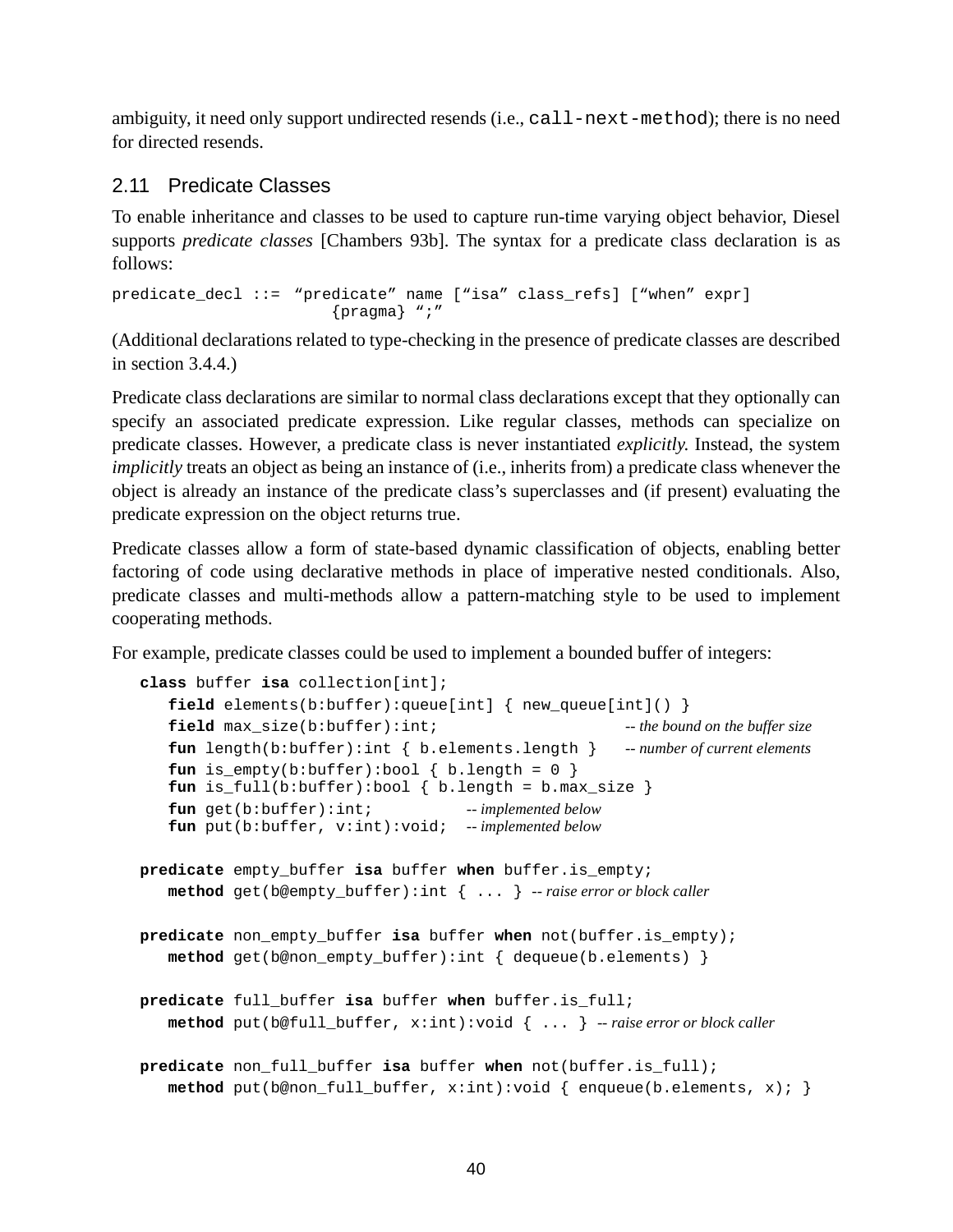**predicate** partially\_full\_buffer **isa** non\_empty\_buffer, non\_full\_buffer;

The following diagram illustrates the inheritance hierarchy created by this example (the explicit inheritance link from the buffer object to buffer is omitted):



Predicate classes increase expressiveness for this example in two ways. First, important states of bounded buffers, e.g., empty and full states, are explicitly identified in the program and named. Besides documenting the important conditions of a bounded buffer, the predicate classes remind the programmer of the special situations that code must handle. This can be particularly useful during maintenance phases as code is later extended with new functionality. Second, attaching methods directly to states supports better factoring of code and eliminates if and case statements, much as does distributing methods among classes in a traditional object-oriented language. In the absence of predicate classes, a method whose behavior depended on the state of an argument object would include an if or case statement to identify and branch to the appropriate case; predicate classes eliminate the clutter of these tests and clearly separate the code for each case. In a more complete example, several methods might be associated with each special state of the buffer. By factoring the code, separating out all the code associated with a particular state or behavior mode, we hope to improve the readability and maintainability of the code. Thus, predicate classes provide a good way to implement the Strategy design pattern [**ref**].

#### 2.11.1 Predicate Classes and Inheritance

For normal objects, an object is an instance of (i.e., inherits from) a class exactly when the relationship is defined explicitly by the programmer, and the relationship never changes at runtime. Predicate classes, on the other hand, support a form of automatic property-based classification: an object *O* is automatically considered to inherit from a predicate class *P* exactly when the following two conditions are satisfied:

- the object *O* inherits from each of the superclasses of the predicate class *P*, and
- the predicate expression of the predicate class *P* evaluates to true, when evaluated in a scope where each of the names of the predicate class's superclasses is bound to the object *O*.

By evaluating the predicate expression in a context where the superclass names refer to the object being tested, the predicate expression can query the value or state of the object.

Since the state of an object can change over time (e.g., an object's fields can be mutable), the results of predicate expressions evaluated on the object can change. If this happens, the system will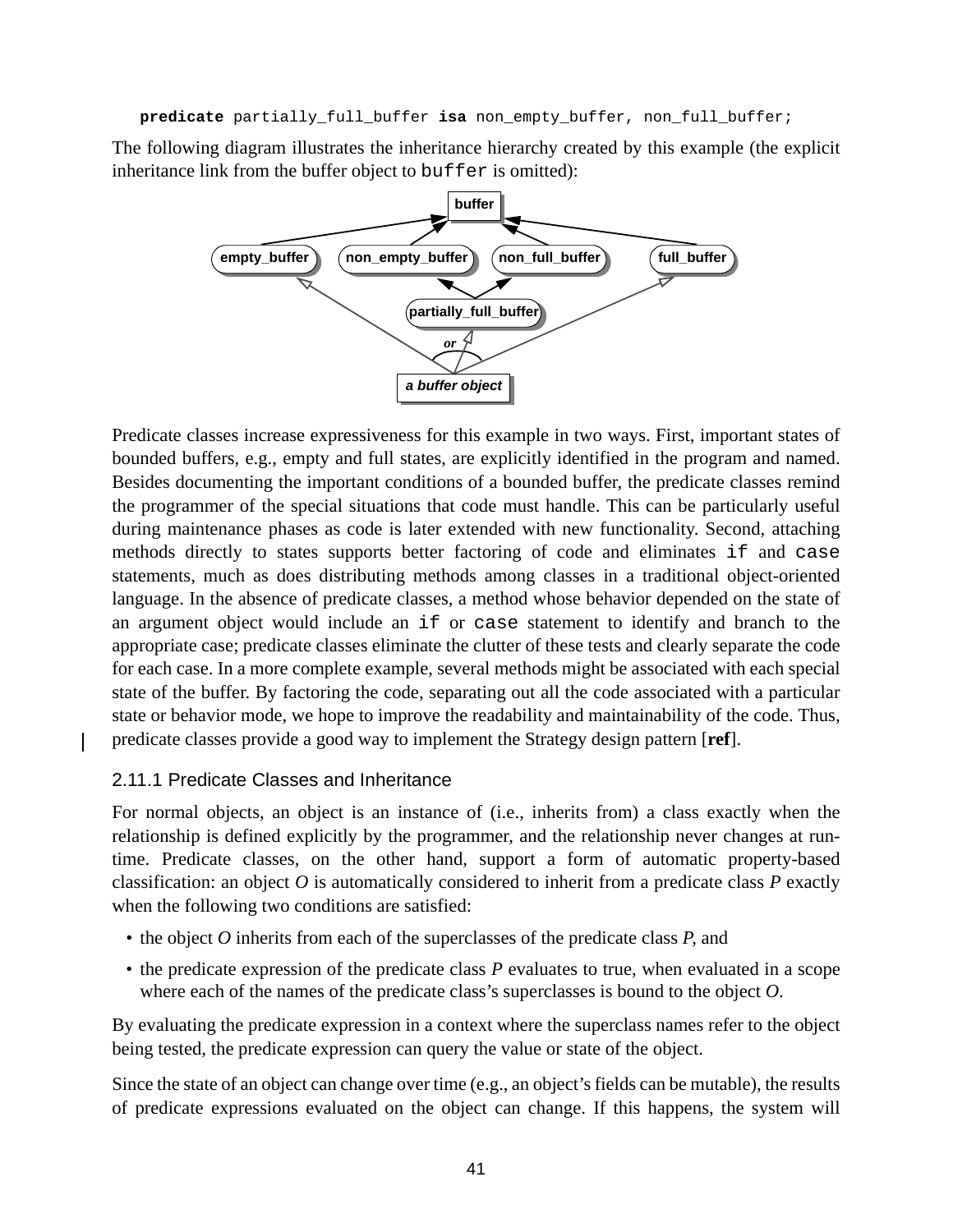automatically reclassify the object, recomputing its implicit inheritance links. For example, when a buffer object becomes full, the predicates associated with the non-full buffer and full buffer predicate classes both change, and the inheritance graph of the buffer object is updated. As a result, different methods may be used to respond to messages, such as the put message in the filled buffer example. Predicate expressions are evaluated lazily as part of method lookup, rather than eagerly as the state of an object changes. Only when the value of some predicate expression is needed to determine the outcome of method lookup is the predicate evaluated. A separate paper describes efficient implementation schemes for predicate classes [Chambers 93b].

Because whether an object is classified as being an instance of a predicate class can change over time, predicate classes cannot be used as static types. This precludes a function being declared that specifies a predicate class as an argument type. A method in a function can specialize on a predicate class, but the function itself must be declared to accept a non-predicate superclass of the predicate class, and the typechecker will require that the function be implemented for all possible run-time states of instances of the non-predicate superclass.

A predicate class can inherit from another predicate class, thus acting as a special case of the predicate superclass. This is because an object will only be classified as an instance of the predicate subclass when it already has been classified as an instance of the predicate superclass. In essence, the superclass's predicate expression is implicitly conjoined with the subclass's predicate expression. A non-predicate class also may inherit explicitly from a predicate class, with the implication that the predicate expression will always evaluate to true for the child object; the system verifies this assertion dynamically. For example, an unbounded buffer object might inherit explicitly from the non\_full\_buffer predicate class.

A predicate class need not have a when clause, as illustrated by the partially full buffer predicate class defined above. Such a predicate class may still depend on a run-time condition if at least one of its superclasses is a predicate class. In the above example, the partially\_full\_buffer predicate class has no explicit predicate expression, yet since an object only inherits from partially\_full\_buffer whenever it already inherits from both non\_empty\_buffer and non\_full\_buffer, the partially\_full\_buffer predicate class effectively repeats the conjunction of the predicate expressions of its parents, in this case that the buffer be neither empty nor full.

Predicate classes are intended to interact well with normal inheritance among data abstractions. If an abstraction is implemented by inheriting from some other implementation, any predicate classes that specialize the parent implementation will automatically specialize the child implementation whenever it is in the appropriate state. For example, a new implementation of bounded buffers could be built that used a fixed-length array with insert and remove positions that cycle around the array: \*

**class** circular\_buffer **isa** buffer;

<sup>\*</sup> This implementation ignores the buffer's elements field. In practice a more efficient implementation would break up buffer into an abstract superclass and two concrete subclasses, one for the queue-based implementation and one for the circular array implementation.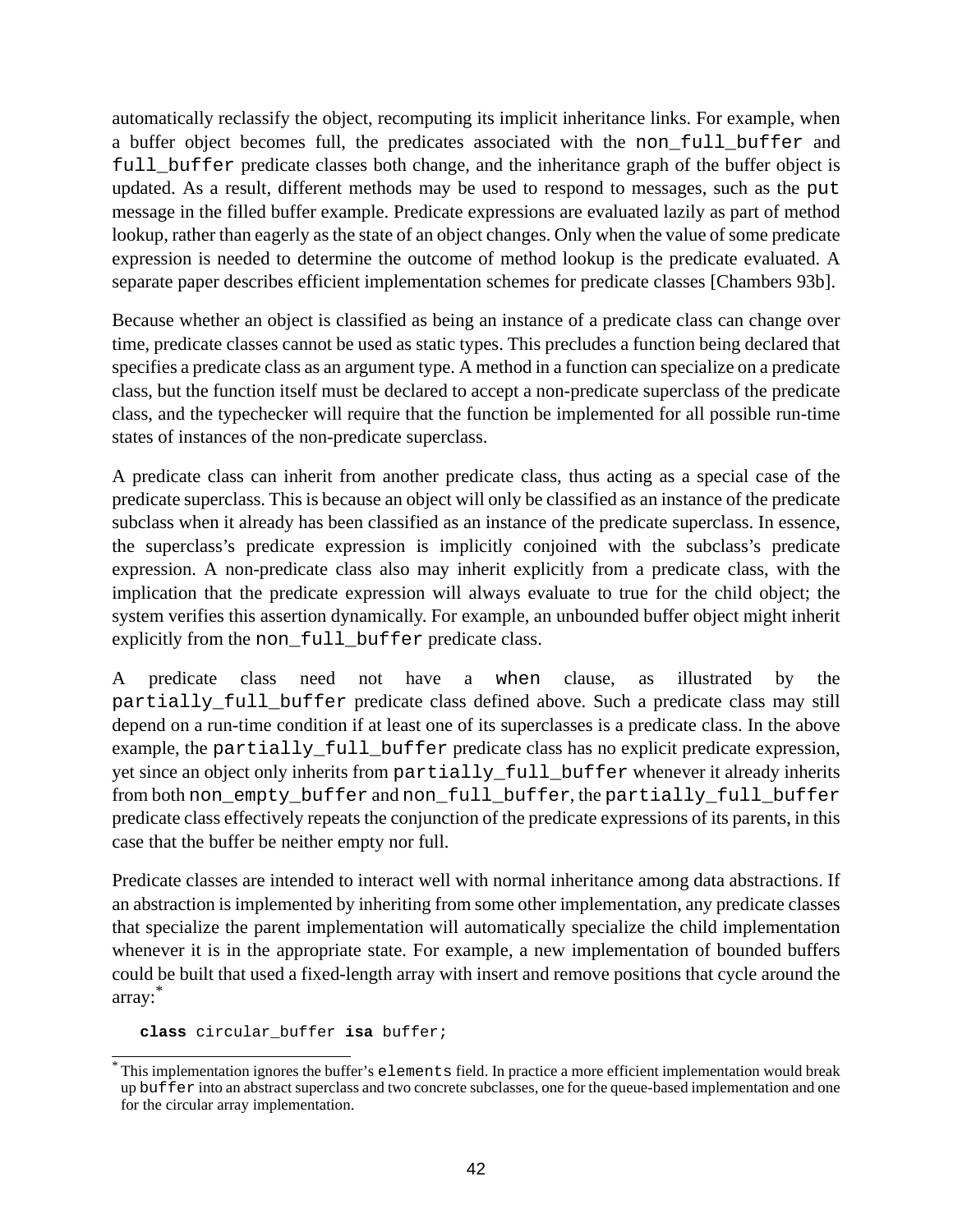```
field array(b:circular_buffer):vector[int] { -- a fixed-length array of elements
      new vector[int](b.max size) }
   var field insert_pos(b:circular_buffer):int { 0 } -- an index into the array
   var field remove_pos(b:circular_buffer):int { 0 } -- another index
   method length(b@circular_buffer) {
      (b.insert pos - b.remove pos) \delta b.array.length \}predicate non_empty_circular_buffer isa circular_buffer, non_empty_buffer;
   method get(b@non_empty_circular_buffer):int {
      let x := fetch(b.array, b.remove_pos);
      b.remove_pos := (b.remove_pos + 1) % b.array.length;
      x }
predicate non_full_circular_buffer isa circular_buffer, non_full_buffer;
   method put(b@non_full_circular_buffer, x:int):void {
      store(b.array, b.insert_pos, x);
      b.insert_pos := (b.insert_pos + 1) % b.array.length; }
```
The following diagram illustrates the extended inheritance graph for bounded and circular buffers (the partially full buffer predicate class is omitted):



Since the circular\_buffer class inherits from the original buffer class, a circular\_buffer instance will automatically inherit from the empty\_buffer or full buffer predicate class whenever the circular buffer happens to be in one of those states. No empty\_circular\_buffer or full\_circular\_buffer classes need to be implemented if specialized behavior is not needed. The non\_empty\_circular\_buffer and non full circular buffer predicate classes are needed to override the default get and put methods in the non-blocking states. Any object that inherits from circular\_buffer and that also satisfies the predicate associated with non\_empty\_buffer will automatically be classified as a non\_empty\_circular\_buffer.

An interesting semantic question is which superclasses of an object should be classified as implicitly inheriting from (and therefore overriding) an otherwise unrelated predicate class. For example, in the diagram above, what inheritance relationship (if any) should exist between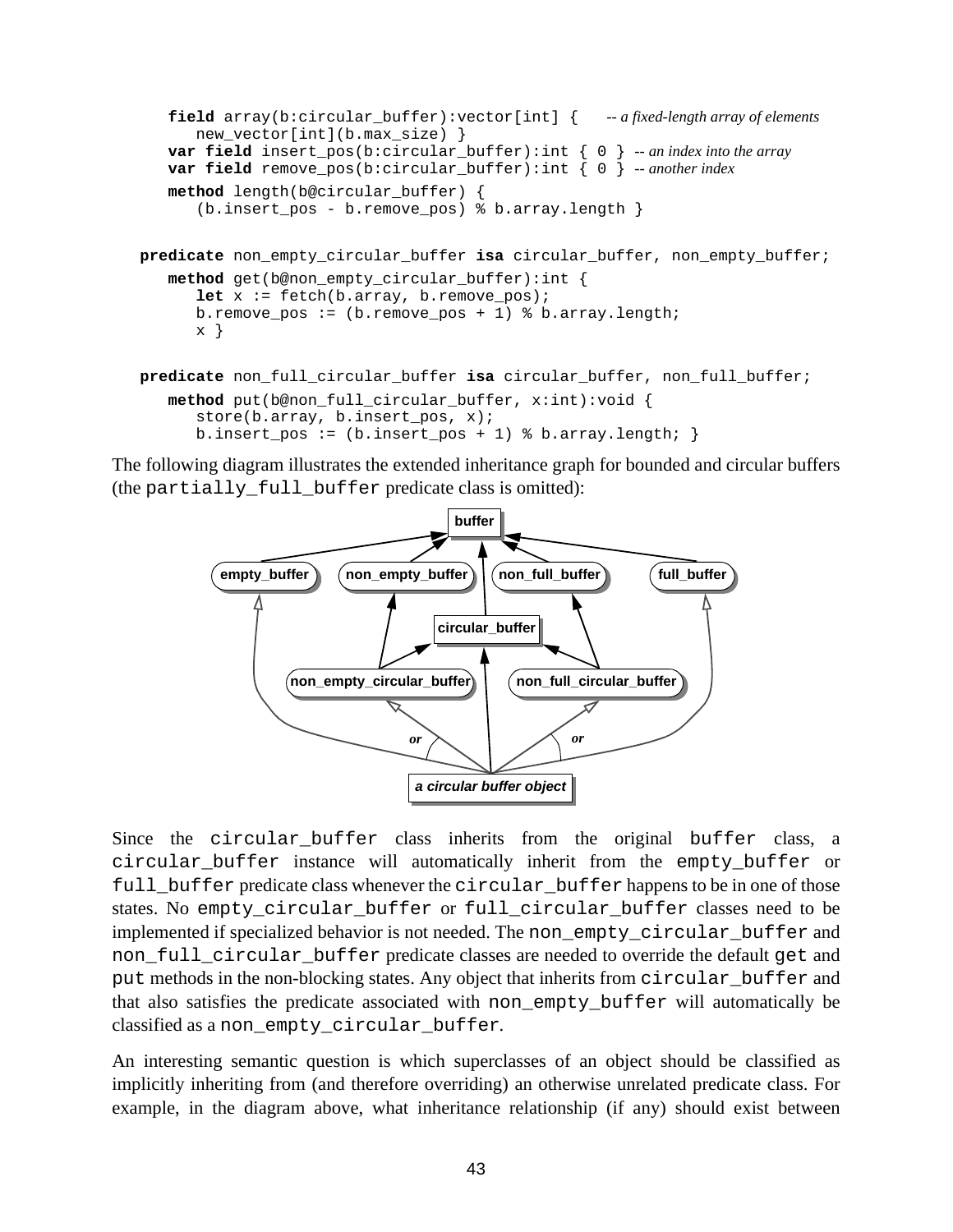circular\_buffer and empty\_buffer with respect some some empty circular buffer object? A number of plausible alternatives exist. One simple choice would say that there is no relationship, and so methods in the same function defined on circular\_buffer and empty\_buffer would be mutually ambiguous.

A second alternative would consider circular\_buffer to implicitly inherit from empty\_buffer, and in general a non-predicate class would implicitly inherit from any "cousin" predicate class. \* This semantics would allow a regular class to gain control over the implementation choices of its superclasses, including any of their predicate subclasses. Diesel uses this second semantics.

A third alternative would reverse this decision, and have predicate classes implicitly inherit from "cousin" regular classes. This semantics treats division of an object's implementation into predicates as a "sticky" property, preserved through inheritance. Under this semantics, the buffer code could be simplified somewhat, as follows:

```
class buffer isa collection[int];
   ... -- elements, length, etc.
   fun get(b:buffer):int { dequeue(b.elements) }
   fun put(b:buffer, v:int):void { enqueue(b.elements, x); }
predicate empty_buffer isa buffer when buffer.is_empty;
   method get(b@empty_buffer) { ... } -- raise error or block caller
predicate full_buffer isa buffer when buffer.is_full;
   method put(b@full_buffer, x) { ... } -- raise error or block caller
class circular_buffer isa buffer;
   ... -- array, insert_pos, length, etc.
   method get(b@circular_buffer):int {
      var x := fetch(b.array, b.remove_pos);
      b.remove_pos := (b.remove_pos + 1) % b.array.length;
      x }
   method put(b@circular_buffer, x:int):void {
      store(b.array, b.insert pos, x);
      b.insert_pos := (b.insert\_pos + 1) % b.array.length; }
```
The non-blocking versions of get and put could be associated with the buffer class directly, and the non\_empty\_buffer, non\_full\_buffer, and partially\_full\_buffer predicate subclasses could be removed (if desired). The non-blocking get and put routines for circular buffers could similarly be moved up to the circular\_buffer class itself, with the non\_empty\_circular\_buffer and non\_full\_circular\_buffer predicate subclasses being removed also. If the methods attached to the empty\_buffer object were considered to override those of the circular\_buffer object, then sending get to a circular buffer that was empty would (correctly) invoke the empty\_buffer implementation. In the

<sup>\*</sup> One class is a cousin of another if they share a common superclass but are otherwise unrelated.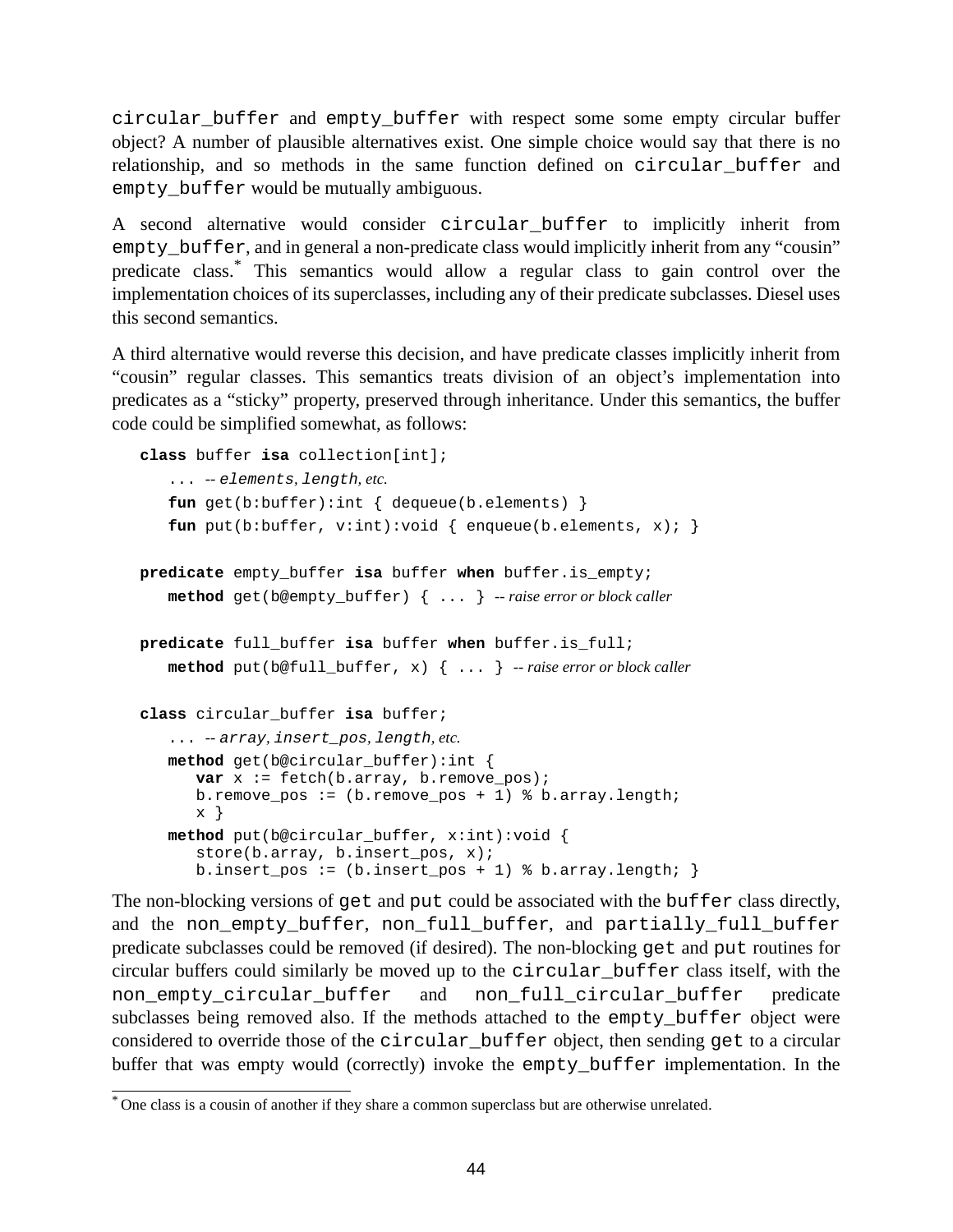current semantics of predicate classes in Diesel, however, the circular\_buffer's implementation of get overrides empty buffer's, leading to an error.

### 2.11.2 Predicate Classes and Field Methods

Just as with other methods, field methods may specialize on a predicate class. Since a field method semantically allocates an internal storage table to hold the value of the field for each object inheriting the accessor (either per-object or shared), declaring a field method on a predicate class has the effect of reserving space for the field in any object that might be classified as an instance of the predicate class. The value stored in the field persists even when the field is inaccessible. When an object is created, an initial value may be provided for any fields potentially inherited from a predicate superclass, even if those fields may not be visible in the newly-created object. The semantics of accessing a field attached to a predicate class is governed by the semantics of accessing its corresponding accessor methods.

The following example exploits this semantics to implement a graphical window object that can be either expanded or iconified. Each of the two important states of the window remembers its own independent screen location and visual image (using distinct field methods in the position and image functions), and this data persists across openings and closings of the window:

```
class Window;
```

```
var field iconified(:Window):bool { false }
fun position(:Window):Point;
fun set_position(:Window, :Point):void;
fun image(:Window):Image;
fun display(w:Window):void {
   Screen.draw(w.image, w.position); }
fun erase(w:Window):void {
   Screen.clear(size(w.image), w.position); }
fun move(w:Window, new_position:Point):void {
   w.erase; w.position := new_position; w.display; \}fun iconify(w:Window):void {
   w.erase; w.iconified := true; w.display; }
fun expand(w:Window):void {
   w.erase; w.iconified := false; w.display; \}
```

```
predicate ExpandedWindow isa Window when not(Window.iconified);
   var field method position(@ExpandedWindow):Point;
   field method image(@ExpandedWindow):Text; -- Text subtypes Image
   method expand(w@ExpandedWindow):void { } -- override to be a no-op
```

```
predicate IconifiedWindow isa Window when Window.iconified;
   var field method position(@IconifiedWindow):Point;
   field method image(@IconifiedWindow):Icon; -- Icon subtypes Image
   method iconify(w@IconifiedWindow):void { } -- override to be a no-op
fun create window(open position:Point, iconified position:Point,
                  text:Text, icon:Icon):Window {
```

```
new Window {
```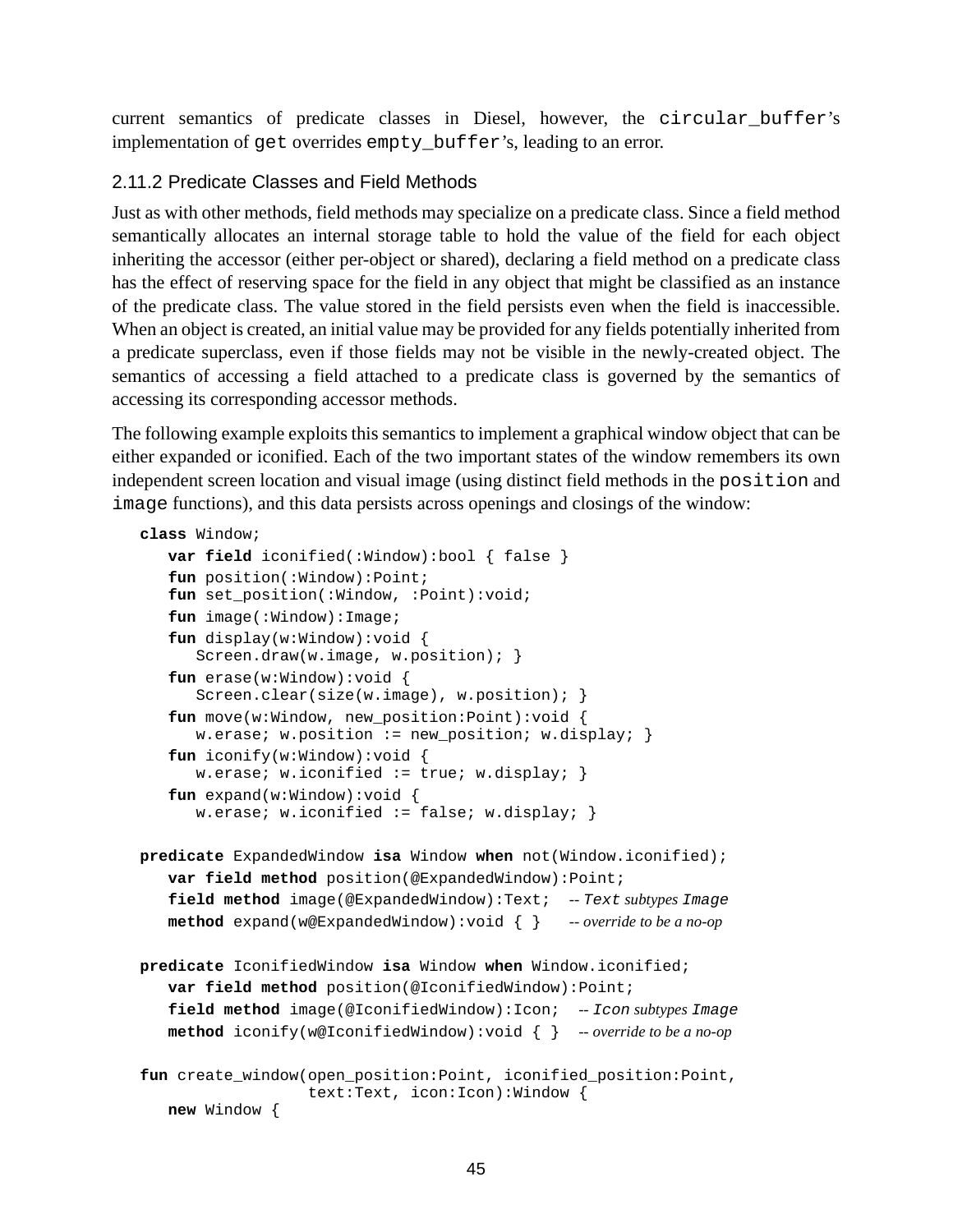```
iconified := false,
position@ExpandedWindow := open_position,
position@IconifiedWindow := iconified_position,
image@ExpandedWindow := text,
image@IconifiedWindow := icon } }
```
A Window object has two position field methods, each storing a Point object, but only one is visible at a time. This allows the display, erase, and move routines to send the message position as part of their implementations, without needing to know whether the window is open or closed. The create\_window method initializes both position fields when the window is created, even though the position of the icon is not visible initially. The position@*class* notation used in the field initialization resolves the ambiguity between the two position field methods. The image field methods are handled similarly.

Just as a function declaration cannot have a predicate class as an argument type, so a field declaration cannot have a predicate class as its argument type, since the field declaration implicitly introduces a function declaration. Field method declarations can legally specialize on a predicate class, however, as shown above.

### 2.12 Primitive Declarations

Declarations written in an external language may be included at top-level using a primitive declaration:

prim  $decl$  ::= prim  $body "i"$ 

This construct allows declarations from other languages to be included outside of any compiled routines. Primitive declarations can be used to include external-language global declarations, such as  $C_{++}$ #include directives, which may be used by later primitive functions in the same file. The detailed semantics of this construct are implementation-specific.

### 2.13 Pragmas

Pragmas can be used by the Diesel programmer to provide additional information and implementation directives to the Diesel implementation. The set of recognized pragmas and their interpretation is implementation-dependent.

Pragmas are written as follows:

pragma  $::="w(**" exprs "**)"$ 

The body of a pragma uses the syntax of a Diesel expression, but its interpretation is different (and implementation-dependent).

Pragmas serve a similar role as annotations in C# and Java.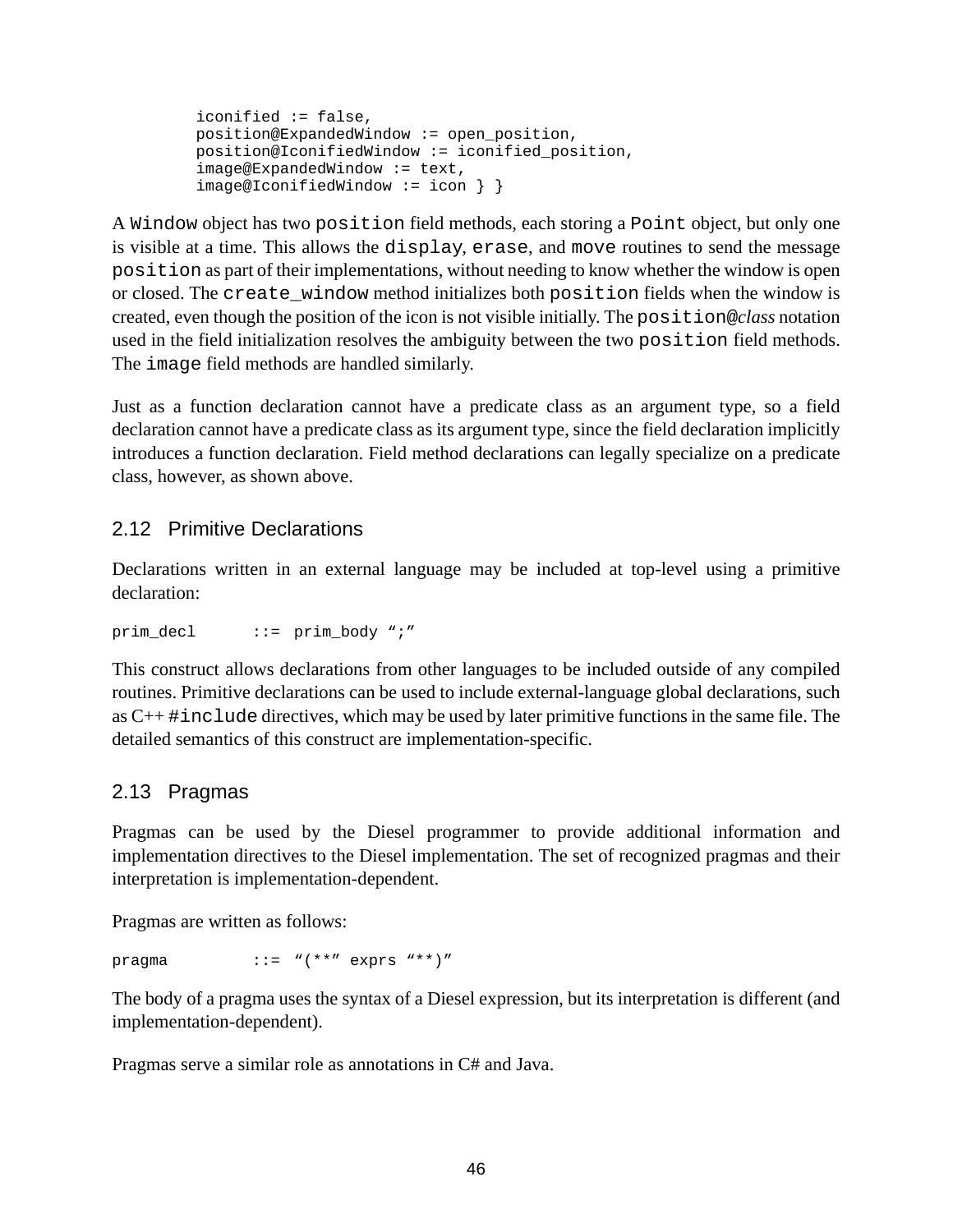# 3 Static Types

Diesel supports a static type system which is layered on top of the dynamically-typed core language described in section [2.](#page-6-0) This section describes Diesel's static type system in the absence of parameterization; section [4](#page-66-0) extends this section to cope with parameterized classes and functions. Section 3.1 presents the major goals for the type system. Section [3.2](#page-47-0) presents the overall model of types and signatures, and section [3.3](#page-49-0) describes the kinds of types that can be expressed in Diesel. Sections [3.4,](#page-51-0) [3.5,](#page-57-0) and [3.4.4](#page-55-0) detail the type-checking rules for the language. Section [3.6](#page-63-0) describes how the language supports mixed statically- and dynamically-typed code.

## 3.1 Goals

Static type systems historically have addressed many concerns, ranging from program verification to improved run-time efficiency. Often these goals conflict with other goals of the type system or of the language, such as the conflict between type systems designed to improve efficiency and type systems designed to allow full reusability of statically-typed code.

The Diesel type system is intended to provide the programmer with extra support in two areas: machine-checkable documentation and early detection of some kinds of programming errors. The first goal is addressed by allowing the programmer to annotate variable declarations, function arguments, and function results with explicit type declarations. These declarations help to document the interfaces to abstractions, and the system can ensure that the documentation does not become out-of-date with respect to the code it is documenting. (Type inference may be useful as a programming environment tool for introducing explicit type declarations into untyped programs.)

The Diesel type system also is intended to help detect programming errors at program definition time rather than later at run-time. These statically-detected errors include "message not understood" and "message ambiguous." The type system is designed to verify that there is no possibility of any of the above errors in programs, guaranteeing type safety but possibly reporting errors that are not actually a problem for any particular execution of the program. To make work on incomplete or inconsistent programs easier, type errors are considered warnings, and the programmer always is able to run a program that contains type errors. Dynamic type checking at run-time is the final arbiter of type safety.

Diesel's type system is not intended to improve run-time efficiency. For object-oriented languages, the goal of reusable code is often at odds with the goal of efficiency through static type declarations; efficiency usually is gained by expressing additional representational constraints as part of a type declaration that artificially limit the generality of the code. Diesel's type system strives for specification only of those properties of objects that affect program correctness, i.e., the interfaces to objects, and not of how those properties are implemented. To achieve run-time efficiency, Diesel relies on advanced implementation techniques [e.g., Dean & Chambers 94, Dean *et al.* 95a, Dean *et al.* 95b, Grove *et al.* 95, Grove 95, **more**].

Finally, Diesel's type system is *descriptive* rather than *prescriptive*. The semantics of a Diesel program are determined completely by the dynamically-typed core of the program. Type declarations serve only as documentation and partial redundancy checks; they do not influence the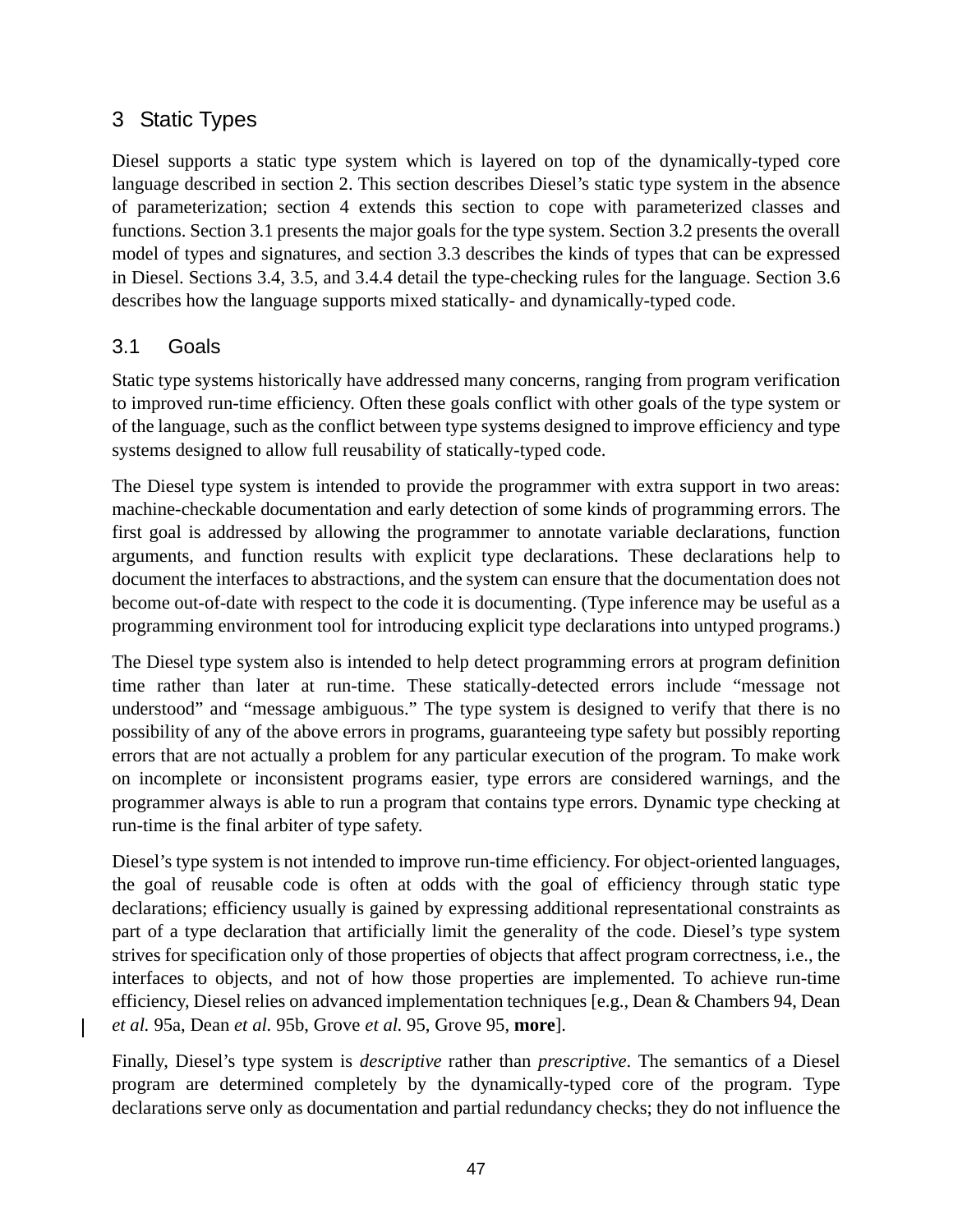<span id="page-47-0"></span>execution behavior of programs. This is in contrast to some type systems, such as Dylan's, where an argument type declaration can mean a run-time type check in some contexts and act as a method lookup specializer in other contexts.

# 3.2 Types and Signatures

The design of the Diesel type system is affected strongly by certain language features. Foremost of these is the separation of classes and functions, and the support for multiple dispatching. Type systems for single dispatching languages where methods are components of classes use types that "contain" a list of legal operations. In Diesel, however, functions are defined separately from classes, and methods in those functions can specialize any subset of their arguments to any classes that descend from the function's argument types. Consequently, types in Diesel do not "contain" their legal operations, but instead these are specified separately via signatures.

A *type* in Diesel describes a set of possible objects, which are said to *conform* to the type. Each non-predicate class \* declaration introduces a corresponding type, called a class type, distinct from all other types; the set of objects conforming to a class type is exactly the set of objects that are equal to or inherit directly or indirectly from the corresponding class. One type may be a *subtype* of another, meaning that all objects that conform to the subtype also conform to the supertype; the set of objects conforming to a subtype is thus a subset of the set of objects conforming to a supertype. Subtyping is reflexive and transitive; we say that a type is a *proper subtype* of another if the first is a subtype of the second, but not vice versa. The type of a class is a proper subtype of each of the types of the class's superclasses. Since inheritance is acyclic, the subtyping relation over class types forms a partial order. As described in subsection [3.3](#page-49-0), additional sorts of types augment the class types and the subtyping partial order.

A *signature* in Diesel defines an allowed invocation interface of a function, specifying a sequence of argument types and a corresponding result type. A function can have mutliple signatures, each of which specifies a legal way the function can be invoked. A function's declaration generates its first signature, and additional signatures can be generated throigh signature declarations and method and field method declarations having signature annotations.

The interface of a type, i.e., the set of operations that can be performed on objects conforming to the type, isthen the set of signatures that mention that type (or a supertype) as one of their argument types.

Types and signatures represent a contract between clients and implementors that enable function calls and function implementations to be type-checked. The presence of a signature for a function licenses clients to invoke that function with arguments that conform to the corresponding argument types in the signature, and guarantees that the result of such an invocation will conform to the result type appearing in the signature. Clients are obligated to only invoke functions in licensed ways; if no signature is present to license a function call, the type-checker will report a "message may not be understood" warning. Correspondingly, the presence of a signature obligates the set of methods

<sup>\*</sup> Except where noted explicitly, in this section a named object is viewed as a special kind of concrete class.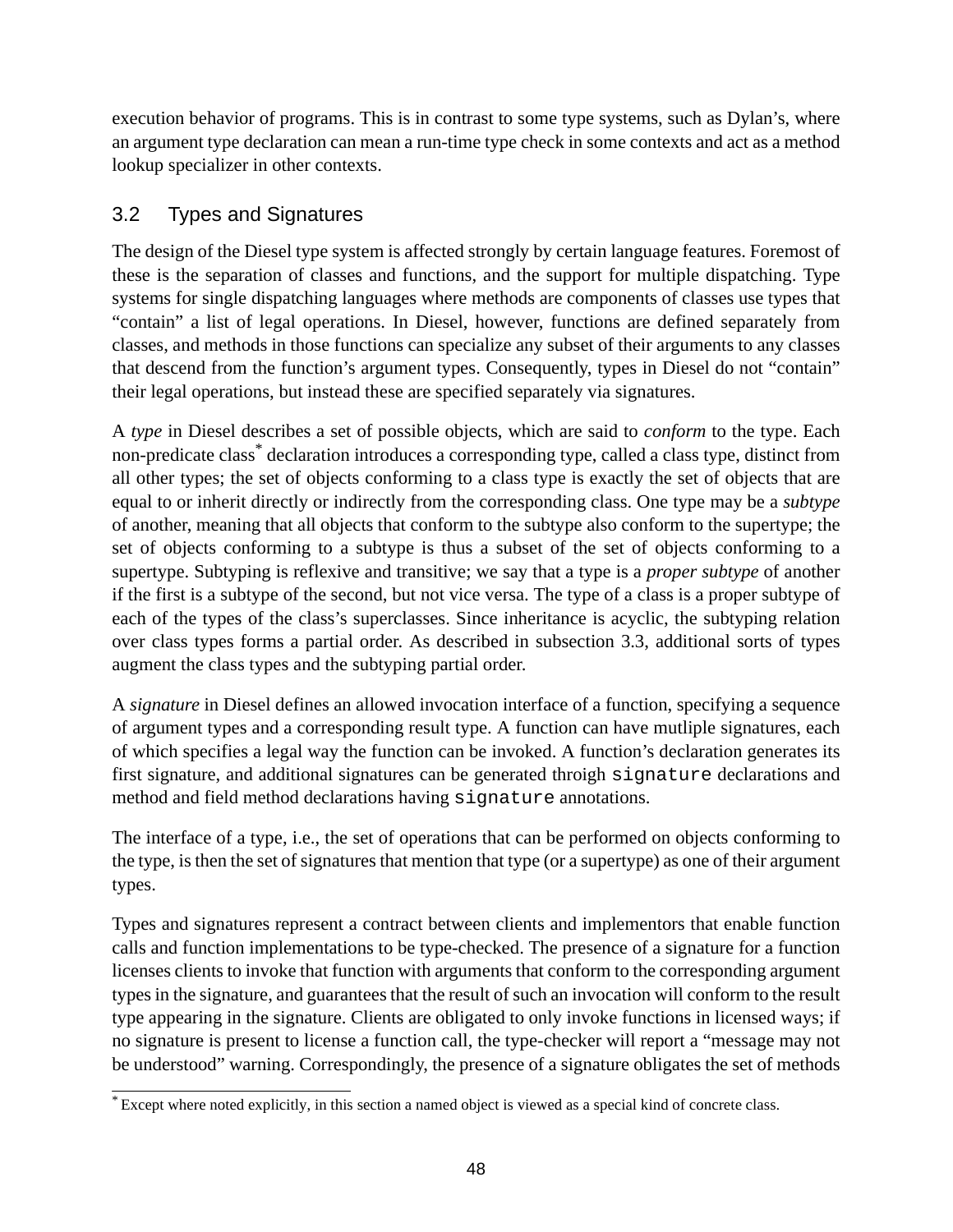implementing the function to validate the signature's promises to clients. To achieve this, the collection of methods implementing a signature must be *conforming*, *complete*, and *consistent*:

- Conformance implies that each method implementing a signature has unspecialized argument types that are supertypes of the corresponding argument types of the signature and a result type that is a subtype of the signature's result type. Conformance is Diesel's version of the standard contravariance rule found in singly-dispatched statically-typed languages.
- Completeness implies that the methods must handle all possible combinations of run-time arguments of a message declared legal by the signature.
- Consistency implies that the methods must not be ambiguous for any possible combination of run-time arguments of a message declared legal by the signature.

Checking these properties is the subject of section [3.4.2](#page-52-0).

 $\mathbf l$ 

In Diesel and in most other object-oriented languages, the code inheritance graph and the subtyping graph are joined: a class is a subtype of another class if and only if it inherits from that other class. Sometimes this constraint becomes awkward [Snyder 86], for example when a class supports the interface of some other class or type, but does not wish to inherit any code. Other times, a class reusing another class's code cannot or should not be considered a subtype; covariant redefinition as commonly occurs in Eiffel programs is one example of this case [Cook 89].

To increase flexibility and expressiveness, Diesel's predecessor, Cecil [Chambers 92b, Chambers 93a], separates subtyping from code inheritance. In Cecil, types, subtyping, and conformance can be declared independently of classes and inheritance. However, since in most cases the subtyping graphs and the inheritance graphs are parallel, requiring programmers to define and maintain two separate hierarchies would become too onerous to be practical. To simplify specification and maintenance of the two graphs, in Cecil the programmer can specify both a type and a representation, and the associated subtyping, conformance, and inheritance relations, with a single declaration. Similarly, a single declaration can be used to specify both a signature and a method implementation. **explain why Diesel changed.**

In Diesel, each class declaration gives rise to a distinct named class type, and one class type is a subtype of another class type only when the first's class inherits from the other's. This is refered to as *nominal* or *by-name subtyping*. Treating a subclass as a legal subtype is validated by verifying that each signature is correctly implemented for all arguments conforming to the signature's argument types. An alternative approach, called *structural subtyping*, would use the intrinsic properties of types, e.g., the set of operations defined on them, to implicitly decide when one type could be treated as a subtype of another. Structural subtyping is more flexible than nominal subtyping, but structural subtyping between class types is difficult to define, because class types do not have intrinsic properties to compare: all their operations are specified separately through signatures. As a result, Diesel limits subtyping between class types to explicit inheritance between classes. Diesel does use structural subtyping for other kinds of types.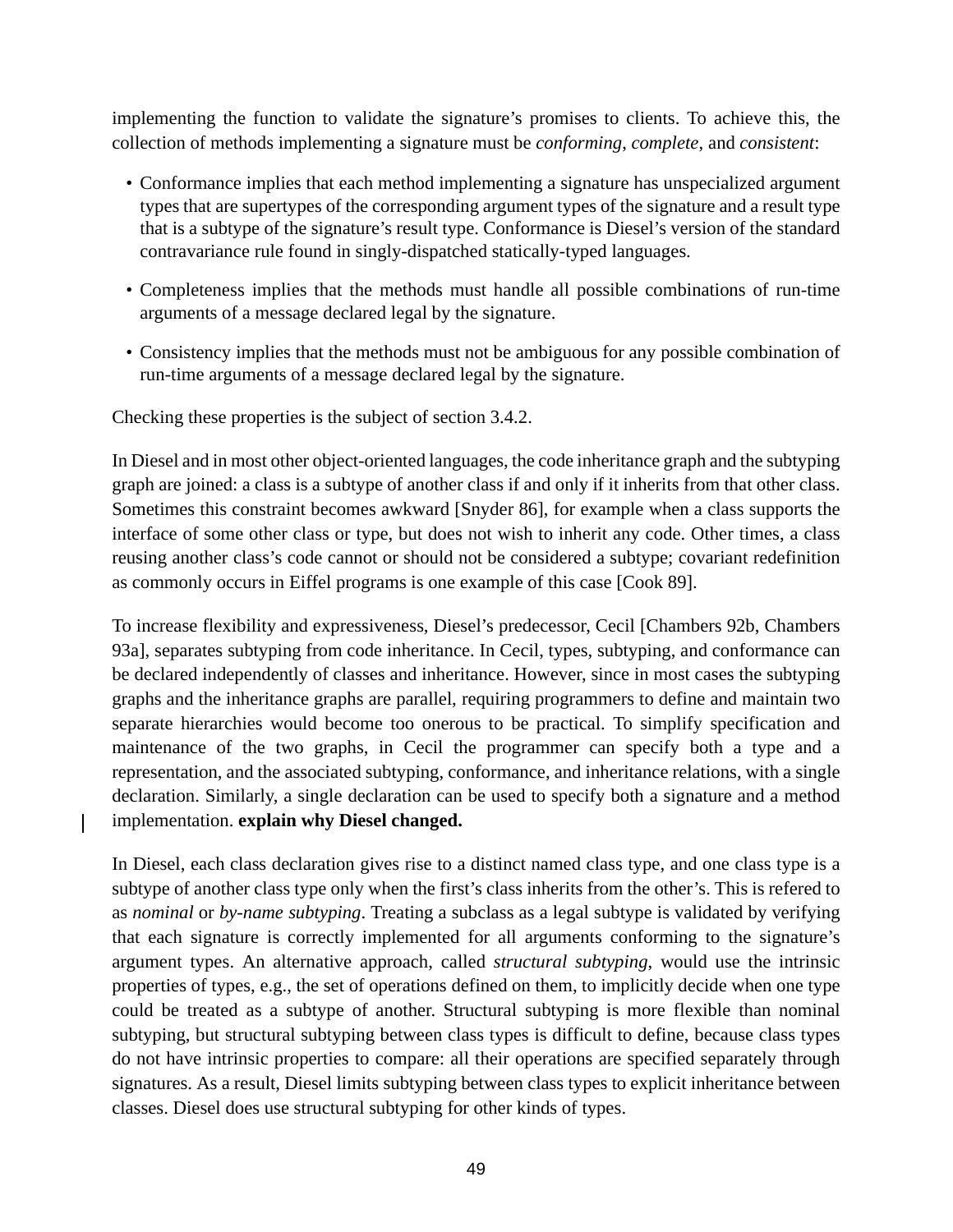# <span id="page-49-0"></span>3.3 Type Expressions

The syntax of type expressions (excluding parameterization and module-related constructs) is as follows:

```
type \cdots ::= lub_type
lub type ::= lub_type "|" glb_type
             | glb_type
glb_type ::= glb_type "&" simple_type
                 simple_type
simple_type ::= named_type
                closure type
                 " (" type ")"
```
## 3.3.1 Named Types

Types with names can be directly named:

named type ::= class ref

The name-space for types is separate from the name-spaces for classes/objects/variables and functions.

As explained in section [3.2,](#page-47-0) each non-predicate class and named object declaration gives rise to a corresponding named class type. As explained in section [2.4.6,](#page-11-0) each synonym declaration introduces a new type name.

In addition, the Diesel type system includes four special predefined types:

- The type any is implicitly a supertype of all types, thus defining the top of the type lattice, any may be used whenever code does not require any special operations of an object.
- The type void is used (and may only be used) as the result type of functions, methods, and closures that may return normally but without a useful result. As a special case, if the result type of a function, method, or closure is void, then its body's result expression is allowed to have any (legal) type, since the client will be ignoring it. The predefined object void has type void.
- The type none is implicitly a subtype of all other types, thus defining the bottom of the type lattice. It is the result type of a closure that terminates with a non-local return, since such a closure never returns to its caller. It also is the result type of the primitive loop method, which also never returns normally. Finally, none is an appropriate argument type for closures that will never be called.
- The type dynamic is used to disable static type checking. Any value can be bound to a variable of type dynamic (i.e., dynamic is a supertype of all other types), and a value of type dynamic can be used in any context (i.e., dynamic is a subtype of all other types). \* Wherever type declarations are omitted, dynamic is implied (with the exception of closure results and constant local variable declarations, as described in section [3.5](#page-57-0)), which supports exploratory programming as described in section [3.6](#page-63-0).

<sup>\*</sup> Transitivity of subtyping would then mean that all types were subtypes of all types, by way of dynamic. To prevent this while allowing dynamic to be modeled in this simple way, subtyping is not transitive through dynamic.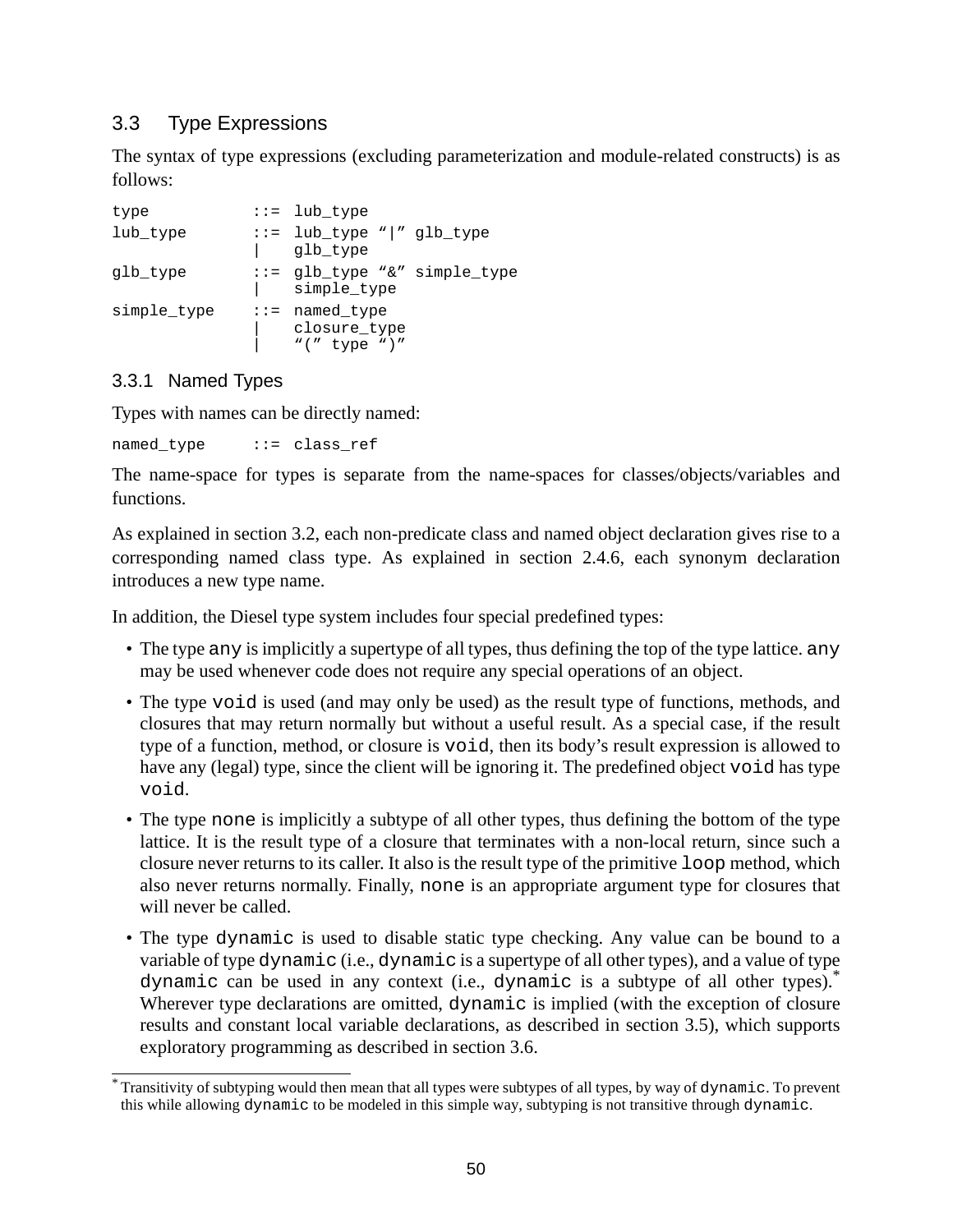#### 3.3.2 Closure Types

The type of a closure is described using the following syntax:

```
closure_type ::= "&" "(" [arg_types] ")" [type_decl]
arg_type ::= arg_type { "," arg_type }
arg_type ::= [[name] ":"] type
```
A closure type of the form

 $\&(t_1,\ldots,t_N):t_R$ 

describes a closure whose eval method has the signature:

**signature** eval( $:\&(t_1,\ldots,t_N):t_R, :t_1, \ldots, :t_N):t_R$ 

Closure types are related by implicit structural subtyping rules that reflect standard contravariant subtyping: a closure type of the form  $\&(t_1, \ldots, t_N): t_R$  is a subtype of a closure type of the form  $\& (s_1, \ldots, s_N) : s_R$  iff each  $t_i$  is a *super*type of the corresponding  $s_i$  and  $t_R$  is a *subtype* of  $s_R$ .

#### 3.3.3 Least-Upper-Bound Types

The least upper bound of two types,  $type_1$  |  $type_2$ , is a supertype of both  $type_1$  and  $type_2$ , and a subtype of all types that are supertypes of both *type<sup>1</sup>* and *type<sup>2</sup>* . Least-upper-bound types are most useful in conjunction with parameterized types, described in section [4](#page-66-0).

### 3.3.4 Greatest-Lower-Bound Types

The greatest lower bound of two types,  $type_1 \& type_2$ , is a subtype of both  $type_1$  and  $type_2$ , and a supertype of all types that are subtypes of both *type<sup>1</sup>* and *type<sup>2</sup>* .

Note that the greatest-lower-bound of two class types is different than the type of a class that inherits from the classes of the two class types. For example,

c1 & c2

is a different type than the type introduced by the declaration

```
class c3 isa c1, c2;
```
The type c3 is a subtype of c1  $\&$  c2 (all types that subtype both c1 and c2 are automatically subtypes of  $c1 \& c2$ ), but not identical to it. The reason is that the programmer might later define a c4 class:

**class** c4 **isa** c1, c2;

The type  $c4$  is also a subtype of  $c1 \& c2$ , but  $c3$  and  $c4$  are different and in fact mutually incomparable under the subtype relation.  $c1 \& c2$  is a proper supertype of the types of all classes that inherit from both c1 and c2.

The greatest-lower-bound and least-upper-bound type constructors serve to extend the subtyping partial order over the other kinds of types to a full lattice.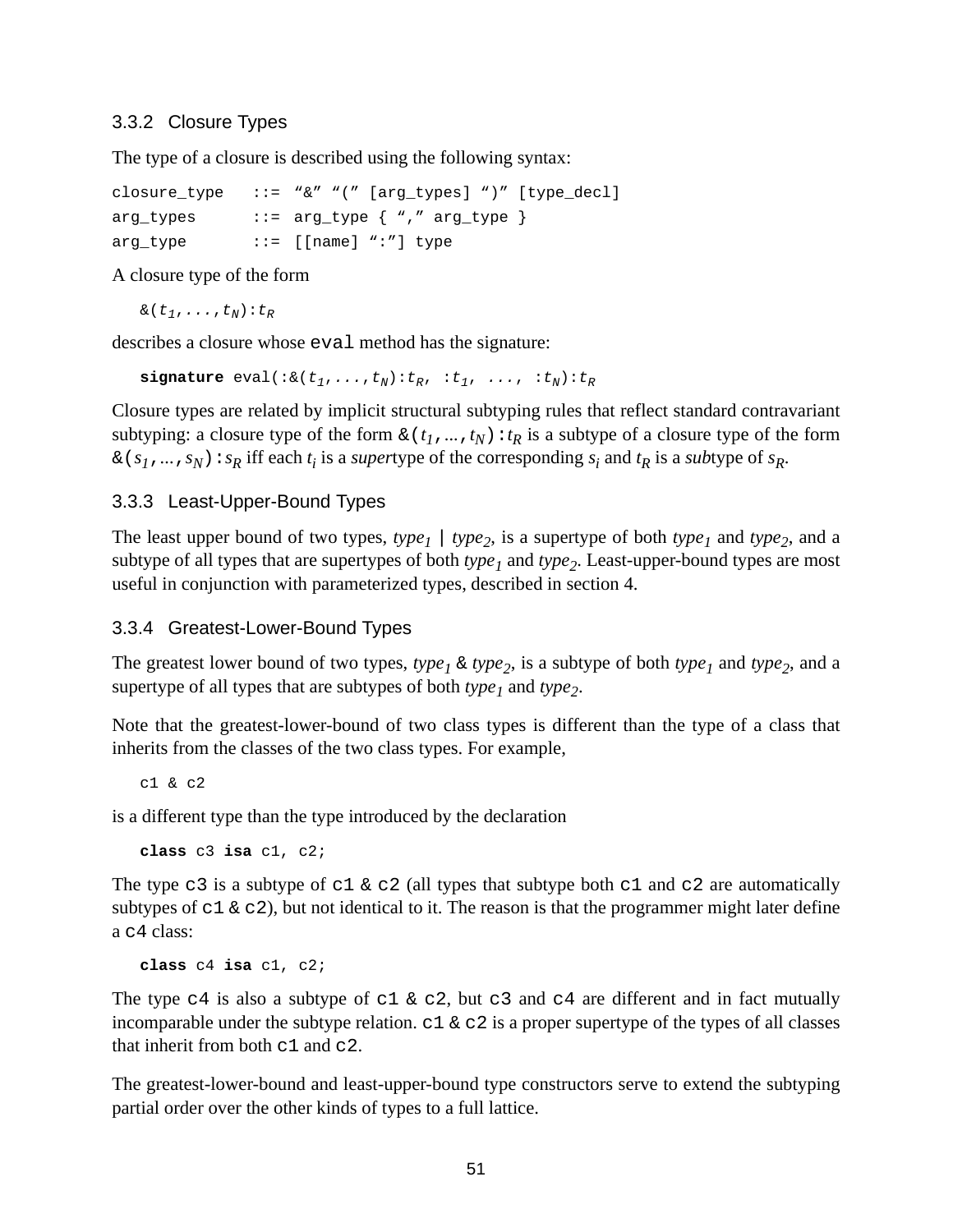## <span id="page-51-0"></span>3.4 Type Checking Messages

This section describes Diesel's type checking rules for message sends and method declarations. Section [3.5](#page-57-0) describes type checking for other, simpler kinds of expressions, as well as statements and declarations. Parameterized types are described in section [4](#page-66-0).

In Diesel, all control structures, instance variable accesses, and basic operators are implemented via message passing, so messages are the primary kind of expression to type-check. For a message to be type-correct, there must be a single most-specific applicable method implementation defined for all possible argument objects that might be used as an argument to the message. However, instead of directly checking each message occurring in the program against the methods in the program, in Diesel messages are checked against the set of signatures defined for the argument types of the message, and separately each signature is checked that it isimplemented conformingly, completely, and consistently by the methods in the function referenced by the signature.

Using signatures as an intermediary for type checking has three important advantages. First, the type-checking problem is simplified by dividing it into two separable pieces. Second, checking signatures enables all interfaces to be checked for conformance, completeness, and consistency independent of whether messages exist in the program to exercise all possible argument types. Finally, signatures enable the type checker to assign blame for a mismatch between implementor and client. If some message is not implemented completely, the error is either "message not understood" or "message not implemented correctly." If the signature is absent, it is the former, otherwise the latter. Signatures inform the type checker (and the programmer) of the intended interfaces of abstractions, so that the system may report more informative error messages. Of course, the "missing signature" error is sometimes the appropriate message to report, but the type checker cannot accurately distinguish this from the "message not understood" alternative.

Subsection 3.4.1 describes checking messages against signatures, and subsection [3.4.2](#page-52-0) describes checking signatures against method implementations. **mention other subsections**

## 3.4.1 Checking Messages Against Signatures

 $\mathbf l$ 

Given a message of the form *name*(*expr1*,*...*,*exprN*), where a function named *name* with *N* arguments has been declared and each *expr<sup>i</sup>* type-checks and has static type *T<sup>i</sup>* , the type checker locates all signatures in scope associated with the named function (including the implicit signature derived from the function's declaration and any signatures generated as part of method signature and field method signature declarations) of the form  $name(S_1, ..., S_N): S_R$ where each type  $S_i$  is a supertype of the corresponding  $T_i$ . If this set of *licensing signatures* is empty, the checker reports a "message may not be understood" error. Otherwise, the message send is considered type-correct.

To determine the type of the result of the message send, the type system calculates the mostspecific result type of any licensing signature. This most-specific result type is computed as the greatest lower bound of the result types of all licensing signatures. In the absence of other type errors, this greatest lower bound will normally correspond to the result type of the most-specific signature.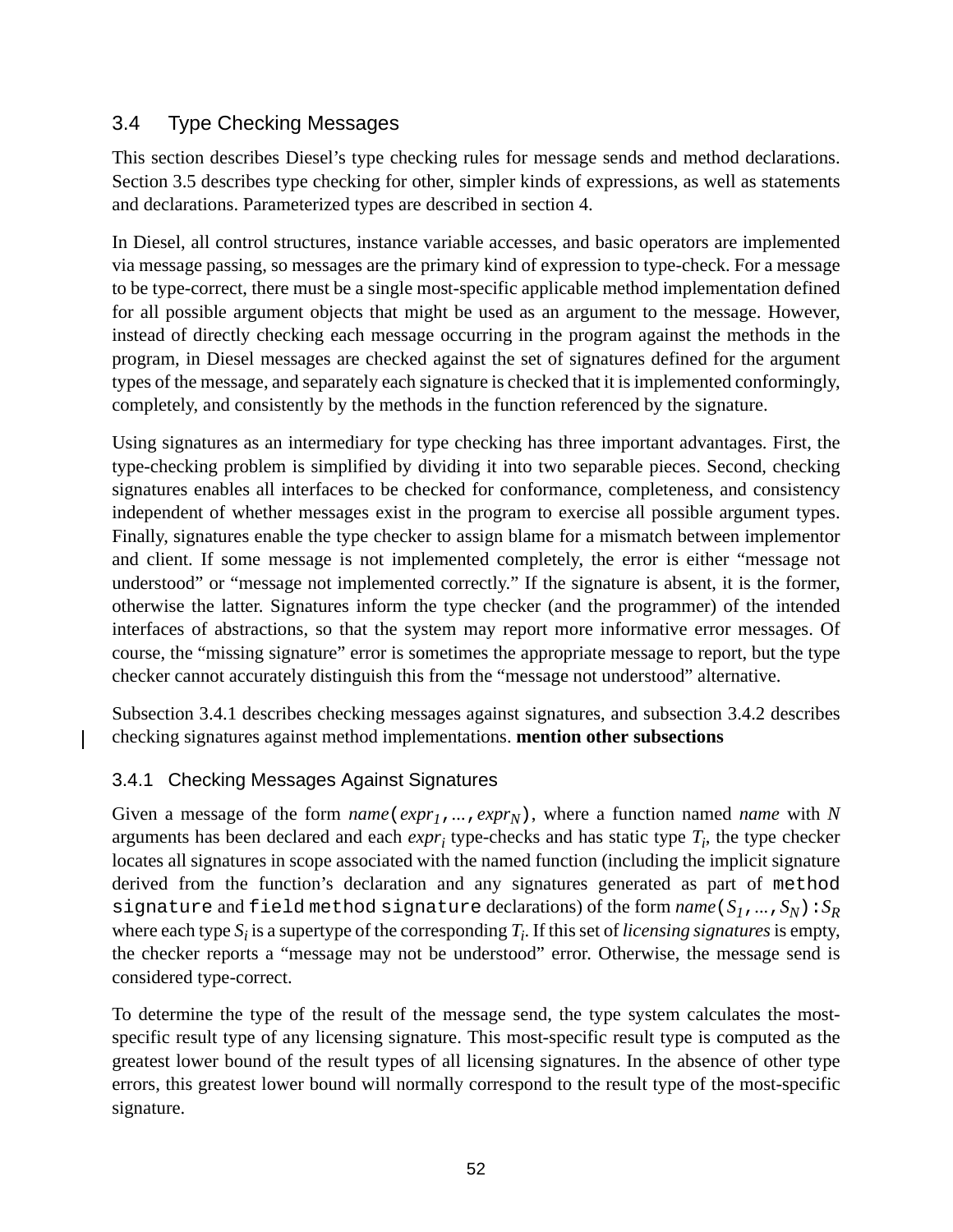<span id="page-52-0"></span>To illustrate, consider the message copy( $r$ ), where the static type of r is Rectangle. The following classes, functions, and signatures are assumed to be in scope:

```
abstract class Shape;
   class Rectangle isa Shape;
      class Square isa Rectangle;
   class Circle isa Shape;
fun copy(:Shape):Shape;
   signature copy(:Rectangle):Rectangle;
      signature copy(:Square):Square;
   signature copy(:Circle):Circle;
```
The signature copy(:Circle):Circle is not licensing, since Rectangle, the static type of r, is not a subtype of Circle. Neither is the signature copy (: Square): Square, since r is not known to be a subtype of Square. At run-time, r might turn out to conform to Square, but the static checker cannot assume this and so must ignore that signature. The Shape and Rectangle signatures are licensing, so the copy message is considered legal. The type of the result is known to be both a Shape and a Rectangle. The greatest lower bound of these two is <code>Rectangle</code>, so the result of the <code>copy</code> message is of type <code>Rectangle. $^{\ast}$ </code>

Unlike method dispatching, it is acceptable for more than one signature to license a message. Signatures are contracts that clients can assume, and if more than one signature licenses the message, then the client can assume more guarantees about the type of the result. The greatest lower bound is used to calculate the message's result type, rather than, say, the least upper bound, because each licensing signature can be assumed to be in force. At run-time, some single method will be selected, but that method will be required to honor the result type guarantees of all the licensing signatures, and so the target method implementation will return an object that conforms to the result types of all the licensing signatures, i.e., the greatest lower bound of these signatures. In common practice, some most-specific signature's result type will be the greatest lower bound, such as the Rectangle type selected above.

## 3.4.2 Checking Signatures Against Method Implementations

The type checker ensures that, for every signature in the program, all possible messages that could be declared type-safe by the signature would in fact locate a single most-specific method with appropriate argument and result type declarations. This involves locating all methods in the function named by the signature (including the methods implied by fun declarations with bodies and by field declarations), finding those that are *applicable* to the signature (i.e., all those that could be invoked by a message licensed by the signature), and ensuring that they *conformingly*, *completely*, and *consistently* implement the signature.

 $*$  Note that this example follows the pattern that the type of the result of  $\text{copy}$  is the same as the type of its argument. If this pattern were required to hold for all current and future implementations of copy, then a parameterized function, described in section [4](#page-66-0), would be the appropriate way to define this function's type. If, however, not all implementations of copy need adhere to this pattern, then a collection of signatures defining the pattern by enumeration is appropriate.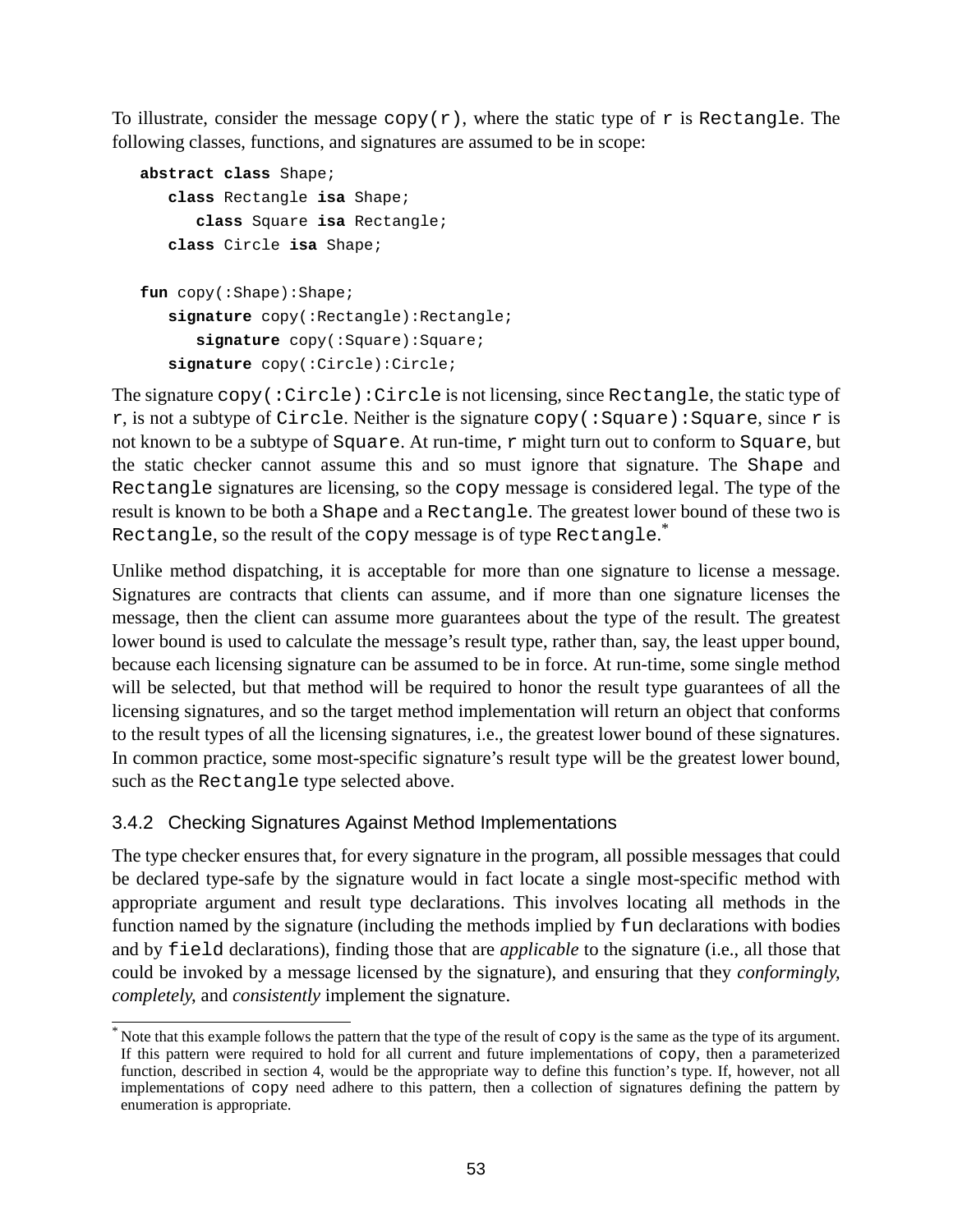More precisely:

- A method is considered *applicable* to a signature iff they are for the same function (and therefore have the same name and number of arguments) and there exists some tuple of argument objects that both inherit from the corresponding specializers of the method (where specified) and conform to the corresponding argument types of the signature.
- A method properly *conforms* to a signature iff
	- the type of each unspecialized formal is a supertype of the signature's corresponding argument type (no constraints are imposed on specialized formals), and
	- the method's result type is a subtype of the signature's result type.
- A set of methods *completely* implements a signature iff, for each possible tuple of argument objects that conform to the corresponding argument types in the signature, there exists at least one method in the set that is applicable to the argument objects, i.e., where the argument objects inherit from the method's specializers (where specified).
- A set of methods *consistently* implements a signature iff, for each possible tuple of argument objects that conform to the corresponding argument types in the signature, there exists at most one most-specific applicable method in the set.

There are an unbounded number of possible run-time argument objects. However, each such object is either a named object or a direct instance of a concrete class. All direct instances of a concrete class have identical behavior with respect to type-checking signature implementations, and so the type-checker can safely use the concrete class as a static *representative* of all of its direct instances. Thus, the set of possible argument objects is drawn from the (finite) set of named objects and concrete classes in the program being checked. Abstract classes are not included when considering possible argument objects, since they do not have direct instances at run-time; ignoring them when checking implementation of signatures allows them to be incompletely implemented. (Checking signature implementations in the face of predicate classes is discussed separately, in section [3.4.4](#page-55-0).)

Proper conformance of a method to a signature can be checked in isolation of any other methods and signatures in the program. However, when classes and functions are declared separately, or in the presence of multi-methods, it is not possible to check individual methods in isolation for completeness and consistency, since interactions among abstract classes and functions and/or among multi-methods can introduce omissions or ambiguities not detectable when viewing only a subset of the declarations. Consequently, for each signature, the type checker (conceptually) enumerates all possible (static) argument objects that conform to the signature's argument types. (A more efficient algorithm to perform this checking is described elsewhere [Chambers & Leavens 94].) For each tuple of argument objects, the type checker simulates method lookup and checks that the simulated message would locate exactly one most-specific method. If no method is found, the type checker reports a "signature implemented incompletely" error. If multiple mutually ambiguous methods are found, the type checker reports a "signature implemented inconsistently" error. Otherwise, the single most-specific method has been found for those arguments. In this case, the type checker finally verifies that the argument objects conform to the declared argument types of the target method and that the declared result type of the method is a subtype of the signature's result type.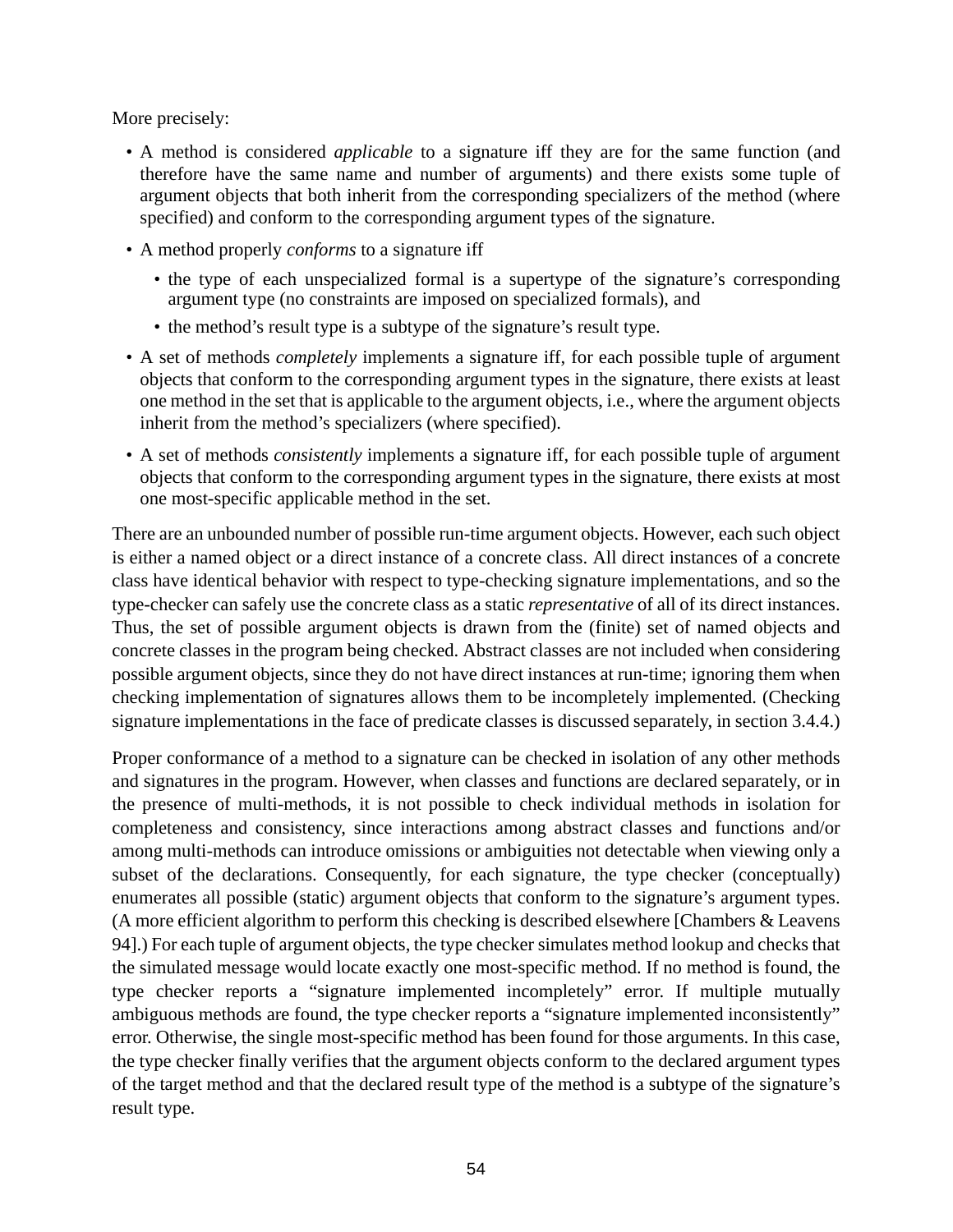For example, consider type-checking the implementation of the following signature in the context of the following class and object declarations:

```
signature =(:Shape, :Shape):bool;
abstract class Shape;
class Circle isa Shape;
class Rectangle isa Shape;
abstract class Rhombus isa Shape;
class Square isa Rectangle, Rhombus;
object UnitSquare isa Square;
```
The type checker would first collect all possible static argument objects that conform to Shape. In this example, such objects are Circle, Rectangle, Square, and UnitSquare; the Shape and Rhombus classes are not included because they are abstract.

The type checker then enumerates all possible combinations of static argument objects conforming to the argument types in the signature, yielding the following possible messages:

```
=(Circle,Circle)
=(Circle,Rectangle)
=(Circle,Square)
=(Circle,UnitSquare)
=(Rectangle,Circle)
=(Rectangle,Rectangle)
...
=(UnitSquare,Square)
=(UnitSquare,UnitSquare)
```
For each message, method lookup is simulated to verify that the message invokes a unique mostspecific applicable method, that the method's unspecialized formals (if any) are supertypes of the signature's corresponding argument types (Shape), and that the method returns a subtype of the signature's result type (bool).

## 3.4.3 Comparison with Other Type Systems

For singly-dispatched languages, most type systems apply contravariant rules to argument and result types when checking that an overriding method can safely be invoked in place of the overridden method: argument types in the overriding method must be supertypes of the corresponding argument types of the overridden method, while the result type must be a subtype. Diesel's type system does not directly compare one method against another to enforce contravariant redefinition rules, but instead compares a method against every signature to which it is applicable to enforce contravariant rules for non-specialized arguments. In Diesel terms, in a singly-dispatched language a signature is inferred from the superclass's method, and then all subclass methods (i.e., those methods that are applicable to the signature) are checked for conformance to the signature.

Specialized arguments need not obey contravariant restrictions. In fact, the type corresponding to a specialized argument for one method can be a subtype of the type of the corresponding argument for a more general method, because in order to be a more specific method, its argument specializers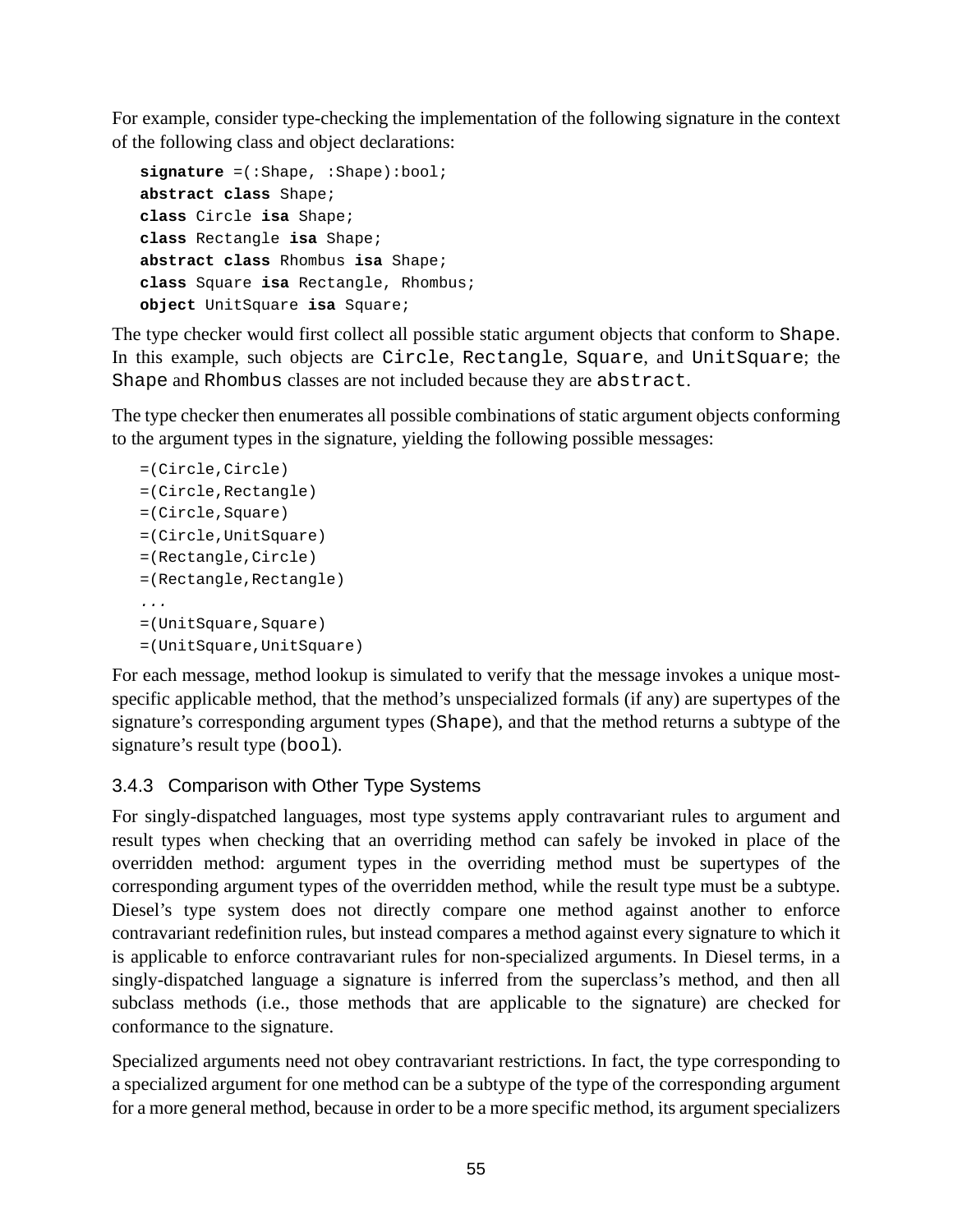<span id="page-55-0"></span>must be more specific. This does not violate type safety because run-time dispatching will guarantee that the method will only be invoked for arguments that inherit from the argument specializer. Unspecialized arguments, on the other hand, cannot safely be covariantly redefined, because there is no run-time dispatching on such arguments ensuring that the method will only be invoked when the type declaration is correct.

Singly-dispatched languages make the same distinction between specialized and unspecialized arguments implicitly in the way they treat the type of the receiver. For most singly-dispatched languages, the receiver argument is omitted from the signatures being compared, leaving only unspecialized arguments and hence the contravariant redefinition rule. If the receiver type were included as an explicit first argument, it would have to be given special treatment and allowed to differ covariantly. In Diesel, any subset of the arguments of a method can be specialized, and different methods applicable to the same signature can specialize on different arguments, leading to type-checking rules that explicitly account for specialized vs. unspecialized arguments. If all methods in a Diesel program specialize on their first argument only, Diesel's type checking rules would reduce to those found in a traditional singly-dispatched language.

Few multiply-dispatched languages support static type systems. Two that are most relevant are Polyglot [Agrawal *et al.* 91] and Kea [Mugridge *et al.* 91]. In both of these systems, type checking of method's consistency and completeness requires that all "related" methods (all methods in the same generic function in Polyglot and all variants of a function in Kea) be available to the type checker, just as does Diesel. Neither Polyglot nor Kea supports abstract classes and abstract functions.

## 3.4.4 Type Checking Predicate Classes

Predicate classes are intended to represent alternative ways of implementing an object's interface. Accordingly, it should be possible to type-check programs using predicate classes, under the assumption that the particular state of the object does not affect its external interface. In particular, to guarantee type safety in the presence of predicate classes, the type checker must verify that for each message declared in the interface of some object *O*:

- at all times there is an implementation of the message inherited by the object *O*; and
- at no time are there several mutually ambiguous implementations of the message inherited by the object *O*.

These two tests correspond to extending the tests of completeness and consistency of method implementations to cope with the presence of predicate classes.

The set of methods inherited by the object *O* from normal objects is fixed at program-definition time and can be type-checked in the standard way. Methods inherited from predicate classes pose more of a problem. If two predicate classes might be inherited simultaneously by an object, either one predicate class must be known to override the other, or they must provide implementations of disjoint functions. For example, in the bounded buffer implementation described in section [2.11,](#page-39-0) since an object can inherit from both the non\_empty\_buffer and the non\_full\_buffer predicate classes, the two predicate classes should not implement methods in the same function. Similarly, if the only implementations of some message are in some set of predicate classes, then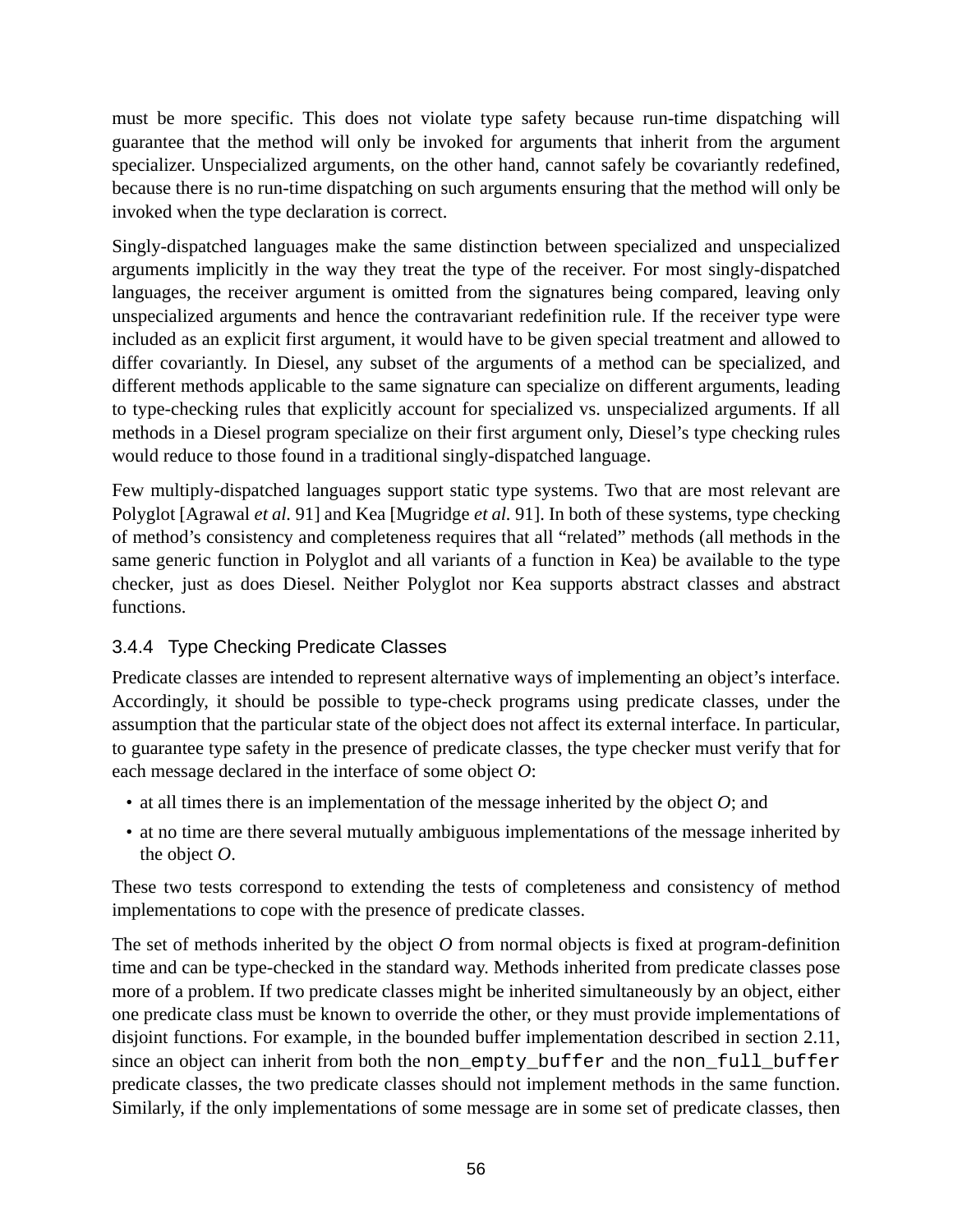one of the predicate classes must always be inherited for the message to be guaranteed to be understood. In other words, the checker needs to know when one predicate class *implies* another, when two predicate classes are *mutually exclusive*, and when a group of predicate classes is *exhaustive*. Once these relationships among predicate classes are determined, the rest of typechecking becomes straightforward.

Ideally, the system would be able to determine all these relationships automatically by examining the when expressions attached to the various predicate classes. However, when expressions in Diesel can run arbitrary user-defined code, and consequently the system would have a hard time automatically inferring implication, mutual exclusion, and exhaustiveness. Consequently, we rely on explicit user declarations to determine the relationships among predicate classes; the system can verify dynamically that these declarations are correct.

A declaration already exists to describe when one predicate class implies another: the isa declaration. If one predicate class explicitly inherits from another, then the first predicate class's when expression, after extending it by conjunction with all its ancestor's when expressions, automatically implies the second's. Any methods in the child predicate class override those in the ancestor, resolving any ambiguities between them.

Mutual exclusion and exhaustiveness are specified using declarations of the following form:

|             | disjoint decl ::= "disjoint" names ";"              |
|-------------|-----------------------------------------------------|
|             | cover decl $\cdots$ ::= "cover" name "by" names ";" |
| divide decl | $ ::=$ "divide" name "into" names ";"               |
| names       | $\cdot \cdot =$ name $\{$ ", " name $\}$            |

The disjoint declaration

**disjoint** *class1*, *...*, *classn*;

signals to the static type checker that the predicate classes named by each of the *class<sup>i</sup>* will never be inherited simultaneously, i.e., that at most one of their predicate expressions will evaluate to true at any given time for any given object. Mutual exclusion of two predicate classes implies that the type checker should not be concerned if both predicate classes define methods with the same name, since they cannot both be inherited by an object. To illustrate, the following declarations extend the bounded buffer example of section [2.11](#page-39-0) with mutual exclusion information:

**disjoint** empty\_buffer, non\_empty\_buffer; **disjoint** full\_buffer, non\_full\_buffer;

The system can infer that empty\_buffer and full\_buffer are mutually exclusive with partially\_full\_buffer. Note that empty\_buffer and full\_buffer are not necessarily mutually exclusive.

The cover declaration

**cover** *class* **by**  $class_1$ , *...*,  $class_n$ ;

implies that whenever an object *O* descends from *class*, the object *O* will also descend from at least one of the *class<sup>i</sup>* predicate classes; each of the *class<sup>i</sup>* are expected to descend from *class* already. Exhaustiveness implies that if all of the *class<sup>i</sup>* implement some message, then any object inheriting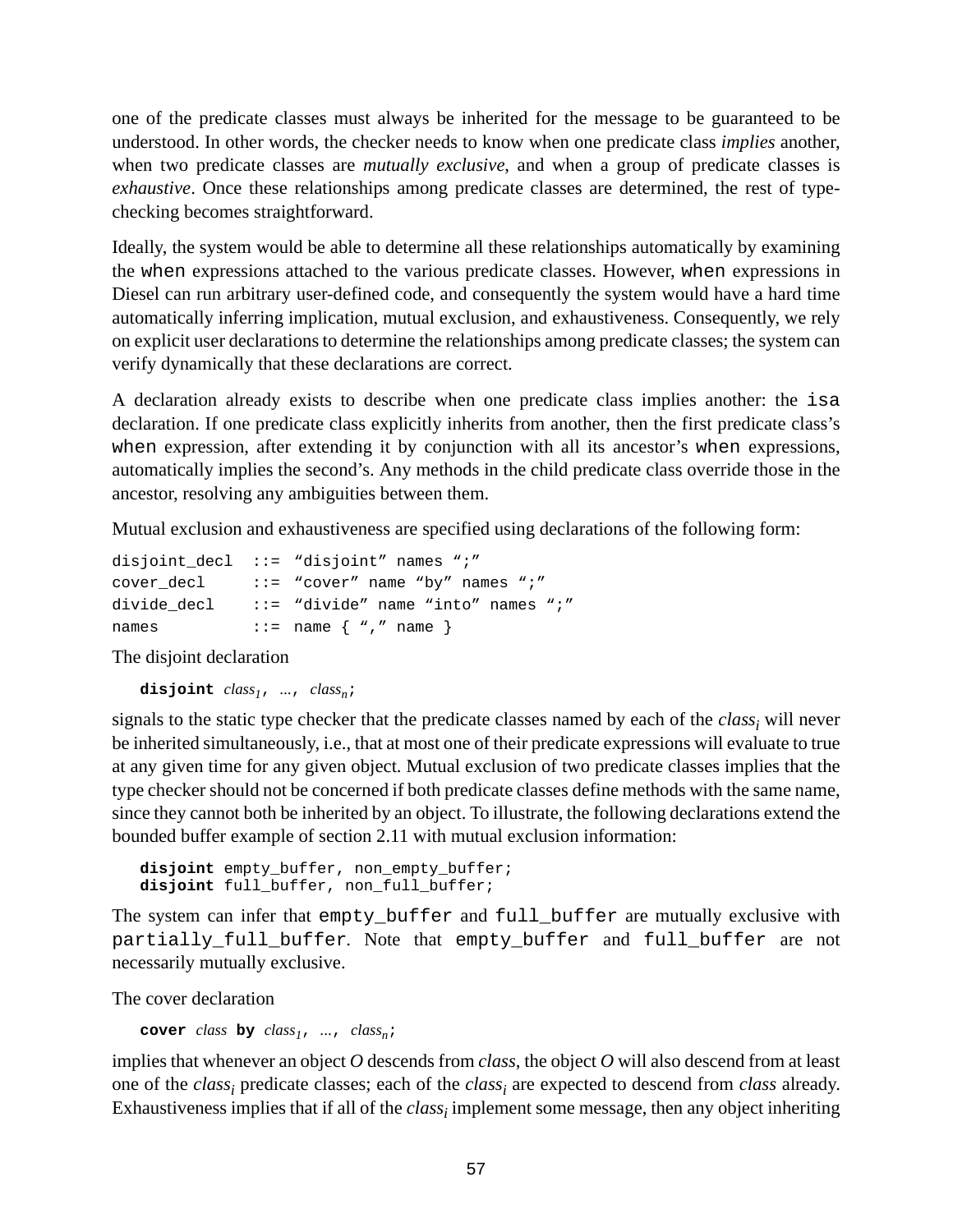<span id="page-57-0"></span>from *class* will understand the message. For example, the following coverage declaration extends the bounded buffer predicate classes:

**cover** buffer **by** empty\_buffer, partially\_full\_buffer, full\_buffer;

Often a group of predicate classes divide an abstraction into a set of exhaustive, mutually-exclusive subcases. The divide syntactic sugar makes specifying such situations easier. A declaration of the form

**divide** *class* **into** *class1*, *...*, *classn*;

is syntactic sugar for the following two declarations:

```
disjoint class1, ..., classn;
cover class by class_1, ..., class_n;
```
### **(FIGURE OUT AND) EXPLAIN HOW THE EARLIER ITC ALGORITHM SHOULD BE EXTENDED**

(Note: the current UW Diesel implementation does not currently implement full type-checking of predicate classes and their methods. In particular, neither completeness nor consistency is checked for any signature with an applicable method specializing on a predicate class. This allows programs involving predicate classes to be written and run, but might not catch all implementation errors statically.)

## 3.5 Type Checking Expressions, Statements, and Declarations

Type checking an expression determines whether it is type-correct, and if type-correct also determines the type of its result. Type checking a statement or declaration simply checks for type correctness. All constructs are type-checked in a typing context containing the following information:

- a binding from the name of each variable, class, or named object in scope to either:
	- if a variable, then the variable's declared or inferred type and an indication of whether the variable binding is assignable or constant, or
	- if a class or object, then the kind of the class or object (abstract class, class, object, or predicate class optionally with a given when *expr* clause);
- the set of inheritance relations between classes currently in scope;
- a binding for each type name in scope to the corresponding type;
- the set of declared direct subtyping relations between class types currently in scope;
- a binding for each function in scope, recording its name and number of arguments;
- the set of signatures currently in scope, each recording the signature's function, argument types, and result type; and
- the set of method declarations currently in scope (for type checking resends and field initializations).

In the following, we assume that desugarings involving methods have been applied, so that a fun declaration with a body is desugared into a fun declaration without a body plus a separate unspecialized method declaration, a field declaration is desugared into one or two fun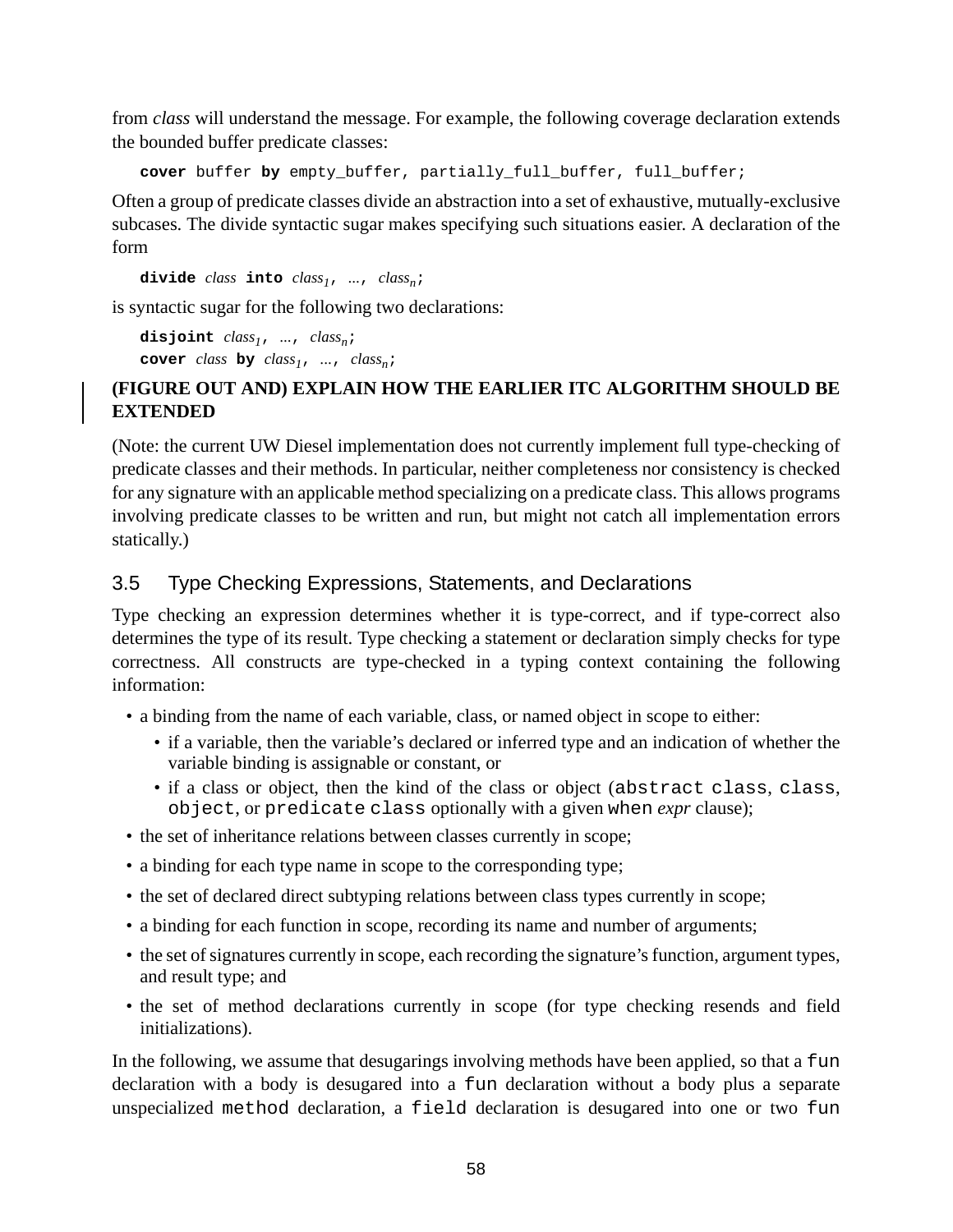declarations and one or two method declarations whose bodies are special field accessor primitives (which cannot be expressed directly in Diesel source), and a field method declaration is desugared into one or two method declarations whose bodies are special field accessor primitives.

The type checking rules for expressions are as follows:

- A literal constant is always type-correct. The type of the result of a literal constant is the corresponding predefined class type.
- A reference *name* is type-correct iff *name* is defined in the typing context (i.e., if there exists a declaration of that name earlier in the same scope or in a lexically-enclosing scope) as either a variable or a named object. If a variable, then the type of the result is the associated type of the variable in the typing context, otherwise it is the class type corresponding to the named object.
- An object constructor expression of the general form

**new** *class* {  $field_1@c_1 := expr_1$ , ...,  $field_N@c_N := expr_N$  }

where any of the  $@c<sub>i</sub>$  may be omitted, is type-correct iff:

- *class* names a non-abstract, non-predicate, non-void class or named object;
- if  $\mathscr{Q}c_i$  is present, then  $c_i$  names an ancestor of *class* (if absent, it is considered to be the same as *class*);
- each *field*<sub>*i*</sub> names a field method  $F_i$  specialized on or inherited unambiguously by  $c_i$ , ignoring any overriding non-field methods, and  $F_i$  is not shared;
- each  $\exp r_i$  is type-correct, returning an object of static type  $T_i$ , and  $T_i$  is a subtype of the type of the contents of the field  $F_i$ ; and
- no field  $F_i$  is initialized more than once.

The type of the result of an object constructor expression is the class type corresponding to *class*.

• A closure constructor expression of the general form

```
\& (x_1 : type_1, ..., x_N : type_N) : type_R \{ body \}
```
is type-correct iff:

- the  $x_i$ , where provided, are distinct;
- each of the *type<sub>i</sub>*, if provided, notates a non-void type in the current typing context, and otherwise is assumed to be dynamic;
- *body* is type-correct, checked in a typing context constructed by extending the current typing context with constant variable bindings for each of the  $x_i$  to the corresponding type *type<sup>i</sup>* ; and
- if :*type<sup>R</sup>* is omitted, then *type<sup>R</sup>* is inferred to be the type of the result of *body*; otherwise *type*<sub>*R*</sub> notates a type in the current typing context; and if *type*<sub>*R*</sub> is non-void, the type of the result of *body* is a subtype of *type<sup>R</sup>* .

The type of the result of a closure constructor expression of the above form is

 $\& (type_1, ..., type_N) : type_R.$ 

- A vector constructor expression of the general form [*elemtype expr1*,*...*,*exprN*] is typecorrect iff:
	- each of the  $expr_i$  is type-correct, with static type  $T_i$ ; and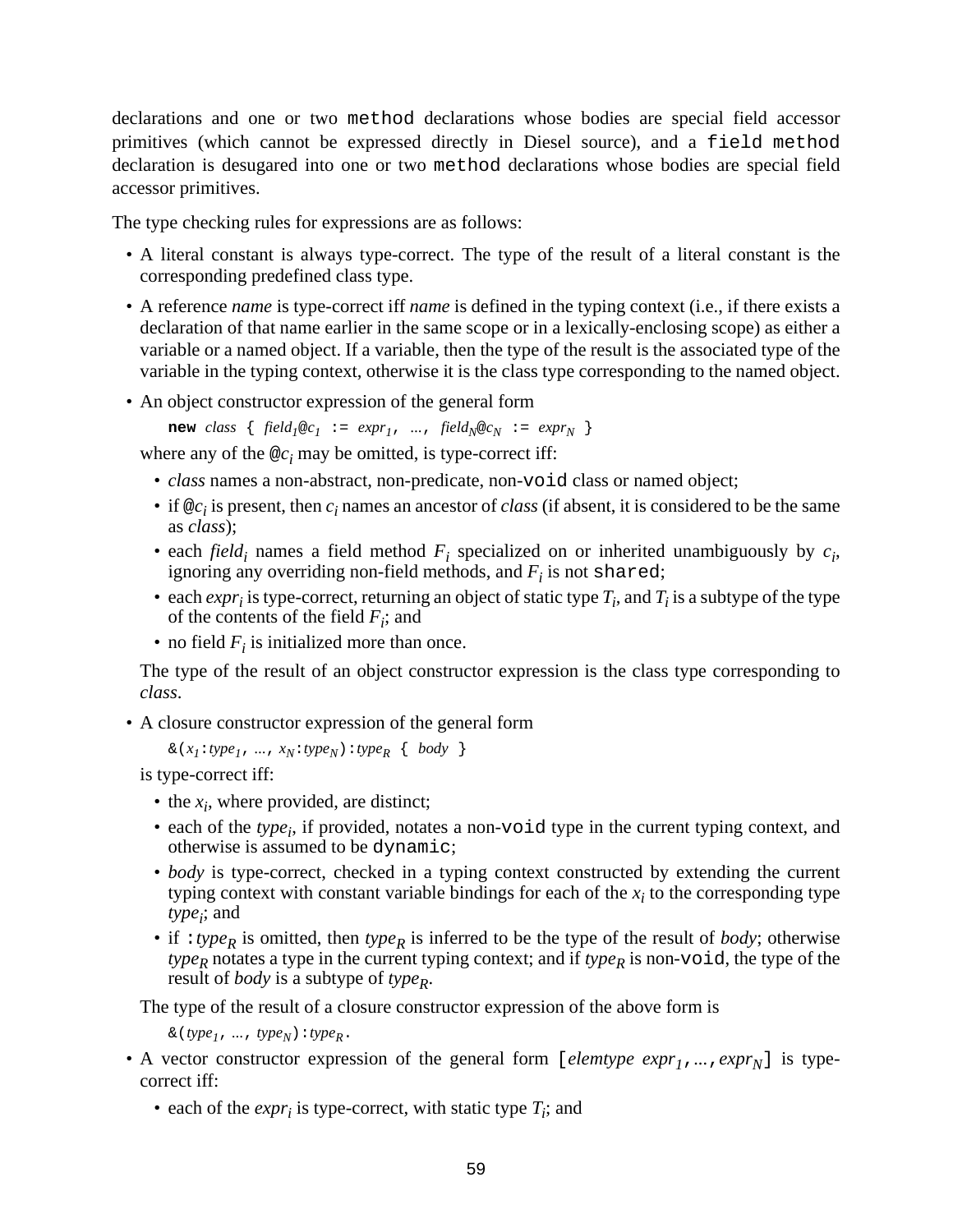• if *elemtype* is :*type*:, then *type* notates a non-void type in the current typing context and each of the  $T_i$  is a subtype of *type*; otherwise, *type* is inferred to be the least upper bound of the  $T_i$ .

The type of the result of a vector constructor expression is the predefined parameterized type prim\_i\_vector[*type*]. (See section [4](#page-66-0) for information on parameterized types.)

- A message expression of the general form  $name(exp_1, ..., exp_r_N)$  is type-correct iff:
	- *name* names a function of *N* arguments in the current typing context;
	- each of the  $expr_i$  is type-correct, with static type  $T_i$ ; and
	- the set  $S = \{S_1, ..., S_M\}$  of licensing signatures is non-empty, where *S* is the set of signatures in the current typing context of the form  $S_i =$  **signature** *name* ( $t_{i1}$ , ...,  $t_{iN}$ ) :  $t_{iR}$  where each  $T_i$  is a subtype of  $t_i$ .

The type of the result of a message is the greatest lower bound of all the result types  $t_{iR}$  of the licensing signatures. (This typechecking of message expressions is also discussed in section [3.4.1.](#page-51-0) Verifying correctness of the implementation of signatures is described in subsection [3.4.2.](#page-52-0))

• A resend expression of the general form

```
\text{resend}(..., x_i \otimes c_i, ..., \text{expr}_i, ...)
```
is type-correct iff:

- each of the arguments  $x_i$  or  $expr_i$  is type-correct, with static type  $T_i$ ;
- the resend is nested textually in the body of a method *M*;
- *M* takes the same number of arguments, *N*, as does the resend;
- for each specialized formal parameter *formal*<sub>i</sub> of *M*, specialized on *class*<sub>i</sub>, the *i*<sup>th</sup> argument to the resend is *formal*<sub>i</sub>, possibly suffixed with  $@c_i$ , and *formal*<sub>i</sub> is not shadowed with a local variable of the same name;
- for each unspecialized formal parameter *formal*<sub>j</sub> of *M*, the *j*<sup>th</sup> argument to the resend is not suffixed with @*c<sup>j</sup>* ;
- for each resend argument of the form  $formal_i@c_i$ ,  $c_i$  is a proper ancestor of *class<sub>i</sub>*, the specializer of *formal*<sub>*i*</sub>, and  $c_i$  is not void;
- when method lookup is simulated with a message name the same as *M* and with *N* arguments, where argument *i* is either any (if *formal<sub>i</sub>* of *M* is unspecialized),  $c_i$  (if the argument of the resend is directed using the  $\mathcal{Q}_i$  suffix notation), or *class<sub>i</sub>*, the specializer of *formal i* (otherwise), and where the resending method *M* is removed from the set of applicable methods in the current typing context, exactly one most-specific target method *R* is located; and
- each *T<sup>i</sup>* is a subtype of the type of *R*'s corresponding formal.

The type of the result of a resend expression is the declared result type of the target method *R*.

• A parenthetical expression of the form ( *body* ) is type-correct iff *body* is type-correct. The type of the result of a parenthetical expression is the type of the result of *body*.

The following rules define type-correctness of statements:

- An assignment statement of the form *name* : = *expr*; is type-correct iff:
	- *expr* is type-correct, with static type *Texpr* ;
	- *name* is bound to an assignable variable of type *Tname* in the current typing context; and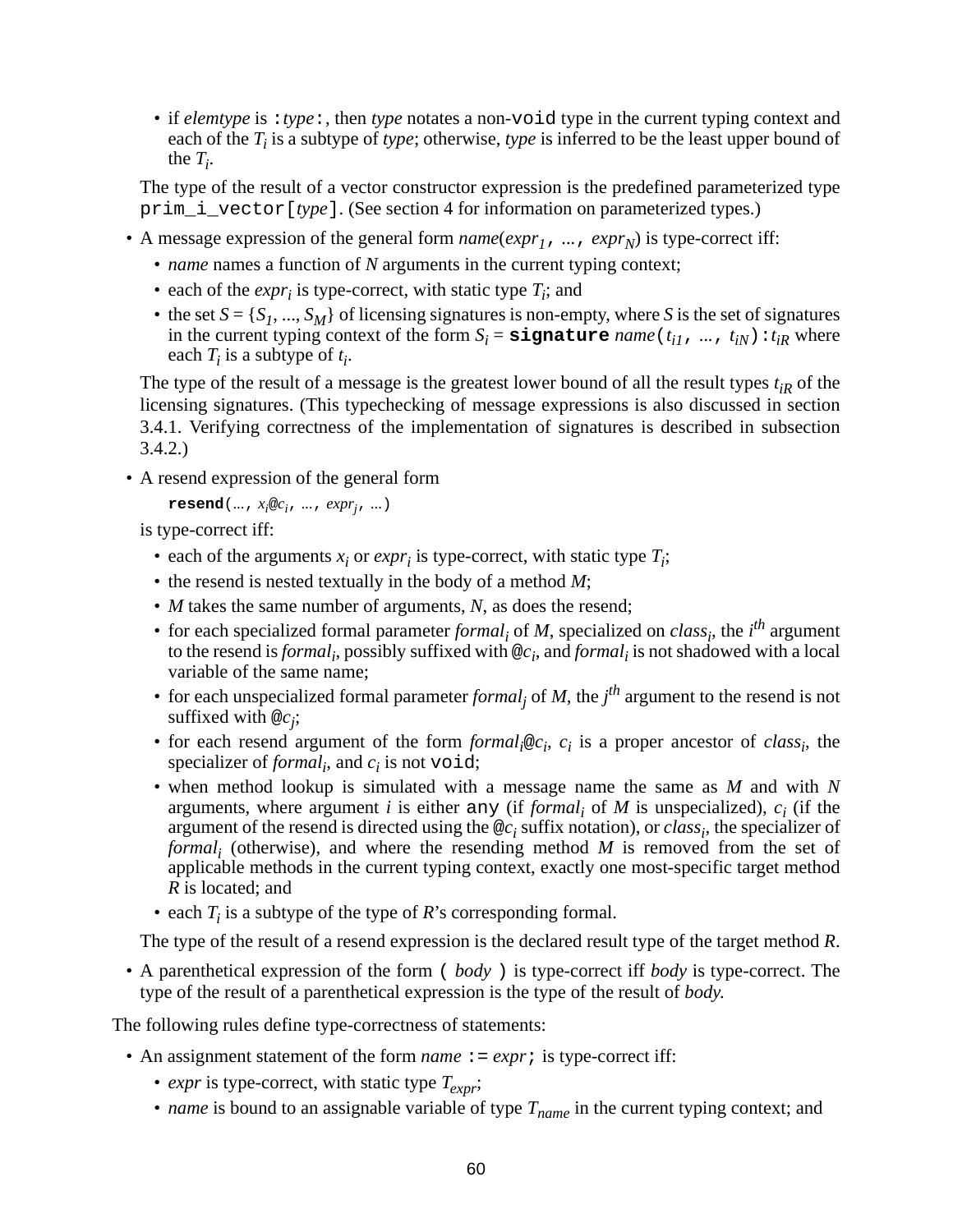- *Texpr* is a subtype of *Tname* .
- An expression statement of the form *expr*; is type-correct iff *expr* is type-correct.

The following rules define type-correctness of return clauses:

- A normal return clause, of the form *expr*, is type-correct iff *expr* is type-correct, with static type *T*. The type of the result of the return clause is *T*.
- A non-local return clause, of the form  $\land$  or  $\land$  *expr*, is type-correct iff:
	- if present, *expr* is type-correct, with static type *T*; if absent, *T* is considered to be void;
	- the non-local return statement is nested textually inside the body of a method *M*; and
	- if the declared result type of *M* is non-void, then *T* is a subtype of the declared result type of *M*.

The type of the (normal) result of a non-local return clause is none.

The body of a method, closure, or parenthetical expression, viewed abstractly as a possibly empty sequence of statements and declarations optionally followed by a return clause, is type-correct iff its statements, declarations, and return clause are type-correct*.* The extensions made to the typing context by declarations in the body are visible throughout the body. The type of the result of a body is the type of its return clause, if present, or void, otherwise.

The following rules define type-correctness of declarations:

• A variable declaration of the form

**let** *var name*:*type* := *expr*;

where *var* is either var or empty and : *type* may be omitted, is type-correct iff:

- *name* is not otherwise defined as a variable, class, or named object in the same scope;
- *expr* is type-correct in a typing context where *name* and all variables defined later in the same scope are unbound, resulting in static type *T*;
- if :*type* is omitted, then if the declaration is in a dynamic scope (inside the body of a method, closure, or parenthetical expression) and *var* is empty, then *type* is inferred to be *T*, otherwise it is inferred to be dynamic; if *type* is provided, then it must notate a type in the current typing context, and *T* must be a subtype of *type*.

The typing context is extended to include a variable binding for *name* of type *type* that is assignable if *var* is var and constant otherwise.

• A class or named object declaration of the form

kind name isa superclass<sub>1</sub>, ..., superclass<sub>M</sub> { field<sub>1</sub>@c<sub>1</sub> := expr<sub>1</sub>, ..., field<sub>N</sub>@c<sub>N</sub> := expr<sub>N</sub> }; where *kind* is abstract class, class, or object and where any of the @*c<sup>i</sup>* may be omitted, is type-correct iff:

- *name* is not otherwise defined as a variable, class, or named object in the same scope, nor is it otherwise defined as a type in the same scope;
- *kind* is abstract class, class, or object;
- each *superclass<sup>i</sup>* names a non-void class or named object;
- no cycles are introduced into the inheritance graph;
- if field initializers are given, then *kind* is object;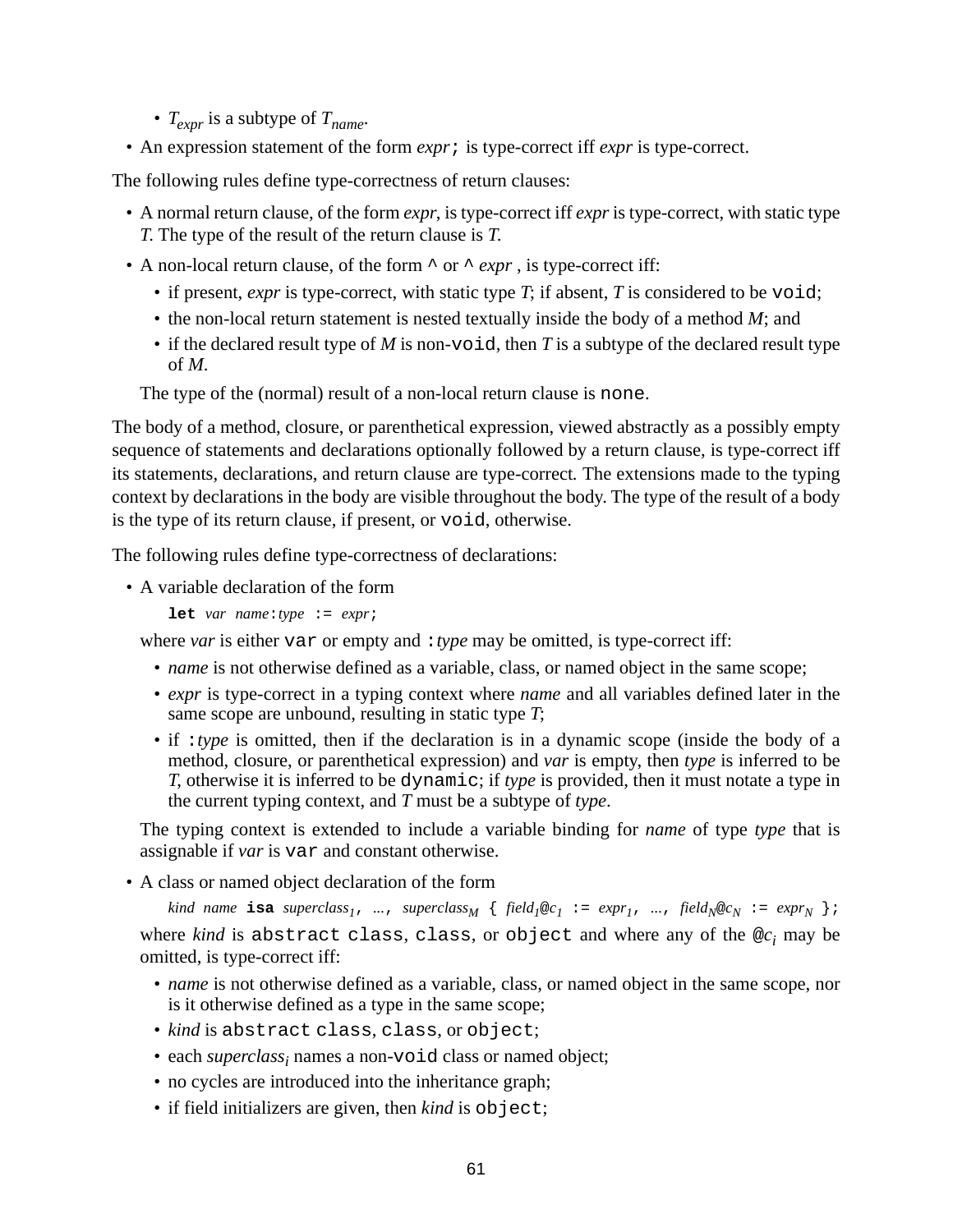- if  $@c_i$  is present, then  $c_i$  names an ancestor of the class or object being declared (if absent, it is considered to be the same as the class or object being declared);
- each *field*<sub>*i*</sub> names a field method  $F_i$  specialized on or inherited unambiguously by  $c_i$ , ignoring any overriding non-field methods, and  $F_i$  is not shared;
- each  $\exp r_i$  is type-correct, returning an object of static type  $T_i$ , and  $T_i$  is a subtype of the type of the contents of the field  $F_i$ ; and
- no field  $F_i$  is initialized more than once.

The typing context is extended to include a variable binding from *name* to a new class or named object of kind *kind*, and with inheritance links from the new class or object to each of the *superclass<sup>i</sup>* classes. The typing context is also extended with a type binding from *name* to a new class type, and with subtyping relations from the new class type to the types corresponding to the *superclass<sup>i</sup>* classes (the type corresponding to a non-predicate class or named object is its corresponding class type, while the type corresponding to a predicate class is the greatest lower bound of the types corresponding to the predicate class's non-predicate ancestors).

• A class or object extension declaration of the form

**extend** *kind name* **isa** *superclass1*, *...*, *superclass<sup>M</sup>*  $\{ \text{ field}_I @c_I := expr_I, \dots, \text{ field}_N @c_N := expr_N \}$ ;

where *kind* is class or object and where any of the @*c<sup>i</sup>* may be omitted, is type-correct iff:

- if *kind* is class, then *name* is bound in the typing context to a non-predicate class other than void and any;
- if *kind* is object, then *name* is bound in the typing context to a named object other than void;
- the same constraints on the superclass and field initialization clauses as with a class or named object declaration are satisfied; and
- none of the field initializers initializes a field already initialized by some other declaration or extension of this object. **(this requires global knowledge; cut?)**

As a result of the declaration, the typing context is extended with inheritance links from the class or object named *name* to each of the *superclass<sup>i</sup>* classes, and with subtyping relationsfrom the class type corresponding to the class or object named *name* to the types corresponding to the *superclass<sup>i</sup>* classes.

• A predicate class declaration of the form

```
predicate name isa superclass1, ..., superclassM when expr;
```
where when *expr* may be omitted, is type-correct iff:

- *name* is not otherwise defined as a variable, class, or named object in the same scope;
- each *superclass<sub>i</sub>* names a non-void class or named object;
- no cycles are introduced into the inheritance graph; and
- if the when clause is present,. *expr* is type-correct when checked in a typing context constructed by extending the current typing context with constant variable bindings for each of the *superclass<sup>i</sup>* with the type corresponding to the new predicate class (i.e., the greatest lower bound of the types corresponding to the predicate class's non-predicate ancestors), and returns an object of static type bool.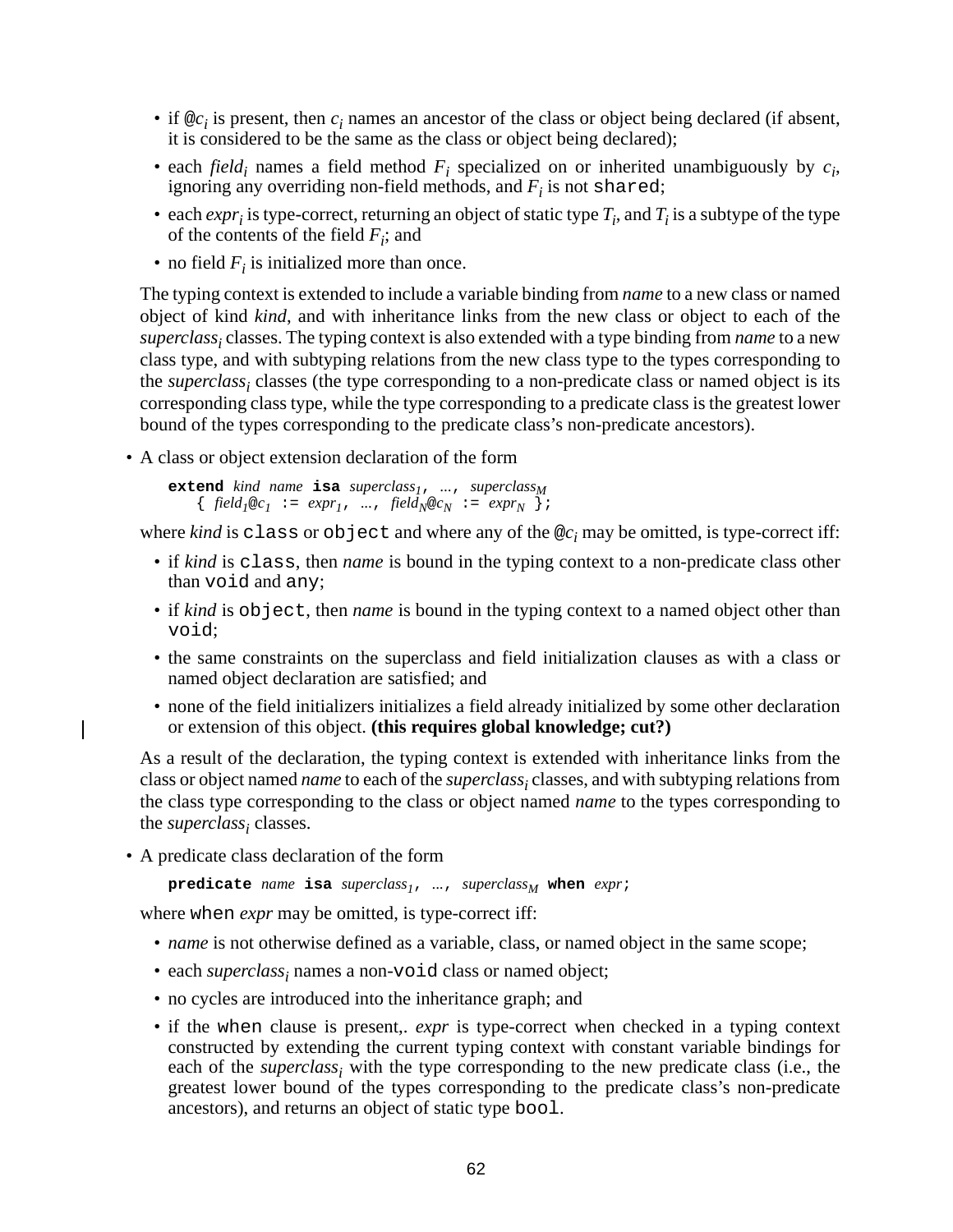The typing context is extended to include a variable binding from *name* to a new predicate class that has the given when clause, and with inheritance links from the new predicate class to each of the *superclass<sup>i</sup>* classes.

#### **• disjoint and cover declarations**

• A synonym declaration of the form

**synonym** *name* = *type*;

is type-correct iff:

 $\mathbf{I}$ 

- *name* is not otherwise defined as a type in the same scope; and
- *type* notates a type in the current typing context, not involving any types introduced by synonym declarations.

The typing context is extended to include a type binding for *name* to *type*.

• A function declaration of the form

```
fun name(x_1:type<sub>1</sub>,...,x_N:type<sub>N</sub>):type<sub>R</sub>;
```
is type-correct iff:

- a function named *name* taking *N* arguments is not already defined in the same scope;
- the  $x_i$ , when provided, are distinct;
- each of the *type<sub>i</sub>*, if provided, notates a non-void type in the current typing context, and otherwise is assumed to be dynamic; and
- *type<sup>R</sup>* , if provided, notates a type in the typing context, and otherwise is assumed to be dynamic.

The typing context is extended to include a function binding for *name* taking *N* arguments, along with a signature of the form

```
\text{signature} name(type_1, ..., type_N): type_R
```
(formal names are ignored).

• A signature declaration of the form

```
signature name(x1:type1,...,xN:typeN):typeR;
```
is type-correct iff:

- a function named *name* taking *N* arguments is already bound in the current typing context;
- the  $x_i$ , when provided, are distinct;
- each of the *type<sub>i</sub>*, if provided, notates a non-void type in the current typing context, and otherwise is assumed to be dynamic; and
- *type<sup>R</sup>* , if provided, notates a type in the typing context, and otherwise is assumed to be dynamic.

The typing context is extended to include the corresponding signature of the form

**signature** *name*(*type*<sub>1</sub>,...,*type*<sub>N</sub>):*type*<sub>R</sub>

(formal names are ignored).

• A method declaration of the general form

```
\mathbf{method} \quad signature \quad name(..., x_i \oplus c_i,..., x_j : type_j,...) : type_R \{ body \}
```
having *N* formal parameters, where *signature* may be signature or empty and *body* may be code, a primitive, or a get or set field accessor, is type-correct iff: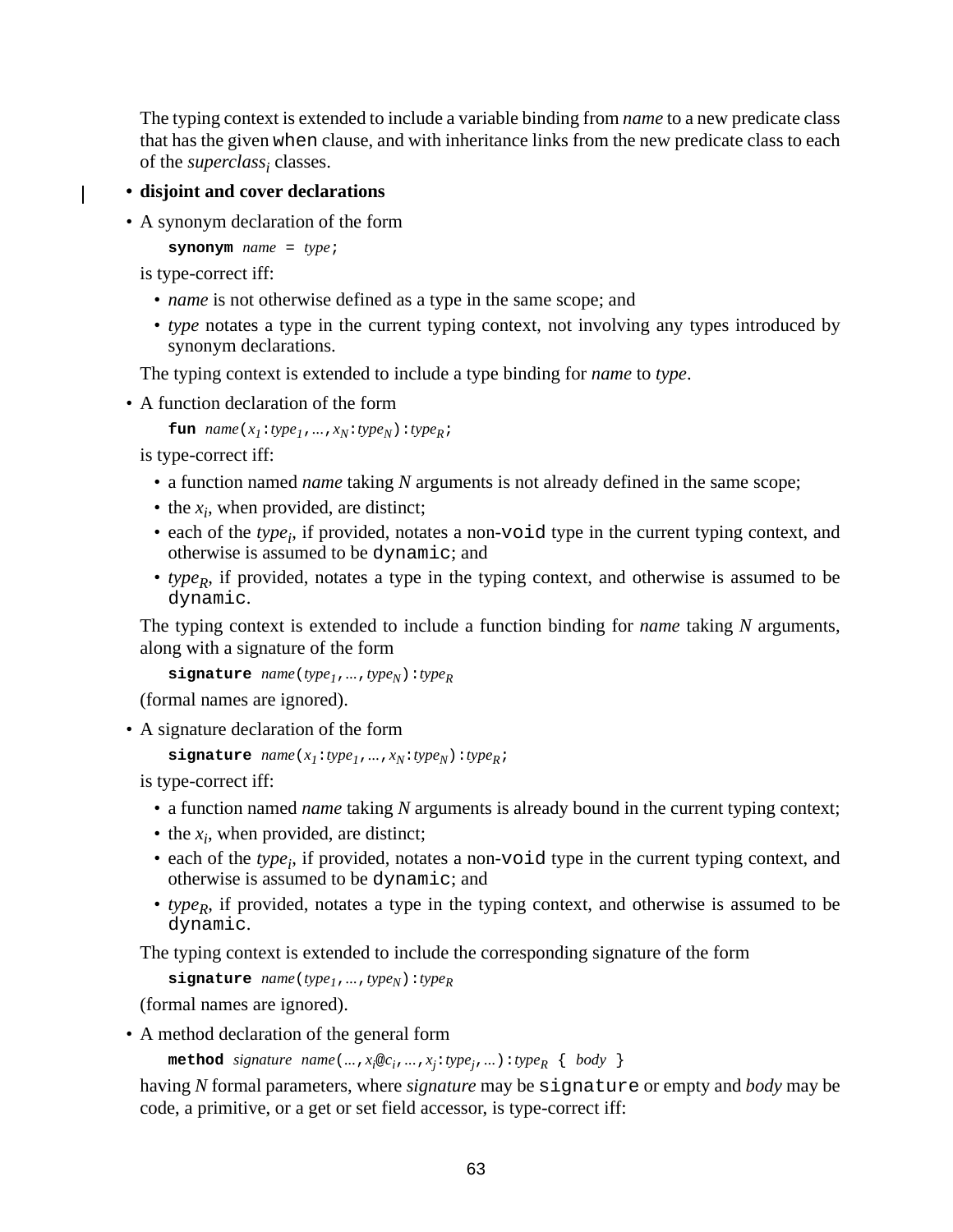- <span id="page-63-0"></span>• a function named *name* taking *N* arguments is already bound in the current typing context;
- the  $x_i$ , when provided, are distinct;
- for each formal of the form  $x_i \otimes c_i$ ,  $c_i$  names a class or named object, and  $type_i$  is considered to be the type corresponding to  $c_i$  (the type corresponding to a non-predicate class or named object is its corresponding class type, while the type corresponding to a predicate class is the greatest lower bound of the types corresponding to the predicate class's non-predicate ancestors);
- for every other formal, of the form  $x_j$ : *type<sub>j</sub>*, if *type<sub>j</sub>* is provided, then it notates a non-void type in the typing context, otherwise *type<sup>j</sup>* defaults to dynamic;
- *type<sup>R</sup>* , if provided, notates a type in the typing context, and otherwise is assumed to be dynamic;
- *body* is type-correct when checked in a typing context constructed by extending the current typing context with constant variable bindings for each of the  $x_i$  to the corresponding type *type<sup>i</sup>* ; and
- if *type<sup>R</sup>* is non-void, the type of the result of *body* is a subtype of *type<sup>R</sup>* .

The following rules define type-correctness of the possible kinds of method bodies:

- A regular code method body of the form *body* is type-correct iff *body* is type-correct, and its result type is *body*'s result type.
- A primitive method body is always type-correct, with result type dynamic.
- The body of a get accessor field method without an initializer is always type-correct, and its result type is *type<sup>R</sup>* .
- The body of a get accessor field method with an initializer of the form *body* is type-correct iff *body* is type-correct, and its result type is *body*'s result type.
- The body of a set accessor field method is always type-correct, and its result type is void.

The typing context is extended to include the declared method implementation. Moreover, if *signature* is signature, then the typing context is also extended to include the signature

```
signature name(type1,...,typeN):typeR
```
(formal names are ignored).

#### **• precedence decls**

- Primitive declarations are always type-correct, and have no effect on the typing context.
- Pragma declarations are always type-correct, and have an implementation-dependent effect (usually none) on the typing context.

## 3.6 Mixed Statically- and Dynamically-Typed Code

One of Diesel's design goals is to support both exploratory programming and production programming and in particular to support the gradual evolution from programs written in an exploratory style to programs written in a production programming style. Both styles benefit from object-oriented programming, a pure object model, user-defined control structures using closures, and a flexible, interactive development environment. The primary distinction between the two programming styles relates to how much effort programmers want to put into polishing their systems. Programmers in the exploratory style want the system to allow them to experiment with partially-implemented and partially-conceived systems, with a minimum of work to construct and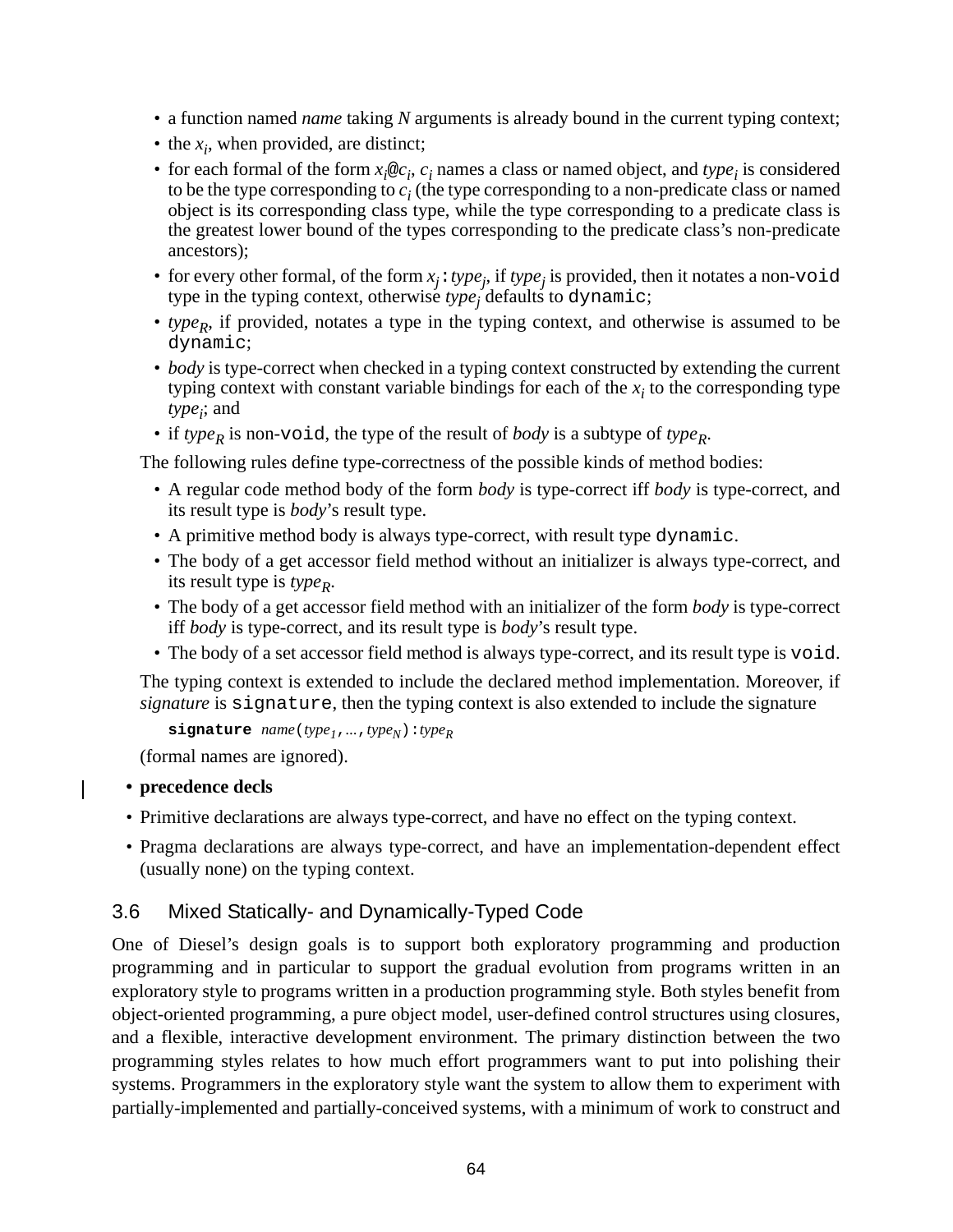subsequently revamp systems; rapid feedback on incomplete and potentially inconsistent designs is crucial. The production programmer, on the other hand, is concerned with building reliable, high-quality systems, and wants as much help from the system as possible in documenting and checking systems.

To partially support these two programming styles within the same language, type declarations and type checking are optional. Type declarations may be omitted for any argument, result, or local variable. Programs without explicit type declarations are smaller and less redundant, maximizing the exploratory programmer's ability to rapidly construct and modify programs. Later, as a program (or part of a program) matures, the programmer may add type declarations incrementally to evolve the system into a more documented and reliable production form.

Omitted type declarations are treated as dynamic; dynamic may also be specified explicitly as the type of some argument, result, or variable. \* An expression of type dynamic may legally be passed as an argument, returned as a result, or assigned to a variable of any type. Similarly, an expression of any type may be assigned to, passed to, or returned from a variable, argument, or result, respectively, of type dynamic. This approach to integrating dynamically-typed code with statically-typed code has the effect of checking type safety statically wherever two statically-typed expressions interact (assuming that at run-time the objects resulting from evaluating the staticallytyped expressions actually conform to the given types), and deferring to run-time checking at message sends whenever a dynamically-typed expression is used.

A consequence of this semantics for the dynamic type is that the static type safety of staticallytyped expressions can be broken by passing an incorrect dynamically-typed value to a staticallytyped piece of the program. Dynamic type checking will catch errors eventually, but run-time type errors can occur inside statically-typed code even if the code passes the type checker. An alternative approach would check types dynamically at the "interface" between dynamically- and statically-typed code: whenever a dynamically-typed value is assigned to (or passed to, or returned as) a statically-typed variable or result, the system could perform a run-time type check of the dynamically-typed value as part of the assignment. This approach would then ensure the integrity of statically-typed code: no run-time type errors can occur within statically-typed code labeled type-correct by the typechecker, even when mixed with buggy dynamically-typed code. Unfortunately, this approach has some difficulties. One problem is that objects defined in exploratory mode should not be required to include explicit subtyping declarations; such declarations could hinder the free-flowing nature of exploratory programming. However, if such an object were passed to statically-typed code, the run-time type check at the interface would fail, since the object had not been declared to be a subtype of the expected static type. We have chosen for the moment to skip the run-time check at the interface to statically-typed code in order to support use of statically-typed code from exploratory code, relying on dynamic checking at each message send to ensure that the dynamically-typed object supports all required operations.

Diesel supports the view that static type checking is a useful tool for programmers willing to add extra annotations to their programs, but that all static efficiently-decidable checking techniques are

<sup>\*</sup> In fact, the current UW Diesel implementation warns whenever an omitted type declaration defaults to dynamic.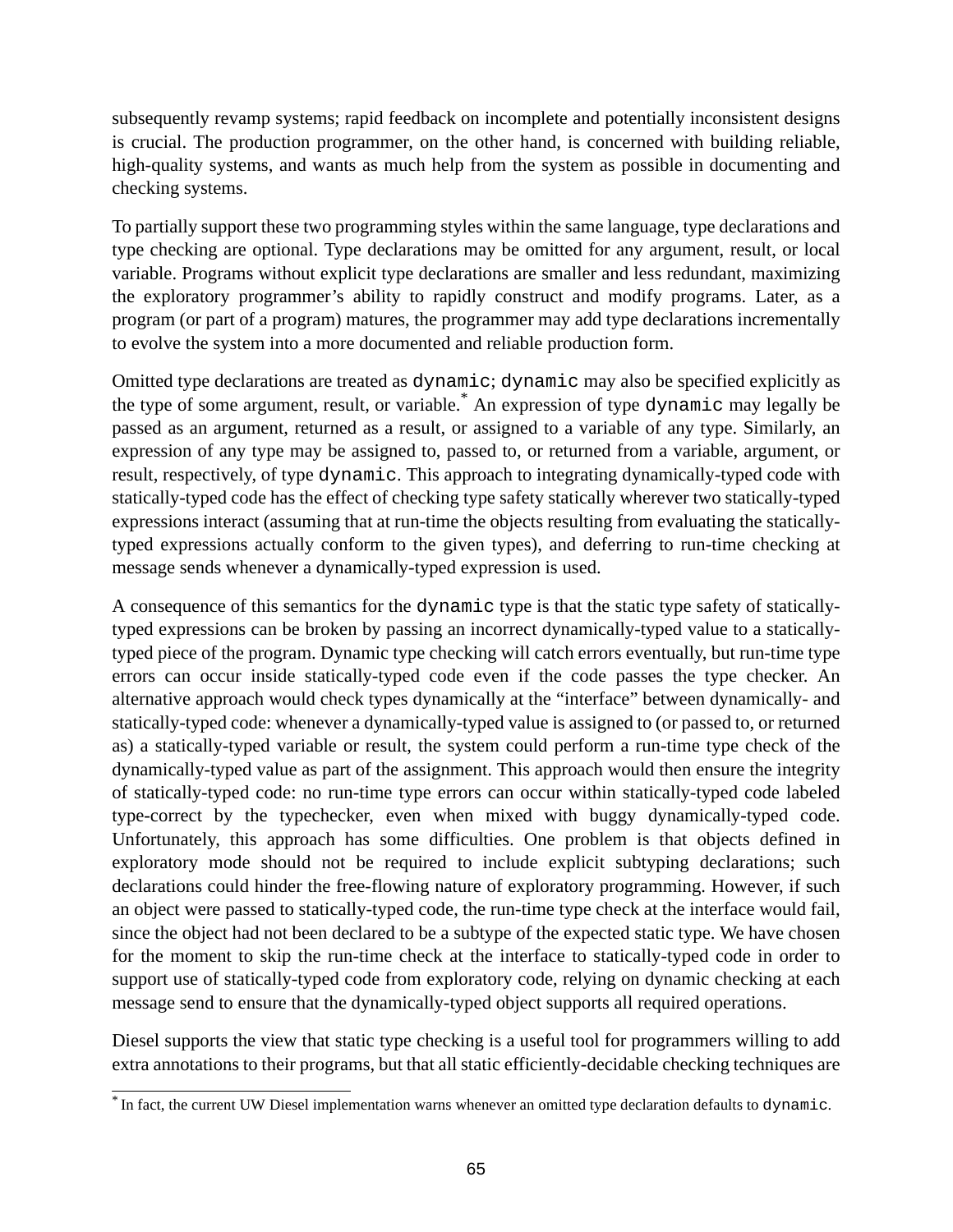ultimately limited in power, and programmers should not be constrained by the inherent limitations of static type checking. The Diesel type system has been designed to be flexible and expressive (in particular by supporting multi-methods, separating the subtype and code inheritance graphs, and supporting explicit and implicit parameterization) so that many reasonable programs will successfully type-check statically, but we recognize that there may still be reasonable programs that either will be awkward to write in a statically-checkable way or will be difficult if not impossible to statically type-check in any form. Accordingly, error reports do not prevent the user from executing the suspect code; users are free to ignore any type checking errors reported by the system, relying instead of dynamic type checks. Static type checking is a useful tool, not a complete solution.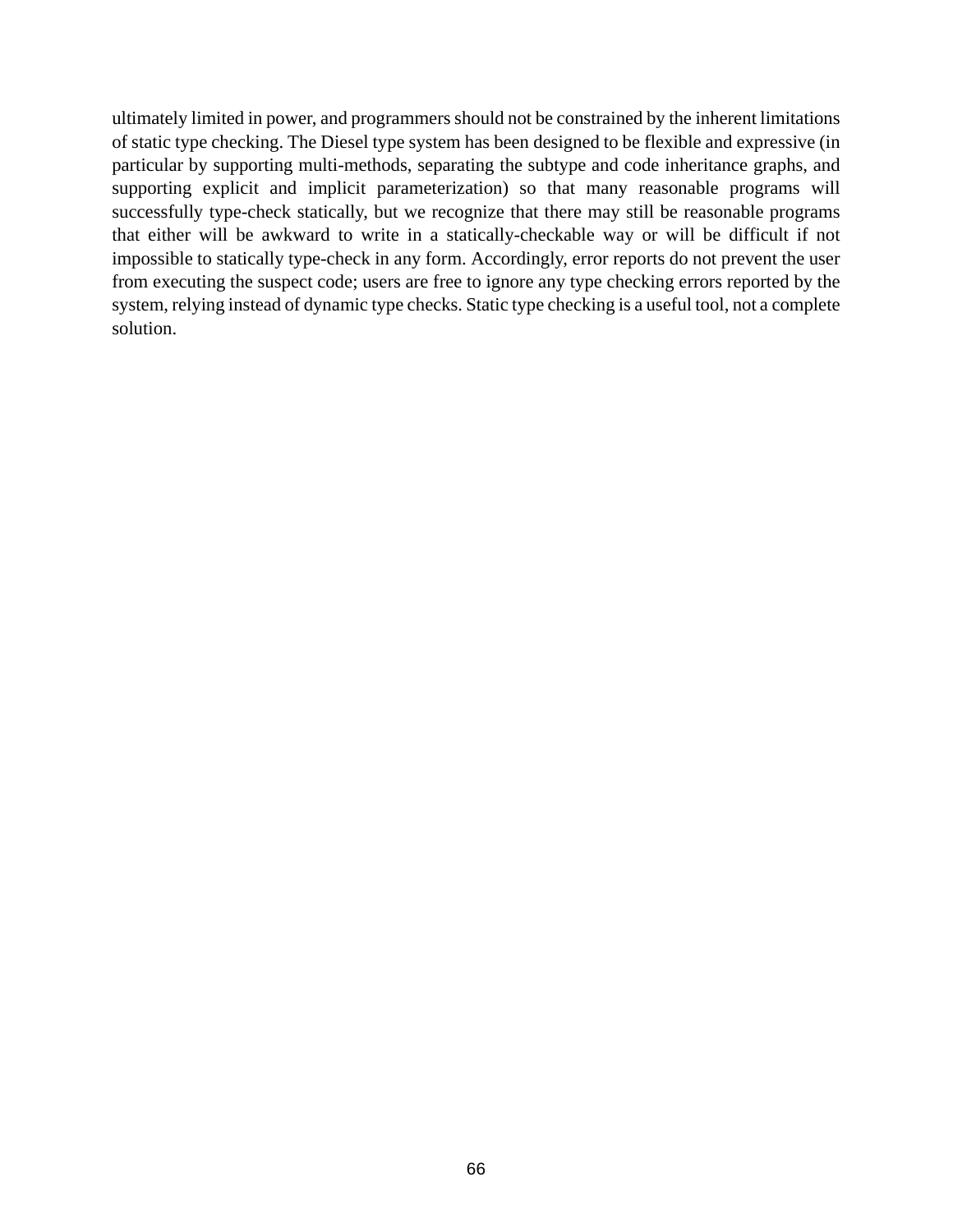# <span id="page-66-0"></span>4 Parameterization and Bounded Parametric Polymorphism

Practical statically-typed languages need bounded parametric polymorphism. Without some mechanism for *type parameterization*, programmers must either resort to multiple similar implementations of the same abstraction that differ only in type annotations, or insert type casts, often at the client side, to indicate the more precise types of expressions than the type checker infers. For example, if parameterization is not available, several nearly identical implementations of list or array may be needed for lists or arrays of integers, strings, etc., and controlstructures such as if and map could not be reused for a variety of argument types. Accordingly, Diesel supports the definition of parameterized types and signatures, derived from parameterized classes, named objects, and functions. The programmer is allowed to express the assumptions on the type parameters in such declarations using mixed subtype and signature *type constraints*. For example, a type parameter may be restricted to be a subtype of a certain type or to be any type such that a certain signature holds. Type constraints in Diesel generalize F-bounded polymorphism [Canning et al. 89] and Theta-style where clauses [Day et al. 95, Liskov et al. 94].

This section presents type parameterization and type constraints in Diesel. A more formal treatment, in the context of Diesel's predecessor, Cecil, appears elsewhere [Litvinov 98, **Litvinov & Chambers TR**, **Litvinov thesis**]. The next subsection introduces parameterization. Subsection [4.2](#page-68-0) adds constraints to achieve bounded parametric polymorphism. Subsection [4.6](#page-76-0) describes constraint solving and local type inference. Subsection [4.5](#page-74-0) describes an advanced use of the type system to express F-bounded polymorphism. The last subsection reviews related work.

## 4.1 Parameterized Declarations

Diesel supports parametric polymorphism by allowing many kinds of declarations to be parameterized with *type variables*. The most explicit way to make a declaration polymorphic is to prefix it with a forall T1, ... ,Tn: clause, which introduces type variables T1, ... ,Tn in a declaration. The scope of these type variables is the declaration that has this prefix, within which the type variables may be used as regular types; a type variable shadows any type of the same name declared in an enclosing scope. To use a polymorphic declaration, it first must be *instantiated* by providing (either explicitly or implicitly via a kind of local type inference) the *instantiating type* for each type variable: type variables are "formals" and instantiating types are "actuals" of a parameterized declaration. In the following example, an immutable vector class i\_vector, a separate inheritance relationship, and a function fetch are each polymorphic in a given type variable (intended to denote the type of the vector elements):

```
forall T: class i_vector[T];
forall S: extend class i_vector[S] isa collection[S];
forall R: fun fetch(a:i vector[R], index:int):R \{ \ldots \}
```
The basic syntax of parameterized declarations (ignoring some features described below) extends the earlier syntax of non-polymorphic Diesel in the following ways (changes to the right-handsides of previously presented non-terminals are highlighted, and the left-hand-sides of new nonterminals are highlighted):

```
class_decl ::= [type_cxt] class_kind name [formal_params]
                      ["isa" class_refs] [field_inits] {pragma} ";"
```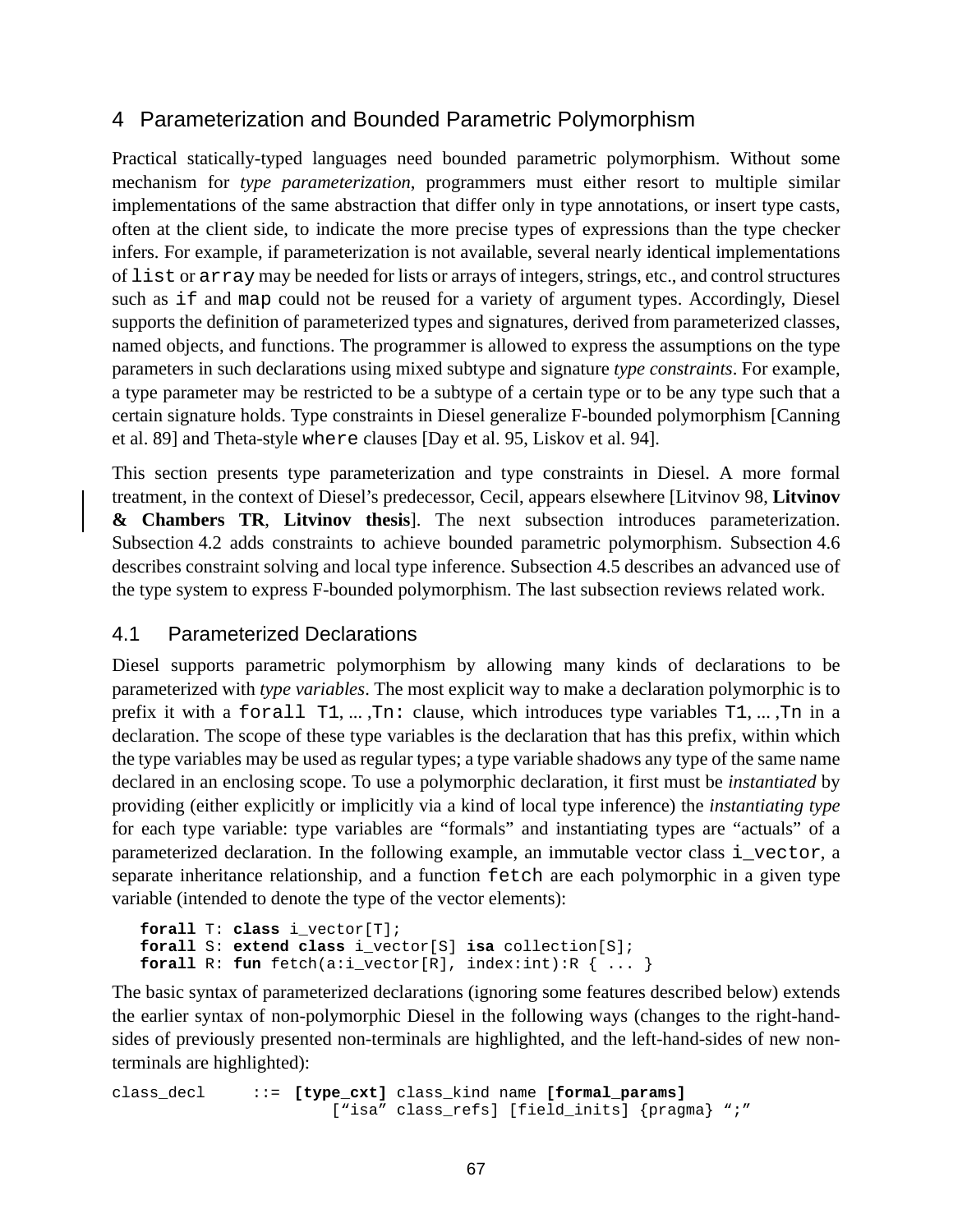```
ext_class_decl ::= [type_cxt] "extend" ext_class_kind class_ref
                       ["isa" class refs] [field inits] {pragma} ";"
predicate_decl ::= [type_cxt] "predicate" name [formal_params]
                       ["isa" class refs] ["when" expr] {pragma} ";"
synonym_decl ::= [type_cxt] "synonym" name [formal_params]
                       "=" type {pragma} ";"
fun_decl ::= [type_cxt] "fun" fun_name [formal_params]
                       "(" [fun formals] ")" [type decl] {pragma} fun body
method decl ::= [type cxt] "method" ["signature"] fun ref
                       "(" [meth_formals] ")" [type_decl] {pragma} method_body
signature_decl ::= [type_cxt] "signature" fun_ref
                       "(" [fun_formals] ")" [type_decl] {pragma} ";"
field_decl ::= [type_cxt] ["shared"] ["var"] "field" name [formal_params]
                       "(" fun_formal ")" [type_decl] {pragma} field_body
field_method_decl::=[type_cxt] ["shared"] ["var"] "field"
                       "method" ["signature"] name_fun_ref
                       "(" meth_formal ")" [type_decl] {pragma} field_body
type_cxt ::= "forall" formal_param { "," formal_param } ":"
formal_params ::= "[" formal_param { "," formal_param } "]"
formal_param ::= name_binding
name binding ::= name
```
A type parameter is *explicit* if the corresponding instantiating type is to be explicitly provided by clients of the declaration, or *implicit* if it is to be inferred automatically by the typechecker. A polymorphic class or function declaration specifies which type parameters are explicit by listing the corresponding type variables in brackets following the name of the declared entity, as in the i\_vector class above. The explicitly instantiating types should be similarly given in brackets whenever the class or function is referenced:

The following example uses these polymorphic declarations:

```
var my vec:i vector[num] := new i_vector[num];
var result:num := fetch(my_vec, 5);
```
The i\_vector class is declared with an explicit type parameter, [T]. Consequently, all uses of i\_vector must provide an explicit instantiating actual type (S in the inheritance declaration, R in the fetch function, and num in the my\_vec variable declaration). In contrast, the fetch function has no explicit type parameter; instead, the instantiating type for R is inferred at each use of fetch by the type checker itself. In the example call of fetch, R is inferred to be num, given the type of my\_vec. Inference allows the programmer to avoid writing the often obvious instantiating types; it is a key feature of Diesel. It is described in more detail in Section [4.6](#page-76-0).

The syntax of references to explicitly parameterized classes, objects, types, and functions is extended as follows:

| class ref    | $\cdots$ name [params]  |
|--------------|-------------------------|
| name fun ref | $\cdots$ name [params]  |
| op fun ref   | $::=$ op_name [params]  |
| params       | $::=" "[' " types "] "$ |

The number of explicit type parameters is considered part of the "name" of the declared entity. For example, multiple classes with the same name can be declared in the same scope, as long as they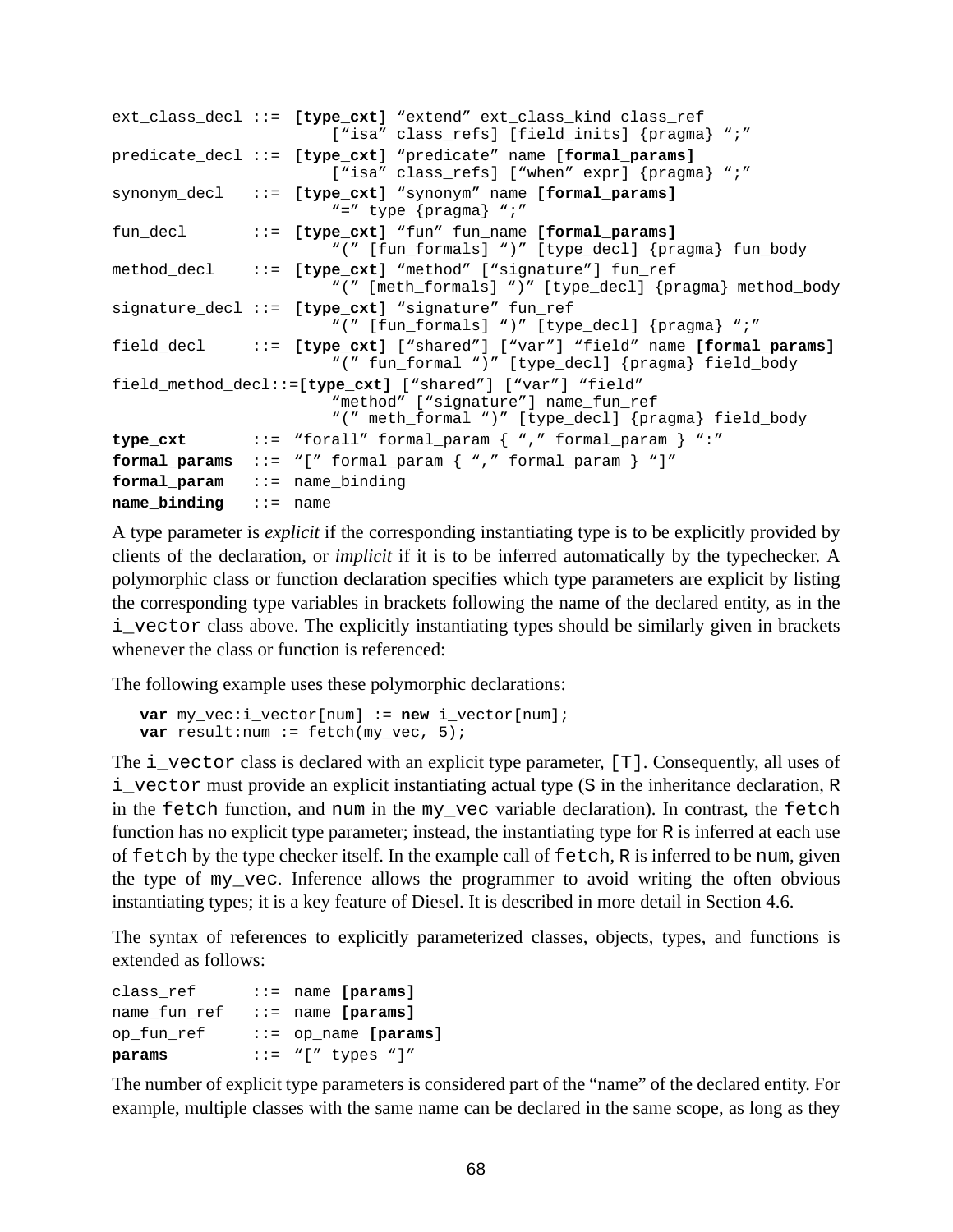<span id="page-68-0"></span>are declared with different numbers of explicit type parameters. \* Likewise, multiple functions with the same name but different numbers of explicit type parameters can be declared in the same scope, analogously to how functions with the same name but different numbers of arguments can be declared in the same scope. Since signature, method, and field method declarations refer to previously declared functions, each must be declared with the same number of explicit type parameters as the function it is referencing. **explain somewhere the rules for ITC in the face of parameterized types. explain somewhere how overriding methods can add implicit type variables.**

While the type checker uses parameterized types to check polymorphic implementations and their clients, the execution behavior of a program does not depend on the instantiating types (aside from the number of explicit type parameters). In particular, method lookup does not examine any explicit or implicit type parameters for the function or its arguments. For example, it is not legal to define separate methods for foo[int]() and foo[string]() (as explained below in section **ITC**), and so message sends  $f \circ \text{dist}(x)$  and  $f \circ \text{dist}(x)$  () will always be dispatched to the same method implementation.

Parameterized class extension declarations are only instantiated internally by the typechecker. Their type parameters therefore are always implicit.

**put this in a better place:** Note that parameterization is in general unsound and is disallowed in the following cases:

- Variable (let) declarations cannot be parameterized. (If parameterized variable declarations were allowed, to be sound, the initializing value, and each assigned value if the variable is mutable, would have to be a subtype of all possible instantiations of the variable's type.)
- The type of a field cannot reference any type parameters except those of the object to which the field is attached. Moreover, the type of a field attached to a named object cannot reference any type parameters **[really? why not? what should be done for a field on e.g. nil[T]? seems like there should be a cleaner way to talk about constraints of data vs. code, which subsumes the restriction on variables.]**.

## 4.2 Bounded Polymorphism and Type Constraints

It is often necessary to express some assumptions or restrictions on type parameters. For example, a sort method can only sort collections whose elements can be compared with each other. A matrix\_multiply method may require that matrix elements be numbers. This situation is known as bounded polymorphism [Cardelli & Wegner 85]. Diesel supports bounded polymorphism by allowing *type constraints* on type parameters.

There are two kinds of type constraints in Diesel. A *subtype constraint* specifies the requirement that one type be a subtype of another. A common use of subtype constraints is to specify upper or

<sup>\*</sup> This feature does not interact well with mixed dynamic and static typing, since the number of parameters affects the execution behavior of the program, violating the principle that static types do not affect the execution semantics. In the future, the number of parameters may be removed from the "name" of an object or method, so that parameters are confined to the (optional) static type system.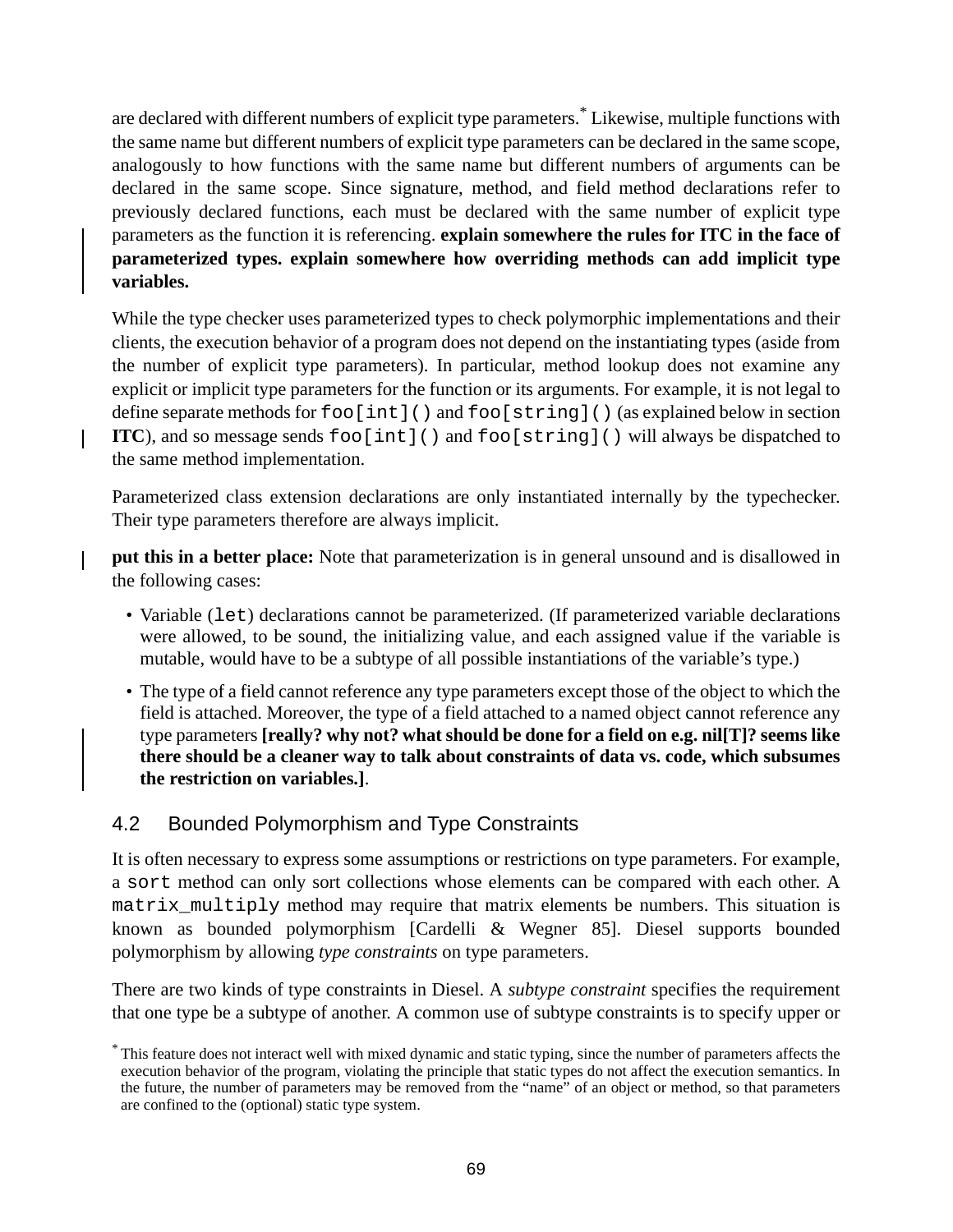lower bounds of type variables. In the following example, the type of matrix elements is constrained to be a subtype of num:

```
forall T where T<=num:
   fun matrix_multiply(a:matrix[T], b:matrix[T]):matrix[T] {
      ...
   }
```
Because of the type constraint, this function can only be instantiated for types that are subtypes of num.

A *signature constraint* specifies the requirement that the given signature hold. A common use of signature constraints is to require certain operations to be provided for the type parameters. In the following example, the message send of  $\leq$  in the body of sort is guaranteed to be legal as long as the constraint is satisfied:

```
forall T where signature <=(:T,:T):bool:
   fun sort(a:array[T]):void {
       ...
       let a i:T := a!i;let a j:T := a!j;
       if(a_i \leq a_j, { ... swap a! \text{ i and } a! \text{ j...} });
       ...
   }
```
Type constraints can be specified as part of forall clauses:

```
type_cxt ::= "forall" formal_param { "," formal_param } [type_cons] ":"
              | "forall" type_cons ":"
```
The syntax of type constraints is as follows:

```
type_cons ::= "where" type_constraint { "," type_constraint }
type_constraint::= sub_constraint | sig_constraint | type
sub_constraint ::= type ("<=" | ">=") type
sig_constraint ::= ["signature"] fun_ref "(" [fun_formals] ")" type_decl
```
As a convenience, a single lower and/or upper bound may also be specified with a type variable when it is introduced:

```
name_binding ::= name [">=" type] ["<=" type]
```
For example, the matrix\_multiply function above could have been declared equivalently as:

```
forall T<=num:
   fun matrix_multiply(a:matrix[T], b:matrix[T]):matrix[T] {
      ...
   }
```
The specializer of a method's formal can be written as a type variable whose upper bound is the specializing class:

```
meth_formal ::= [name] ":" type
                   | [name] "@" [name "<="] class_ref
                   | name
```
For example, in the following method:

```
forall T: method signature foo(x@T<=bar):T { ... }
```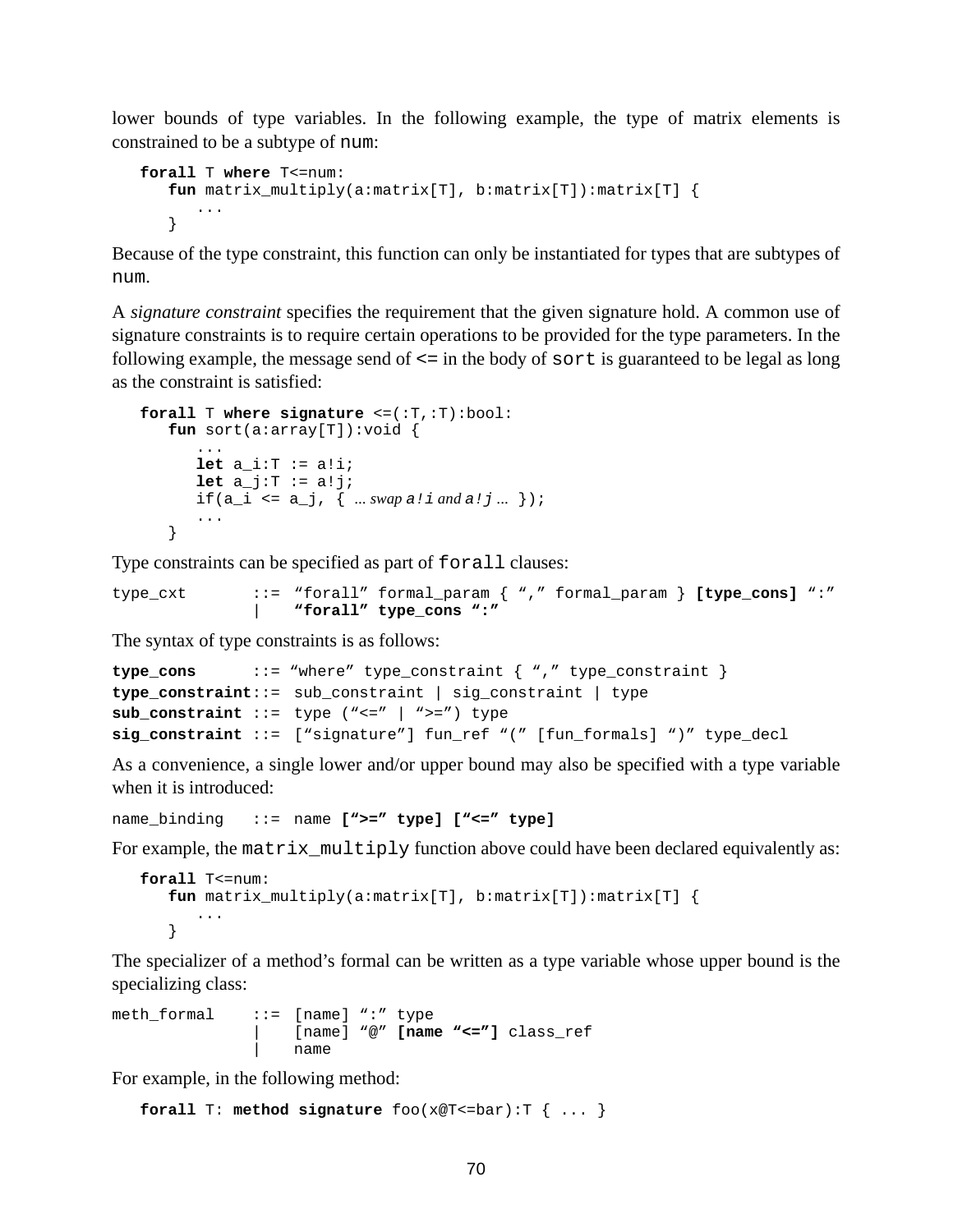the specializer is the class bar, and so this method applies to any objects that inherit from bar, but moreover, because of the type parameter, it is known that the result will be of the same type as the argument, which can be more precise than just bar. In this example, the following signature is derived:

```
forall T<=bar: signature foo(x:T):T;
```
## 4.3 Omitting the Explicit forall Clause: the Backquote Sugar

Type variables can be introduced implicitly — without listing them in the forall clause. This provides a more concise notation for parameterized declarations by omitting the explicit forall prefix. A type variable is introduced implicitly in a declaration iff:

- it is an explicit formal type parameter, i.e., a type introduced in square brackets following the name of a class, object, synonym, function, signature, or method being declared; or
- it is preceded by a backquote (') somewhere in the declaration's header.

So the declarations from section [4.1](#page-66-0) can be rewritten more concisely as:

```
class i_vector[T];
extend class i_vector['T] isa collection[T];
fun \text{ fetch}(a:i\_vector['T], index: int):T \{ ... \}
```
To specify type constraints without requiring explicit forall clauses, an upper and/or lower bound may be specified along with a backquoted type variable, and every declaration allowing a forall clause also allows a where clause to be provided at the end of its header. For example, the matrix\_multiply and sort functions from section [4.2](#page-68-0) can be re-written more concisely as follows (the matrix\_multiply example sacrifices the visual symmetry between the arguments a and b, but is semantically equivalent, because it introduces exactly the same type variable and constraint):

```
fun matrix_multiply(a:matrix['T<=num], b:matrix[T]):matrix[T] { ... }
fun sort(a:array[T]):void where signature <=(:T,:T):bool {
   ...
   let a i:T := a!i;let a_j:T := a!j;if(a_i = a_j, \{ ... \, swap \, a! \, i \, and \, a! \, j... \});
   ...
}
```
Similarly, the operations on a binary tree can specify that the elements of the binary tree support the comparison operation:

```
class binary_tree[T] isa collection[T];
fun insert(t:binary_tree['T], elm:T):void where signature <=(:T,:T):bool {
   ... }
fun includes(t:binary_tree['T], elm:T):bool where signature <=(:T,:T):bool {
   ... }
```
In this case, only instantiations of binary\_tree with comparable element types will be useful in practice, since all non-trivial uses will involve a function requiring ordered elements, such as insert and includes above. To capture this constraint, the binary\_tree class itself can be given the constraint: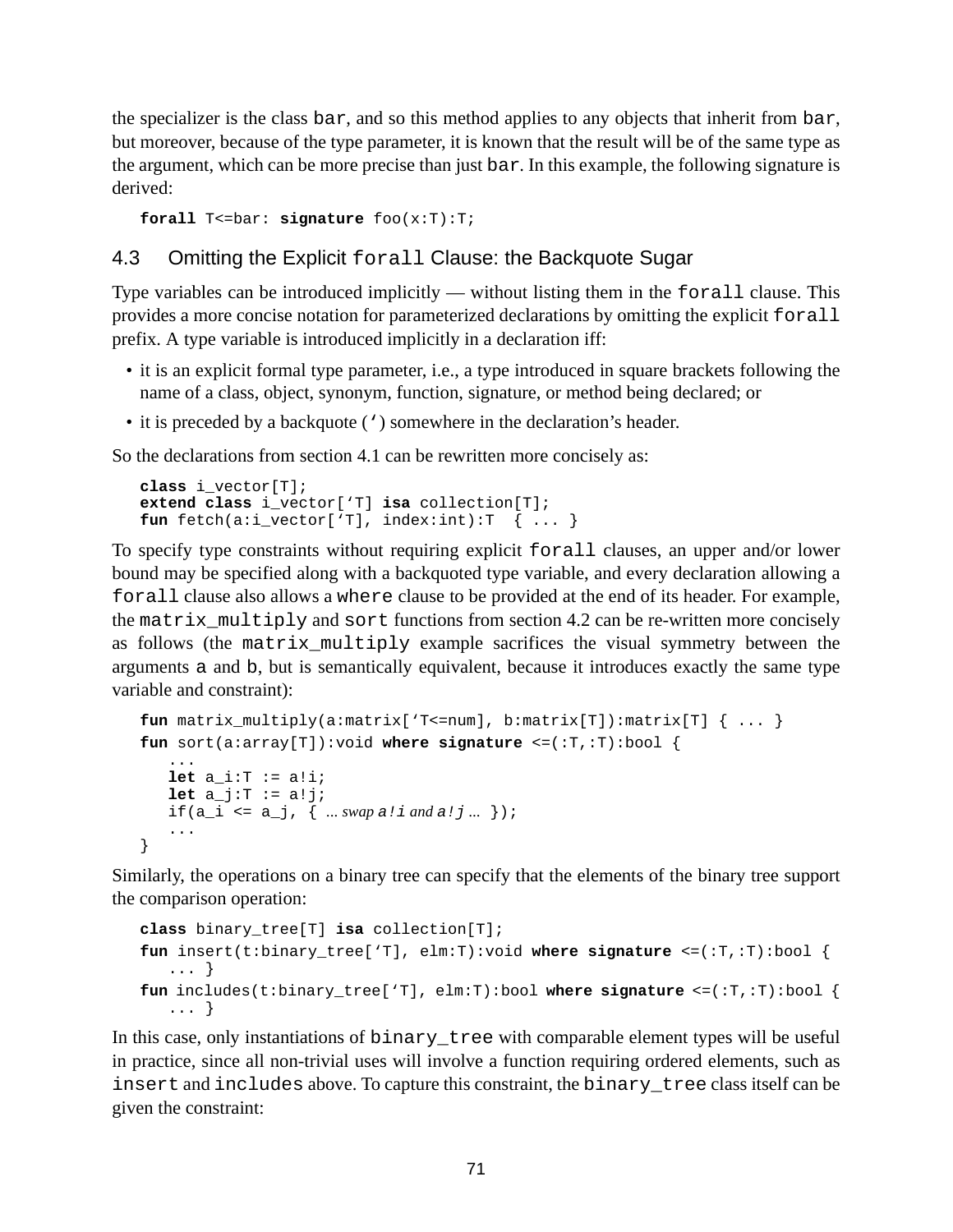```
class binary_tree[T] where signature <=(:T,:T):bool;
```
This ensures that every instantiation of binary tree has an element type that can be compared. As described so far, however, the type constraints on the insert and includes functions are still necessary, in order to satisfy the constraints of the instantiation of binary\_tree. However, since these binary trees are arguments, instantiated previously, it is known that they must have satisfied all the required type constraints of binary tree when the binary tree instances were created. To avoid manually writing down such "known" type constraints, Diesel provides a syntactic sugar that automatically inserts these associated constraints. If a backquoted type variable is used as an explicit instantiating parameter of a parameterized type, the constraints that the type associates with its explicit parameter in the corresponding position are imposed on the type variable. In the insert and includes functions, the occurrence of 'T implicitly adds to the enclosing function declaration the type constraints required for T to be a legal instance of binary\_tree, i.e., signature  $\leq$ =(:T,:T):bool. Thus, these functions can be declared simply as follows:

```
fun insert(t:binary_tree['T], elm:T):void { ... }
fun includes(t:binary_tree['T], elm:T):bool \{ \ldots \}
```
Aside defining locations where constraints are inferred, there is no semantic impact from marking more than one occurrence of a type variable with a backquote; any one occurrence is enough to ensure that the type variable is included in the declaration's (implicit or explicit) forall clause. Similarly, it does not matter which occurrences of a backquoted type variable have upper and/or lower bounds specified; all will be promoted to the declaration's forall clause.

The full syntax of parameterized types, specifying formally where backquoted type variables are allowed, is as follows:

```
class decl \therefore := [type cxt] class kind name [formal params]
                       [type_cons] ["isa" class_ref_ps] [field_inits]
                       {pragma} ";"
class_ref_ps ::= class_ref_p { "," class_ref_p }
class_ref_p ::= name [param_patterns]
ext_class_decl ::= [type_cxt] "extend" ext_class_kind class_ref_p
                       [type_cons] ["isa" class_ref_ps] [field_inits]
                       {pragma} ";"
predicate_decl ::= [type_cxt] "predicate" name [formal_params]
                       [type_cons] ["isa" class_ref_ps]
                       ["when" expr] {pragma} ";"
synonym_decl ::= [type_cxt] "synonym" name [formal_params]
                       "=" type_pattern [type_cons] {pragma} ";"
fun decl ::= [type cxt] "fun" fun name [formal params]
                       "(" [fun_formals] ")" [type_decl_p] [type_cons]
                       {pragma} fun_body
fun_formal ::= [name] ":" type_pattern
               | name
method_decl ::= [type_cxt] "method" ["signature"] formal_fun_ref
                       "(" [meth_formals] ")" [type_decl_p] [type_cons]
                       {pragma} method_body
formal_fun_ref ::= name_formal_fun_ref | op_formal_fun_ref
name_formal_fun_ref::=name [formal_params]
```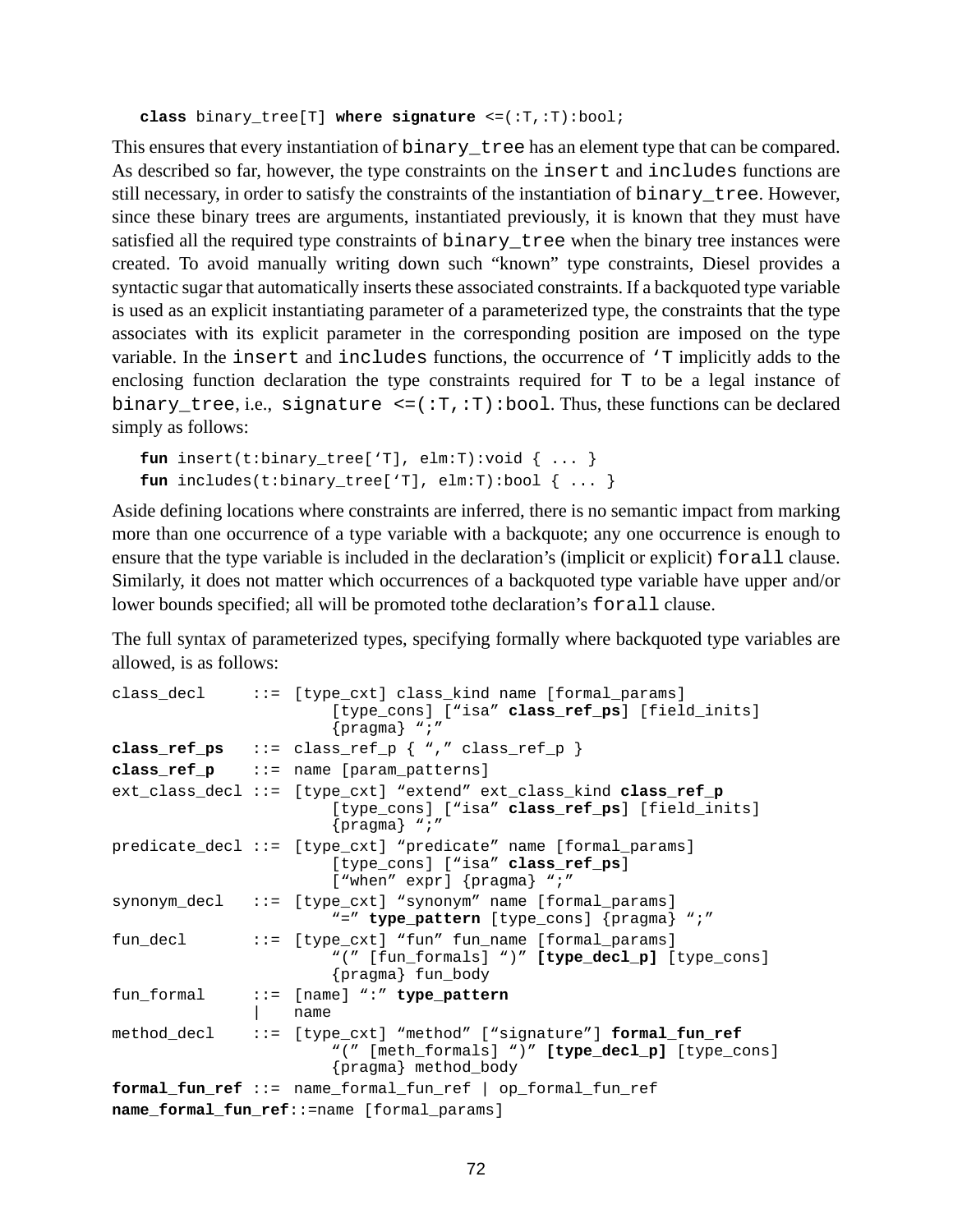```
op_formal_fun_ref::=op_name [formal_params]
meth_formal ::= [name] ":" type_pattern
                   | [name] "@" [["'"] name "<="] class_ref_p
                   | name
signature_decl ::= [type_cxt] "signature" formal_fun_ref
                       "(" [fun_formals] ")" [type_decl_p] [type_cons]
                       {pragma} ";"
field decl ::= [type cxt] ["shared"] ["var"] "field"
                       name [formal_params]
                       "(" fun_formal ")" [type_decl_p] [type_cons]
                       {pragma} field_body
field_method_decl::=[type_cxt] ["shared"] ["var"] "field"
                       "method" ["signature"] name formal fun ref
                       "(" meth_formal ")" [type_decl_p] [type_cons]
                       {pragma} field_body
type_constraint::= sub_constraint | sig_constraint | type_pattern
sub_constraint ::= type_pattern ("<=" | ">=") type_pattern
sig constraint ::= ["signature"] formal fun ref
                       "(" [fun_formals] ")" type_decl_p
type_decl_p ::= ":" type_pattern
type_patterns ::= type_pattern { "," type_pattern }
type pattern ::= lub type p
lub_type_p ::= lub_type_p "|" glb_type_p
                  qlb type p
glb_type_p ::= glb_type_p "&" simple_type_p
              | simple_type_p
simple_type_p ::= binding_type_p
                  named type p
                   | closure_type_p
                   | "(" type_pattern ")"
binding_type_p ::= "'" name_binding
named_type_p ::= class_ref_p
closure_type_p ::= "&" "(" [arg_type_ps] ")" [type_decl_p]
arg_type_ps ::= arg_type_p\ {\n," arg_type_p\ }arg_type_p ::= [[name] ":"] type_pattern
formal_param ::= ["'"] name_binding
name_binding ::= name [">=" type_pattern] ["<=" type_pattern]
```
#### 4.4 Polymorphism and Subtyping

#### **discuss non-, co-, and contravariant type parameters, e.g.:**

by default, there is no subtyping relation between two different instances of the same parameterized type. however, sometimes such a relationship is desired. this can be expressed using constrained implicit type parameters. e.g.:

```
class indexed[T] isa indexed['S >= T]; -- subtyping of indexed is covariant in T
   fun\ \f{fun}\ \f{tch}(i:indexed['T],\ \text{index:int}):T\ \{\dots\}class m_indexed[T] isa indexed[T]; -- subtyping of m_indexed is nonvariant in T
   fun store(i:indexed['T], index:int, val:T):void \{ \ldots \}-- some allowed and disallowed subtyping relations:
m_indexed[int] <= indexed[int] <= indexed[num] <= indexed[any]
m_indexed[int] !<= m_indexed[num] -- because it would be unsound
```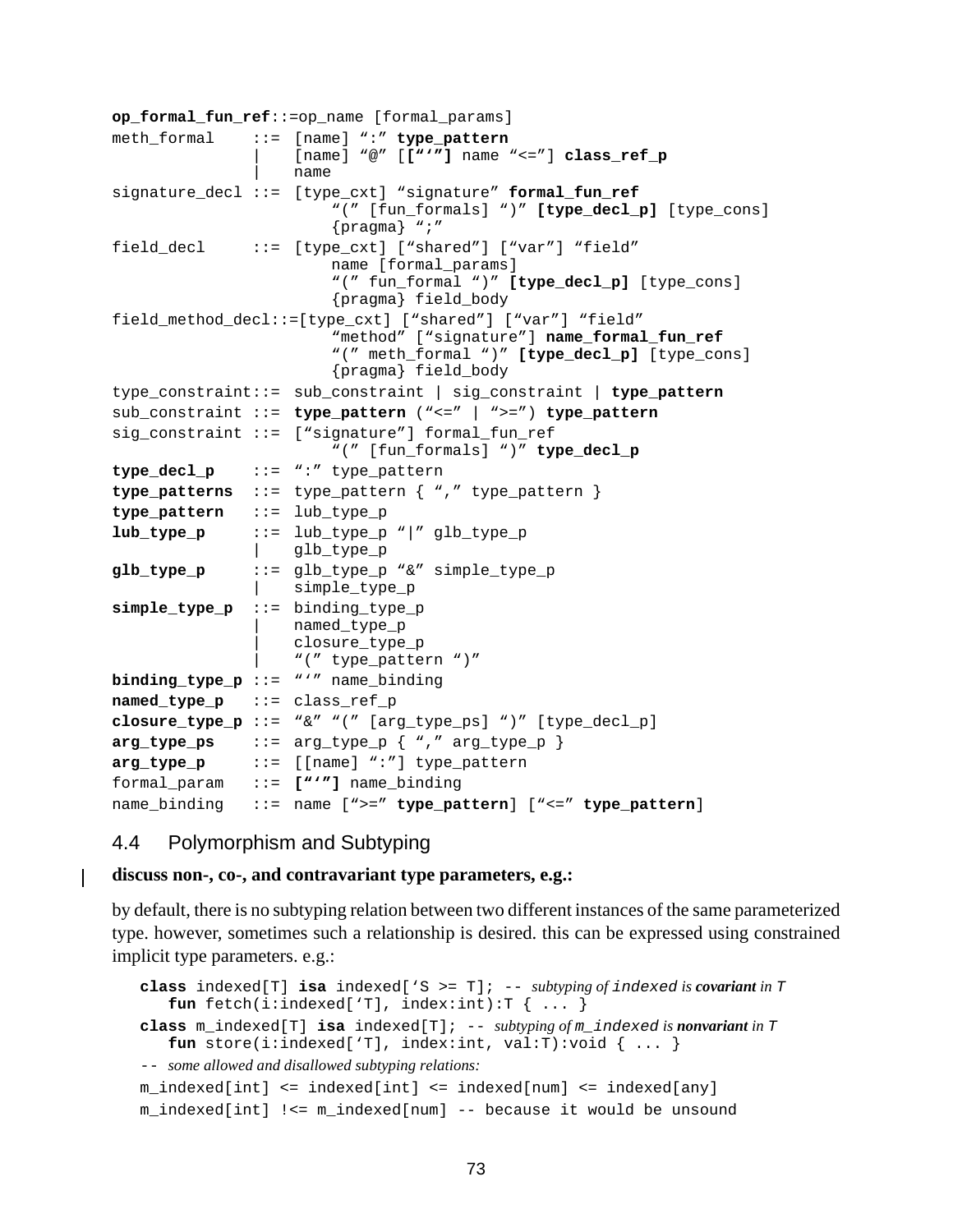here indexed[T] is a read-only collection of elements of type T. indexed[T] can be legally viewed as a subtype of indexed[S] for any supertype S of T, i.e., the subtyping of indexed is covariant in its type parameter, in contrast, m\_indexed[T] is a read-write collection of elements of type T. in this situation, it would be unsound in general to view an m\_indexed[T] as an m\_indexed[S] for any type  $S \models T$ . E.g.:

```
let a1:m_indexed[int] := new m_indexed[int];
let a2:m indexed[any] := a1; -- (not allowed in real Diesel)
a2.store(0, "hello");
let x:int := a1.fetch(0); -- expects to return an int, but gets a string instead
```
in this case, the subtyping of m\_indexed is non-variant in its type parameter, which is the default situation. an m\_indexed[T] is a subtype of indexed[T], which is a subtype of indexed[S] for any S  $>=$  T, so by transitivity m\_indexed[T] is a subtype of indexed[S] for any S  $>=$  T, this does not cause problems because the view of the mutable collection through indexed[S] does not allow any updates, only reads, thereby avoiding the soundness problem.

subtyping of a type may also be contravariant in a type parameter. for example, subtyping of closure types is contravariant in the argument types (and covariant in the result type). e.g. a userdefined type analogous to a two-argument closure type could be declared as follows:

```
abstract class Fun[Arg1, Arg2, Result] -- equivalent to &(Arg1,Arg2):Result
      isa Fun['Arg1B <= Arg1, 'Arg2B <= Arg2, 'ResultB >= Result];
   fun eval(f:Fun['Arg1,'Arg2,'Result], a1:Arg1, a2:Arg2):Result;
```
-- *some allowed and disallowed subtyping relations:*

```
Fun[any,any,none] \leq ... \leq Fun[num,any,int] \leq ... \leq Fun[int,string,num]
\leq ... \leq Fun[none, none, any]
```
**discuss conditional subtyping, e.g.**

```
abstract class printable;
   fun print(p:printable):void;
abstract class collection[T];
extend class collection['T <= printable] isa printable;
  method print(a@collection['T <= printable]):void {
      print("["); a.do(&e:T){ \prime} print(e); } ; print("["");
```
whether a function is in a type's (implicit) interface can be conditional on properties of the type's instantiating type parameters, by adding type constraints to the function's definition. e.g. matrix\_multiply and sort above. in other words, a function may be defined only for certain instantiations of its argument types.

similarly, only certain instances of a polymorphic type may subtype from another. this conditional subtyping arises from class extension declarations that impose more type constraints than the class being extended. inheritance is always there, but the functions in the interface of the inherited class are only invocable for instances of the subclass that satisfy the additional type constraints. e.g. print only supported for collections of printable elements.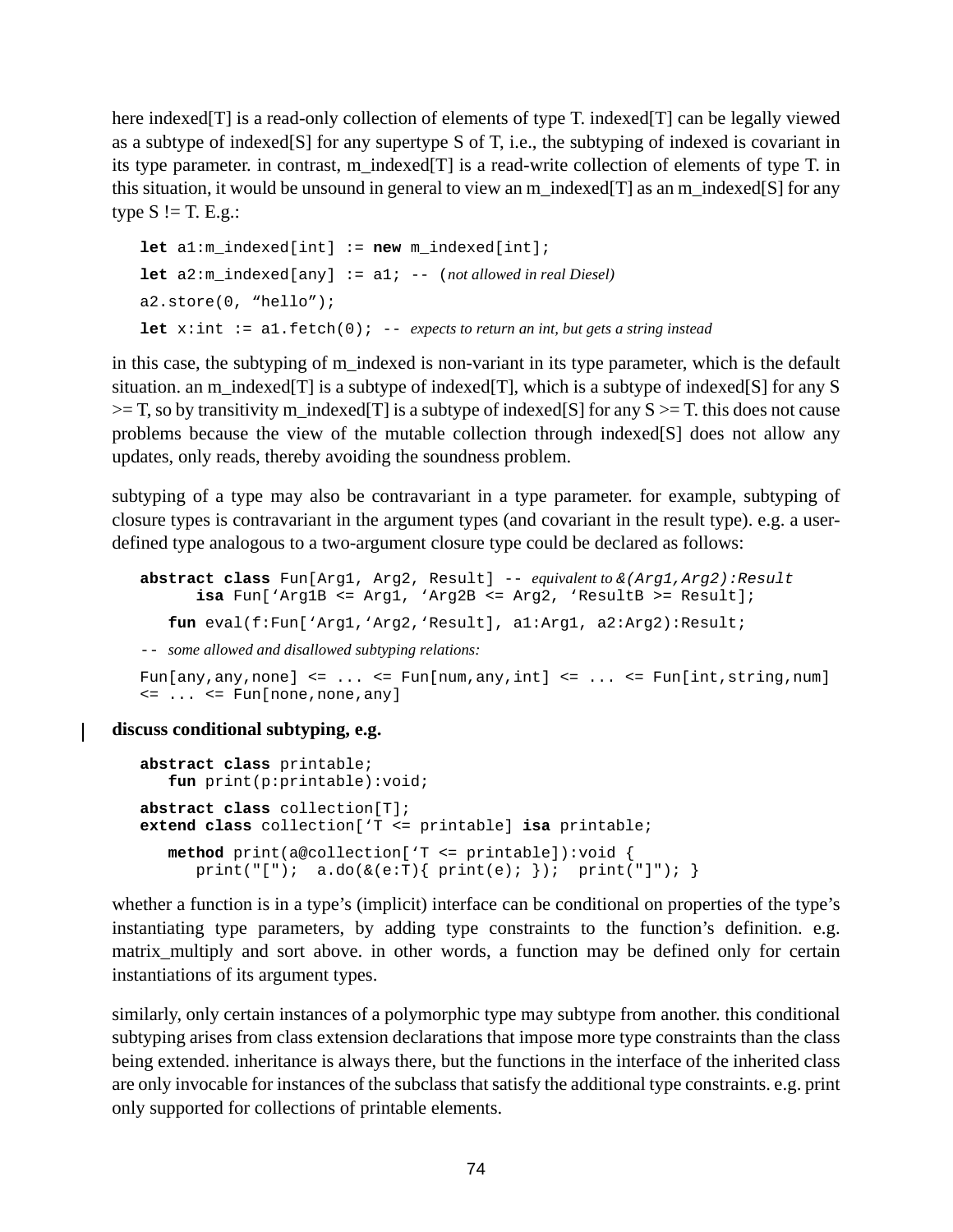#### <span id="page-74-0"></span>4.5 F-bounded Polymorphism

This subsection describes an example of advanced use of the Diesel type system, F-bounded polymorphism. As we will see, no special support for this powerful idiom is needed in the type system — it is made possible by allowing constraints to be recursive, whereby a type variable can appear in its own bound.

For our first example, let us consider an abstract class ordered and a binary function <=. A *binary function* is a function that expects two arguments of similar types; the  $\leq$  function can be applied, for example, to two numbers or two strings, but not a string and a number. We would like to define this function once, in the ordered class, and have other classes, such as num and string, inherit it. The simplest way to achieve it seems to be as follows:

```
abstract class ordered;
   fun <=(x:ordered, y:ordered):bool;
   fun > (x:ordered, y:ordered):bool { not(x <= y) }
extend class num isa ordered;
extend class string isa ordered;
```
This code, however, leads to an undesirable effect. Since <= and > are defined for ordered and num and string are its subclasses, we are required (for completeness) to write implementations of <= to compare a num and a string, which we may not want. To avoid mixing of subclasses of ordered, we can apply F-bounded polymorphism as follows:

```
abstract class ordered[T] where T <= ordered[T];
   fun \leq (x: 'T, y: 'T):bool where T \leq 1 ordered[T];
   fun > (x: 'T, y: 'T): bool where T \leq ordered[T] \{ not(x \leq y) \}extend class num isa ordered[num];
   method \leq (x@num, y@num):bool \{ \ldots \}extend class string isa ordered[string];
   \texttt{method} \leq (x \texttt{@string}, y \texttt{@string}) : \texttt{bool} \{ \dots \}
```
Now function > can be instantiated with num for T (because the instantiated constraint num  $\le$  ordered [num] can be solved: there is a corresponding declaration in the program) or with string for T, but cannot with  $(s^{string} | num)$  for T (which would be required in order to compare a num and a string).

With this scheme, in addition to defining binary functions itself, ordered and all its subtypes can inherit binary functions from other objects, for example:

```
abstract class comparable[T] where T <= comparable[T];
   fun = (x: T, y: T):bool where T \leq comparable [T];
   fun != (x : T, y : T) : \text{bool} where T \leq \text{comparable}[T] \{ \text{not}(x = y) \}extend class ordered['T] isa comparable[T];
   method = (x@num, y@num):bool \{ ... \}method =(x@string, y@string):bool { ... }
```
Moreover, num can have subtypes, such as int or float, which can be compared with each other, but not with string or its subtypes:

**extend class** int **isa** num; **extend class** float **isa** num;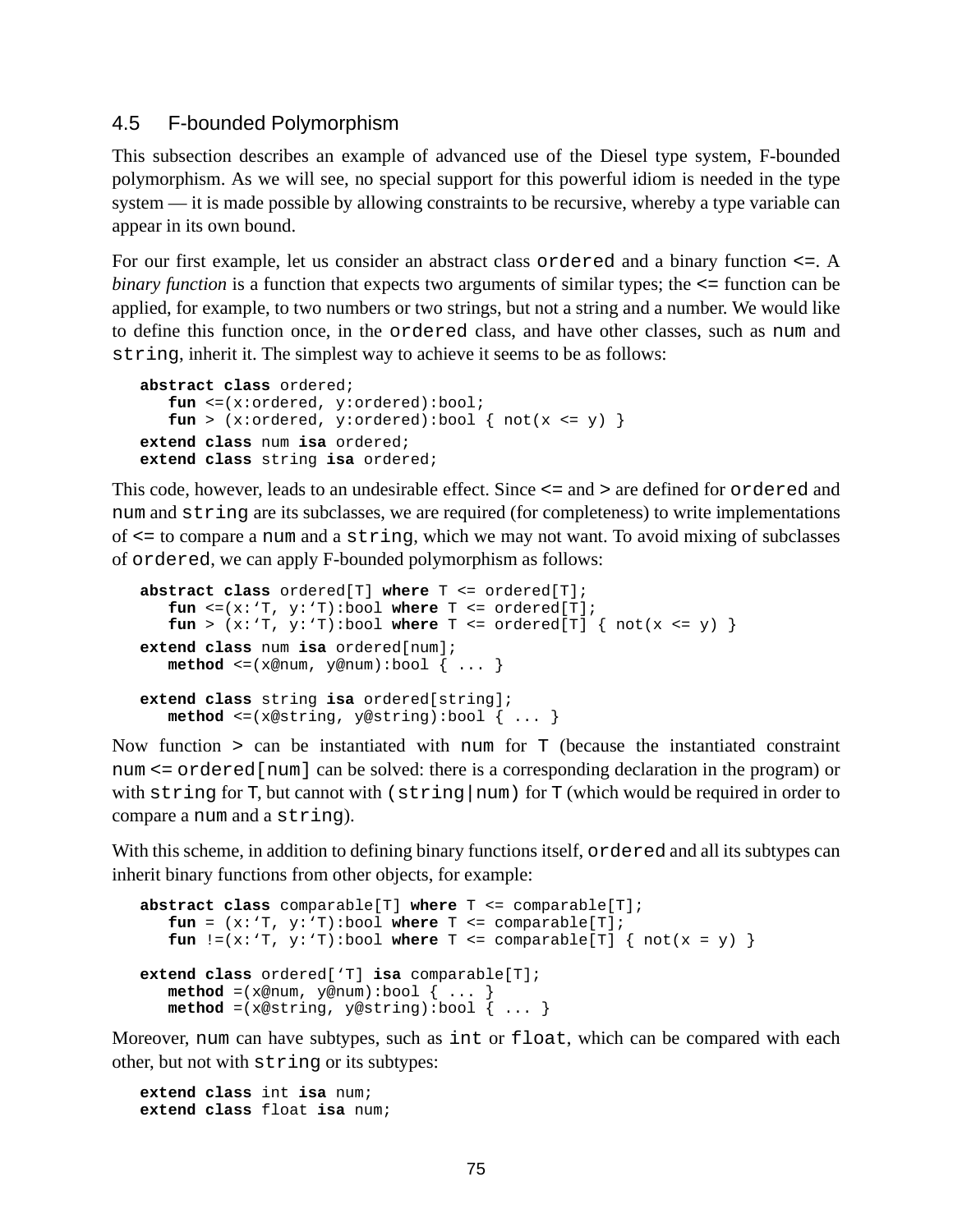3 != 3.14 *-- legal*

F-bounded polymorphism can be applied similarly to express families of two or more mutually recursive types. For example, consider a simplified model-view (also known as subject-observer) framework, where the model and the view must be able refer to each other and invoke operations on each other. \* Moreover, instances of the model-view framework, such as a drawing model and a drawing view, must be able to invoke specific operations on each other without loss of static type safety. The following code shows how the generic model-view framework can be defined:

```
abstract class model['M <= model[M,V], 'V <= view[M,V]];
   field views(:model['M,'V]):set[V] := new_set[V]();
   fun register_view(m:model['M,'V], view:V):void {
     m.views.add(view); }
   fun changed(m:model['M,'V]):void {
     m.views.do(&(v:V){
        v.update();
      }); }
abstract class view['M <= model[M,V], 'V <= view[M,V]];
   field model(:view['M,'V]):M;
   fun update(v:view['M,'V]):void;
```
Both model and view are parameterized by the type of the model and the view with the corresponding upper bounds on these two parameters. Correspondingly, the code for the model and view classes is parameterized by the actual types of the instantiation of the framework. For example, the following code instantiates the generic model-view framework to construct a bitmap drawing model and view:

```
class drawing isa model[drawing,drawing_view];
   field bitmap(:drawing):bitmap;
   method set_pixel(m:drawing, pos:position, value:color):void {
      m.bitmap.pixel(pos) := value;-- more efficient than simply m.changed():
      m.views.do(&(v:drawing_view){
         v.update_pixel(pos, value);
      }); }
   fun new drawing():drawing { new drawing }
class drawing_view isa view[drawing,drawing_view];
   method update(v@drawing_view):void {
      screen.plot(v.model.bitmap); }
   fun update_pixel(v:drawing_view, pos:position, value:color):void {
      screen.plot pixel(pos, value); \}fun new drawing view(m:drawing):drawing view {
      new drawing view \{ \text{ model } := m \}
```
Both drawing and drawing\_view add new operations that need to be called by the other type. By parameterizing model as was done, the type of the views field in drawing is known statically to be set of (subtypes of) drawing\_view. This knowledge allows the set\_pixel

<sup>\*</sup> Thanks to Gail Murphy for suggesting this problem to us.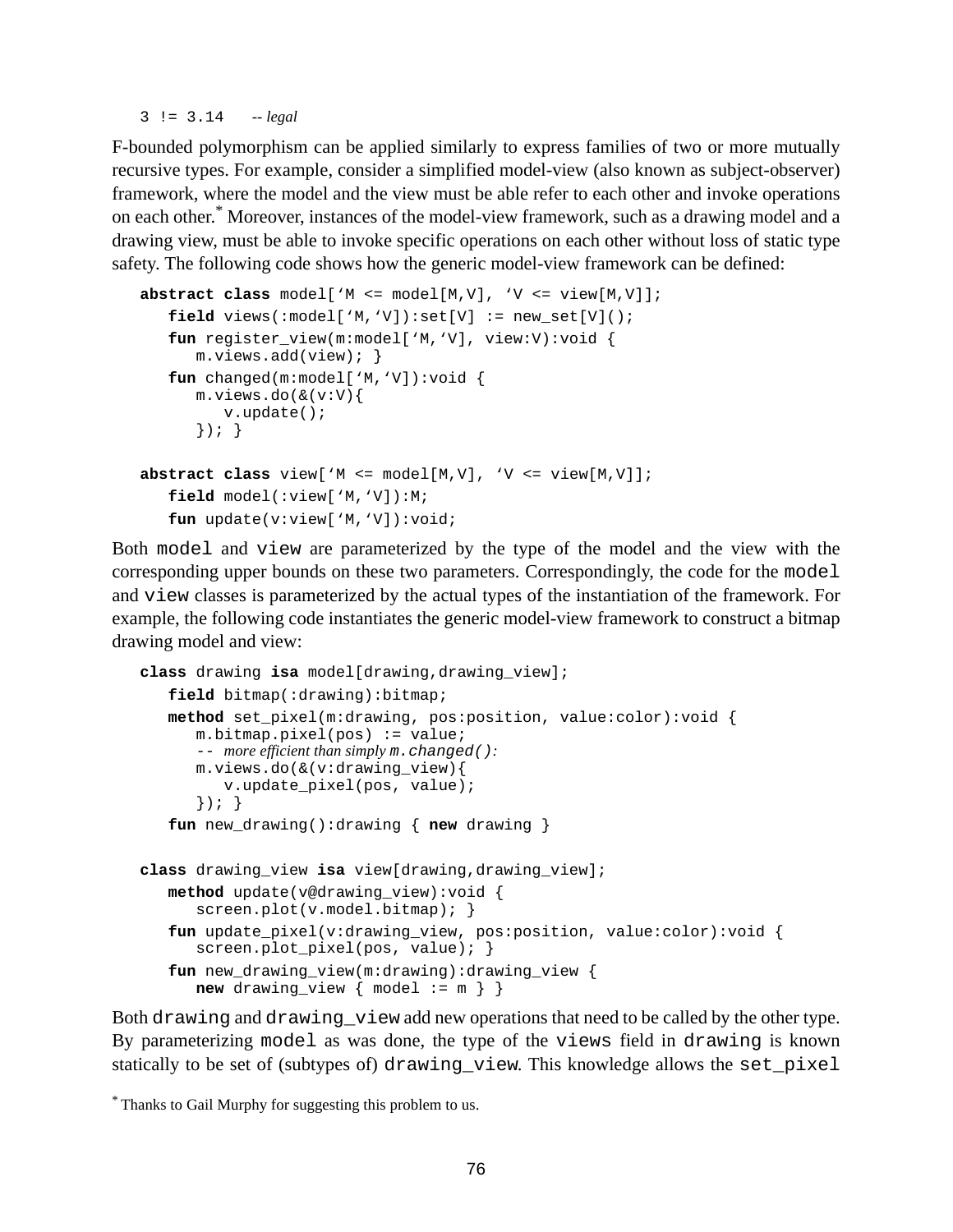operation in drawing to invoke the update\_pixel operation without generating either a static type-error or requiring a dynamic "typecase" or "narrow" operation. Similarly, because of the way view is parameterized, the model field in its child drawing\_view will be known statically to refer to a (subtype of) drawing, allowing the update operation of drawing\_view to access the bitmap field of the model in a statically type-safe manner. Note that it is legal to instantiate model and view with drawing and drawing\_view, because the instantiated subtype constraints can be solved successfully.

Alternatively to the unparameterized drawing and drawing\_view, the programmer could parameterize them in a way similar to how model and view are parameterized, in order to allow further refinement of these two types. This is similar to having the parameterized ordered subtype of comparable, as opposed to the unparameterized num and string subtypes of ordered, in our earlier examples.

# 4.6 Constraint Solving and Local Type Inference

The following typechecking tasks in Diesel lead to *constraint solving*:

- To typecheck a message send  $m[T_1',...,T_m'](E_1,...,E_n)$ , where the types of  $E_1,...,E_n$  are  $T_1,...,T_n$ , the signature constraint  $\texttt{signature}~m[T_1',...,T_m']$   $(T_1,...,T_n)$ : $\texttt{T}_{result}$  is solved. Here  $\texttt{T}_{result}$  is a fresh type variable and can be instantiated with some type. The type of the message send is the most specific type that T*result* can take on while the signature constraint can be solved successfully.
- Type-checking many other kinds of expressions, statements, and declarations involves determining whether one type is a subtype of another. To check whether  $S_I$  is a subtype of  $S_2$ , the subtype constraint  $S_I \leq S_2$  is solved.  $S_I$  is a subtype of  $S_2$  iff the constraint can be solved successfully.
- Whenever a declaration with constraints in its header is instantiated, the instantiated constraints must be solved. If they cannot be solved successfully, such instantiation is not *legal* and so is disallowed.

Informally, given a constraint to solve, constraint solving proceeds as follows. A "set-to-besolved" of constraints is created, initially containing this one constraint. One constraint at a time is picked and removed from this set. A matching constraint is produced from the program declarations, if possible, otherwise constraint solving fails. Two constraints match if they have the same structure (*e.g.*, both are signature constraints for the same function) and the types in the corresponding positions are the same; fresh type variables may be instantiated with types during matching. While producing the matching constraint, new constraints to be solved may arise, in which case they are added to the set-to-be-solved. Constraint solving succeeds when the set-to-besolved becomes empty.

The matching constraint can be produced either by taking a constraint or declaration available in the program, or by combining other constraints produced from the program declarations. More specifically:

• A polymorphic subtype or signature declaration present in the program can be instantiated by substituting types or fresh type variables for its type variables; its constraints, if any, need to be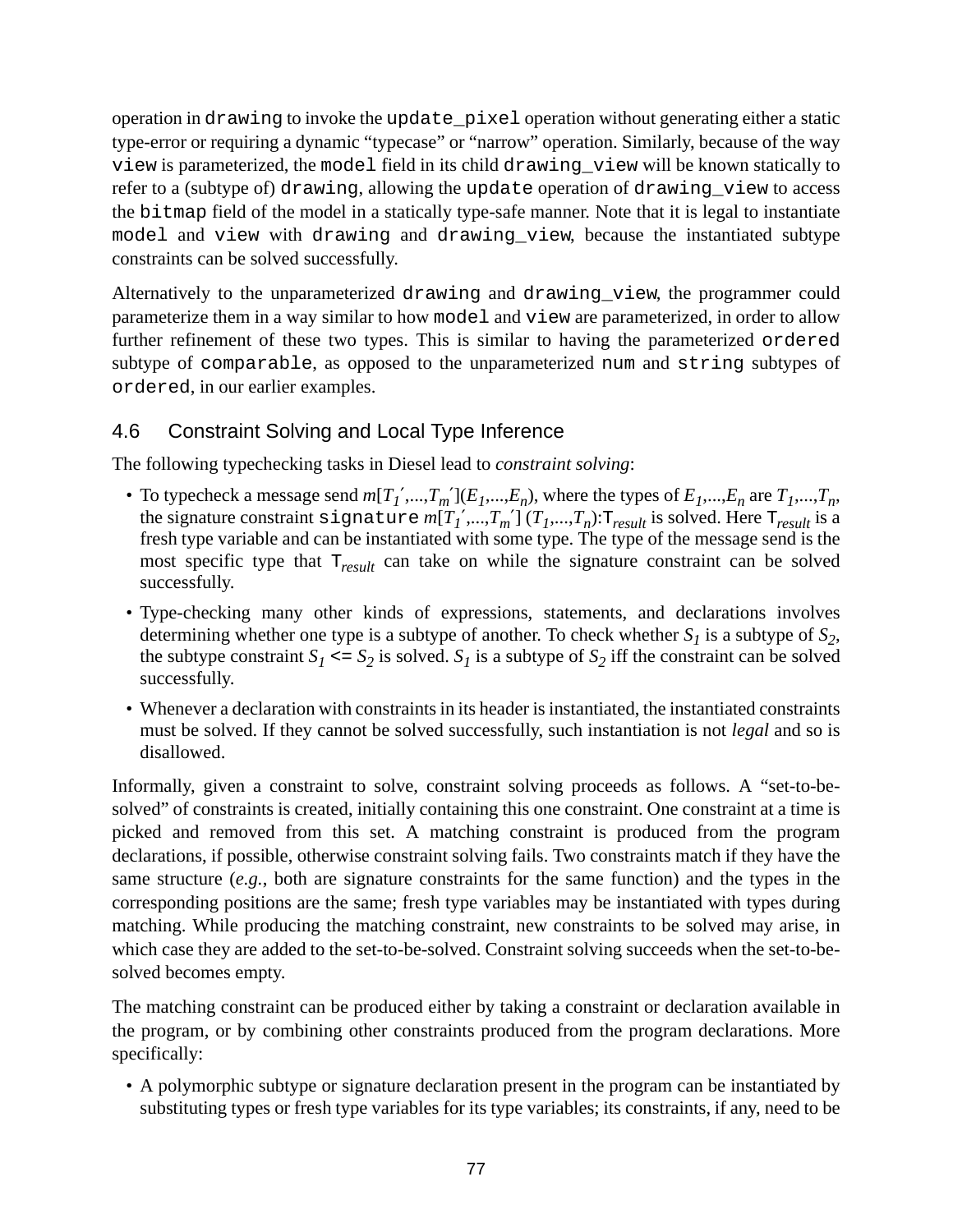solved and are added to the set-to-be-solved. A subtype of signature declaration with no type variables is treated as an available constraint itself.

- When typechecking the body of a polymorphic declaration, the constraints in its header are available.
- Constraints can be combined based on the standard properties of subtyping, such as transitivity, and of signatures, such as contravariance. For example, if the program contains declarations signature =(:num,:num):bool and extend class int isa num, they can be combined to yield the constraint signature =  $(iint, inum):bool$ . Matching of types and substitutions of types for fresh type variables are performed as needed.

*Inference of instantiating types* is the part of constraint solving whereby the typechecker decides how to instantiate polymorphic declarations, i.e., what types to substitute for type variables. Intuitively, when typechecking a message send, the typechecker tries to find the "best" instantiations of declarations involved in solving the signature constraint, i.e., the instantiations that lead to the most precise result type. When checking whether a type is a subtype of another, the typechecker only needs to prove that some appropriate instantiations exist.

Consider, for example, typechecking the message send print(my\_coll) in the context of the following declarations:

```
abstract class printable;
fun print(p:printable):void;
abstract class collection[T];
extend class collection['T <= printable] isa printable;
method print(a@collection['T <= printable]):void {
  print("["); a.doc(& (e:T) { print(e); } ); print("["); }class frob isa printable;
method print(a@frob):void { ... }
let my_coll:collection[frob] := ...;
print(my_coll);
```
Since my\_coll has type collection[frob], in order to check this send, the typechecker needs to solve the constraint signature print(collection[frob]):T*result* where T*result* is a fresh type variable; this is the first constraint in the set-to-be-solved. There is only one declaration available that can be matched against this constraint: the one for signature print (printable):void, derived from the function declaration. Using the implicit contravariant signature matching rule, the original constraint can be satisfied if we can satisfy the following new constraints: collection[frob] <= printable and void <= T*result* . The latter constraint can be satisfied by instantiating T*result* with any supertype of void; we wish the result of the message to be as precise as possible, so our inferencer picks the most specific legal instantiation, in this case void. The former constraint can be satisfied by matching against the conditional subtyping declaration collection['T<=printable] <= printable, if we are able to satisfy match  $frob$  against 'T<=printable. This matching succeeds if we can substitute frob for T and also satisfy the constraints on T. This leads to needing to solve the constraint frob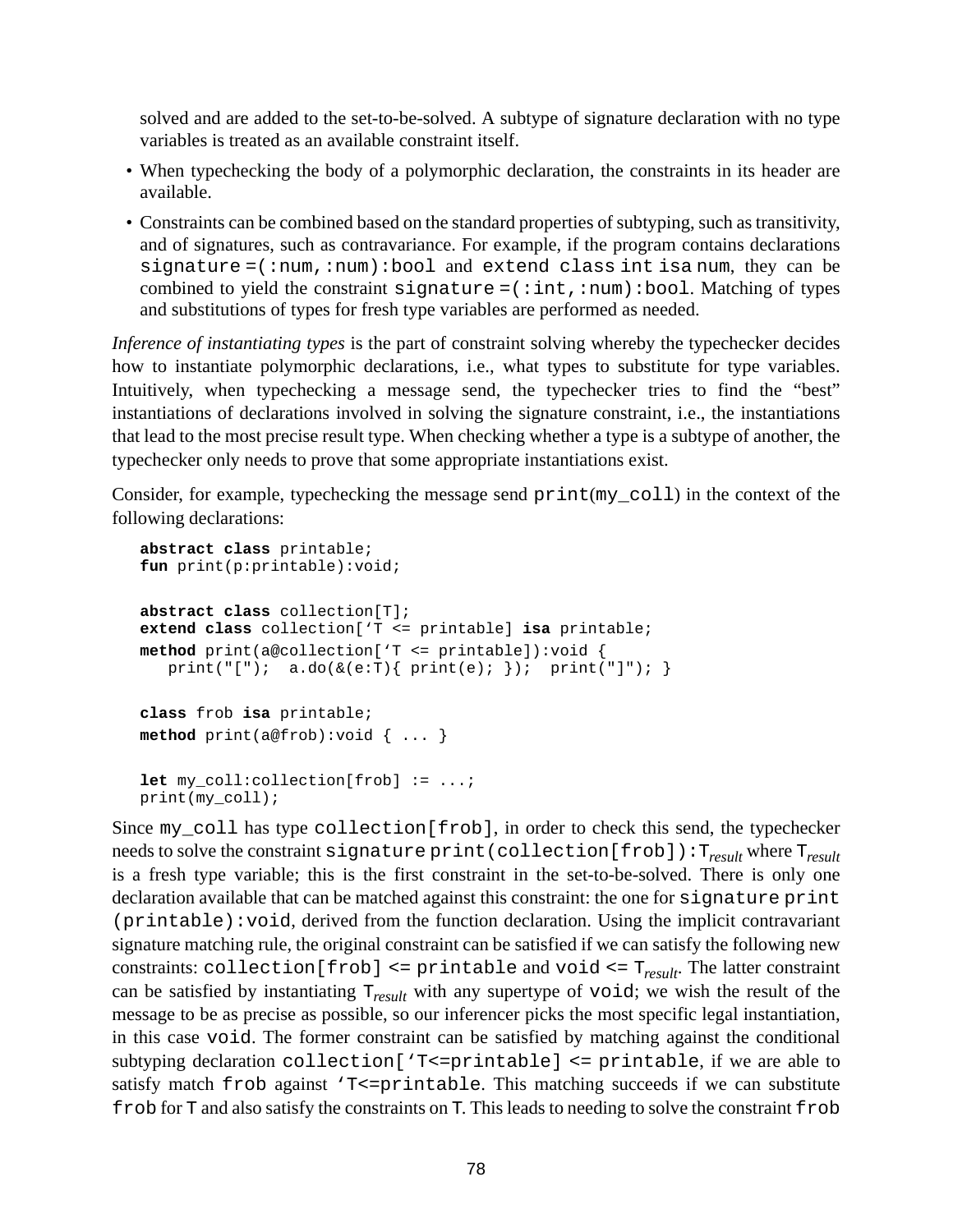<= printable, which is directly satisfied by the subtyping knowledge in frob's class declaration. All the constraints are satisfied, and so the message send is type-correct, returning a value of type void.

#### **explain somewhere the rules for ITC in the face of parameterized types. generally, revisit typechecking rules from section 3, revising/augmenting to account for type parameters.**

A fuller and more formal explanation of Diesel's constraint-based type system and the constraint solving algorithm, along with soundness proofs and a discussion of termination, appear elsewhere [Litvinov 98, **Litvinov & Chambers TR**, **Litvinov thesis**].

## 4.7 Related Work

 $\mathsf{l}$ 

#### **THIS SUBSECTION STILL NEEDS TO BE UPDATED**

We categorize related work on polymorphic type systems for object-oriented languages into several groups: languages based on F-bounded polymorphism and explicit subtyping, languages based on SelfType or matching, languages based on signature constraints and implicit structural subtyping, languages based on instantiation-time checking, languages based on covariant redefinition, and languages offering local type inference. Diesel (and its predecessor Cecil) includes the core expressiveness of both F-bounded polymorphism (and its restrictions SelfType and matching) and signature constraints, provided uniformly over a wide range of declarations. Except where noted below, other languages based on these ideas support strict subsets of the expressiveness of Diesel, although sometimes with more compact syntax. Also, the other languages do not support multi-methods or least-upper-bound and greatest-lower-bound type expressions, except where noted below.

### 4.7.1 Languages Based on F-Bounded Polymorphism

Pizza is an extension to Java based on F-bounded polymorphism [Odersky & Wadler 97]. Like Diesel, Pizza supports classes with mutually recursive bounds, crucial for supporting interrelated families of classes such as the model-view example from section [4.5](#page-74-0). Also like Diesel, Pizza automatically infers instantiating type parameters of polymorphic methods and constructors, although the instantiating parameters must match the actual argument types exactly, which is more restrictive than Diesel which can infer appropriate supertypes of the argument types. Pizza lacks signature constraints and the resulting implicit structural subtyping. Pizza does not support any subtyping between different instances of a parameterized type, such as the desirable and legal subtyping between different read-only interfaces to collection types as in our i\_vector example. Pizza also inherits several restrictions from its Java base, including that it does not allow contravariant method overriding. Pizza extends Java with first-class, lexically nested functions and with algebraic data types and pattern-matching. The authors justify introducing algebraic data types by claiming that classes allow new representations to be added easily but not new operations, while algebraic data types support the reverse. Diesel's multi-methods enable both new representations and new operations to be added easily, avoiding the need for new language constructs.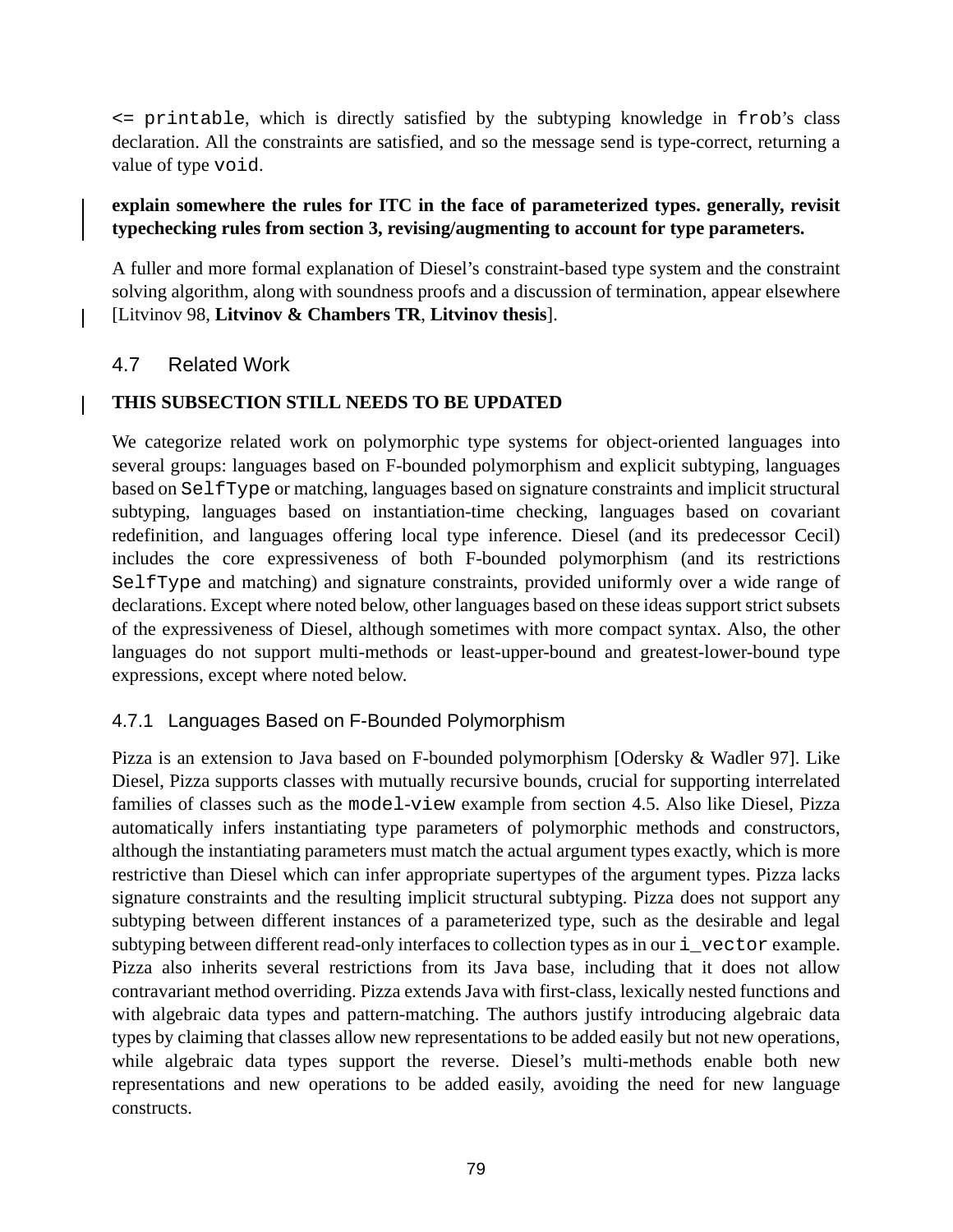Bruce, Odersky, and Wadler [Bruce et al. 98] recently proposed to extend Pizza with special support for declaring families of mutually recursive classes. They argue that pure F-bounded polymorphism is too cumbersome for programmers to use in practice. We have not found pure Fbounded polymorphism to be untenable, however; the model-view example from section [4.5](#page-74-0) illustrates our approach. Our experience may be better than theirs because our multi-method framework encourages us to treat each argument and parameter symmetrically and uniformly, while their model is complicated by the asymmetry between the implicit receiver and the explicit arguments. Nevertheless, we are working on syntactic sugars that would make the more sophisticated uses of F-bounded polymorphism simpler.

Agesen, Freund, and Mitchell propose a similar extension to Java [Agesen et al. 97]. It differs from Pizza and Diesel in being able to parameterize a class over its superclass. However, this feature cannot be typechecked when the abstraction is declared, but instead must be rechecked at each instantiation.

Haskell's type classes can be viewed as a kind of F-bounded polymorphism [Wadler & Blott 89]. Haskell automatically infers the most-general parameterization and constraints on functions that take polymorphic arguments, as well as automatically inferring instantiations on calls to such functions; Diesel requires polymorphic methods to explicitly declare type variables and constraints over these variables. (In some cases, Haskell cannot unambiguously infer instantiations.) However, Haskell is not truly object-oriented, in that after instantiation, no subtype polymorphism remains; values of different classes but a common supertype cannot be mixed together at run-time, preventing for instance lists of mixed integers and floats.

ML<sup>≤</sup> is a powerful polymorphic object-oriented language supporting multi-methods [Bourdoncle & Merz 97]. ML<sub>≤</sub> supports subtyping directly, but treats inheritance as a separate syntactic sugar (which must follow the subtyping relation). Similarly to Diesel, ML< constrains type variables using sets of potentially recursive subtype constraints, supports inference of type parameters to methods, and supports least-upper-bound type expressions (although not greatest-lower-bound type expressions).  $\mathrm{ML}_\leq$  also supports parameterization over type constructors, while in Diesel type constructors must be instantiated before use. ML≤ supports explicit declarations of co- and contravariant type parameters of type constructors, while Diesel uses polymorphic subtype declarations to achieve more general effects. ML< only allows subtyping between types in the same type constructor "class," however, which for instance restricts subtyping to be between types with the same number of type parameters with the same variance properties, and ML< does not support other forms of constrained subtyping, conformance, or inheritance. Diesel supports multiple polymorphic signature declarations for the same message, while  $ML_\leq$  allows only a single signature declaration per message.  $ML_{\leq}$  is purely functional and side-effect-free.

### 4.7.2 Languages Based on SelfType or Matching

Some languages provide only restricted forms of F-bounded polymorphism. In TOOPLE [Bruce et al. 93] and Strongtalk [Bracha & Griswold 93], a special type SelfType is introduced, which can be used as the type of method arguments, results, or variables; roughly speaking, a class *C* with references to SelfType can be modeled with the F-bounded declaration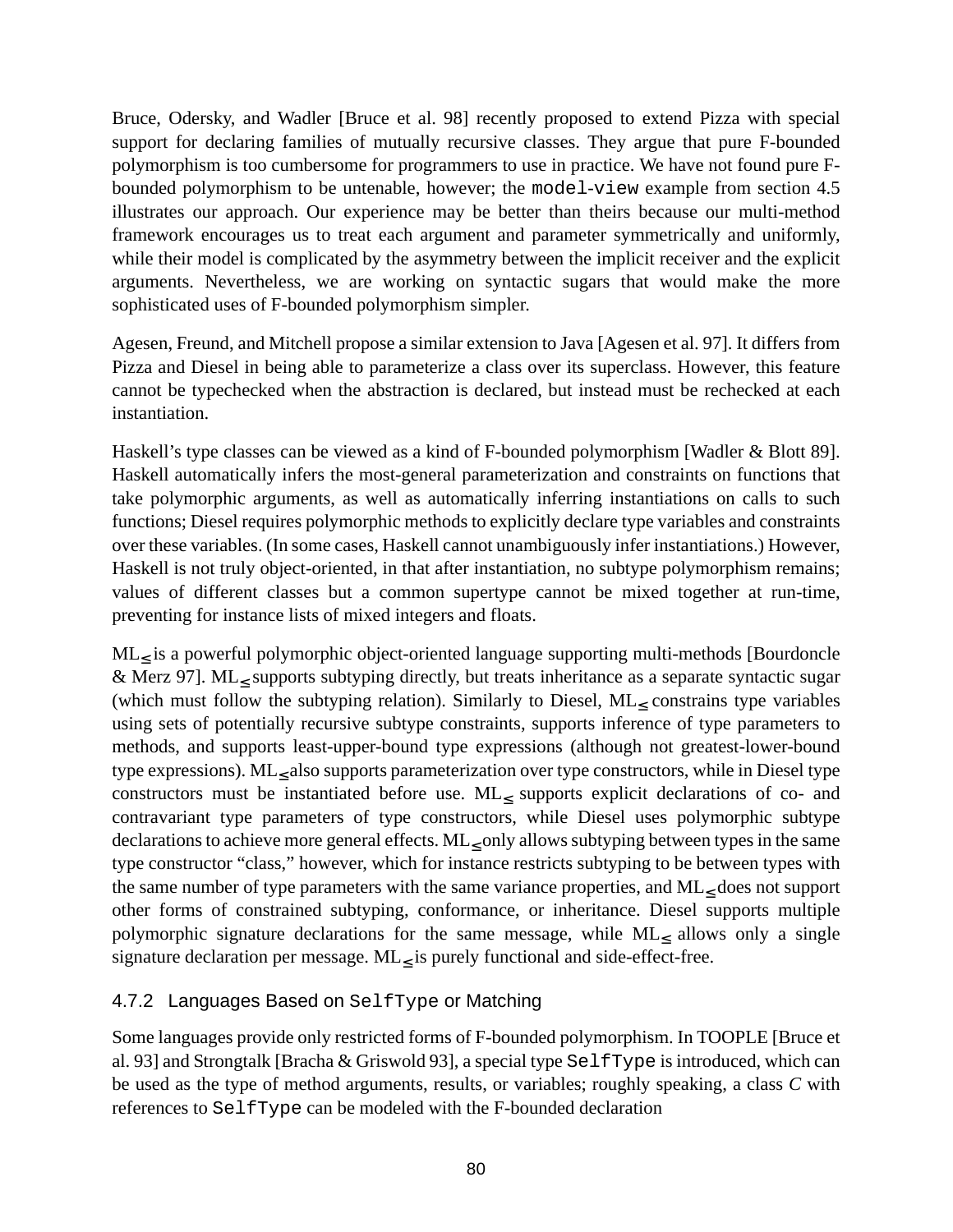**forall** SelfType **where** SelfType <= *C*[SelfType]: **template object** *C*[SelfType];

SelfType supports binary methods like <= and methods like copy that return values of exactly the same type as their receiver, but it does not support other kinds of F-bounded parameterization. Other languages provide a related notion called matching, which allows a kind of F-bounded polymorphism where a single type variable is bounded by a function of itself (but of no other type variables); languages with matching include PolyTOIL [Bruce et al. 95b] and LOOM [Bruce et al. 97]. The key advantage of SelfType and matching is convenient syntactic support for a common idiom, but it is less powerful than F-bounded polymorphism. Additionally, the LOOM language drops subtyping altogether in favor of matching, which costs it the ability to support run-time mixing of values of different classes but common supertypes, such as performing binary operations on the elements of a list of mixed integers and floats. SelfType and matching also are weaker than F-bounded polymorphism in that they force subclasses to continually track the more specific type; they cannot stop narrowing at some subclass and switch to normal subtyping below that point. For example, with F-bounded polymorphism, the parameterized ordered type can have its type parameter "narrowed" and then fixed (say at ordered[num]), allowing subtypes of the fixed type (such as int and float) to be freely mixed. This open/closed distinction for recursive references to a type was noted previously by Eifrig *et al.* [Eifrig et al. 94].

#### **discuss Diesel's unification of inheritance & subtyping vs. Cecil, and how F-bounded compensates for much of that lost expressiveness.**

#### 4.7.3 Languages Based on Signature Constraints and Implicit Structural Subtyping

Some languages use collections of signatures to constrain polymorphism, where any type which supports the required signatures can instantiate the parameterized declaration. These systems can be viewed as treating the signature constraints as defining "protocol" types and then inferring a structural subtyping relation over user-defined and protocol types. This inference is in contrast to the systems described earlier which require that the protocol types be declared explicitly, and that legal instantiations of the protocols be declared as explicit subtypes. Implicit structural subtyping can be more convenient, easier to understand, more adaptable to program evolution, and better suited to combining separately written code without change, while explicit by-name subtyping avoids inferring subtyping relations that ignore behavioral specifications, and may interact better with inheriting default implementations of protocol types. Neither is clearly better than the other; Diesel supports both easily. In addition, Diesel allows new supertypes to be added to previously declared types, avoiding one limitation of explicit subtyping when adding new explicit protocol types and adapting previously written objects to conform to them.

Strongtalk is a type system for Smalltalk where programmers define protocol types explicitly, use protocols to declare the types of arguments, results, and variables, and let the system infer subtype and conformance relations between protocols and classes; like Diesel, subtyping and inheritance are separated. Precise details of the type system are not provided, but it appears that Strongtalk supports explicit parameterization (but without constrained polymorphism) for protocols and classes, a kind of parametric typing with dependent types and type inference for methods, leastupper-bound type expressions, and a form of SelfType. To avoid accidental subtyping, a class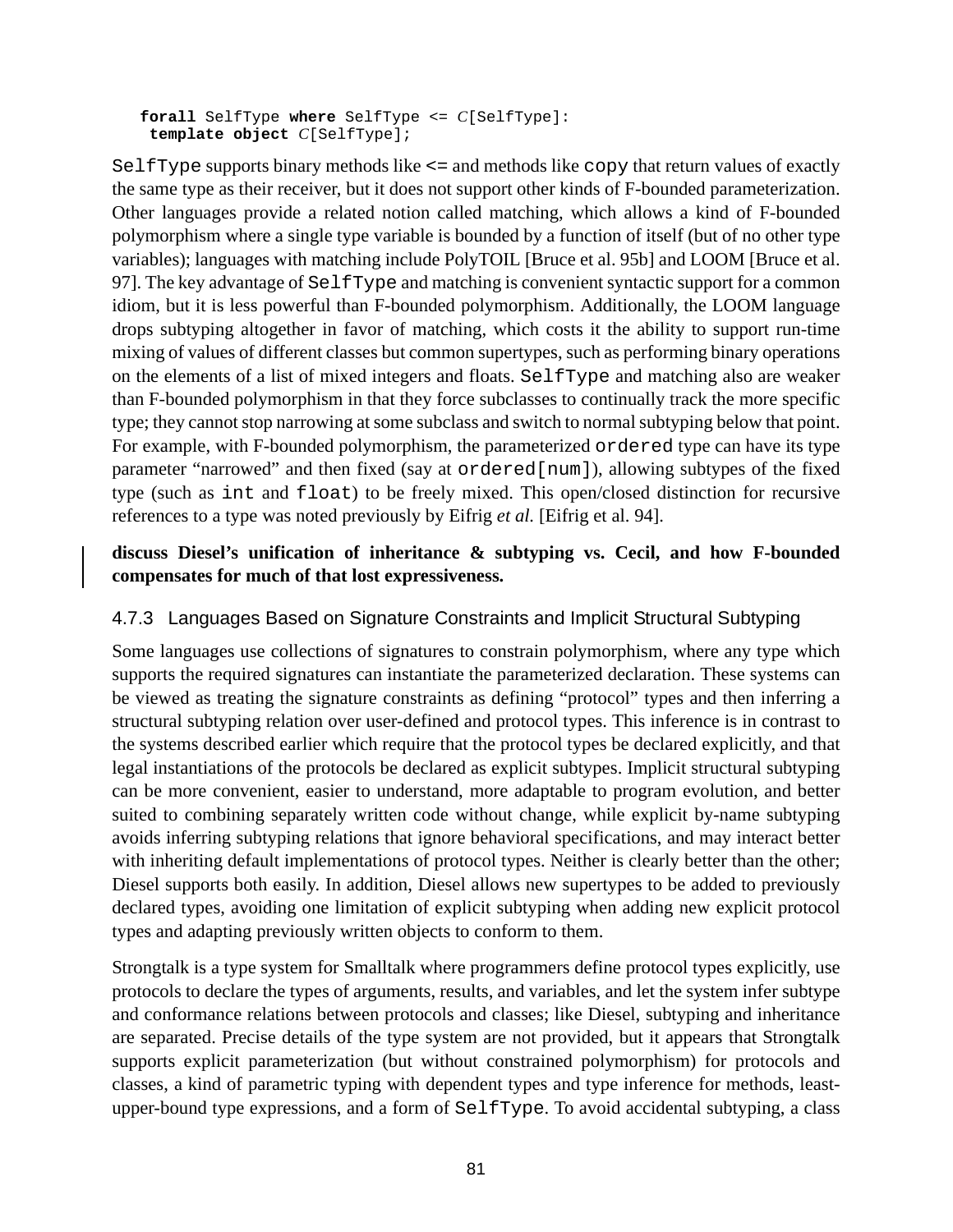may be branded with one or more protocols. Like Diesel, type declarations and typechecking are optional in Strongtalk.

Interestingly, a later version of Strongtalk appears to have dropped inferred structural subtyping and brands in favor of explicit by-name subtyping [Bracha 96]. This later version also introduces the ability to declare that different instantiations of a parameterized type are subtype-related either co- or contravariantly with respect to its parameter types. Both Strongtalk systems are subsets of Diesel's type system.

Theta [Day et al. 95, Liskov et al. 94] and PolyJ [Myers et al. 97] support signature constraints called where clauses. Unlike Diesel, only explicit type variables are supported, and clients must provide instantiations of all type variables when using a parameterized abstraction. No subtype relation holds between different instantiations of the same parameterized type, preventing idioms such as the covariantly related read-only collection interfaces.

Recursively constrained types are the heart of a very sophisticated type system [Eifrig et al. 95]. In this system, type variables and sets of constraints over them are automatically inferred by the system. Subtyping is inferred structurally, viewing objects as records and using standard record subtyping rules. Technically, the constraints on type variables are (mutually recursive) subtype constraints, but anonymous types may be introduced as part of the subtype constraints, providing a kind of signature constraint. Instead of instantiating polymorphic entities and inferring ground types for expressions, their system simply checks whether the inferred constraints over the whole program are satisfiable, without ever solving the constraints. For example, when computing the type of the result of a message, their system may return a partially constrained type variable, while Diesel must infer a unique, most-specific ground type. As a result, their system can typecheck programs Diesel cannot. On the other hand, because Diesel computes named types for all subexpressions, it can give simpler type error messages for incorrect programs; recursively constrained types can provide only the constraint system that was unsatisfiable as the error message, and this constraint system may be as large as the program source code itself. Their system limits syntactically where least-upper-bound and greatest-lower-bound subtype constraints can appear to ensure that such constraints can always be solved, while Diesel places no syntactic limits but may report a type error due to incompleteness of the particular deterministic algorithm used by the typechecker.

### 4.7.4 Languages Based on Instantiation-Time Checking

Some languages, including C++ [Stroustrup 86] and Modula-3 [SRC], dispense with specifying constraints on type variables entirely, relying instead on checking each instantiation separately. These languages are very flexible in what sort of parameterized declarations and clients can be written, as the only constraints that need be met are that the individual instantiations made in some program typecheck, and they are simple for programmers to use. (C++ also allows constant values as parameters in addition to types.) However, dropping explicit constraints on instantiating type variables loses the ability to check a parameterized declaration for type correctness once and for all separately from its (potentially unknown) clients, loses the specification benefit to programmers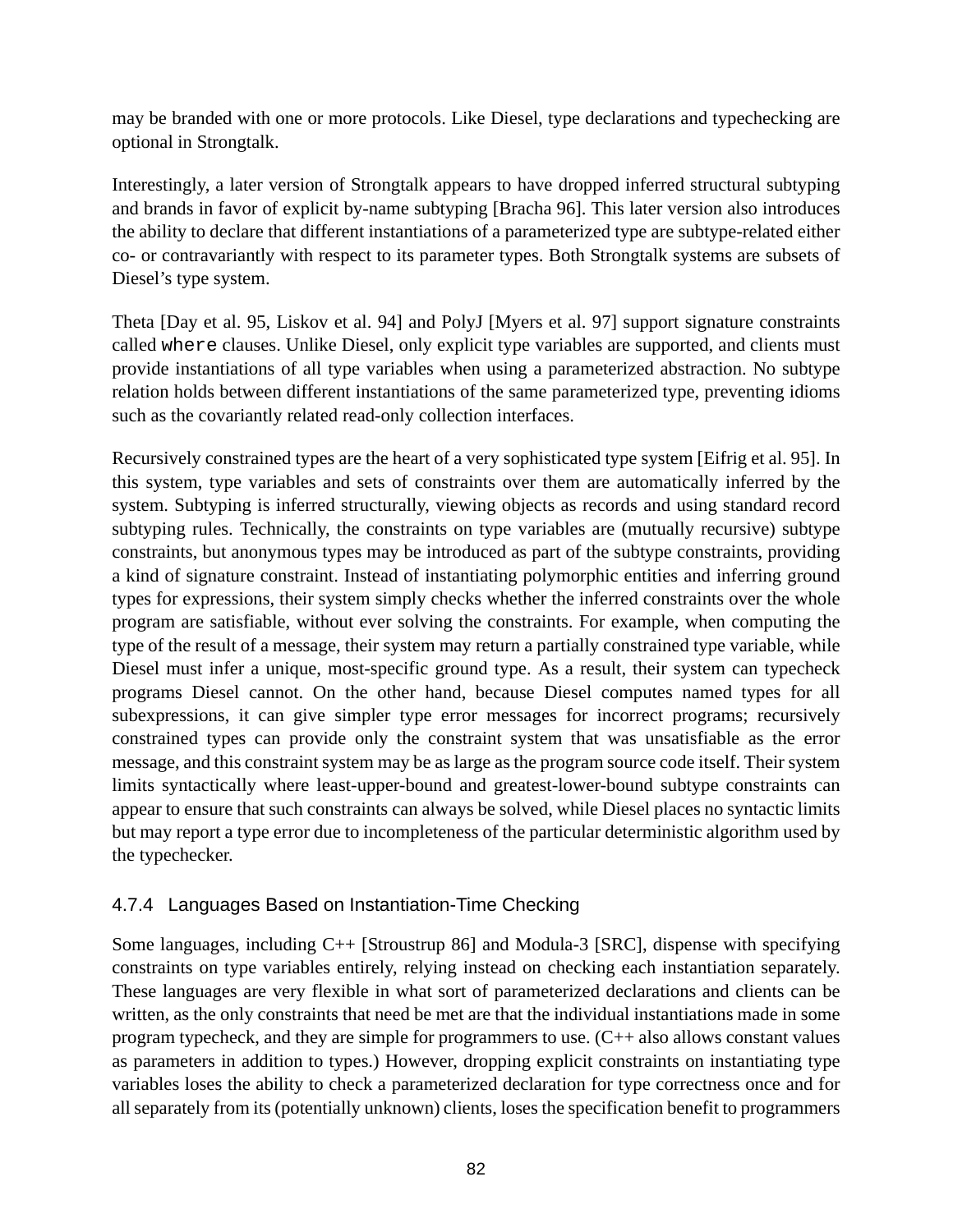about how parameterized declarations should be used, and forces the source code of parameterized entities to be made available to clients in order for them to typecheck instantiations.

## 4.7.5 Languages Based on Covariant Redefinition

Some languages support bounded polymorphic classes through covariant redefinition of types or operations: a polymorphic class is defined as a regular class that has an "anchor" type member initialized to the upper bound of the type parameter, and instances are made by defining subclasses that redefine some anchor types to selected subtypes. Instances may themselves be further subclassed and their anchor types narrowed. Eiffel supports covariant overriding of methods and instance variables, and uses the like construct to refer to anchors [Meyer 92]; Eiffel also supports unbounded parameterized classes as well. Beta supports virtual patterns as anchor classes [Madsen & Møller-Pedersen 89, Madsen et al. 93], and Thorup adapted this idea in his proposed virtual types extension to Java [Thorup 97]. While all of these mechanisms seem natural to programmers in many cases and are syntactically concise, they suffer from a loss of static type safety. In contrast, Diesel can directly support all of the standard examples used to justify such mechanisms(including binary methods and the model-view example), for instance using one or more mutually recursive F-bounded type parameters, without sacrificing static type safety. We are working on syntactic support for the general pattern of mutually recursive F-bounded type parameters, in hopes of achieving the same syntactic conciseness and programmer comprehensibility as well.

## 4.7.6 Languages Offering Local Type Inference

The work on local type inference in an extension of  $F_{\leq}$  [Pierce & Turner 98], especially the "local type argument synthesis," is very similar to inference of instantiating types in Diesel: they address a similar problem and use a similar inference algorithm. Their setting is different from Diesel's: they work within an impredicative type system whereas Diesel's is essentially predicative. In contrast with their system, Diesel handles F-bounded quantification, signature constraints, byname subtyping, and overloading (with multiple dispatch). An earlier work on type inference in *F*≤ [Cardelli 93] presents a faster algorithm which is more restrictive in some cases due to asymmetric treatment of method arguments.

A similar kind of type inference is also offered by GJ, a language that adds parameterized types to Java [Bracha et al. 98]. Compared to its predecessor, Pizza, in GJ the type of an expression does not depend on its context, and the type inference supports subsumption and empty collections (which may be considered as having multiple incomparable collection types). GJ only provides non-variant type parameters whereas in Diesel covariant or contravariant type parameters can be expressed using polymorphic subtype declarations and are supported by type inference. Type inference in GJ seeks to find the smallest instantiating types for type variables, whereas the goal of type inference in Diesel is to infer the most specific type of an expression (which may be achieved, for example, with the biggest instantiating type for a contravariant type parameter). GJ supports Fbounded polymorphism, but does not provide other advanced language constructs, such as signature constraints, independently parameterized subtype declarations, and multi-methods. The authors of GJ report on the positive experience with their 20,000-line GJ compiler (written in GJ, too) which extensively uses parameterization for container classes and the Visitor pattern. The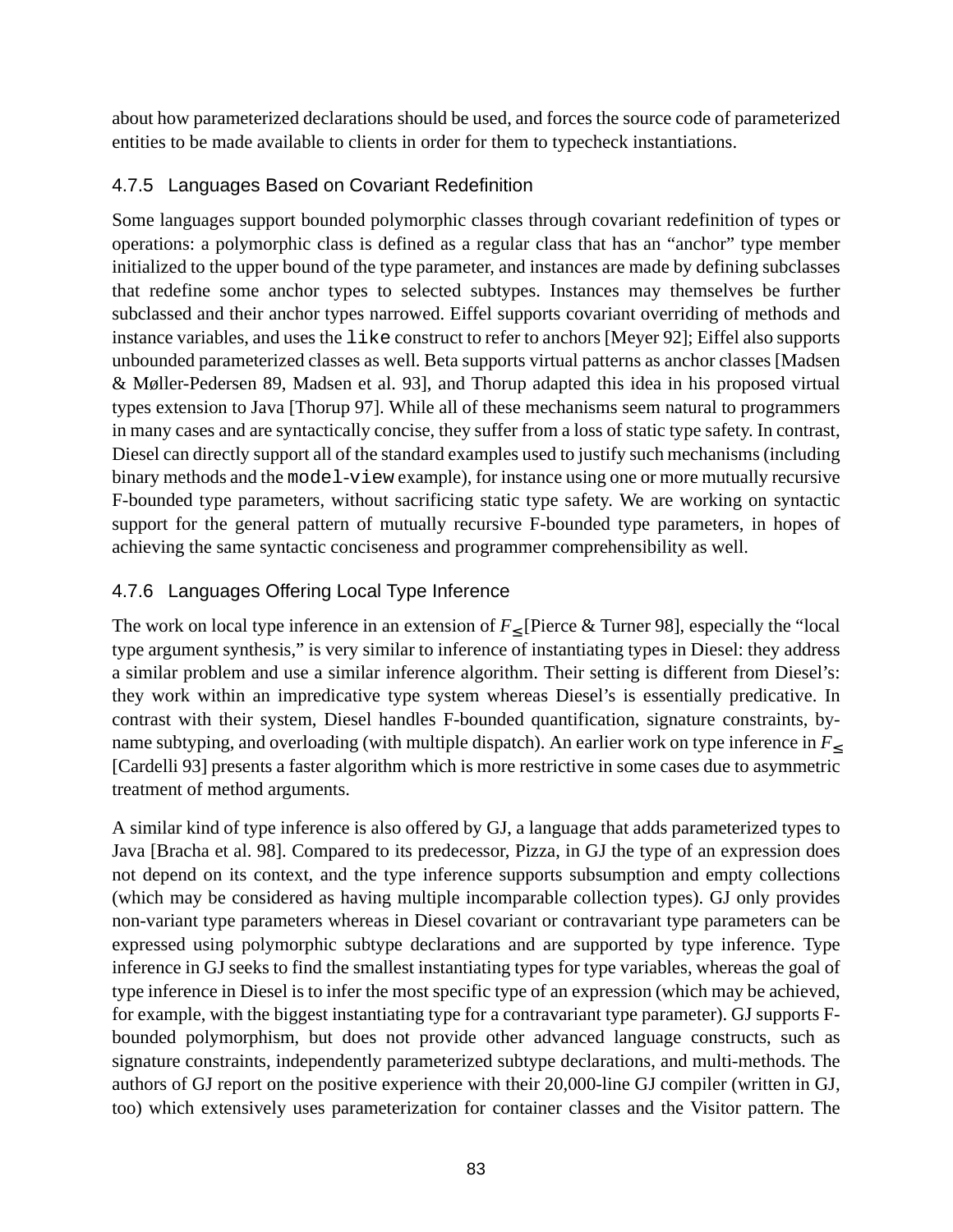125,000-line Vortex compiler written in Diesel [Dean et al. 96] also uses parameterization extensively for container classes as well as in heavily parameterized optimization and interprocedural analysis frameworks [Litvinov 98]. Since Diesel allows additions of new multimethods and new branches of multi-methods to the existing code, there is no need to use the Visitor pattern in Vortex.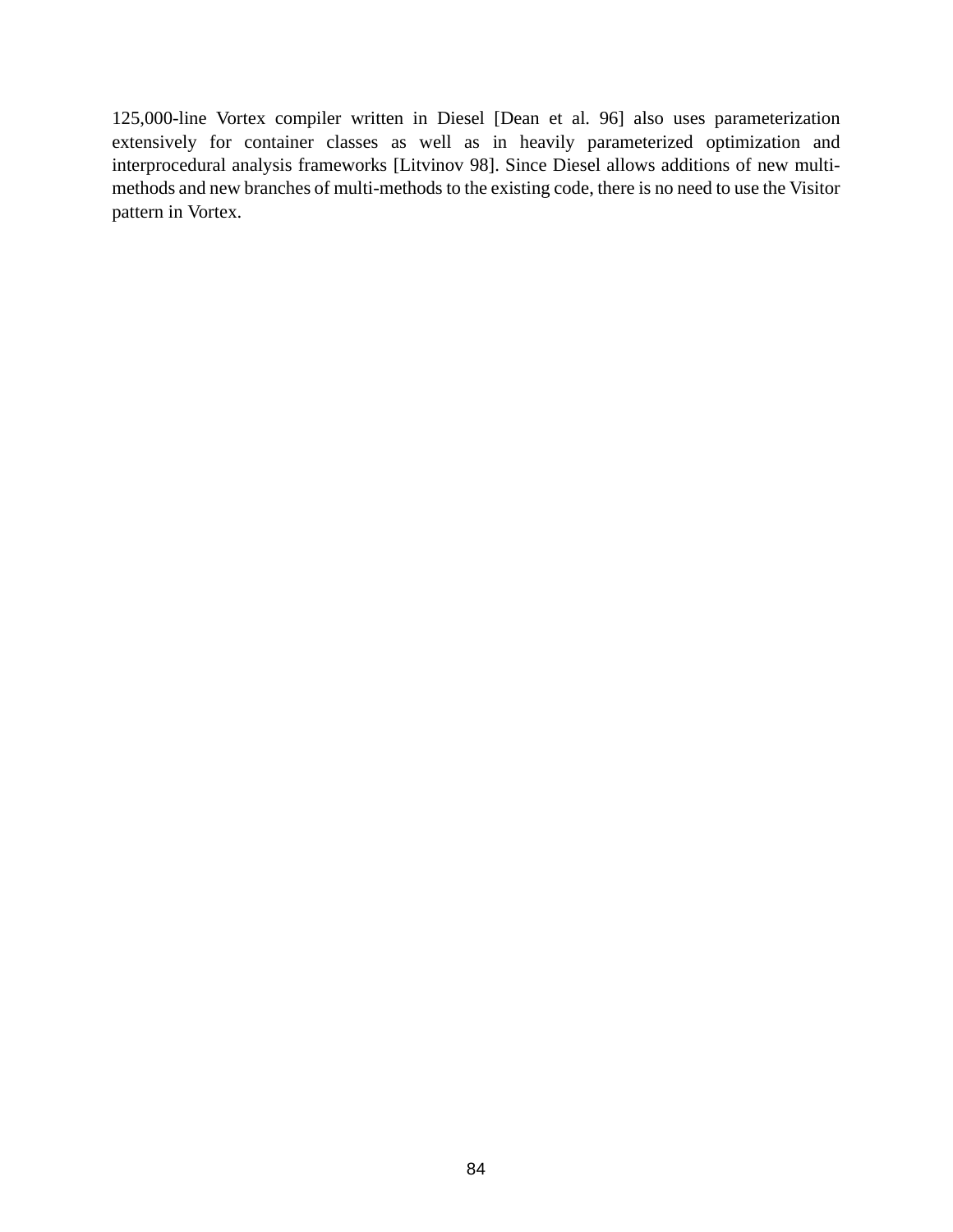## 5 Modules

Diesel allows declarations to be packaged up into modules. Modules aid in managing a program's name spaces, by treating like-named declarations in different modules as unrelated. Client code explicitly indicates which subset of the available modules are being used, thereby helping to narrow the interface that the client has of the rest of the program. Modules also support encapsulation, by allowing the declarations within a module to be marked with a visibility annotation, and restricting clients to access only visible members. The following example illustrates some of the features of Diesel's module system:

```
module Collection {
   import PrintUtils; -- import e.g. print_to_console
   public abstract class collection[T];
   public fun do(c:collection['T], closure:&(T):void):void;
   public fun print(c:collection['T]):void {
      print_to_console(c.collection_name);
      ... print elements ... }
   protected fun collection_name(:collection[T]):string;
   ...
}
module List {
   public extends Collection;
   public class list[T] isa collection[T];
   method collection_name(l@list['T]):string { "list" }
   import Link;
   module Link {
      public class link[T];
         public field value(:link[T]):T;
         public get var field next(:link[T]):link[T]|null;
      public object null;
      ...
   }
   ...
}
```
The full syntax of module-related declarations augments the earlier Diesel syntax as follows:

```
static decl ::= module decl
                    | ext_module_decl
                    | import_decl
                    | extends_decl
                    class decl
                    ext class decl
                    predicate decl
                    disjoint_decl
                    | cover_decl
                    divide decl
                    synonym decl
                    fun decl
                    method decl
                    | signature_decl
```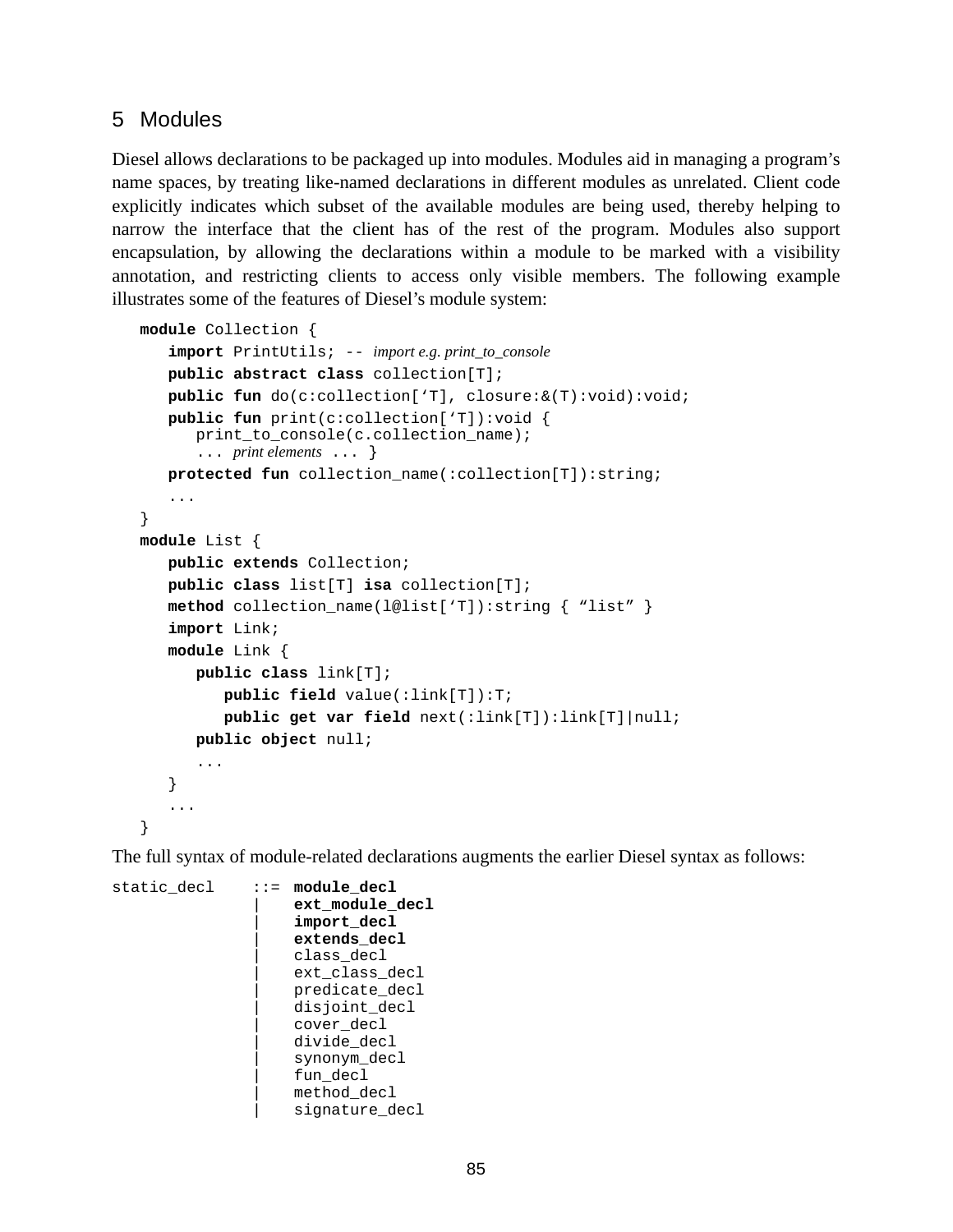```
| field_decl
                   field method decl
                   | precedence_decl
                   | prim_decl
                   | pragma
module_decl ::= [privacy] "module" name {pragma} module_body
module body ::= \sqrt{''} module contents \sqrt{''} [\sqrt{''}; \sqrt{''}]
                   | ";" module_contents "end" "module" [name] ";"
                   | ";" module_contents <EOF> module body ends at end of file
module_contents::= { mod_decl | stmt }
mod_decl ::= friend_decl
                   | static_decl
                   | dyn_decl
ext_module_decl::= "extend" module_decl
import_decl ::= [privacy] "import" module_refs {pragma} ";"
extends decl ::= [privacy] "extends" module refs {pragma} ";"
friend decl ::= "friend" module refs {pragma} ";"
module_refs ::= module_ref {"," module_ref}
module_ref ::= qualified_name
class decl ::= [type cxt] [privacy] class kind name [formal params]
                       [type_cons] ["isa" class_ref_ps] [field_inits]
                       {pragma} ";"
ext_class_decl ::= [type_cxt] [privacy] "extend" ext_class_kind class_ref_p
                       [type_cons] ["isa" class_ref_ps] [field_inits]
                       {pragma} ";"
predicate_decl ::= [type_cxt] [privacy] "predicate" name [formal_params]
                       [type_cons] ["isa" class_ref_ps]
                       ["when" expr] {pragma} ";"
synonym_decl ::= [type_cxt] [privacy] "synonym" name [formal_params]
                       "=" type_pattern [type_cons] {pragma} ";"
fun_decl ::= [type_cxt] [privacy] "fun" fun_name [formal_params]
                       "(" [fun_formals] ")" [type_decl_p] [type_cons]
                       {pragma} fun_body
method_decl ::= [type_cxt] [privacy] "method" ["signature"] formal_fun_ref
                       "(" [meth_formals] ")" [type_decl_p] [type_cons]
                       {pragma} method_body
signature_decl ::= [type_cxt] [privacy] "signature" formal_fun_ref
                       "(" [fun_formals] ")" [type_decl_p] [type_cons]
                       {pragma} ";"
field_decl ::= [type_cxt] [field_privacy] ["shared"] ["var"] "field"
                       name [formal_params]
                       "(" fun_formal ")" [type_decl_p] [type_cons]
                       {pragma} field_body
field_method_decl::=[type_cxt] [field_privacy] ["shared"] ["var"] "field"
                       "method" ["signature"] name_formal_fun_ref
                       "(" meth_formal ")" [type_decl_p] [type_cons]
                       {pragma} field_body
let_decl ::= [privacy] "let" ["var"] name [type_decl] {pragma}
                       " :=" \exp r "privacy ::= "public" | "protected" | "private"
field_privacy ::= privacy ["get" [privacy "put"] | "put"]
var ref ::= qualified name
class ref ::= qualified name [params]
class_ref_p ::= qualified_name [param_patterns]
```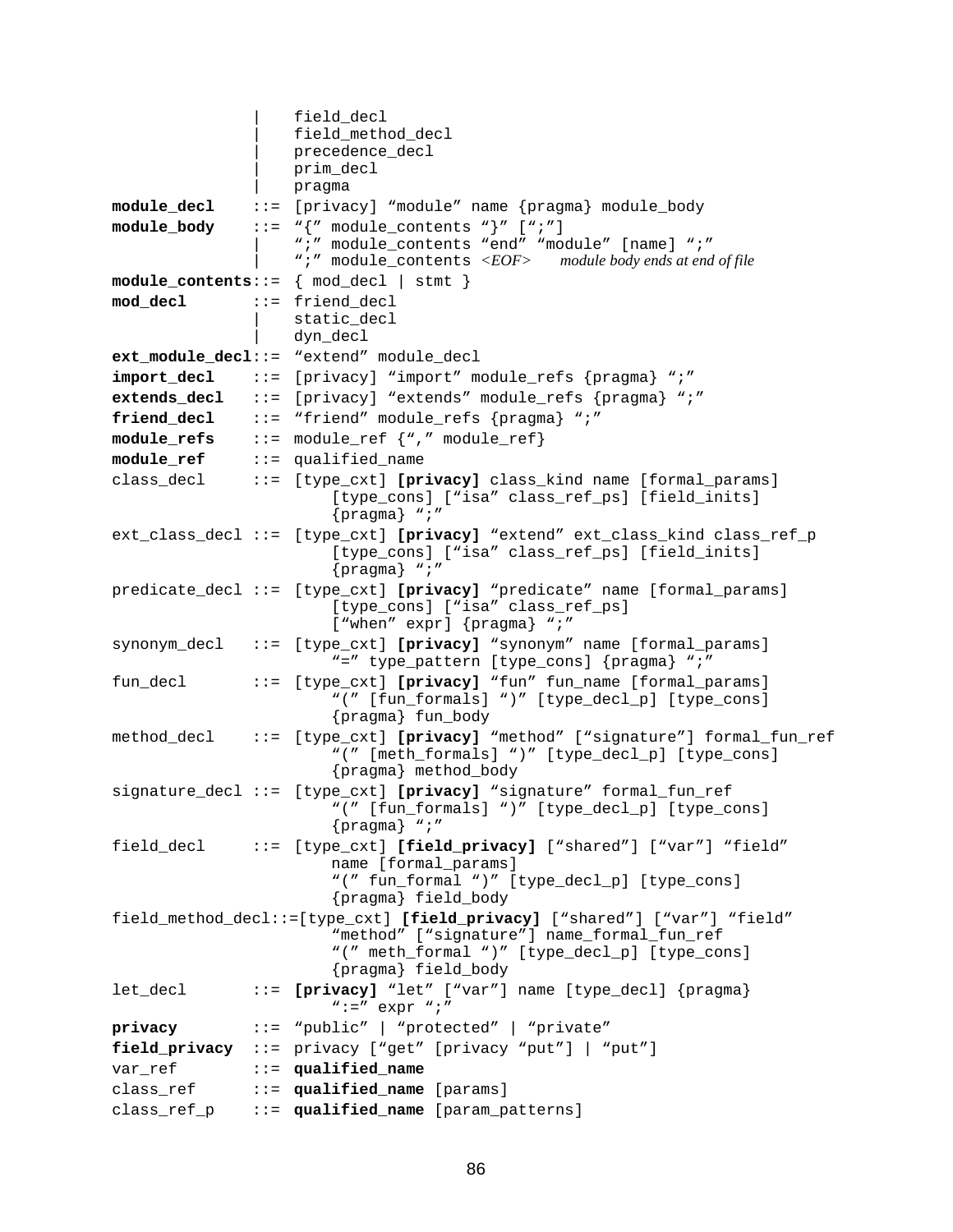```
name_fun_ref ::= qualified_name [params]
op_fun_ref ::= qualified_op_name [params]
name_formal_fun_ref::=qualified_name [formal_params]
op_formal_fun_ref::=qualified_op_name [formal_params]
qualified_name ::= [[module_ref] "$"] name
qualified_op_name::=[[module_ref] "$"] op_name
```
Note that Diesel's current module system is intentionally simple and somewhat incomplete, intended to enable Diesel programmers (and its language designer) to gain experience using a module system in a language featuring Diesel's other unusual constructs such as multiple dispatching.

### 5.1 Module Declarations

A group of declarations and statements can be packaged in a named module. The module introduces a new nested scope, in which its body declarations are declared. Executing a module causes its body statements and declarations to be executed, in the order given in the module. As with other nested scoping, declarations in the scope surrounding the module are visible within the module. (Visibility of the declarations within a module to scopes outside the module are mediated by privacy annotations, as discussed in section 5.2.)

There are several equivalent ways of declaring a module:

|  | module $moduleName \{ \dots \text{ } decls \text{ } and \text{ }stmts \dots \}$ |  |  |
|--|---------------------------------------------------------------------------------|--|--|
|  | module moduleName;  decls and stmts  end module;                                |  |  |
|  | module moduleName;  decls and stmts  end module moduleName;                     |  |  |
|  | <b>module</b> moduleName; $\ldots$ decls and stmts $\ldots$ -- end of file      |  |  |

The first way is the "standard" way to write a nested scope, but if the body is large, the closing brace may be visually difficult to notice. As a more visually obvious alternative, the end modulestyle syntax can be used. For further clarity and error checking, the name of the module can be specified again when it is being ended. Finally, the end module clause can be omitted entirely, in which case the module implicitly extends to the end of the file; this style is particularly convenient if a whole file defines a single module.

A module can be declared within another module, introducing a further nested scope. As with nested scoping in other contexts, the declarations of the enclosing module are visible within the nested module.

File include declarations are only allowed at top-level, not within a module. This ensures that an included file's scope always begins in the outer scope.

### 5.2 Privacy and Encapsulation

Most kinds of declarations in a module can be given privacy annotations, which control the accessibility of the declaration in scopes outside the module. (A declaration is always accessible within the module and within any nested modules. As a consequence, it is pointless to give privacy annotations on global declarations.) If a named declaration is accessible, then it can be referenced,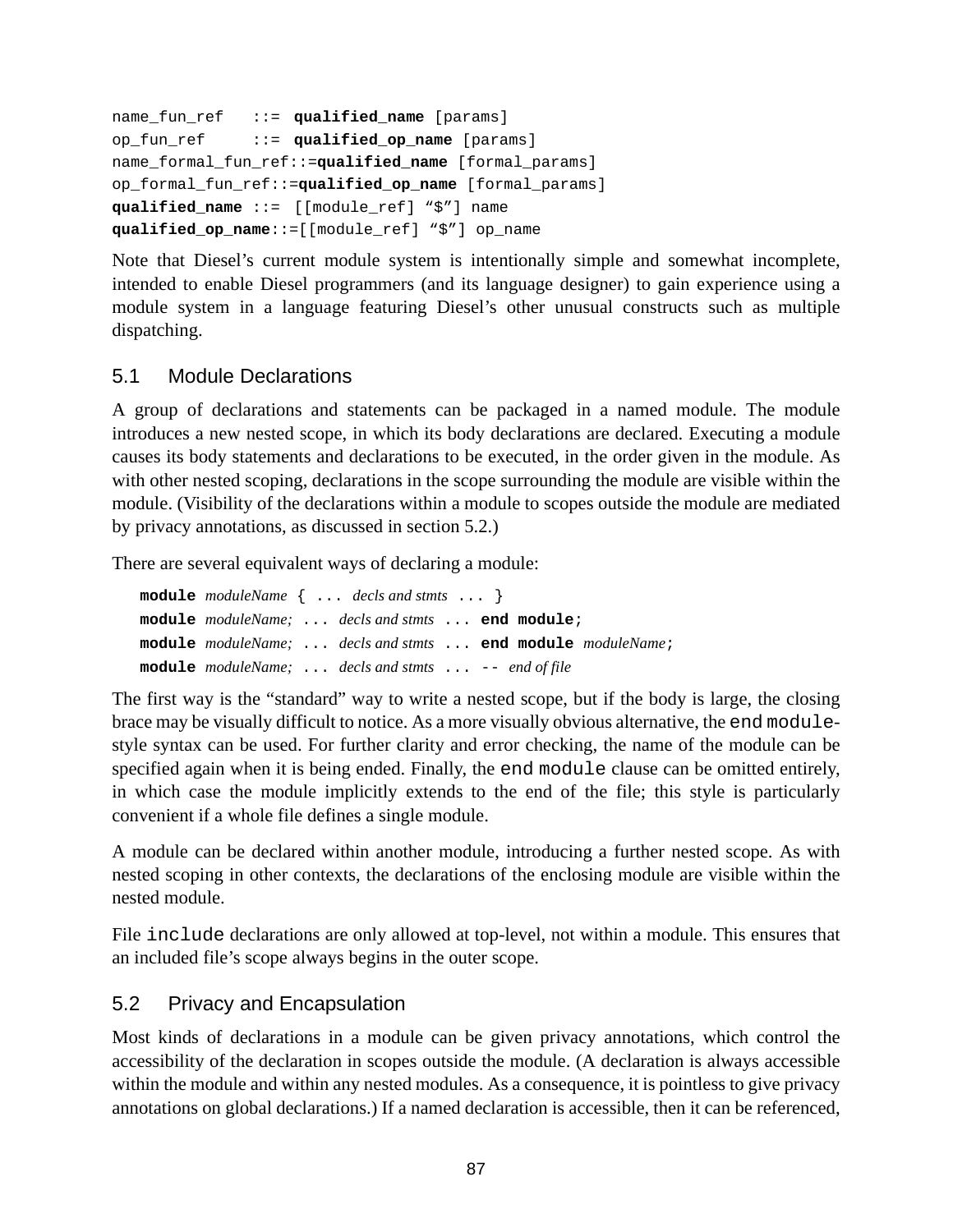either directly using a qualified name (described in section [5.3](#page-89-0)) or indirectly through the effects of an import declaration (described in section [5.4\)](#page-89-0).

A declaration annotated public is accessible to any scope that has access to the enclosing module. Since global modules are accessible to all code, public declarations of global modules are globally accessible.

A declaration annotated protected is accessible to outside code only if it is lexically within a module that declares itself to be a "submodule" of the module directly containing the protected declaration. One module declares that it is a submodule of another using an extends declaration, as described in section [5.5](#page-90-0).

A declaration annotated private is accessible to outside code only if it is lexically within a module that the module directly containing the private declaration declares to be a friend, using a friend declaration as described in section [5.6.](#page-90-0)

If a privacy annotation is omitted, it defaults to protected.

 $\overline{\phantom{a}}$ 

A mutable field declaration introduced two new names, one for the field's getter function and one for its setter function. The privacy of each of these functions can be specified separately. A field privacy annotation of the form *getter\_privacy* get *setter\_privacy* put specifies both the getter and the setter's privacy explicitly. Either of these halves may be omitted, in which case the omitted privacy defaults to protected. A single privacy annotation can be given, in which case it applies to both the getter and the setter.

For all declarations that introduce one or more new names, including module, class, object, predicate, synonym, function, field, and variable declarations, privacy annotations control accessibility of those names. Some declarations do not introduce any new names, but rather augment some existing declared entities; such declarations include class extension declarations, signature declarations, and method and field method declarations. The effect of a privacy annotation on these declarations is as follows:

- On a class extension declaration, a privacy annotation controls visibility of the knowledge that one class type is a subtype of another. The privacy annotation does not affect the fact that the subclass does inherit from the superclass (which affects run-time method lookup), and that the subclass type is a subtype of the superclass type in scope of the class extension declaration. Type checking ensures that the subclass is indeed a legal subtype; hiding this fact simply restricts outside clients from exploiting it. Hidden subtyping can be useful to allow a class to inherit another for implementation purposes, while acting to outside clients as if it were a separate type. **example?**
- Similarly, on a signature declaration, a privacy annotation controls visibility of the knowledge that a function supports a certain interface. Type checking will ensure that all signatures are valid; hiding a signature simply prevents some outside clients from using the signature to license a call of the function.
- A privacy annotation on a method or field method declaration is only meaningful if the declaration includes a signature annotation, in which case the privacy annotation is transferred to the implicit signature declaration(s). The method or field method(s) themselves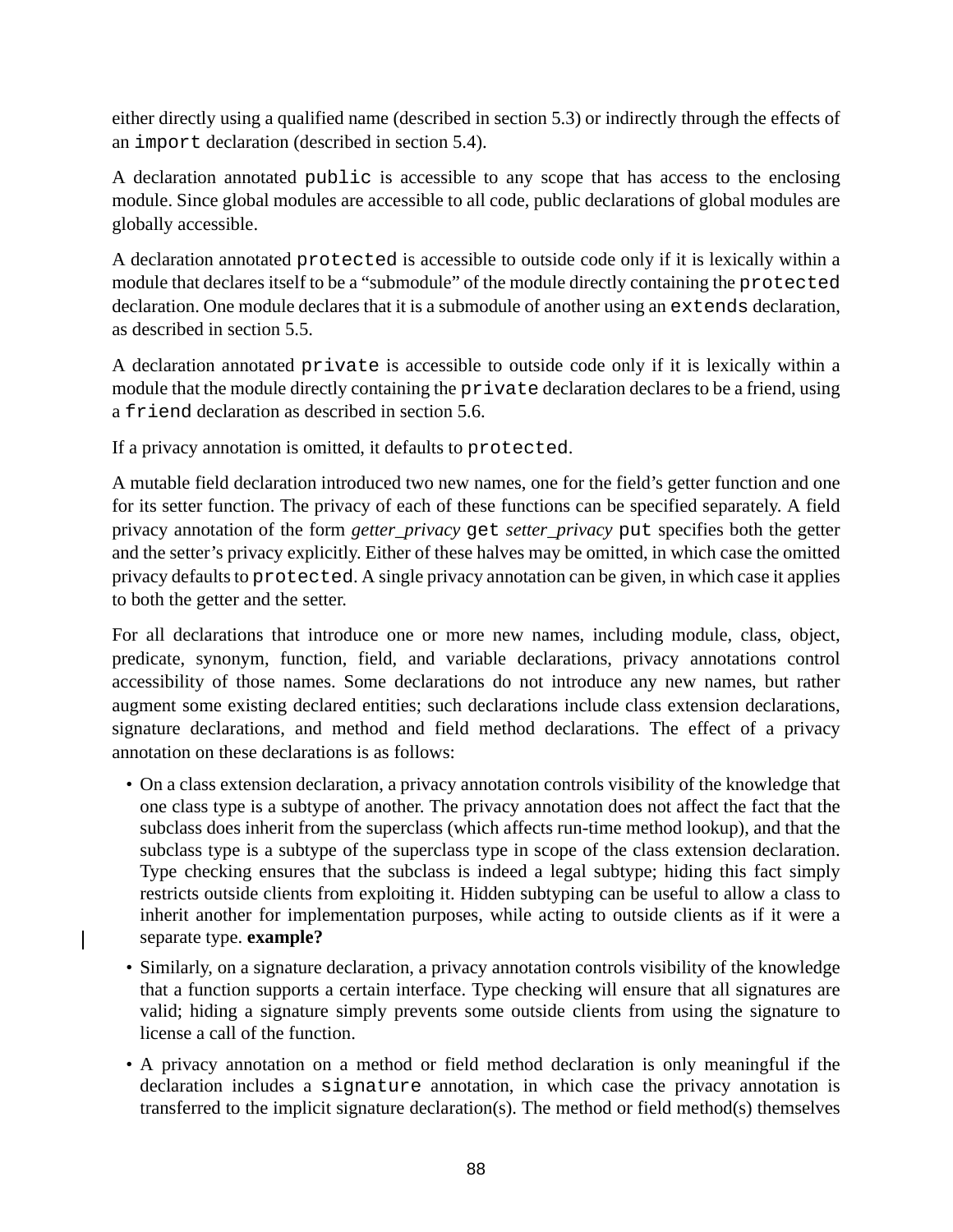do not have visibility separate from the visibility of the function they extend; if a function is visible to a caller, then so are all methods that extend that function. If a signature annotation is not specified, any privacy annotation specified with a method or field method declaration must match the accessibility of the function(s) being extended, and has no other effect.

**refine this semantics to say which outside clients see the subtyping & signature decls (just those that import? introduce use in addition to import?), and make it be the same as for regular class & fun declarations. how does this hiding interact with ITC?**

**note that the UW Diesel implementation doesn't yet support hiding subtyping or signature decls; all are implicitly globally visible, i.e., visible whenever their endpoint types or their function & argument types are.**

**explain how all declarations are visible globally for the purposes of ITC, e.g., for each function, for all its signatures (even hidden ones), enumerating all possible concrete classes (even hidden ones) that conform (even via hidden subtyping) to the signature's argument types. no modular ITC :(.**

Some declarations do not allow a privacy annotation to be specified. Precedence declarations have global visibility, even when written inside a module, and so do not support a privacy annotation. **[It would be nice, and seems feasible, to make precedence declarations scoped.]** Similarly, prim declarations have visibility in all later prim declarations and in all prim statements occurring in the same source file, independently of what modules they are written in, and so they do not support a privacy annotation. Since they are used solely during implementation-side type checking, disjoint, cover, and divide declarations are globally visible and so do not admit a privacy annotation.

 $\mathbf l$ 

It is possible for a declaration to be given one degree of visibility, but to reference things that have less visibility. For example, a public class declaration might inherit from a private superclass, or a public function might have a private argument or result type. This is legal. Clients of such declarations treat such non-visible aspects of declarations as being unknown, which may prevent the client from performing some operations. For example, a client cannot exploit any subtyping from a class to a hidden superclass (the fact that every class inherits from any is always known), and a client cannot call a function that takes a hidden argument type, nor do anything with the result of a function returning a hidden type except treat it as being some unknown subtype of any. It is not even known that two occurrences of the same hidden type are the same. **the UW Diesel implementation probably does not enforce these limitations fully.**

An alternative to privacy annotations is signature ascription, as in ML. In that model, a separate "module type," called a signature in ML, is assigned to the module, and this type can hide some names by listing only a subset of the members of the module. Signature ascription does not easily let a module have multiple external views, e.g. anyone vs. submodule vs. friend, but it does allow a module's interface to be written down separately from its implementation, which can improve clarity and modular reasoning at the cost of duplicating the "headers" of externally visible members.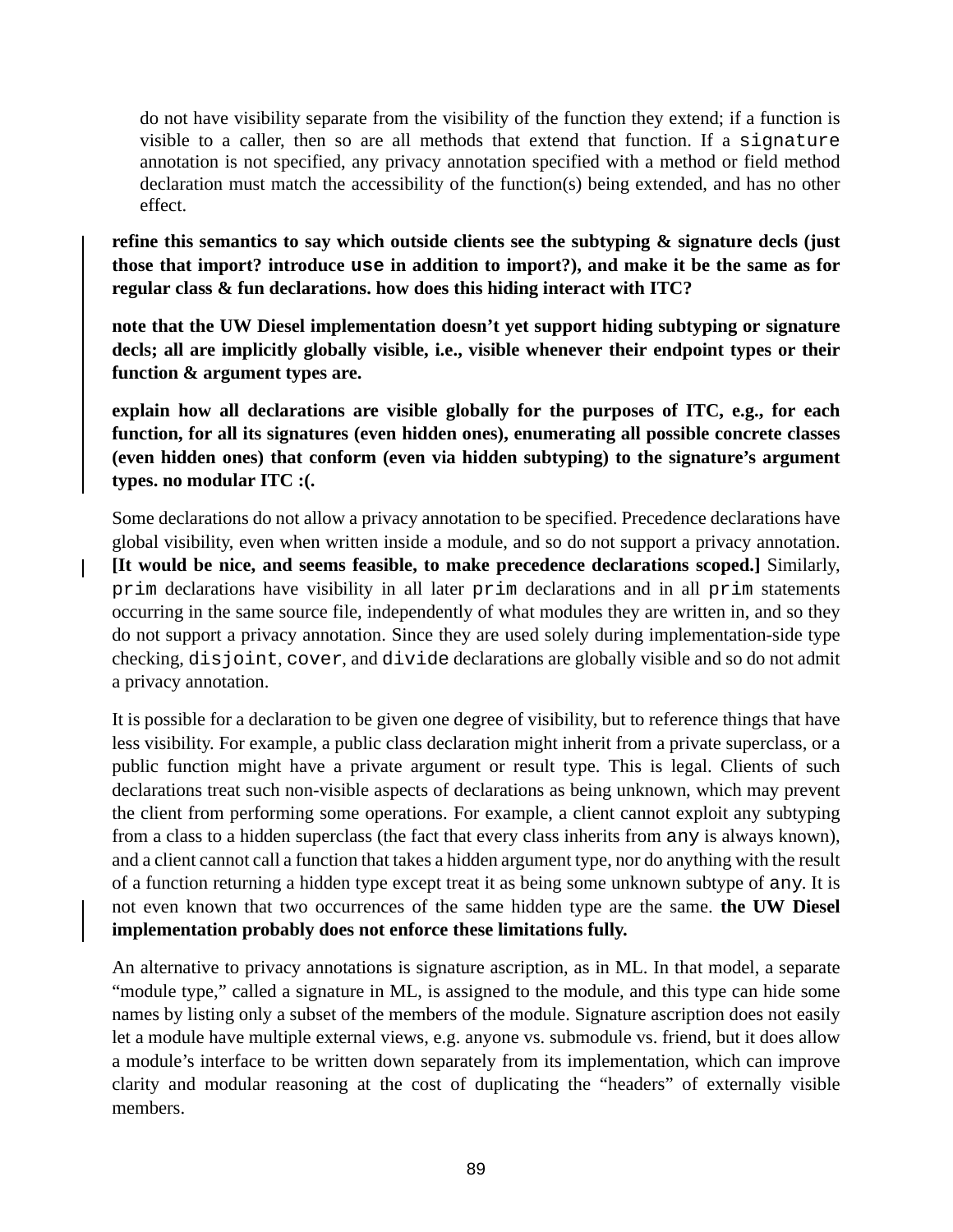## <span id="page-89-0"></span>5.3 Qualified Names

A client can refer to a named member of a module using a qualified name, of the form *moduleName*\$*memberName*. The member named *memberName* must be declared directly in the module named *moduleName* (not in one of its lexically enclosing scopes), and *memberName* must be accessible to the scope containing the qualified name occurrence. A module may itself be nested inside module, and a qualified name may be used to name it, i.e., *moduleName* may itself be a qualified name. Thus, a qualified name can specify a path, *outerModuleName*\$*nestedModuleName*\$*...*\$*lastModuleName*\$*memberName*, starting with some outer module (whose name is declared in a scope lexically enclosing the qualified name occurrence), then stepping through a sequence of nested modules (each of which is accessible to the scope containing the qualified name occurrence), finishing with the name of some member of the last module.

For the purposes of qualified names, the global scope is treated as a module whose name is empty. Thus, a qualified name can start with \$, e.g., \$*globalModuleName*\$*...*\$*nestedModuleName*\$*memberName* or \$*globalName*. Such a *fully qualified name* is a context-insensitive way to refer to a named declaration.

## 5.4 Import Declarations

Named members exported by modules can be accessed using qualified names, but doing so can lead to verbose programs. Alternatively, all names exported by some module can be imported into a client scope using an import declaration. The effect of an import declaration is to declare local aliases of all the names in the imported modules that are accessible to the importer. These aliases can then be referred to using regular, unqualified names in their scope.

An import declaration can have a privacy annotation. This annotation controls the visibility of the aliases to clients of the importing module. The aliases are known to the client of the importing module to be equivalent to the names in the importee module, in case both modules are accessible to the client.

A member declared in a scope shadows a member of the same name imported from another module. A member imported into a scope shadows a member declared in a lexically enclosing scope.

If two different modules are imported that declare the same name, and those names are not known to be aliases, then the name is considered ambiguously imported, and it cannot be referred to under its alias name. The ambiguity can be resolved using qualified names to indicate explicitly which module's version of the name is desired.

To avoid circular dependencies in name resolution, import declarations are ignored when resolving the names of modules in import declarations themselves. Only regular lexical scoping is used when resolving the names of importees.

A common idiom is to declare a nested module containing public and private members, and then immediately import the nested module into the enclosing scope. This has the effect of making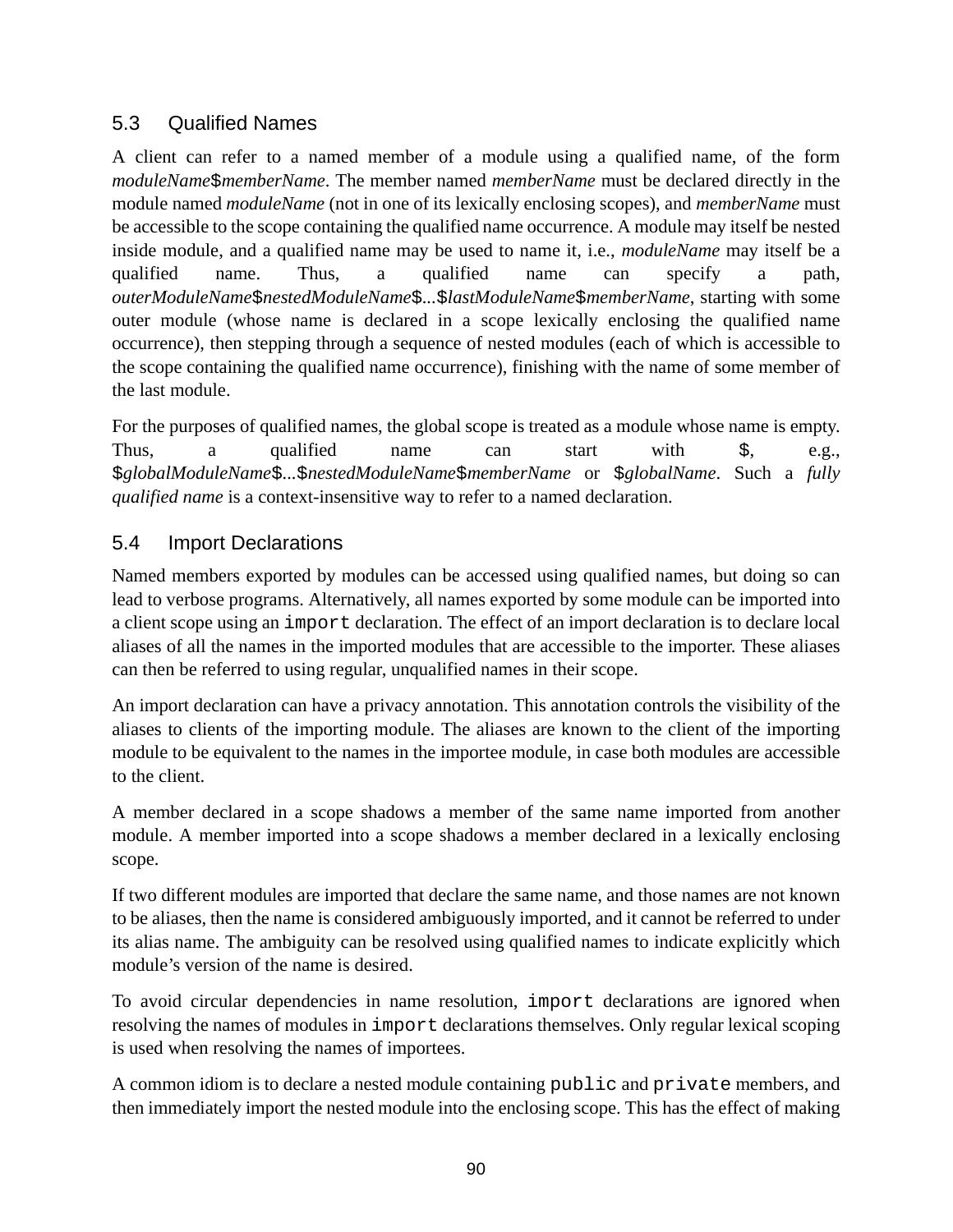<span id="page-90-0"></span>the public members of the nested module visible to the rest of the enclosing scope, while hiding the private members, analogously to how a local declaration in ML allows hiding of some declarations while exporting others. The imported public members can be made available to outside scopes by giving the import declaration an appropriate privacy annotation.

It is not currently possible to selectively import a subset of the names of a module, or to assign different imported names different privacies. Such an ability would be useful to add to the language, however. **how about coupling a signature ascription to an import decl? or to a module itself? seems like it could solve lots of problems....**

**investigate allowing import in dyn scopes (only a limitation of the implementation, not the semantics)**

## 5.5 Extends Declarations

A module can specify that it is a "submodule" of another module by using an extends declaration specifying the other module. This grants the submodule access to the protected members as well as the public members of the extended module. In addition, an extends declaration acts like an import declaration, introducing local aliases for all public and protected named members of the extended module into the submodule. The rules for privacy annotations and shadowing of these local aliases are the same as for local aliases due to import declarations.

An extends declaration is intended to achieve for modules an effect similar to what traditional class-based languages achieve for protected members. For example, a class and its operations can be declared in one module, with any members intended for use only by subclasses marked protected. A subclass can then be declared in a separate module, which can gain access to the protected members, e.g., to override them with subclass-specific methods, by declaring that the module containing the subclass extends the module containing the superclass. Note, however, that there is no obligation that the submodule actually declare a subclass, or access the protected members solely on behalf of subclass instances; protected privacy is only advisory. It would be useful to extend the language to enforce the constraint that submodules only access protected members of the extended module on behalf of instances of classes declared in the submodule. **introduce protected types.**

As with import declarations, extend declarations are ignored when resolving the names of modules in import or extend declarations. Only regular lexical scoping is used when resolving the names of extendees.

## 5.6 Friend Declarations

A module can grant an outside module access to all of its members, including its private members, by listing the outside module in a friend declaration. Then, whenever the friend module accesses a member of the module, either directly via a qualified name or indirectly through import or extends declarations, access is always granted.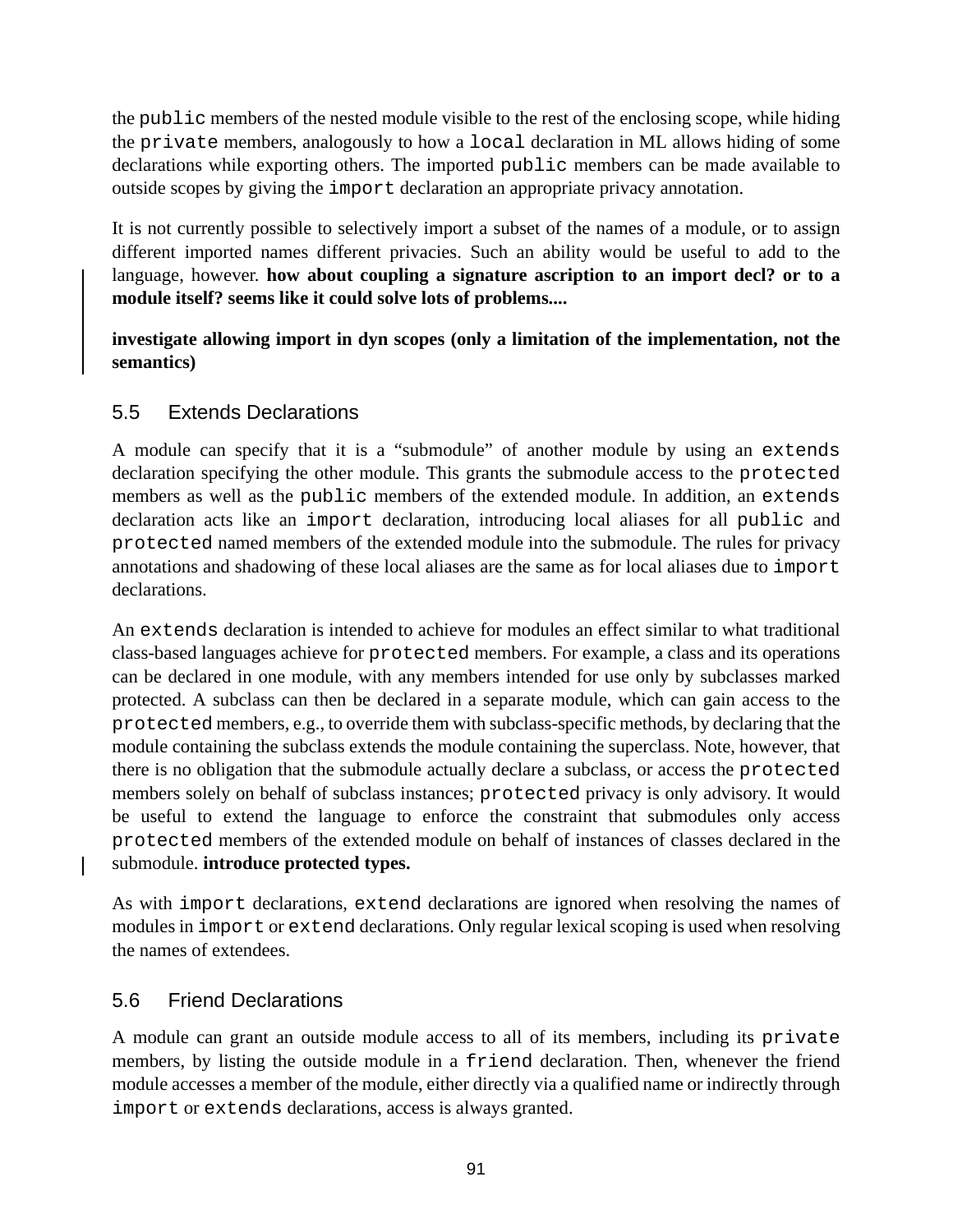In contrast to extends declarations, which occur in the outside extending modules that wish to gain additional access to a module's members, friend declarations occur in the module wishing to grant access to outside modules.

Since a friend declaration introduces no names, it can have no privacy annotation.

As with import and extend declarations, friend declarations are ignored when resolving the names of modules in import, extend, or friend declarations. Only regular lexical scoping is used when resolving the names of friends.

A friend declaration can only appear inside a module, not at top-level.

### 5.7 Module Extension Declarations

A module's body can be augmented "from the outside" of its original declaration using a module extension declaration, analogously to how a class or object extension declaration can augment the inheritance declarations and field initializers of a class or object "from the outside." Such a declaration begins with the keyword extend followed by a normal module declaration. However, unlike a regular module declaration, the module extension does not declare a new module, but instead must refer to an existing module. The body of the module extension is in the same scope as the body of the original module declaration, and the bodies of any other module extensions of the same module; all these bodies can refer to any declarations in any of the bodies. Executing a module extension causes its body statements and declarations to be executed, in the order given in the module extension; the body of the module extension is not executed when the original module is executed.

Note that a module extension declaration is unrelated to an extends declaration identifying a submodule. One begins extend module, while the other begins extends. The former augments an existing module in place, while the latter is a component of a module that claims access to protected members of some other modules.

Module extensions are intended to be a way for a module's implementation to be spread across multiple files. They also allow a single module to act as an open-ended "name space" container into which other files add declarations, e.g. nested modules. This ability is similar to packages in Java and namespaces in C#.

The current syntax of module extensions requires the extendee module to be referred to by a simple name, not a qualified name. To achieve the effect of an extension of a module accessed by a qualified name, e.g.

**extend module** M1\$M2\$M3 { ... }

a nested sequence of module extensions can be declared, e.g.

**extend module** M1 { **extend module** M2 { **extend module** M3 { ... } } }

Nonetheless, it would be useful to regularize the language to allow qualified names in this context as well. **trivial; do this.**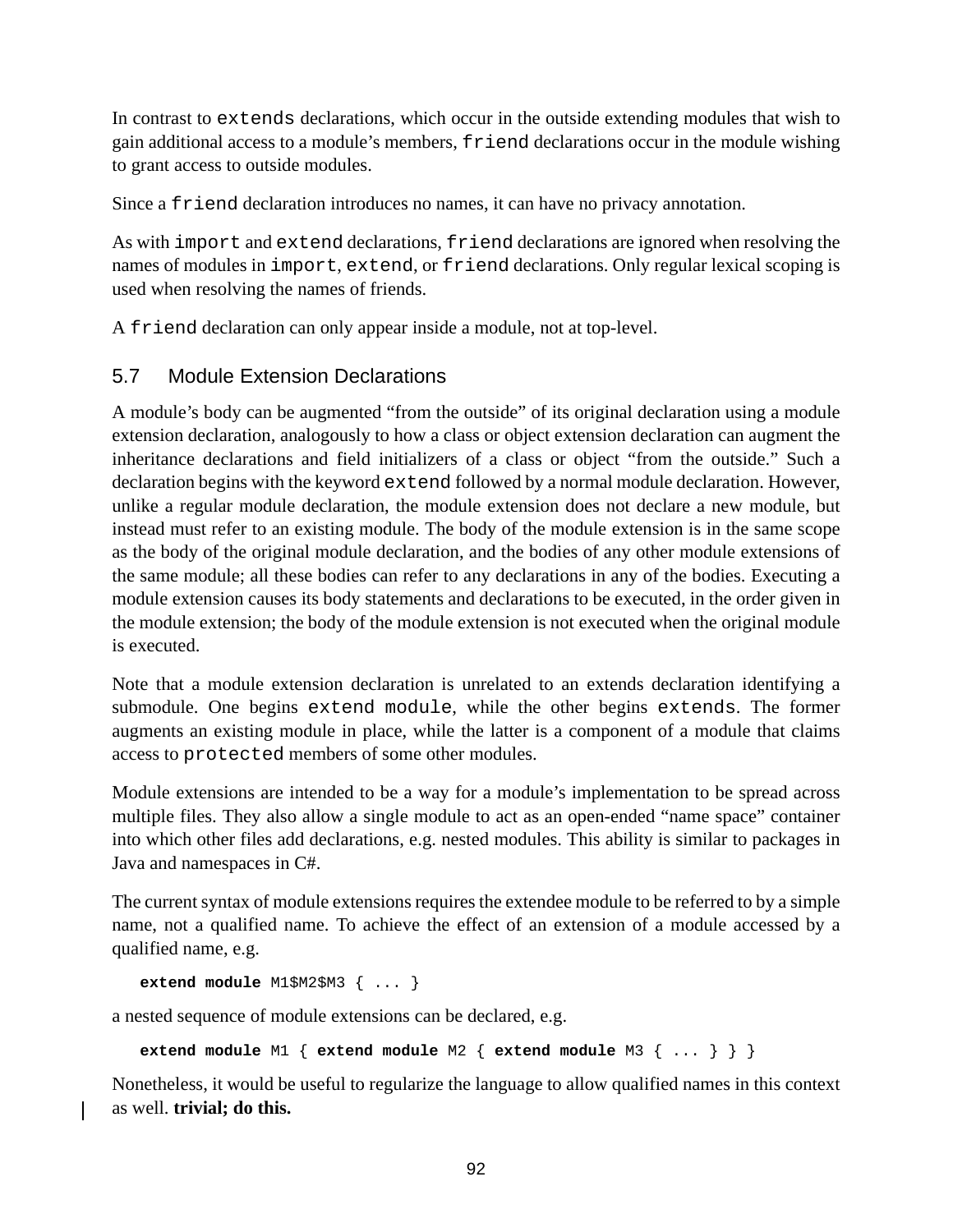## 5.8 Function Call Overload Resolution

As described in section [5.4,](#page-89-0) if two members of different modules but with the same name are imported into the same scope, the name is ambiguous. Normally, this prevents referencing the name. However, Diesel includes support to resolve this ambiguity for the special case of function calls. In this case, the static types of the call's arguments can aid in selecting the right function being called, without requiring qualifying the function's name. To locate the function being invoked, the implementation collects all functions that have the same name, number of explicit type parameters, and number of arguments as the call, and that are declared in any lexically enclosing scope, or are declared in any module imported or extended by a lexically enclosing scope and accessible to that scope; the usual shadowing and ambiguity rules are ignored. Then the set of functions thus collected is filtered to include only those functions having visible signatures with arguments that are supertypes of the types of the actual arguments of the call. If this filtered set still has multiple callable functions, then an "ambiguous reference" error is reported. If the filtered set is empty, then a "message not understood" error is reported. Otherwise, a unique callable function has been located, and it is the one invoked by the function call.

This form of ambiguity resolution is related to the static overloading found in languages like C++, Java, and C#. One difference is that overloading based solely on static argument type is not allowed within a single scope, only when accessing like-named functions declared in different scopes but visible in a common scope.

Currently, function ambiguity resolution based on static argument types is applied to references to functions in function calls, but not to other references to functions including method and signature declarations and field initializers. It would be useful to investigate supporting ambiguity resolution for these other function references as well.

Using static argument types to resolve ambiguities in references to functions being called is convenient (and widely used in practice) for statically typed code, but it does not help dynamically typed code. Qualified names of functions must be used wherever more than one function with a matching name are visible to a call site. This unfortunately penalizes dynamically typed code relative to statically typed code.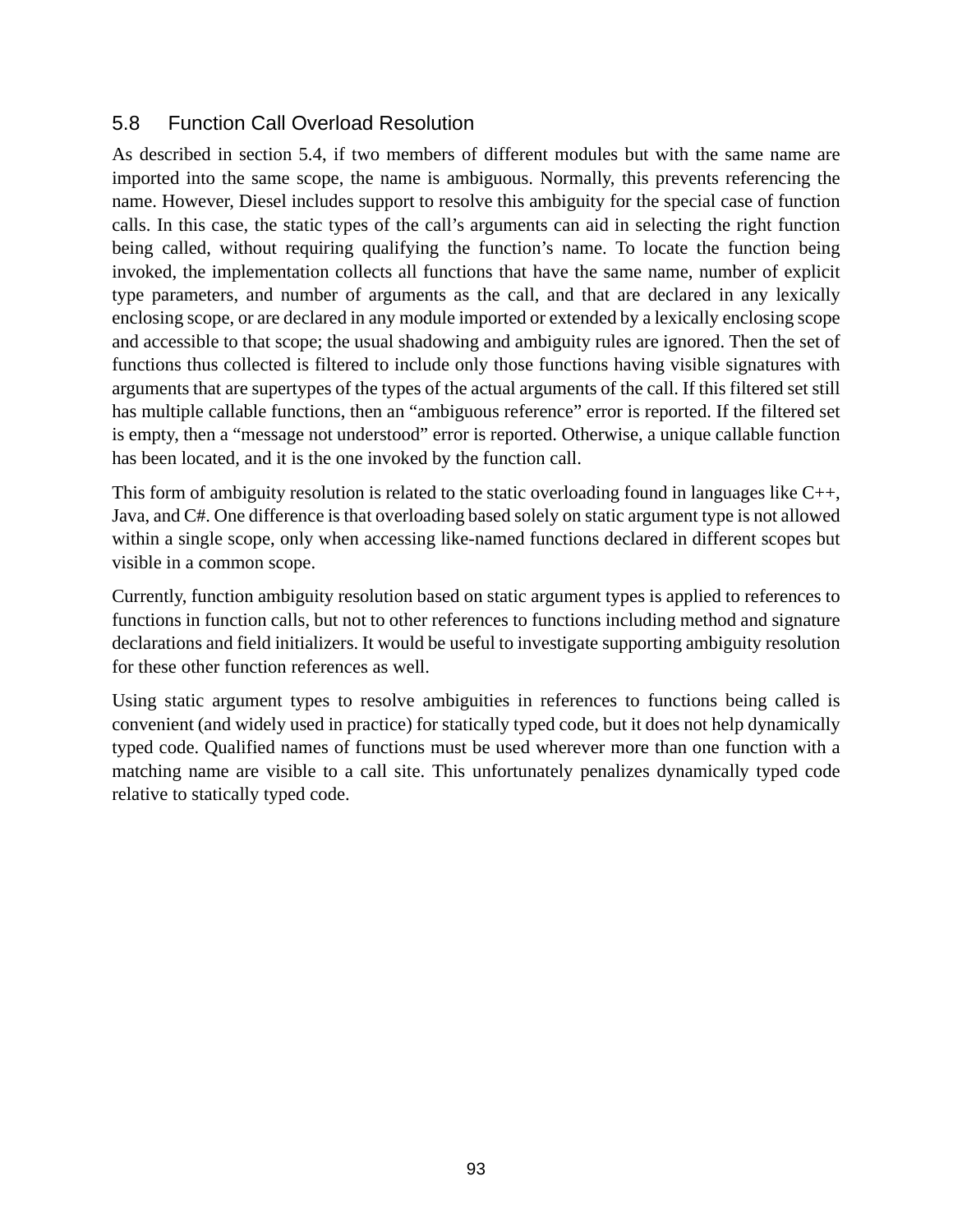# 6 Related Work

Diesel builds on Cecil.

#### **(The following is a discussion of the related work for Cecil. This needs to be extended and revised to include the more recent work which influenced and relates to Diesel.)**

Cecil builds upon much of the work done with the Self programming language [Ungar  $&$  Smith 87, Hölzle *et al.* 91a]. Self offers a simple, pure, classless object model with state accessed via message passing just like methods. Cecil extends Self with multi-methods, copy-down and initialize-only data slots, lexically-scoped local methods and fields, object extensions, static typing, and a module system. Cecil has simpler method lookup and encapsulation rules, at least when considering only the single dispatching case. Cecil's model of object creation is different than Self's. However, Cecil does not incorporate dynamic inheritance, one of the most interesting features of Self; predicate objects are Cecil's more structured but more restricted alternative to dynamic inheritance. Freeman-Benson independently developed a proposal for adding multi-methods to Self [Freeman-Benson 89].

Common Loops [Bobrow *et al.* 86] and CLOS [Bobrow *et al.* 88, Gabriel *et al.* 91] incorporate multi-methods in dynamically-typed class-based object-oriented extensions to Lisp. Method specializations (at least in CLOS) can be either on the class of the argument object or on its value. One significant difference between Cecil's design philosophy and that in CLOS and its predecessors is that Cecil's multiple inheritance and multiple dispatching rules are unordered and report any ambiguities in the source program as message errors, while in CLOS left-to-right linearization of the inheritance graph and left-to-right ordering of the argument dispatching serves to resolve all message ambiguities automatically, potentially masking real programming errors. We feel strongly that the programmer should be made aware of potential ambiguities since automatic resolution of these ambiguities can easily lead to obscure errors in programs. Cecil offers a simpler, purer object model, optional static type checking, and encapsulation. CLOS and its predecessors include extensive support for method combination rules and reflective operations [Kiczales *et al.* 91] not present in Cecil.

Dylan [Apple 92] is a new language which can be viewed as a slimmed-down CLOS, based in a Scheme-like language instead of Common Lisp. Dylan is similar to CLOS in most of the respects described above, except that Dylan always accesses state through messages. Dylan supports a form of type declarations, but these are not checked statically, cannot be parameterized, and are treated both as argument specializers and type declarations, unlike Cecil where argument specializers and argument type declarations are distinct.

Polyglot is a CLOS-like language with a static type system [Agrawal *et al.* 91]. However, the type system for Polyglot does not distinguish subtyping from code inheritance (classes are the same as types in Polyglot), does not support parameterized or parametrically polymorphic classes or methods, and does not support abstract methods or signatures. To check consistency among multimethods within a generic function, at least the interfaces to all multi-methods of a generic function must be available at type-check-time. This requirement is similar to that of Cecil that the whole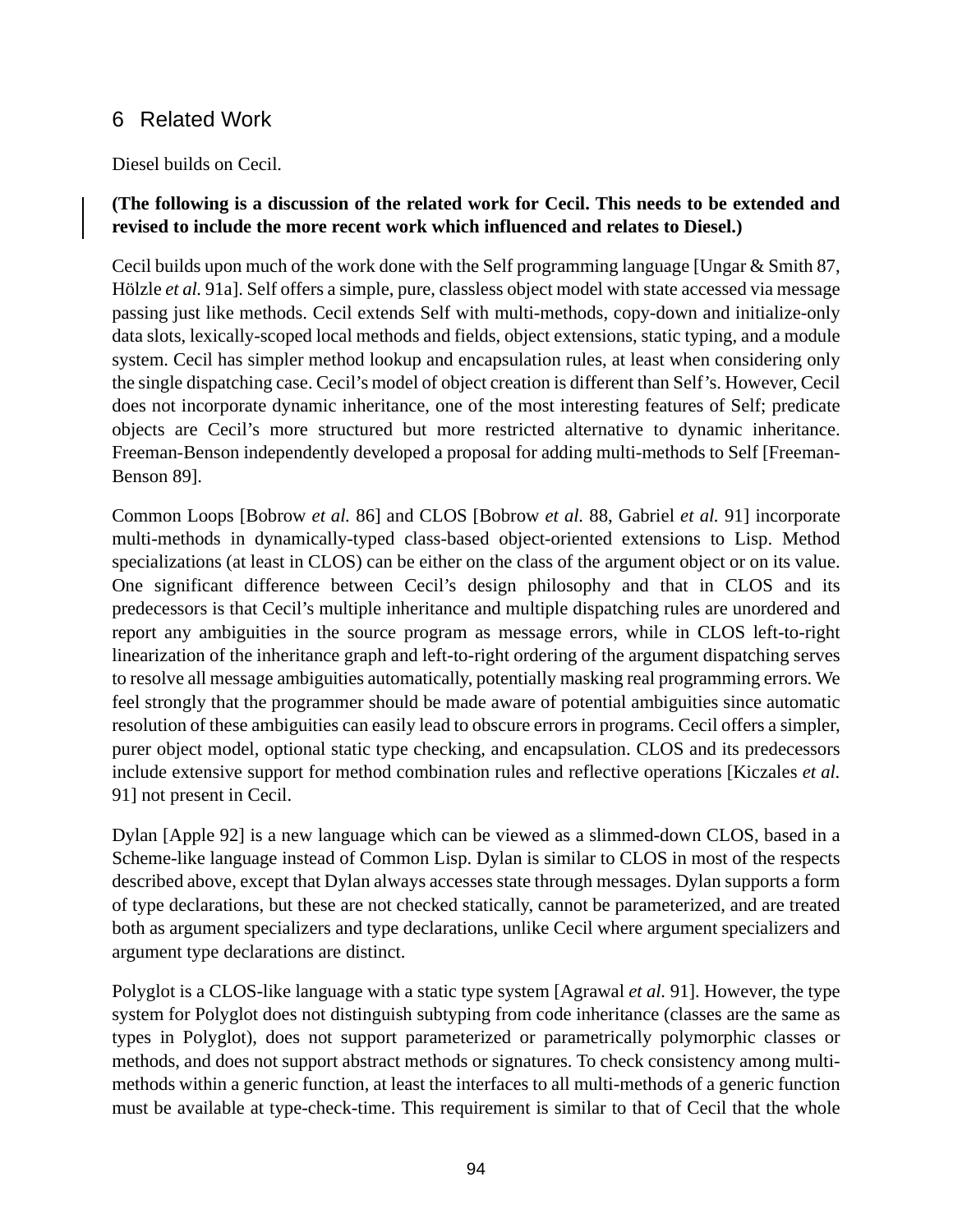program be available at type-check-time to guarantee that two multi-methods are not mutually ambiguous for some set of argument objects.

Kea is a higher-order polymorphic functional language supporting multi-methods [Mugridge *et al.* 91]. Like Polyglot (and most other object-oriented languages), inheritance and subtyping in Kea are unified. Kea's type checking of multi-methods is similar to Cecil's in that multi-methods must be both complete and consistent. It appears that Kea has a notion of abstract methods as well.

Leavens describes a statically-typed applicative language NOAL that supports multi-methods using run-time overloading on the declared argument types of methods [Leavens 89, Leavens & Weihl 90]. NOAL was designed primarily as a vehicle for research on formal verification of programs with subtyping using behavioral specifications, and consequently omits theoretically unnecessary features that are important for practical programming, such as inheritance of implementation, mixed static and dynamic type checking, and mutable state. Other theoretical treatments of multi-methods have been pursued by Rouaix [Rouaix 90], Ghelli [Ghelli 91], Castagna [Castagna *et al.* 92, Castagna 95], and Pierce and Turner [Pierce & Turner 92, Pierce & Turner 93].

The RPDE 3 environment supports *subdivided methods* where the value of a parameter to the method or of a global variable helps select among alternative method implementations [Harrison & Ossher 90]. However, a method can be subdivided only for particular values of a parameter or global variable, not its class; this is much like supporting only CLOS's eql specializers.

A number of languages, including C++ [Stroustrup 86, Ellis & Stroustrup 90], Ada [Barnes 91], and Haskell [Hudak *et al.* 90], support static overloading on function arguments, but all overloading is resolved at compile-time based on the static types of the arguments (and results, in the case of Ada) rather than on their dynamic types as would be required for true multiple dispatching.

Trellis \* supports an expressive, safe static type system [Schaffert *et al.* 85, Schaffert *et al.* 86]. Cecil's parameterized type system includes features not present in Trellis, such as implicitly-bound type variables and uniform treatment of constrained type variables. Trellis restricts the inheritance hierarchy to conform to the subtype hierarchy; it only supports is a-style superclasses.

POOL is a statically-typed object-oriented language that distinguishes inheritance of implementation from inheritance of interface [America & van der Linden 90]. POOL generates types automatically from all class declarations (Cecil allows the programmer to restrict which objects may be used astypes). Subtyping isimplicit (structural) in POOL: all possible legalsubtype relationships are assumed to be in force. Programmers may add explicit subtype declarations as a documentation aid and to verify their expectations. One unusual aspect of POOL is that types and classes may be annotated with *properties*, which are simple identifiers that may be used to capture distinctions in behavior that would not otherwise be expressed by a purely syntactic interface. This ameliorates some of the drawbacks of implicit subtyping.

<sup>\*</sup> Formerly known as Owl and Trellis/Owl.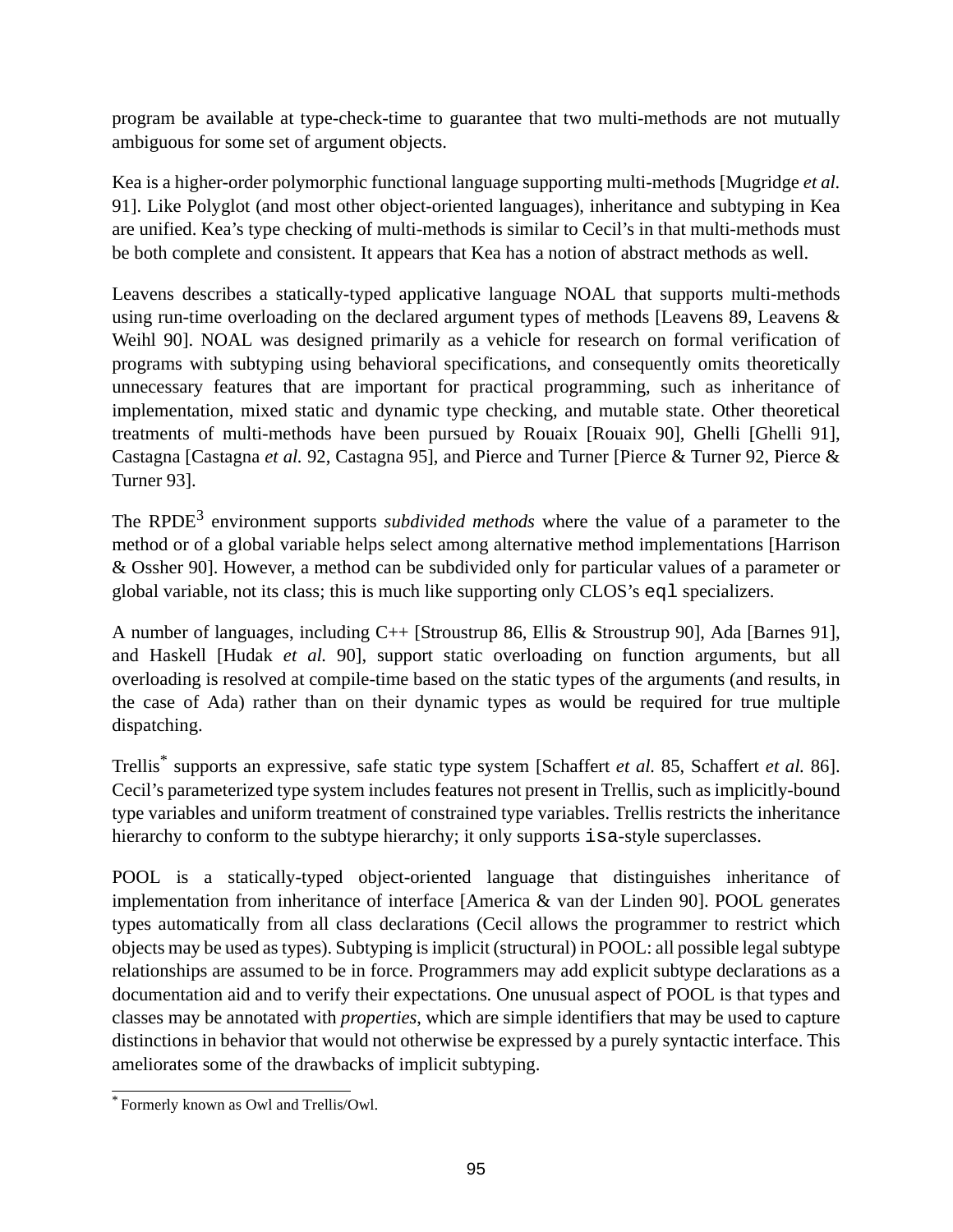Emerald is another classless object-oriented language with a static type system [Black *et al.* 86, Hutchinson 87, Hutchinson *et al.* 87, Black & Hutchinson 90]. Emerald is not based on multiple dispatching and in fact does not include support for inheritance of implementation. Types in Emerald are arranged in a subtype lattice, however.

Rapide [Mitchell *et al.* 91] is an extension of Standard ML modules [Milner *et al.* 90] with subtyping and inheritance. Although Rapide does not support multi-methods and relies on implicit subtyping, many other design goals for Rapide are similar to those for Cecil.

Some more recent languages support some means for distinguishing subtyping from inheritance. These languages include Theta [Day *et al.* 95], Java [Sun 95], and Sather [Omohundro 93]. Theta additionally supports an enhanced CLU-like where-clause mechanism that provides an alternative to F-bounded polymorphism. C++'s private inheritance supports a kind of inheritance without subtyping.

Several languages support some form of mixed static and dynamic type checking. For example, CLU [Liskov *et al.* 77, Liskov *et al.* 81] allows variables to be declared to be of type any. Any expression may be assigned to a variable of type any, but any assignments of an expression of type any to an expression of another type must be explicitly coerced using the parameterized force procedure. Cedar supports a similar mechanism through its REF ANY type [Teitelman 84]. Modula-3 retains the REFANY type and includes several operations including NARROW and TYPECASE that can produce a more precisely-typed value from a REFANY type [Nelson 91, Harbison 92]. Cecil provides better support for exploratory programming than these other languages since there is no source code "overhead" for using dynamic typing: variable type declarations are simply omitted, and coercions between dynamically-typed expressions and statically-typed variables are implicit. On the other hand, in Cecil it sometimes can be subtle whether some expression is statically-typed or dynamically-typed.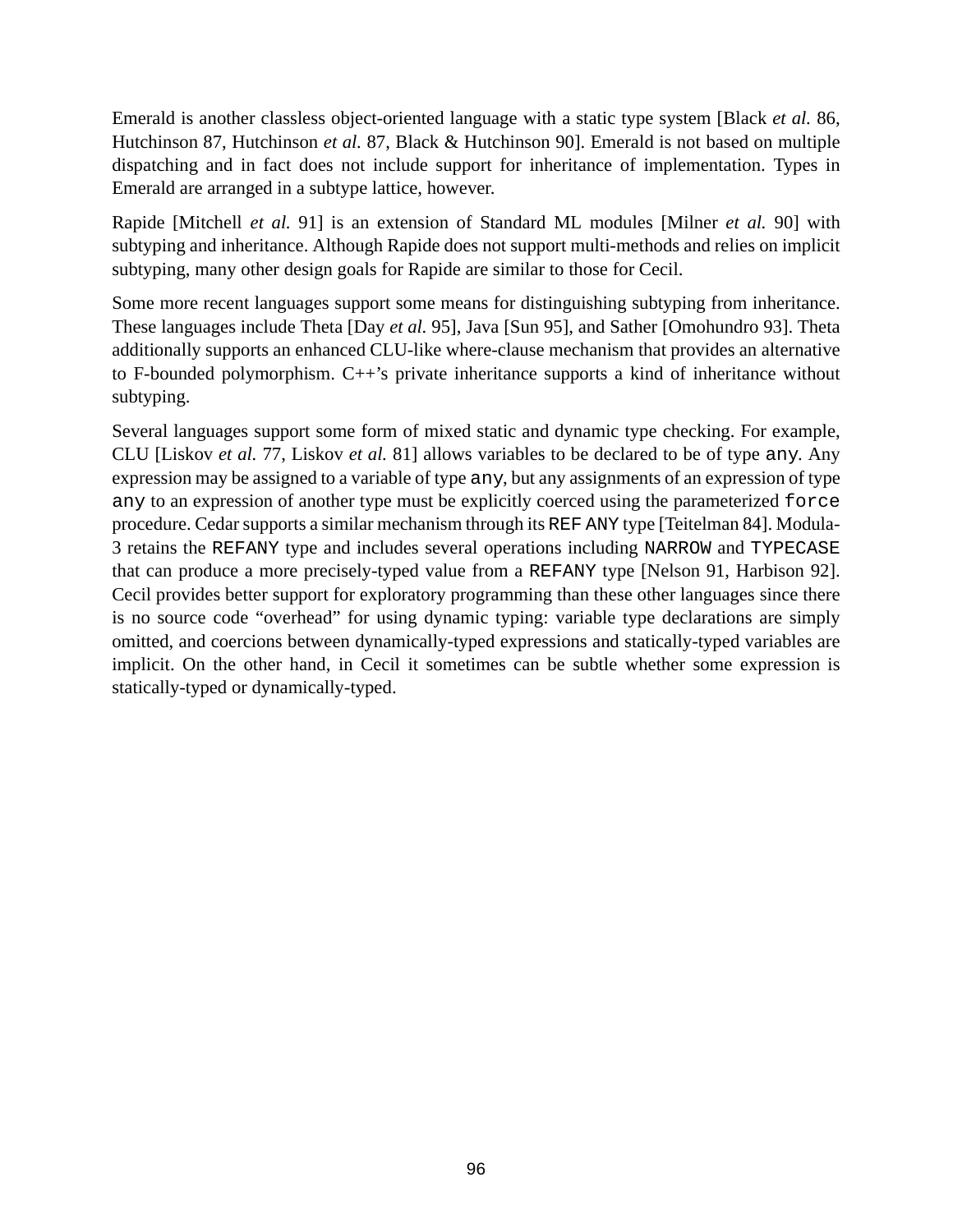# 7 Conclusion

### **TO BE WRITTEN**

 $\mathbf{I}$ 

 $\overline{\phantom{a}}$ 

#### Acknowledgments

#### **TO BE REVISED** to include Diesel-related acknowledgments.

The Cecil language design and the presentation in this document have benefitted greatly from discussions with members of the Self group including David Ungar, Urs Hölzle, Bay-Wei Chang, Ole Agesen, Randy Smith, John Maloney, and Lars Bak, with members of the Kaleidoscope group including Alan Borning, Bjorn Freeman-Benson, Michael Sannella, Gus Lopez, and Denise Draper, with the Cecil group including Claudia Chiang, Jeff Dean, Charles Garrett, David Grove, Vassily Litvinov, Vitaly Shmatikov, and Stuart Williams, and others including Peter Deutsch, Eliot Moss, John Mitchell, Jens Palsberg, Doug Lea, Rick Mugridge, John Chapin, Barbara Lerner, and Christine Ahrens. Gary Leavens collaborated with the author to refine the static type system, devise the module system, and develop an efficient typechecking algorithm. Claudia Chiang implemented the first version of the Cecil interpreter, in Self. Stuart Williams augmented this interpreter with a type checker for the monomorphic subset of the Cecil type system. Jeff Dean, Greg DeFouw, Charles Garrett, David Grove, MaryAnn Joy, Vassily Litvinov, Phiem Huynh Ngoc, Vitaly Shmatikov, Ben Teitelbaum, and Tina Wong have worked on various aspects of the Vortex optimizing compiler for object-oriented languages, a.k.a. the UW Cecil implementation. A conversation with Danny Bobrow and David Ungar at OOPSLA '89 provided the original inspiration for the Cecil language design effort.

This research has been supported by a National Science Foundation Research Initiation Award (contract number CCR-9210990), a NSF Young Investigator Award (contract number CCR-945767), a University of Washington Graduate School Research Fund grant, a grant from the Office of Naval Research (contract number N00014-94-1-1136), and gifts from Sun Microsystems, IBM Canada, Xerox PARC, Edison Design Group, and Pure Software.

More information on the Diesel language and Vortex optimizing compiler projects is available at http://www.cs.washington.edu/research/projects/cecil. More information on related projects of the Washington Advanced Systems for Programming (WASP) group is available at http://www.cs.washington.edu/research/progsys/wasp.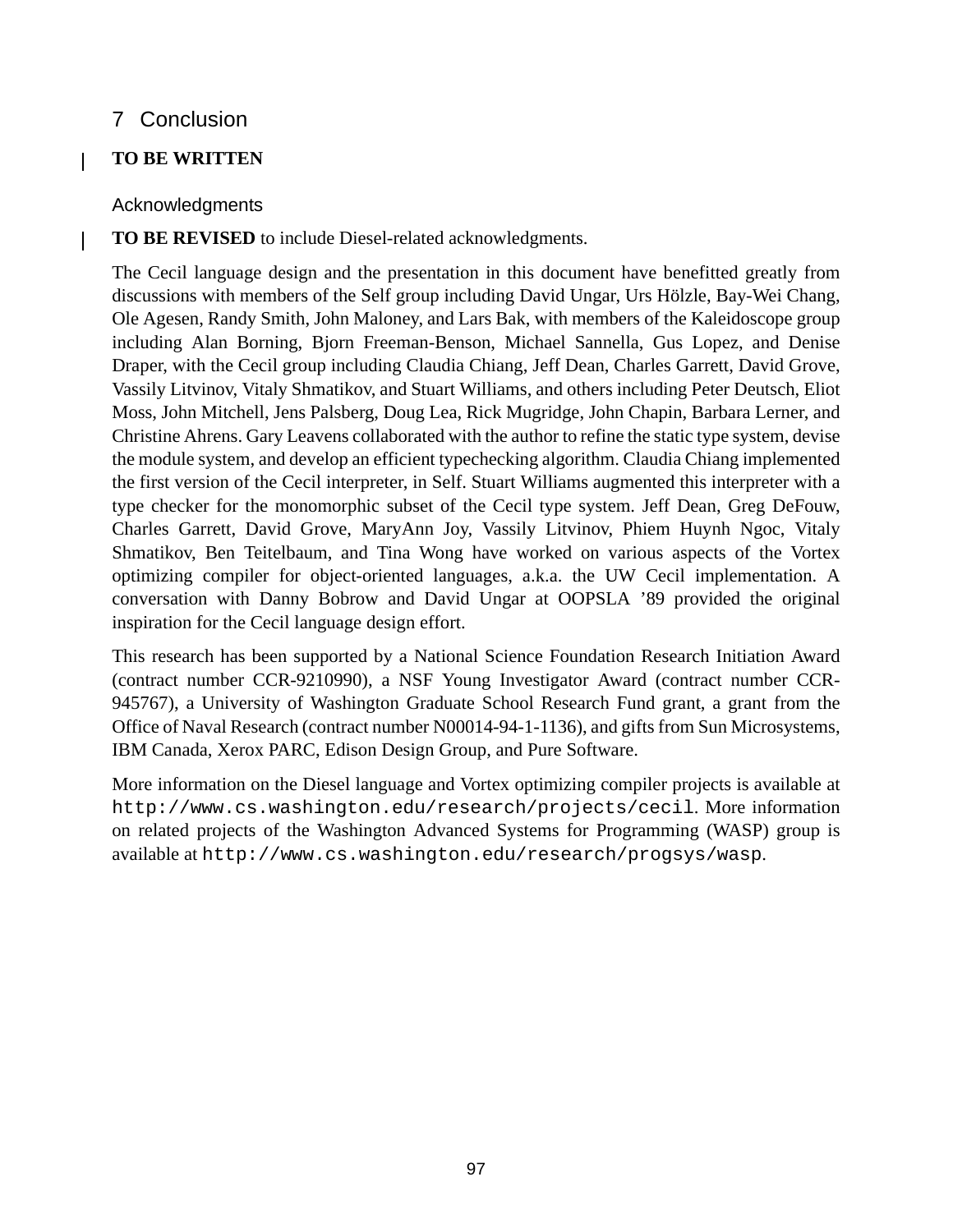#### References

- [Agesen et al. 97] Ole Agesen, Stephen N. Freund, and John C. Mitchell. Adding Type Parameterization to the Java Language. In *Proceedings OOPSLA '97*, Atlanta, GA, October 1997.
- [Agrawal *et al.* 91] Rakesh Agrawal, Linda G. DeMichiel, and Bruce G. Lindsay. Static Type Checking of Multi-Methods. In *OOPSLA '91 Conference Proceedings*, pp. 113-128, Phoenix, AZ, October, 1991. Published as *SIGPLAN Notices 26(11)*, November, 1991.
- [America & van der Linden 90] Pierre America and Frank van der Linden. A Parallel Object-Oriented Language with Inheritance and Subtyping. In *OOPSLA/ECOOP '90 Conference Proceedings*, pp. 161- 168, Ottawa, Canada, October, 1990. Published as *SIGPLAN Notices 25(10)*, October, 1990.
- [Andersen & Reenskaug 92] Egil P. Andersen and Trygve Reenskaug. System Design by Composing Structures of Interacting Objects. In *ECOOP '92 Conference Proceedings*, pp. 133-152, Utrecht, the Netherlands, June/July 1992. Published as *Lecture Notes in Computer Science 615*, Springer-Verlag, Berlin, 1992.
- [Apple 92] *Dylan, an Object-Oriented Dynamic Language*. Apple Computer, April, 1992.
- [Barnes 91] J. G. P. Barnes. *Programming in Ada, 3rd Edition.* Addison-Wesley, Wokingham, England, 1991.
- [Black et al. 86] Andrew Black, Norman Hutchinson, Eric Jul, and Henry Levy. Object Structure in the Emerald System. In *OOPSLA '86 Conference Proceedings*, pp. 78-86, Portland, OR, September, 1986. Published as *SIGPLAN Notices 21(11)*, November, 1986.
- [Black & Hutchinson 90] Andrew P. Black and Norman C. Hutchinson. Typechecking Polymorphism in Emerald. Technical report TR 90-34, Department of Computer Science, University of Arizona, December, 1990.
- [Bobrow *et al.* 86] Daniel G. Bobrow, Kenneth Kahn, Gregor Kiczales, Larry Masinter, Mark Stefik, and Frank Zdybel. CommonLoops: Merging Lisp and Object-Oriented Programming. In *OOPSLA '86 Conference Proceedings*, pp. 17-29, Portland, OR, September, 1986. Published as *SIGPLAN Notices 21(11)*, November, 1986.
- [Bobrow *et al.* 88] D. G. Bobrow, L. G. DeMichiel, R. P. Gabriel, S. E. Keene, G. Kiczales, D. A. Moon. Common Lisp Object System Specification X3J13. In *SIGPLAN Notices 23(Special Issue)*, September, 1988.
- [Borning 86] A. H. Borning. Classes Versus Prototypes in Object-Oriented Languages. In *Proceedings of the 1986 Fall Joint Computer Conference*, pp. 36-40, Dallas, TX, November, 1986.
- [Bourdoncle & Merz 97] François Bourdoncle and Stephan Merz. Type Checking Higher-Order Polymorphic Multi-Methods. In *Conference Record of the 24th ACM SIGPLAN-SIGACT Symposium on Principles of Programming Languages*, pages 302–315, January 1997.
- [Bracha & Griswold 93] Gilad Bracha and David Griswold. Strongtalk: Typechecking Smalltalk in a Production Environment. In *OOPSLA '93 Conference Proceedings*, pp. 215-230, Washington, D.C., September 1993. Published as *SIGPLAN Notices 28(10)*, October 1993.
- [Bracha 96] Gilad Bracha. The Strongtalk Type System for Smalltalk, 1996. OOPSLA '96 Workshop on Extending the Smalltalk Language, available from http://java.sun.com/people/gbracha/nwst.html.
- [Bracha et al. 98] Gilad Bracha, Martin Odersky, David Stoutamire, and Philip Wadler. Making the Future Safe for the Past: Adding Genericity to the Java Programming Language. In *OOPSLA '98 Conference Proceedings*, Vancouver, B.C., October, 1998.
- [Bruce et al. 93] Kim B. Bruce, Jon Crabtree, Thomas P. Murtagh, Robert van Gent, Allyn Dimock, and Robert Muller. Safe and decidable type checking in an object-oriented language. In *Proceedings OOPSLA '93*, pages 29–46, October 1993. Published as ACM SIGPLAN Notices, volume 28, number 10.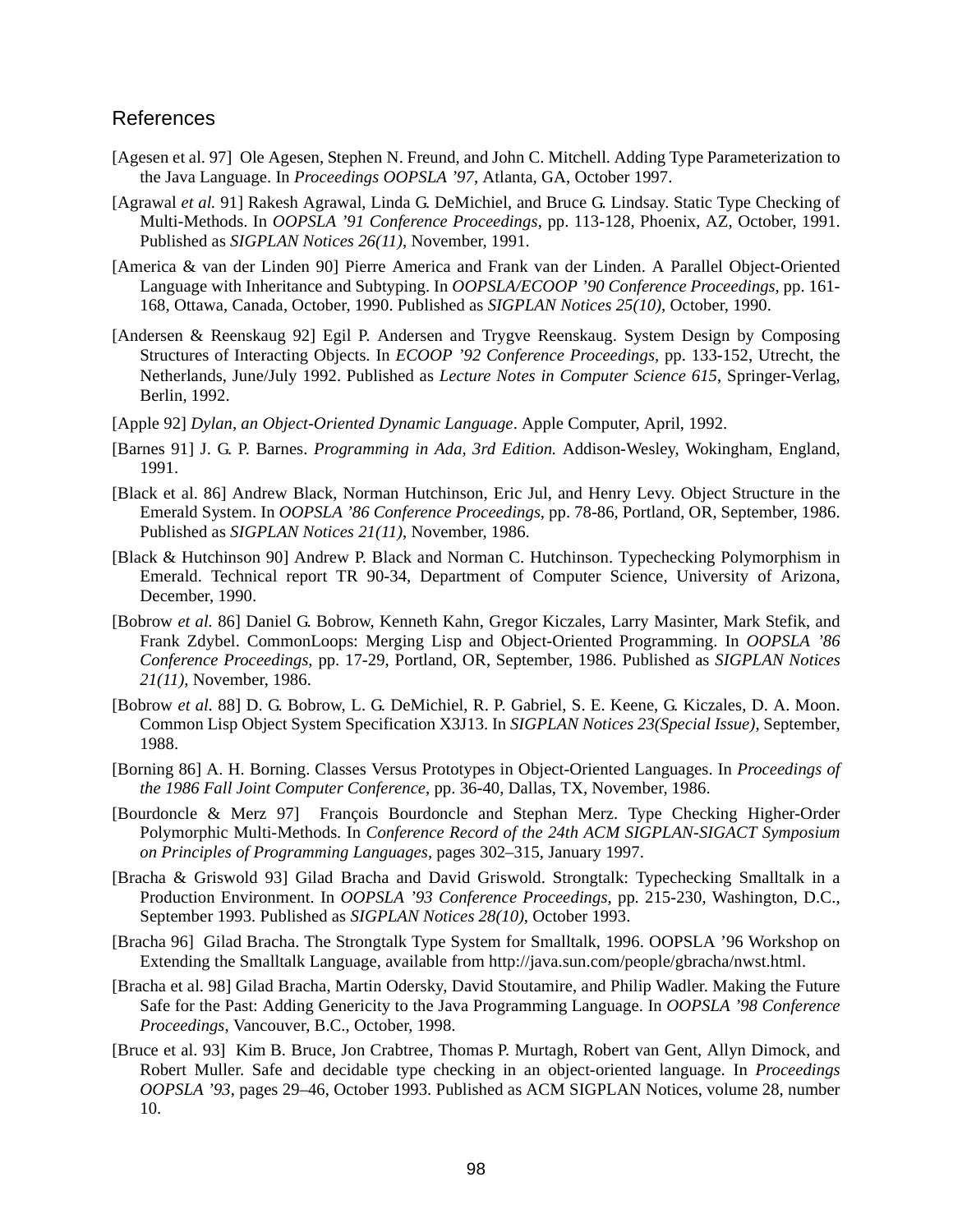- [Bruce et al. 95b] Kim B. Bruce, Angela Schuett, and Robert van Gent. PolyToil: A Type-Safe Polymorphic Object-Oriented Language. In *Proceedings ECOOP '95*, Aarhus, Denmark, August 1995. Springer-Verlag.
- [Bruce et al. 97] Kim B. Bruce, Adrian Fiech, and Leaf Petersen. Subtyping is not a good "Match" for object-oriented languages. In *Proceedings ECOOP '97*. Springer-Verlag, June 1997.
- [Bruce et al. 98] Kim B. Bruce, Martin Odersky, and Philip Wadler. A Statically Safe Alternative to Virtual Types. In *Proceedings ECOOP '98*, Brussels, Belgium, July 1998. Springer-Verlag.
- [Canning *et al.* 89] Peter S. Canning, William R. Cook, Walter L. Hill, John C. Mitchell, and William Olthoff. F-Bounded Quantification for Object-Oriented Programming. In *Proceedings of the Conference on Functional Programming Languages and Computer Architecture*, 1989.
- [Cardelli & Wegner 85] Luca Cardelli and Peter Wegner. On Understanding Types, Data Abstraction, and Polymorphism. In *Computing Surveys 17(4)*, pp. 471-522, December, 1985.
- [Cardelli 93] Luca Cardelli. An implementation of Fsub. Research Report 97, Digital Equipment Corporation Systems Research Center, 1993.
- [Castagna *et al.* 92] Giuseppe Castagna, Giorgio Ghelli, and Giuseppe Longo. A Calculus for Overloaded Functions with Subtyping. In *Proceedings of the 1992 ACM Conference on Lisp and Functional Programming*, pp. 182-192, San Francisco, June, 1992. Published as *Lisp Pointers 5(1)*, January-March, 1992.
- [Castagna 95] Giuseppe Castagna. Covariance and Contravariance: Conflict without a Cause. In *ACM Transactions on Programming Languages and Systems 17(3)*, pp. 431-447, May 1995.
- [Chambers *et al.* 89] Craig Chambers, David Ungar, and Elgin Lee. An Efficient Implementation of Self, a Dynamically-Typed Object-Oriented Language Based on Prototypes. In *OOPSLA '89 Conference Proceedings*, pp. 49-70, New Orleans, LA, October, 1989. Published as *SIGPLAN Notices 24(10)*, October, 1989. Also published in *Lisp and Symbolic Computation 4(3)*, Kluwer Academic Publishers, June, 1991.
- [Chambers *et al.* 91] Craig Chambers, David Ungar, Bay-Wei Chang, and Urs Hölzle. Parents are Shared Parts: Inheritance and Encapsulation in Self. In *Lisp and Symbolic Computation 4(3)*, Kluwer Academic Publishers, June, 1991.
- [Chambers & Ungar 91] Craig Chambers and David Ungar. Making Pure Object-Oriented Languages Practical. In *OOPSLA '91 Conference Proceedings*, pp. 1-15, Phoenix, AZ, October, 1991. Published as *SIGPLAN Notices 26(10)*, October, 1991.
- [Chambers 92a] Craig Chambers. *The Design and Implementation of the Self Compiler, an Optimizing Compiler for Object-Oriented Programming Languages*. Ph.D. thesis, Department of Computer Science, Stanford University, March, 1992.
- [Chambers 92b] Craig Chambers. Object-Oriented Multi-Methods in Cecil. In *ECOOP '92 Conference Proceedings*, pp. 33-56, Utrecht, the Netherlands, June/July, 1992. Published as *Lecture Notes in Computer Science 615*, Springer-Verlag, Berlin, 1992.
- [Chambers 93a] Craig Chambers. The Cecil Language: Specification and Rationale. Technical report #93- 03-05, Department of Computer Science and Engineering, University of Washington, March, 1993.
- [Chambers 93b] Craig Chambers. Predicate Classes. In *ECOOP '93 Conference Proceedings*, pp. 268-296, Kaiserslautern, Germany, July, 1993. Published as *Lecture Notes in Computer Science 707*, Springer-Verlag, Berlin, 1993.
- [Chambers & Leavens 94] Craig Chambers and Gary T. Leavens. Typechecking and Modules for Multi-Methods. In *OOPSLA '94 Conference Proceedings*, pp. 1-15, Portland, OR, October 1994. Published as *SIGPLAN Notices 29(10)*, October 1994. An expanded and revised version to appear in *ACM Transactions on Programming Languages and Systems*.
- [Chang & Ungar 90] Bay-Wei Chang and David Ungar. Experiencing Self Objects: An Object-Based Artificial Reality. Unpublished manuscript, 1990.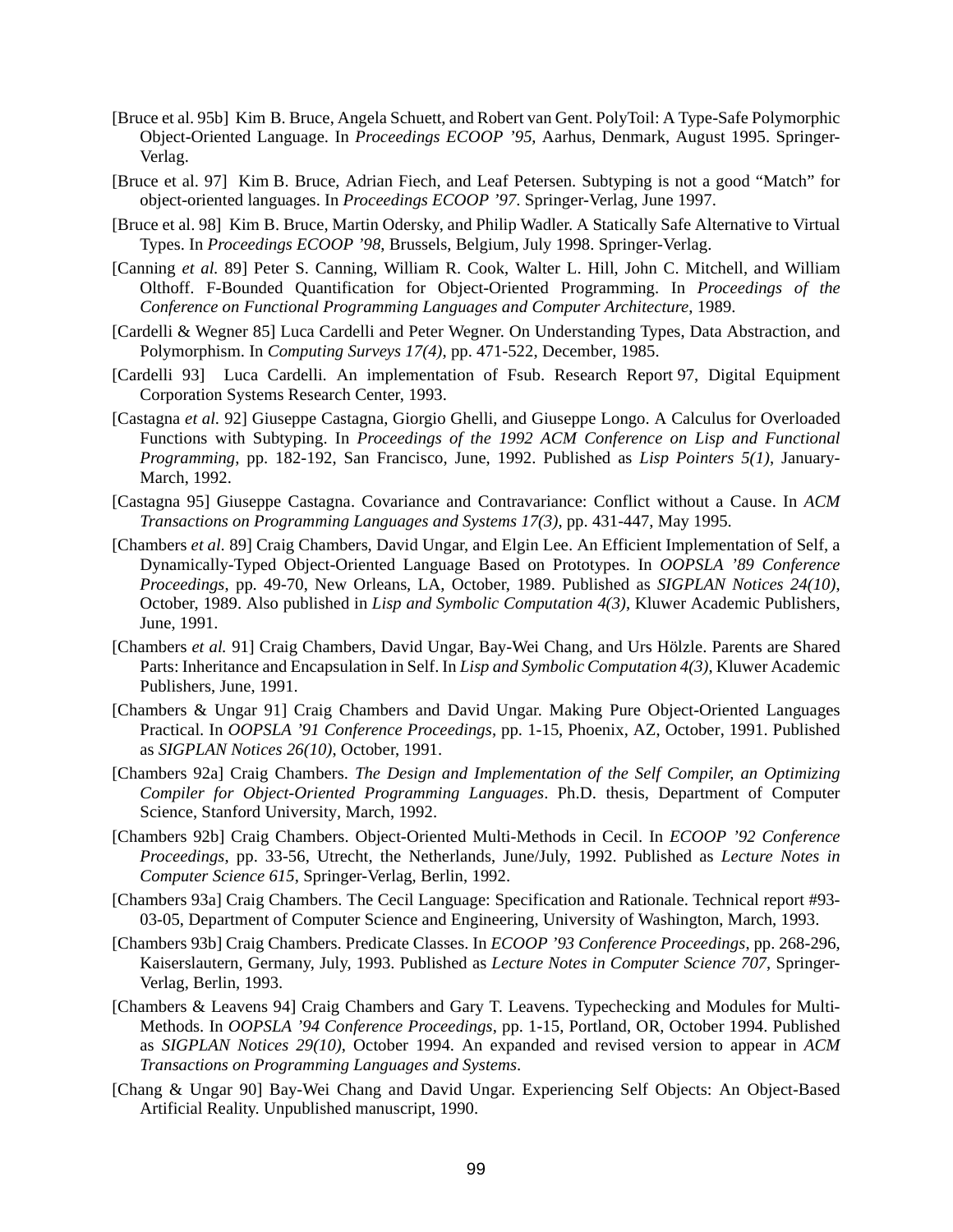- [Cook 89] W. R. Cook. A Proposal for Making Eiffel Type-Safe. In *ECOOP '89 Conference Proceedings*, pp. 57-70, Cambridge University Press, July, 1989.
- [Cook *et al.* 90] William Cook, Walter Hill, and Peter Canning. Inheritance is not Subtyping. In *Conference Record of the 17th Annual ACM Symposium on Principles of Programming Languages*, San Francisco, CA, January, 1990.
- [Cook 92] William R. Cook. Interfaces and Specifications for the Smalltalk-80 Collection Classes. In In *OOPSLA '92 Conference Proceedings*, pp. 1-15, Vancouver, Canada, October, 1992. Published as *SIGPLAN Notices 27(10)*, October, 1992.
- [Day *et al.* 95] Mark Day, Robert Gruber, Barbara Liskov, and Andrew C. Meyers. Subtypes vs. Where Clauses: Constraining Parametric Polymorphism. In *Proceedings of the 1995 ACM Conference on Object-Oriented Programming Systems, Languages, and Applications (OOPSLA '95)*, pp. 156-168, Austin, TX, October 1995.
- [Dean & Chambers 94] Jeffrey Dean and Craig Chambers. Towards Better Inlining Decisions Using Inlining Trials. In *Proceedings of the ACM Symposium on Lisp and Functional Programming*, pp. 273- 282, Orlando, FL, June 1994. Published as *Lisp Pointers 7(3)*, July-September 1994.
- [Dean *et al.* 95a] Jeffrey Dean, Craig Chambers, and David Grove. Selective Specialization in Object-Oriented Languages. In *Proceedings of the 1995 SIGPLAN Conference on Programming Language Design and Implementation (PLDI '95),* La Jolla, CA, June 1995.
- [Dean *et al.* 95b] Jeffrey Dean, David Grove, and Craig Chambers. Optimization of Object-Oriented Programs Using Static Class Hierarchy Analysis. In *Proceedings of the European Conference on Object-Oriented Programming (ECOOP '95)*, Århus, Denmark, August 1995.
- [Dean et al. 96] Jeffrey Dean, Greg DeFouw, Dave Grove, Vassily Litvinov, and Craig Chambers. Vortex: An Optimizing Compiler for Object-Oriented Languages. In *OOPSLA'96 Conference Proceedings*, San Jose, CA, October 1996.
- [Eifrig et al. 95] Jonathan Eifrig, Scott Smith, and Valery Trifonov. Sound Polymorphic Type Inference for Objects. In *OOPSLA'95 Conference Proceedings*, pages 169–184, Austin, TX, October 1995.
- [Ellis & Stroustrup 90] Margaret A. Ellis and Bjarne Stroustrup. *The Annotated C++ Reference Manual*. Addison-Wesley, Reading, MA, 1990.
- [Freeman-Benson 89] Bjorn N. Freeman-Benson. A Proposal for Multi-Methods in Self. Unpublished manuscript, December, 1989.
- [Gabriel *et al.* 91] Richard P. Gabriel, Jon L White, and Daniel G. Bobrow. CLOS: Integrating Object-Oriented and Functional Programming. In *Communications of the ACM 34(9)*, pp. 28-38, September, 1991.
- [Ghelli 91] Giorgio Ghelli. A Static Type System for Message Passing. In *OOPSLA '91 Conference Proceedings*, pp. 129-145, Phoenix, AZ, October, 1991. Published as *SIGPLAN Notices 26(11)*, November, 1991.
- [Goldberg & Robson 83] Adele Goldberg and David Robson. *Smalltalk-80: The Language and Its Implementation*. Addison-Wesley, Reading, MA, 1983.
- [Goldberg 84] Adele Goldberg. *Smalltalk-80: The Interactive Programming Environment*. Addison-Wesley, Reading, MA, 1984.
- [Grove *et al.* 95] David Grove,Jeffrey Dean, Charles Garrett, and Craig Chambers. Profile-Guided Receiver Class Prediction. In *Proceedings of the 1995 ACM Conference on Object-Oriented Programming Systems, Languages, and Applications (OOPSLA '95)*, Austin, TX, October 1995.
- [Grove 95] David Grove. The Impact of Interprocedural Class Analysis on Optimization. In *Proceedings of CASCON '95*, pp. 195-203, Toronto, Canada, November 1995.
- [Halbert & O'Brien 86] Daniel C. Halbert and Patrick D. O'Brien. Using Types and Inheritance in Object-Oriented Languages. Technical report DEC-TR-437, Digital Equipment Corp., April, 1986.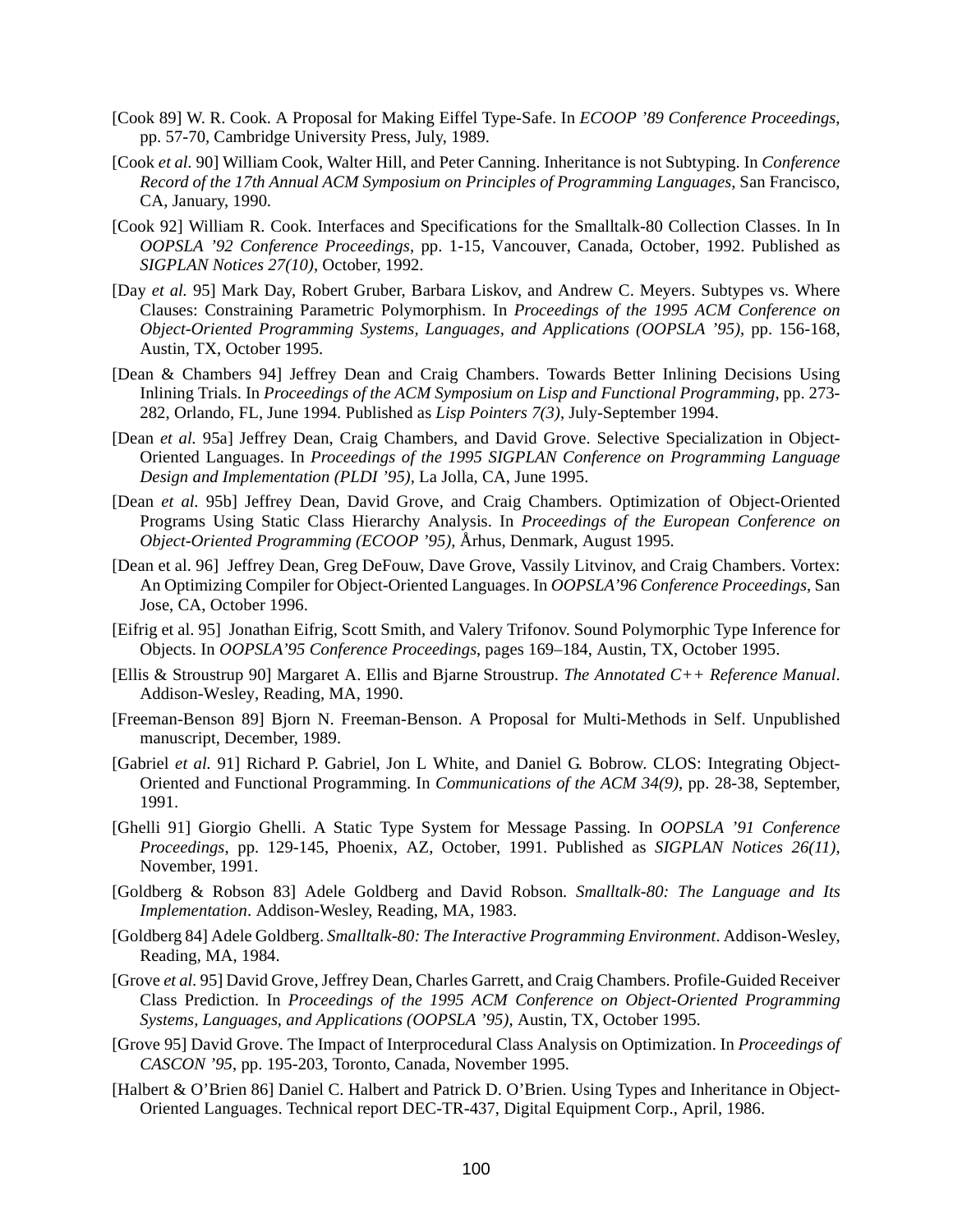[Harbison 92] Samuel P. Harbison. *Modula-3*. Prentice Hall, Englewood Cliffs, NJ, 1992.

- [Harrison & Ossher 90] William Harrison and Harold Ossher. Subdivided Procedures: A Language Extension Supporting Extensible Programming. In *Proceedings of the 1990 International Conference on Computer Languages*, pp. 190-197, New Orleans, LA, March, 1990.
- [Harrison & Ossher 93] William Harrison and Harold Ossher. Subject-Oriented Programming (A Critique of Pure Objects). In *OOPSLA '93 Conference Proceedings*, pp. 411-428, Washington, D.C., September 1993. Published as *SIGPLAN Notices 28(10)*, October 1993.
- [Hölzle *et al.* 91a] Urs Hölzle, Bay-Wei Chang, Craig Chambers, Ole Agesen, and David Ungar. *The Self Manual, Version 1.1*. Unpublished manual, February, 1991.
- [Hölzle *et al.* 91b] Urs Hölzle, Craig Chambers, and David Ungar. Optimizing Dynamically-Typed Object-Oriented Programming Languages with Polymorphic Inline Caches. In *ECOOP '91 Conference Proceedings*, pp. 21-38, Geneva, Switzerland, July, 1991.
- [Hölzle *et al.* 92] Urs Hölzle, Craig Chambers, and David Ungar. Debugging Optimized Code with Dynamic Deoptimization. To appear in *Proceedings of the SIGPLAN '92 Conference on Programming Language Design and Implementation*, San Francisco, CA, June, 1992.
- [Hölzle 93] Urs Hölzle. Integrating Independently-Developed Components in Object-Oriented Languages. In *ECOOP '93 Conference Proceedings*, pp. 36-56, Kaiserslautern, Germany, July 1993. Published as *Lecture Notes in Computer Science 707*, Springer-Verlag, Berlin, 1993.
- [Hudak *et al.* 90] Paul Hudak, Philip Wadler, Arvind, Brian Boutel, Jon Fairbairn, Joseph Fasel, Kevin Hammond, John Hughes, Thomas Johnsson, Dick Kieburtz, Rishiyur Nikhil, Simon Peyton Jones, Mike Reeve, David Wise, Jonathan Young. *Report on the Programming Language Haskell, Version 1.0*. Unpublished manual, April, 1990.
- [Hutchinson 87] Norman C. Hutchinson. *Emerald: An Object-Based Language for Distributed Programming.* Ph.D. thesis, University of Washington, January, 1987.
- [Hutchinson *et al.* 87] Norman C. Hutchinson, Rajendra K. Raj, Andrew P. Black, Henry M. Levy, and Eric Jul. The Emerald Programming Language Report. Technical Report 87-10-07, Department of Computer Science, University of Washington, October, 1987.
- [Ingalls 86] Daniel H. H. Ingalls. A Simple Technique for Handling Multiple Polymorphism. In *OOPSLA '86 Conference Proceedings*, pp. 347-349, Portland, OR, September, 1986. Published as *SIGPLAN Notices 21(11)*, November, 1986.
- [Jenks & Sutor 92] Richard D. Jenks and Robert S. Sutor. *Axiom: the Scientific Computing System*. Springer-Verlag. 1992.
- [Kiczales *et al.* 91] Gregor Kiczales, James des Rivières, and Daniel G. Bobrow. *The Art of the Meta-Object Protocol*. MIT Press, Cambridge, MA, 1991.
- [Kristensen *et al.* 87] B. B. Kristensen, Ole Lehrmann Madsen, Birger Møller-Pedersen, and Kristen Nygaard. The BETA Programming Language. In *Research Directions in Object-Oriented Programming*, MIT Press, Cambridge, MA, 1987.
- [LaLonde *et al.* 86] Wilf R. LaLonde, Dave A. Thomas, and John R. Pugh. An Exemplar Based Smalltalk. In *OOPSLA '86 Conference Proceedings,* pp. 322-330, Portland, OR, September, 1986. Published as *SIGPLAN Notices 21(11)*, November, 1986.
- [Leavens 89] Gary Todd Leavens. *Verifying Object-Oriented Programs that use Subtypes*. Ph.D. thesis, MIT, 1989.
- [Leavens & Weihl 90] Gary T. Leavens and William E. Weihl. Reasoning about Object-Oriented Programs that use Subtypes. In *OOPSLA/ECOOP '90 Conference Proceedings*, pp. 212-223, Ottawa, Canada, October, 1990. Published as *SIGPLAN Notices 25(10)*, October, 1990.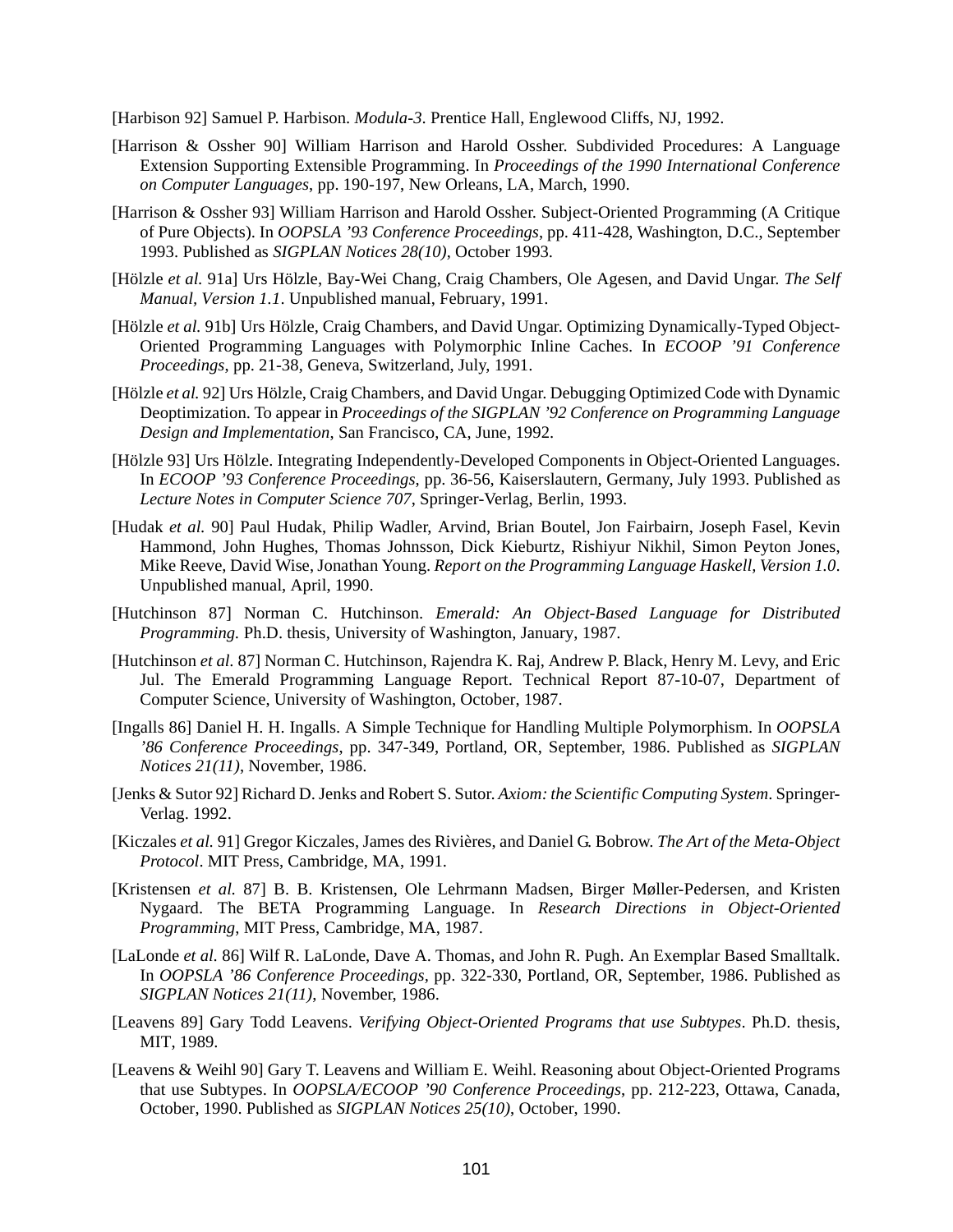- [Lieberman 86] Henry Lieberman. Using Prototypical Objects to Implement Shared Behavior in Object-Oriented Systems. In *OOPSLA '86 Conference Proceedings*, pp. 214-223, Portland, OR, September, 1986. Published as *SIGPLAN Notices 21(11)*, November, 1986.
- [Lieberman *et al.* 87] Henry Lieberman, Lynn Andrea Stein, and David Ungar. The Treaty of Orlando. In *Addendum to the OOPSLA '87 Conference Proceedings*, pp. 43-44, Orlando, FL, October, 1987. Published as *SIGPLAN Notices 23(5)*, May, 1988.
- [Liskov *et al.* 77] Barbara Liskov, Alan Snyder, Russell Atkinson, and J. Craig Schaffert. Abstraction Mechanisms in CLU. In *Communications of the ACM 20(8)*, pp. 564-576, August, 1977.
- [Liskov *et al.* 81] Barbara Liskov, Russell Atkinson, Toby Bloom, Eliot Moss, J. Craig Schaffert, Robert Scheifler, and Alan Snyder. *CLU Reference Manual*. Springer-Verlag, Berlin, 1981.
- [Liskov et al. 94] Barbara Liskov, Dorothy Curtis, Mark Day, Sanjay Ghemawhat, Robert Gruber, Paul Johnson, and Andrew C. Myers. Theta Reference Manual. Technical Report Programming Methodology Group Memo 88, MIT Laboratory for Computer Science, February 1994.
- [Litvinov 98] Vassily Litvinov. Constraint-Based Polymorphism in Cecil:Towards a Practical and Static Type System. In *OOPSLA '98 Conference Proceedings*, Vancouver, B.C., October, 1998.
- [Madsen & Møller-Pedersen 89] Ole Lehrmann Madsen and Birger Møller-Pedersen. Virtual Classes: A Powerful Mechanism in Object-Oriented Programming. In *Proceedings OOPSLA '89*, pages 397–406, October 1989. Published as ACM SIGPLAN Notices, volume 24, number 10.
- [Madsen et al. 93] Ole Lehrmann Madsen, Birger Møller-Pedersen, and Krysten Nygaard. *Object-Oriented Programming in the Beta Programming Language*. Addison-Wesley, Reading, MA, 1993.
- [Meyer 86] Bertrand Meyer. Genericity versus Inheritance. In *OOPSLA '86 Conference Proceedings*, pp. 391-405, Portland, OR, September, 1986. Published as *SIGPLAN Notices 21(11)*, November, 1986.
- [Meyer 88] Bertrand Meyer. *Object-Oriented Software Construction*. Prentice Hall, New York, 1988.
- [Meyer 92] Bertrand Meyer. *Eiffel: The Language*. Prentice Hall, New York, 1992.
- [Milner *et al.* 90] Robin Milner, Mads Tofte, and Robert Harper. *The Definition of Standard ML*. MIT Press, Cambridge, MA, 1990.
- [Mitchell *et al.* 91] John Mitchell, Sigurd Meldal, and Neel Hadhav. An Extension of Standard ML Modules with Subtyping and Inheritance. In *Conference Record of the ACM Symposium on Principles of Programming Languages*, Williamsburg, VA, January, 1991.
- [Moon 86] David A. Moon. Object-Oriented Programming with Flavors. In *OOPSLA '86 Conference Proceedings,* pp. 1-8, Portland, OR, September, 1986. Published as *SIGPLAN Notices 21(11)*, November, 1986.
- [Mugridge *et al.* 91] W. B. Mugridge, J. G. Hosking, and J. Hamer. Multi-Methods in a Statically-Typed Programming Language. Technical report #50, Department of Computer Science, University of Auckland, 1991. Also in *ECOOP '91 Conference Proceedings*, Geneva, Switzerland, July, 1991.
- [Myers et al. 97] Andrew C. Myers, Joseph A. Bank, and Barbara Liskov. Parameterized Types for Java. In *Conference Record of the 24th ACM SIGPLAN-SIGACT Symposium on Principles of Programming Languages*, pages 132–145, January 1997.
- [Nelson 91] Greg Nelson, editor. *Systems Programming with Modula-3*. Prentice Hall, Englewood Cliffs, NJ, 1991.
- [Odersky & Wadler 97] Martin Odersky and Philip Wadler. Pizza into Java: Translating Theory into Practice. In *Conference Record of the 24th ACM SIGPLAN-SIGACT Symposium on Principles of Programming Languages*, pages 146–159, January 1997.
- [Omohundro 93] Stephen Omohundro. *The Sather 1.0 Specification*. Unpublished manual, June 1993.
- [Pierce & Turner 92] Benjamin C. Pierce and David N. Turner. Statically Typed Multi-Methods via Partially Abstract Types. Unpublished manuscript, October, 1992.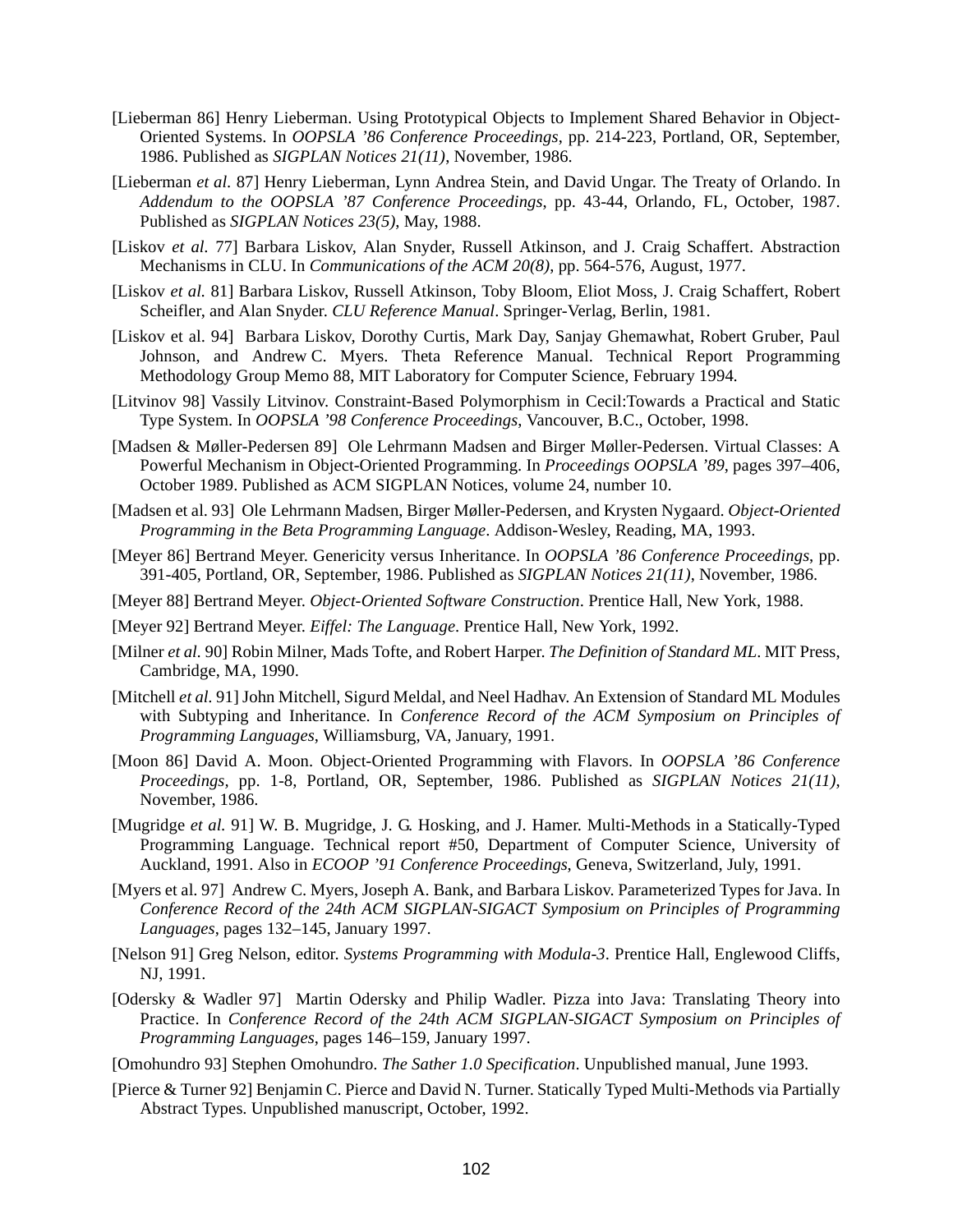- [Pierce & Turner 93] Benjamin C. Pierce and David N. Turner. Object-Oriented Programming Without Recursive Types. In *Conference Record of the 20th Annual ACM Symposium on Principles of Programming Languages*, January, 1993.
- [Pierce & Turner 98] Benjamin C. Pierce and David N. Turner. Local Type Inference. In *Conference Record of the 25th ACM SIGPLAN-SIGACT Symposium on Principles of Programming Languages*, pages 252– 265, January 1998.
- [Rees & Clinger 86] Jonathan Rees and William Clinger, editors. *Revised <sup>3</sup> Report on the Algorithmic Language Scheme*. In *SIGPLAN Notices 21(12)*, December, 1986.
- [Rouaix 90] Francois Rouaix. Safe Run-Time Overloading. In *Conference Record of the 17th Annual ACM Symposium on Principles of Programming Languages*, pp. 355-366, San Francisco, CA, January, 1990.
- [SRC] DEC SRC Modula-3 Implementation. Digital Equipment Corporation Systems Research Center. http://www.research.digital.com/SRC/modula-3/html/home.html.
- [Santas 93] Philip S. Santas. A Type System for Computer Algebra. In *International Symposium on Symbolic and Algebraic Computation*. 1993.
- [Schaffert *et al.* 85] Craig Schaffert, Topher Cooper, and Carrie Wilpolt. Trellis Object-Based Environment, Language Reference Manual. Technical report DEC-TR-372, November, 1985.
- [Schaffert *et al.* 86] Craig Schaffert, Topher Cooper, Bruce Bullis, Mike Kilian, and Carrie Wilpolt. An Introduction to Trellis/Owl. In *OOPSLA '86 Conference Proceedings*, pp. 9-16, Portland, OR, September, 1986. Published as *SIGPLAN Notices 21(11)*, November, 1986.
- [Snyder 86] Alan Snyder. Encapsulation and Inheritance in Object-Oriented Programming Languages. In *OOPSLA '86 Conference Proceedings*, pp. 38-45, Portland, OR, September, 1986. Published as *SIGPLAN Notices 21(11)*, November, 1986.
- [Steele 84] Guy L. Steele Jr. *Common LISP*. Digital Press, 1984.
- [Stroustrup 86] Bjarne Stroustrup. *The C++ Programming Language*. Addison-Wesley, Reading, MA, 1986.
- [Sun 95] Sun Microsystems. *The Java Language Specification.* Unpublished manual, May 1995.
- [Teitelman 84] Warren Teitelman. *The Cedar Programming Environment: A Midterm Report and Examination*. Xerox PARC technical report CSL-83-11, June, 1984.
- [Thorup 97] Kresten Krab Thorup. Genericity in Java with Virtual Types. In *Proceedings ECOOP '97*, Jyvaskyla, Finland, June 1997. Springer-Verlag.
- [Touretzky 86] D. Touretzky. *The Mathematics of Inheritance Systems.* Morgan-Kaufmann, 1986.
- [Ungar & Smith 87] David Ungar and Randall B. Smith. Self: The Power of Simplicity. In *OOPSLA '87 Conference Proceedings*, pp. 227-241, Orlando, FL, October, 1987. Published as *SIGPLAN Notices 22(12)*, December, 1987. Also published in *Lisp and Symbolic Computation 4(3)*, Kluwer Academic Publishers, June, 1991.
- [Ungar *et al.* 91] David Ungar, Craig Chambers, Bay-Wei Chang, and Urs Hölzle. Organizing Programs without Classes. In *Lisp and Symbolic Computation 4(3)*, Kluwer Academic Publishers, June, 1991.
- [Ungar 95] David Ungar. Annotating Objects for Transport to Other Worlds. In *Proceedings of the 1995 ACM Conference on Object-Oriented Programming Systems, Languages, and Applications (OOPSLA '95)*, pp. 73-87, Austin, TX, October 1995.
- [Wadler & Blott 89] Philip Wadler and Stephen Blott. How to Make *ad-hoc* Polymorphism Less *ad-hoc*. In *Conference Record of the Sixteenth Annual ACM Symposium on Principles of Programming Languages*, pages 60–76, January 1989.
- [Watt *et al.* 88] Steven M. Watt, Richard D. Jenks, Robert S. Sutor, and Barry M. Trager. The Scratchpad II Type System: Domains and Subdomains. In *Proceedings of the International Workshop on Scientific Computation*, Capri, Italy, 1988. Published in *Computing Tools for Scientific Problem Solving*, A. M. Miola, ed., Academic Press, 1990.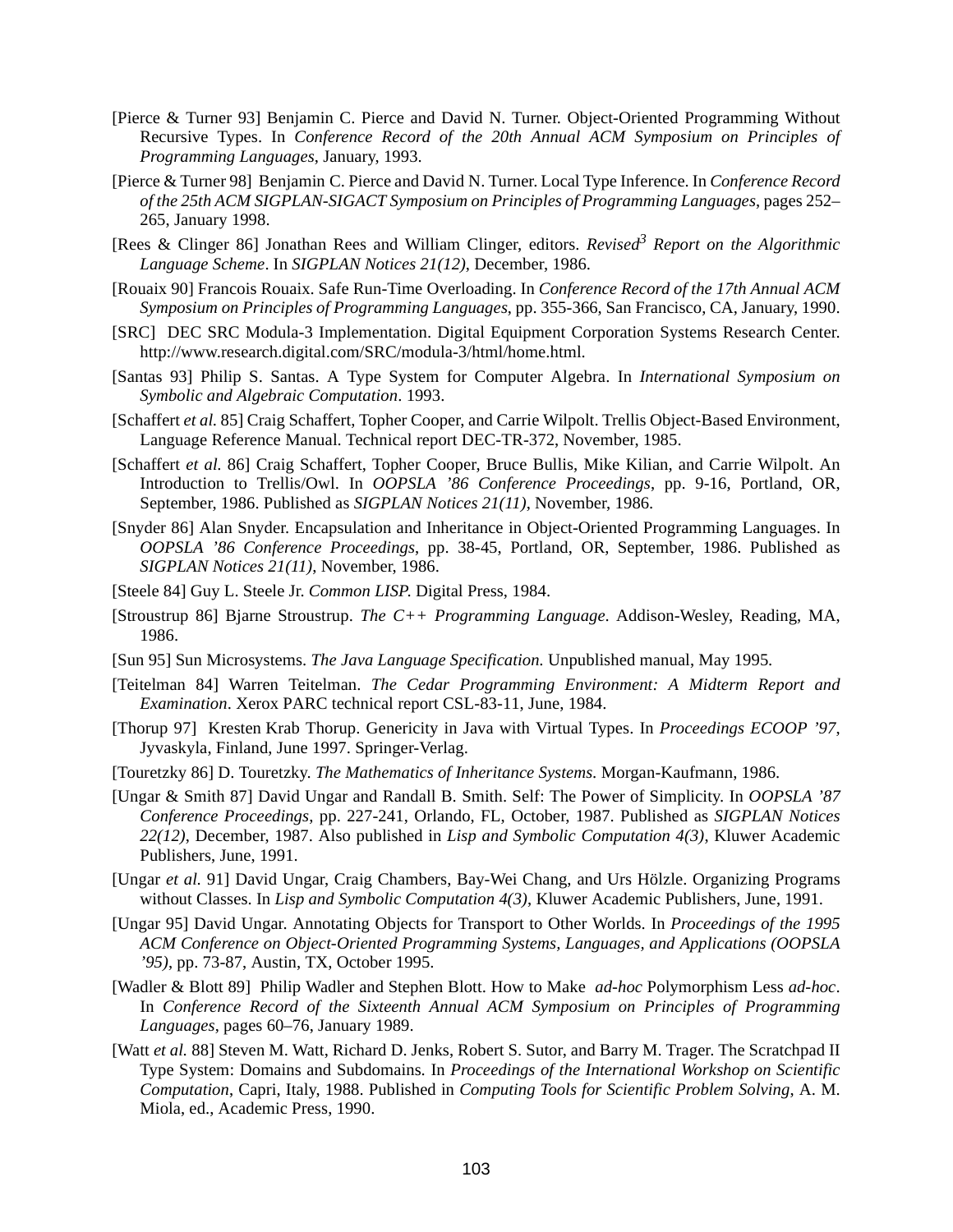## Appendix A Annotated Diesel Syntax

In our EBNF notation, vertical bars ( $\vert$ ) are used to separate alternatives. Braces ( $\{ \ldots \}$ ) surround strings that can be repeated zero or more times. Brackets ([...]) surround an optional string. Parentheses are used for grouping. Literal tokens are included in quotation marks ("...").

### A.1 Grammar

*a program is defined by a (root) file, which contains a sequence of declaration blocks and statements* program ::= file body file body  $::=$  { top decl | stmt }

*declarations that can appear at top level:*

| $ ::=$ include decl |
|---------------------|
| static decl         |
| dyn decl            |
|                     |

*declarations that can appear immediately within a module:*

| mod decl | $ ::=$ friend decl |
|----------|--------------------|
|          | static decl        |
|          | dyn decl           |

declarations that can appear either at top level or immediately within a module, but not in the body of a function or *method, i.e., any "static" context:*

| static decl | $: : =$ | module decl       |
|-------------|---------|-------------------|
|             |         | ext module decl   |
|             |         | import decl       |
|             |         | extends decl      |
|             |         | class decl        |
|             |         | ext class decl    |
|             |         | predicate decl    |
|             |         | disjoint decl     |
|             |         | cover decl        |
|             |         | divide decl       |
|             |         | synonym decl      |
|             |         | fun decl          |
|             |         | method decl       |
|             |         | signature decl    |
|             |         | field decl        |
|             |         | field method decl |
|             |         | precedence decl   |
|             |         | prim decl         |
|             |         | pragma            |
|             |         |                   |

declarations that can appear anywhere, including in the body of a function, method, or other "dynamically executed" *context:*

dyn decl ::= let decl

include declarations specify other files, whose syntax is file\_body, that should also be included in the program include\_decl ::= "include" file\_name {pragma} ";" file\_name ::= string

modules introduce a nested namespace; the visibility of the members of a module are controlled by privacy annotations module\_decl ::= [privacy] "module" name {pragma} module\_body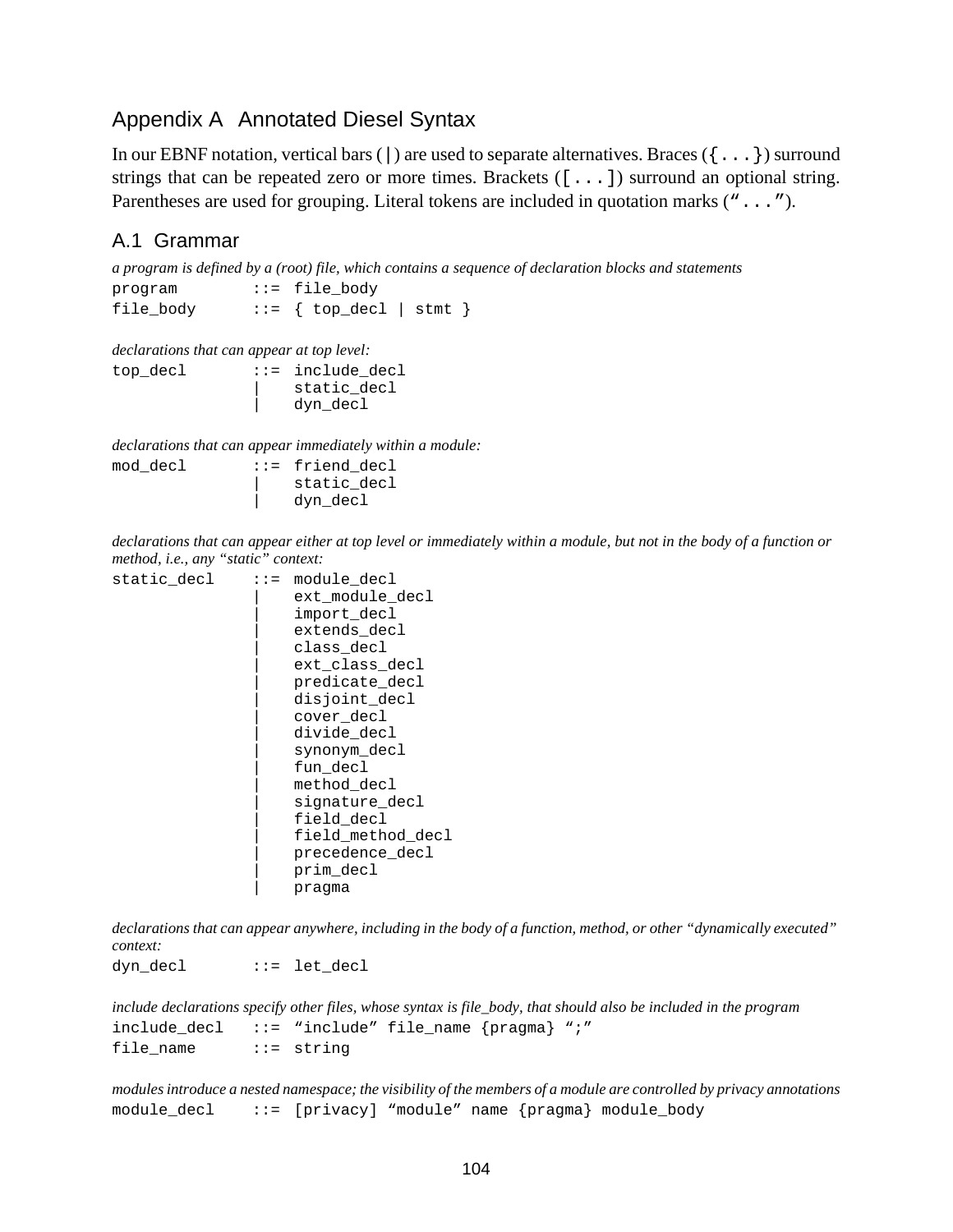```
module\_body ::= "\{'' \text{ module\_contents } "\}'' [";"]
                        | ";" module_contents "end" "module" [name] ";"
                        | ";" module_contents <EOF> module body ends at end of file
module contents::= \{ \mod \text{ decl} \mid \text{stmt} \}
```

```
a module can be extended with additional members
ext_module_decl::= "extend" module_decl
```
import declarations provide local aliases, with the given visibility, for public members of the imported modules, plus *protected and private members of imported modules that list the importer as a friend*

import\_decl ::= [privacy] "import" module\_refs {pragma} ";" module\_refs ::= module\_ref {"," module\_ref}

extends declarations provide local aliases, with the given visibility, for public and protected members of the extended *modules*

```
extends_decl ::= [privacy] "extends" module_refs {pragma} ";"
```
*friend declarations grant access to protected and private members to the named modules* friend\_decl ::= "friend" module\_refs {pragma} ";"

*name a module* module  $ref$  ::= qualified name

*name something perhaps in another module or at the top level* qualified\_name ::= [[module\_ref] "\$"] name qualified\_op\_name::=[[module\_ref] "\$"] op\_name

```
class and object declarations
class_decl ::= [type_cxt] [privacy] class_kind name [formal_params]
                       [type_cons] ["isa" class_ref_ps] [field_inits]
                       {pragma} ";"
class_kind ::= "abstract" "class"
                   "class"
                   | "object"
                   | "prim" "class"
class_ref_ps ::= class_ref_p \{ "," class_ref_p \}class_ref_p ::= qualified_name [param_patterns]
field inits ::= "{" field init { "," field init } "}"
field_init ::= name_fun_ref ["@" class_ref] ":=" expr
```
*name a class or object*

class  $ref$  ::= qualified name [params]

```
declared classes and objects can be extended with new superclasses and field initializers
ext_class_decl ::= [type_cxt] [privacy] "extend" ext_class_kind class_ref_p
                           [type_cons] ["isa" class_ref_ps] [field_inits]
                           {pragma} ";"
ext_class_kind ::= "class"
                      | "object"
```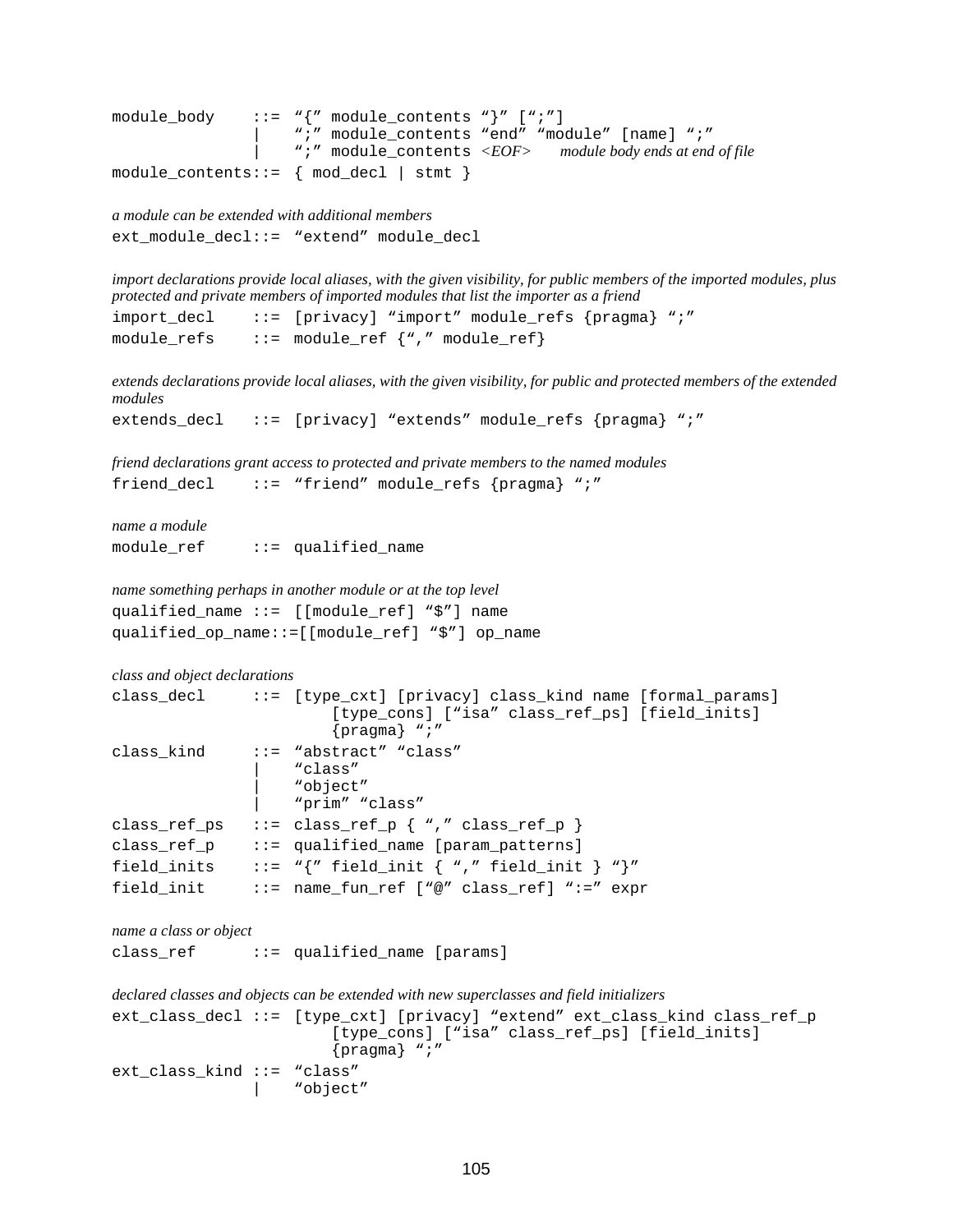*predicate class declarations declare "virtual" subclasses into which objects are dynamically classified whenever some predicate over them is true*

predicate\_decl ::= [type\_cxt] [privacy] "predicate" name [formal\_params] [type\_cons] ["isa" class\_ref\_ps] ["when" expr] {pragma} ";"

this syntax below needs to be extended to refer to parameterized predicate classes, e.g. with class\_ref\_ps in places. *also, what about privacy?*

disjoint decl  $::=$  "disjoint" class refs ";" cover\_decl ::= "cover" class\_ref "by" class\_refs ";" divide decl  $\therefore$  "divide" class ref "into" class refs ";" class\_refs ::= class\_ref { "," class\_ref }

```
synonym declarations define an alternate name for an existing type
synonym_decl ::= [type_cxt] [privacy] "synonym" name [formal_params]
                          "=" type_pattern [type_cons] {pragma} ";"
```
*fun declarations declare new named (generic) functions, optionally with a default implementation*

| fun decl    | ::= [type_cxt] [privacy] "fun" fun_name [formal_params] |
|-------------|---------------------------------------------------------|
|             | "(" [fun_formals] ")" [type_decl_p] [type_cons]         |
|             | {pragma} fun_body                                       |
| fun_name    | $\cdot \cdot$ = name   op_name                          |
| fun formals | $::=$ fun_formal $\{$ "," fun_formal $\}$               |
| fun formal  | $::=$ [name] ":" type pattern                           |
|             | name                                                    |
| fun_body    | $::=$ method_body $ $ ";"                               |

*name a function*

| fun ref      | $::=$ name_fun_ref   op_fun_ref   |
|--------------|-----------------------------------|
| name fun ref | $ ::=$ qualified name [params]    |
| op fun ref   | $ ::=$ qualified_op_name [params] |

a method declaration adds a new dynamically dispatched subcase to an existing generic function; if the "signature" keyword is present, the method declaration also extends the type of the generic function with a new argument type*result type relation*

```
method_decl ::= [type_cxt] [privacy] "method" ["signature"] formal_fun_ref
                        "(" [meth_formals] ")" [type_decl_p] [type_cons]
                        {pragma} method_body
formal_fun_ref ::= name_formal_fun_ref | op_formal_fun_ref
name_formal_fun_ref::=qualified_name [formal_params]
op_formal_fun_ref::=qualified_op_name [formal_params]
meth_formals ::= meth_formal { "," meth_formal }
meth_formal ::= [name] ":" type_pattern
                    [name] "@" [["'"] name "<="] class_ref_p| name
method_body ::= \sqrt[n]{n} (body | prim_body) \sqrt[n]{n} [";"]
```
*signature declarations extend the types of existing generic functions with new argument type-result type relations* signature\_decl ::= [type\_cxt] [privacy] "signature" formal\_fun\_ref "(" [fun\_formals] ")" [type\_decl\_p] [type\_cons] {pragma} ";"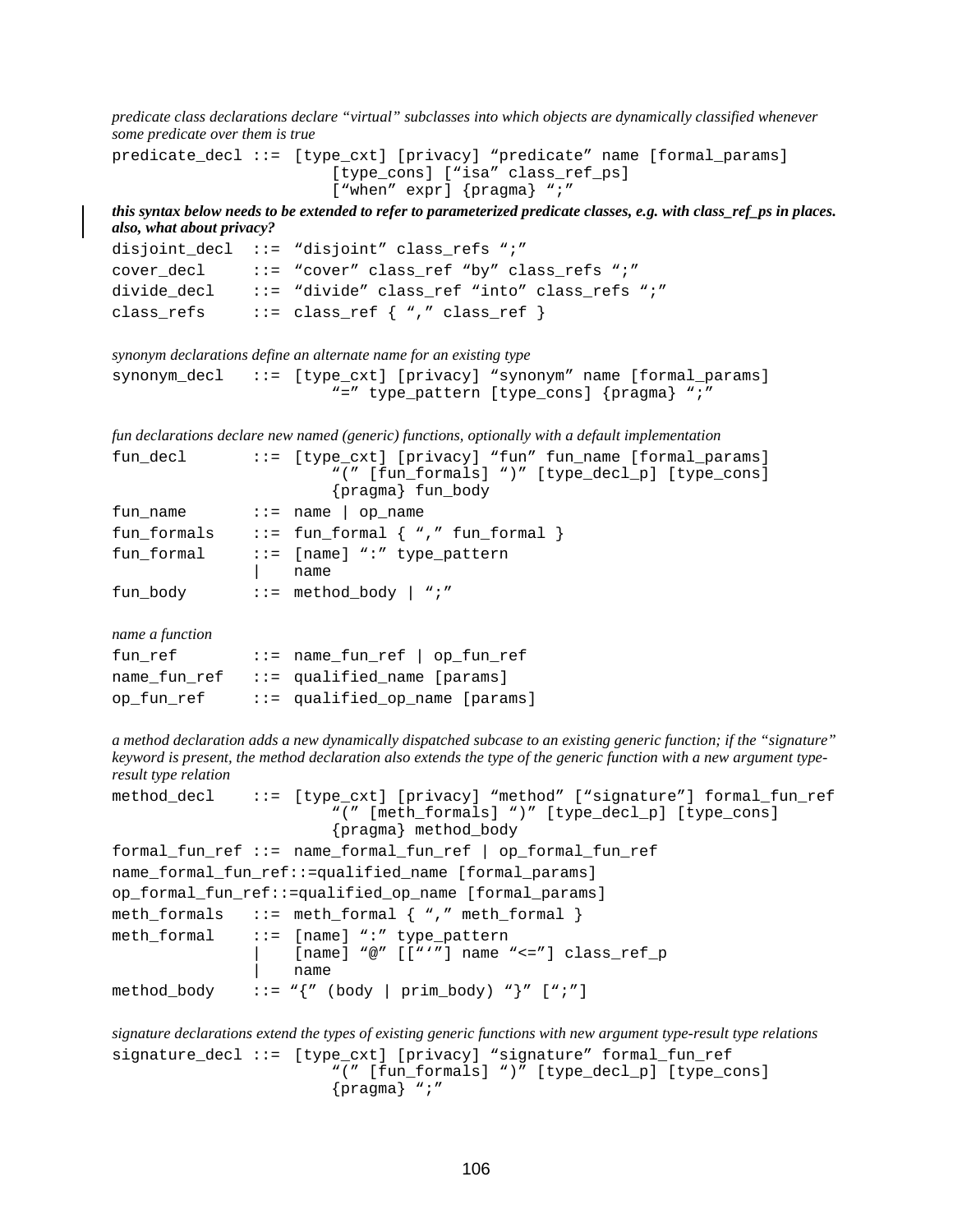a field declaration (a) allocates either a storage table to hold the field contents for each possible argument object, or a single memory location if the "shared" keyword is present, (b) declares a new named (generic) function with a default implementation that is a "get accessor" for the field, optionally with code to compute the field's initial value, and  $(c)$  if the "var" keyword is present, declares a new named (generic) function with a default implementation that is a "set accessor" for the field, whose name is the name of the get accessor prefixed with "set".

```
field_decl ::= [type_cxt] [field_privacy] ["shared"] ["var"] "field"
                      name [formal_params]
                       "(" fun formal ")" [type decl p] [type cons]
                       {pragma} field_body
field_privacy ::= privacy ["get" [privacy "put"] | "put"]
field body ::= "{" body "}" [";"] | ";"
```
a field method declaration (a) allocates either a storage table to hold the field contents for each possible argument object, or a single memory location if the "shared" keyword is present, (b) adds a new dynamically dispatched "get accessor" subcase to an existing generic function, and  $(c)$  if the "var" keyword is present, adds a new dynamically dispatched "set accessor" subcase to an existing generic function, whose name is the name of the get accessor prefixed with "set\_". if the "signature" keyword is present, the field method declaration also extends the type(s) of the generic *function(s) with new argument type-result type relations*

field\_method\_decl::=[type\_cxt] [field\_privacy] ["shared"] ["var"] "field" "method" ["signature"] name\_formal\_fun\_ref "(" meth formal ")" [type decl p] [type cons] {pragma} field\_body

*precedence declarations control the precedence and associativity of binary operators*

|          | precedence_decl::= "precedence" op_names [associativity] {precedence}<br>$\{pragma\}$ ";" |
|----------|-------------------------------------------------------------------------------------------|
|          | associativity ::= "left_associative"   "right_associative"   "non_associative"            |
|          | precedence ::= "below" op_names   "above" op_names   "with" op_names                      |
| op names | $\cdot \cdot =$ op_name $\{$ "," op_name $\}$                                             |

*primitive declarations include an arbitrary piece of code in the compiled file (implementation specific)* prim decl  $::=$  prim body ";"

```
primitive bodies support access to code written in other languages (implementation specific)
prim_body ::= "prim" { language_binding }
language_binding::= language ":" code_string
                     language "{" code_chars "}"
language ::= name
code_string ::= string
code_chars ::= brace_balanced_chars any characters, with balanced use of "{" and "}"
```
*variable declarations bind names to objects; if "var" is present then the variable is assignable*

let decl  $::=$  [privacy] "let" ["var"] name [type decl] {pragma}  $" :=" \exp r "$ 

*name a variable* var\_ref ::= qualified\_name

*privacy of a declaration; defaults to protected. a privacy annotation is meaningless for top-level declarations* privacy ::= "public" | "protected" | "private"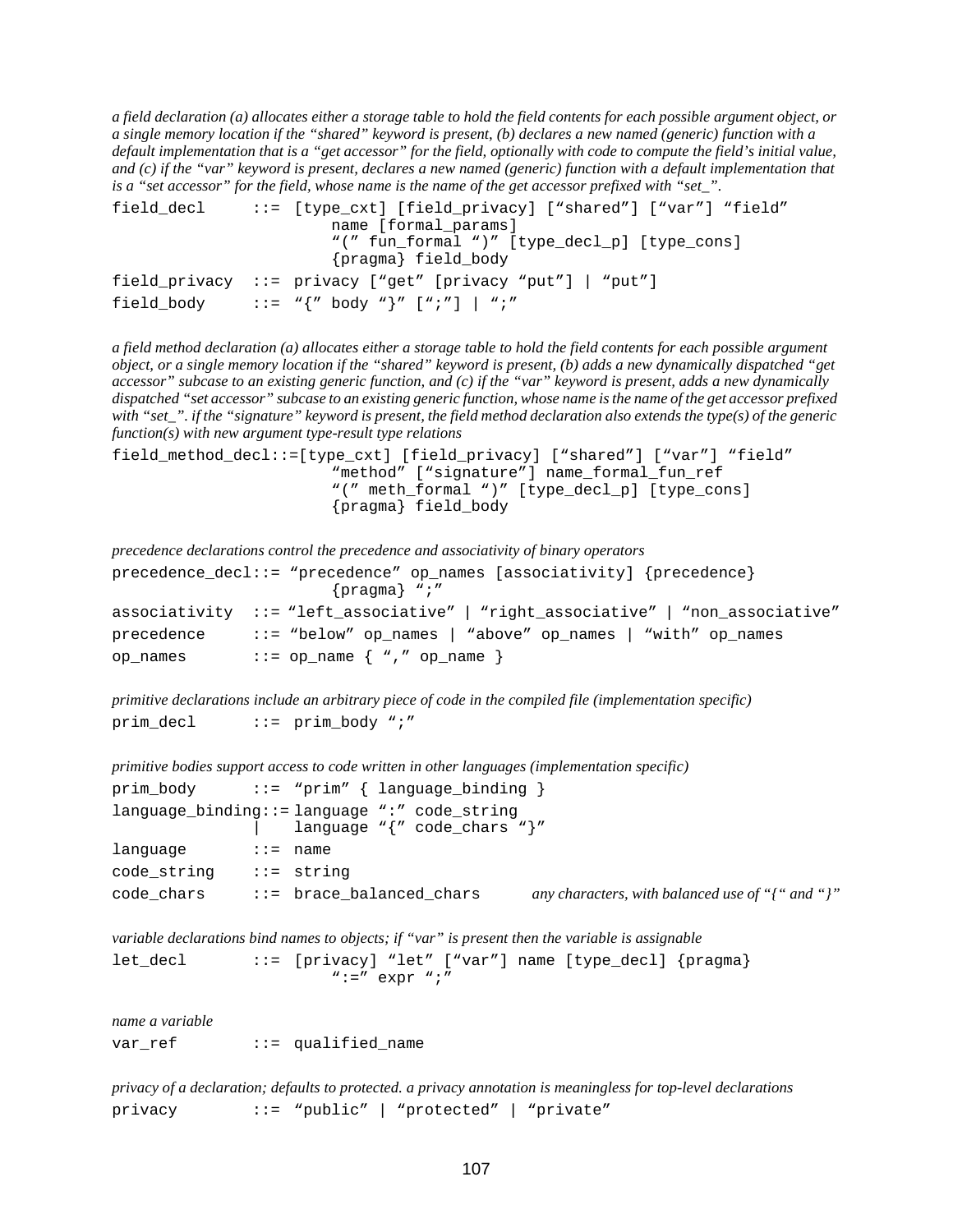| body                                           |                                      | $ ::= \{dyn\_dec1   simt\} \text{result}$<br>empty                                        | return void                                                                        |  |  |  |
|------------------------------------------------|--------------------------------------|-------------------------------------------------------------------------------------------|------------------------------------------------------------------------------------|--|--|--|
| stmt                                           | $: z =$                              | assignment ";"<br>expr ";"                                                                |                                                                                    |  |  |  |
| result                                         |                                      | $::=$ normal_return<br>non_local_rtn                                                      | return an expression<br>return from the lexically-enclosing method                 |  |  |  |
| normal_return                                  |                                      | $::=$ dyn_decl<br>assignment [";"]<br>$expr$ [";"]                                        | return void<br>return void<br>return result of expression                          |  |  |  |
| non_local_rtn                                  | $: : =$                              | $W \wedge W$ [ $W$ ; $W$ ]<br>"^" $expr$ [";"]                                            | do a non-local return, returning void<br>do a non-local return, returning a result |  |  |  |
| assignment-like statement                      |                                      |                                                                                           |                                                                                    |  |  |  |
| assignment                                     |                                      | $::= var_ref " := "expr$<br>assign_msg                                                    | assign to a mutable variable; returns void<br>assignment-like syntax for messages  |  |  |  |
| assign_msg                                     | $: : =$                              | lvalue_msg ":=" expr                                                                      | sugar for set_lmsg(lexprs, rexpr)                                                  |  |  |  |
| lvalue_msg                                     |                                      | $::=$ message<br>dot_msg<br>unop_msg<br>binop_msg                                         |                                                                                    |  |  |  |
| expressions                                    |                                      |                                                                                           |                                                                                    |  |  |  |
| expr                                           |                                      | $ ::=$ binop_expr                                                                         |                                                                                    |  |  |  |
| binary msgs have lowest precedence             |                                      |                                                                                           |                                                                                    |  |  |  |
| binop_expr                                     |                                      | $::=$ binop_msg  <br>unop_expr                                                            |                                                                                    |  |  |  |
| binop_msg                                      |                                      | ::= binop_expr op_fun_ref binop_expr                                                      | predecence and associativity as declared                                           |  |  |  |
| unary msgs have second-lowest precedence       |                                      |                                                                                           |                                                                                    |  |  |  |
| unop_expr                                      |                                      | $\cdots$ $\cdots$ unop msg<br>dot_expr                                                    |                                                                                    |  |  |  |
| unop_msg                                       |                                      | $::=$ op_fun_ref unop_expr                                                                | $\&$ and $\uparrow$ are not allowed as unary operators                             |  |  |  |
| dotted messages have second-highest precedence |                                      |                                                                                           |                                                                                    |  |  |  |
| dot_expr                                       |                                      | $ ::= dot_msg   simple\_expr$                                                             |                                                                                    |  |  |  |
| dot_msg                                        |                                      | ::= dot_expr "." name_fun_ref ["(" [exprs] ")"]<br>sugar for name_fun_ref(dot_expr,exprs) |                                                                                    |  |  |  |
| simple messages have highest precedence        |                                      |                                                                                           |                                                                                    |  |  |  |
| simple_expr                                    |                                      | $::=$ literal                                                                             |                                                                                    |  |  |  |
|                                                |                                      | var_expr<br>vector_expr<br>closure_expr<br>object_expr<br>message<br>resend<br>paren_expr |                                                                                    |  |  |  |
| literal constants                              |                                      |                                                                                           |                                                                                    |  |  |  |
| literal                                        | $\mathbf{1} \mathbf{1} = \mathbf{1}$ | integer                                                                                   |                                                                                    |  |  |  |

*body of a function, method, field initializer, closure, or parenthetical subexpression*

| single\_float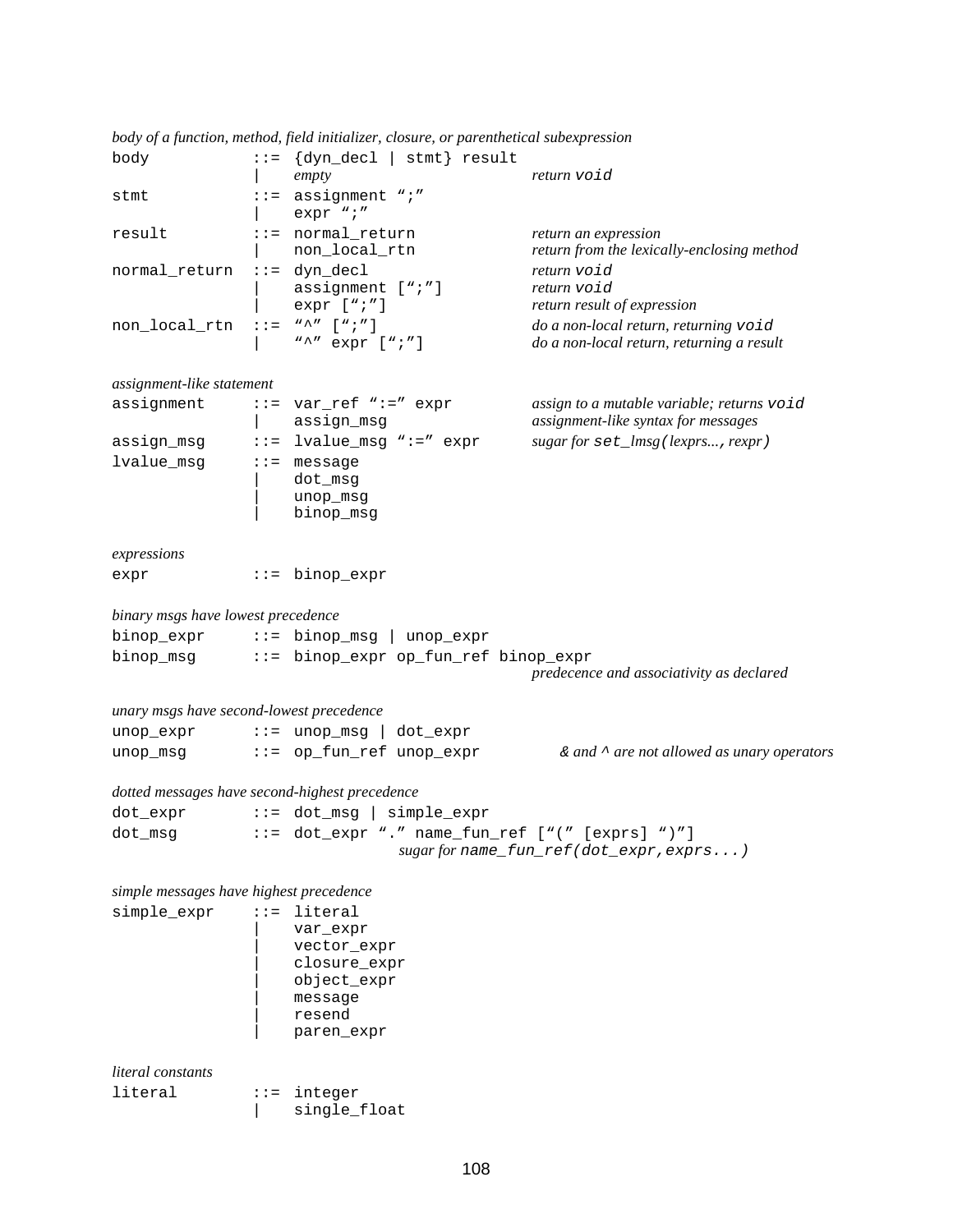| double\_float | character string *reference a variable or a named object* var expr  $::=$  var ref *reference a* variable | class\_ref *reference an object declaration build a vector, optionally specifying the element type* vector  $expr ::=" "[' " : " type " : " ] [express] "]"$ exprs  $::=$  expr  $\{$  "," expr  $\}$ *build a closure* closure\_expr ::= ["&" "(" [closure\_formals] ")" [type\_decl]] "{" body "}" closure\_formals::= closure\_formal { "," closure\_formal } closure formal  $::=$  [name] ":" type | name *build a new instance of a concrete class or object* object\_expr ::= "new" class\_ref [field\_inits] *send a message* message ::= name\_fun\_ref "(" [exprs] ")" *resend the message to an overridden method case* resend ::= "resend" ["(" resend\_args ")"] resend\_args ::= resend\_arg { "," resend\_arg } resend\_arg ::= expr *corresponding formal of sender must be unspecialized* | name *undirected resend (*name *is a specialized formal)* | name "@" class\_ref *directed resend (*name *is a specialized formal) introduce a new nested scope* paren expr  $::= "(" body ")"$ *a type declaration is an annotation giving an explicit type to a variable or result* type\_decl ::= ":" type type\_decl\_p ::= ":" type\_pattern *type contexts and constraints* type\_cxt ::= "forall" formal\_param { "," formal\_param } [type\_cons] ":" | "forall" type\_cons ":" type\_cons ::= "where" type\_constraint { "," type\_constraint } type\_constraint::= sub\_constraint | sig\_constraint | type\_pattern sub\_constraint ::= type\_pattern ("<=" | ">=") type\_pattern sig\_constraint ::= ["signature"] formal\_fun\_ref "(" [fun\_formals] ")" type\_decl\_p *syntax of types* types  $\cdots$  ::= type  $\{$  "," type  $\}$ type ::= lub\_type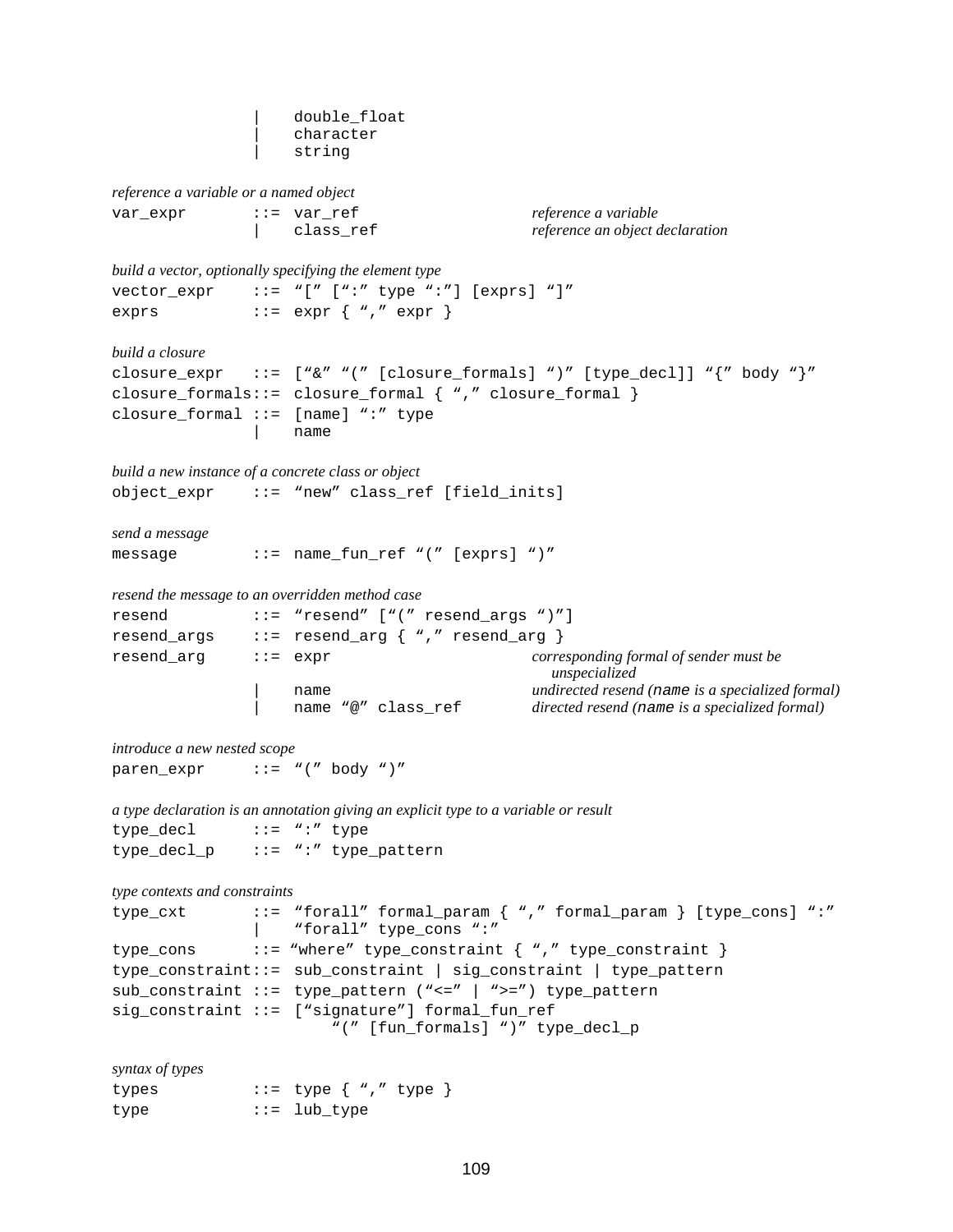```
lub_type ::= lub_type "|" glb_type
               qlb type
glb_type ::= glb_type "&" simple_type
                 simple type
simple type ::= named type
                | closure_type
                 " (" type ")"
named_type ::= class_ref a class, object, or synonym
closure_type ::= "\&"" (" [arg_types] ")" [type_decl]
arg_types ::= arg_type { "," arg_type }
arg_type ::= [[name] ":"] type
```
*type patterns are types that can contain binding occurrences of implicit type parameters*

```
type_patterns ::= type_pattern { "," type_pattern }
type_pattern ::= lub_type_p
lub_type_p ::= lub_type_p "|" glb_type_p
              | glb_type_p
glb_type_p ::= glb_type_p "&" simple_type_p
              | simple_type_p
simple_type_p ::= binding_type_p
                 | named_type_p
                  closure type p
                 "(" type_pattern ")"
binding_type_p ::= "'" name_binding
named_type_p ::= class_ref_p a class, object, or synonym
closure_type_p ::= "&" "(" [arg_type_ps] ")" [type_decl_p]
arg_type_ps ::= arg_type_p { "," arg_type_p }
arg_type_p ::= [[name] ":"] type_pattern
```

```
name_binding introduces a type variable called name
name_binding ::= name [">=" type_pattern] ["<=" type_pattern]
```

```
formal type parameters for objects and methods
```

```
formal_params ::= "[" formal_param { "," formal_param } "]"
formal_param ::= ["'"] name_binding
```
*actual type parameters for objects and methods* params ::= "[" types "]"

*actual type parameters for types that may contain binding occurrences of implicit type variables* param patterns  $::= "['$  type patterns "]"

*pragmas can be added at various points in a program to provide implementation-specific hints/commands* pragma  $::=$  " $(**"$  exprs "\*\*)"

#### A.2 Tokens

Bold-faced non-terminals in this grammar are the tokens in the full grammar of [A.1](#page-103-0). As usual, tokens are defined as the longest possible sequence of characters that are in the language defined by the grammar given below. The meta-notations "one of "..."", "any but *x*," and "*x*..*y*"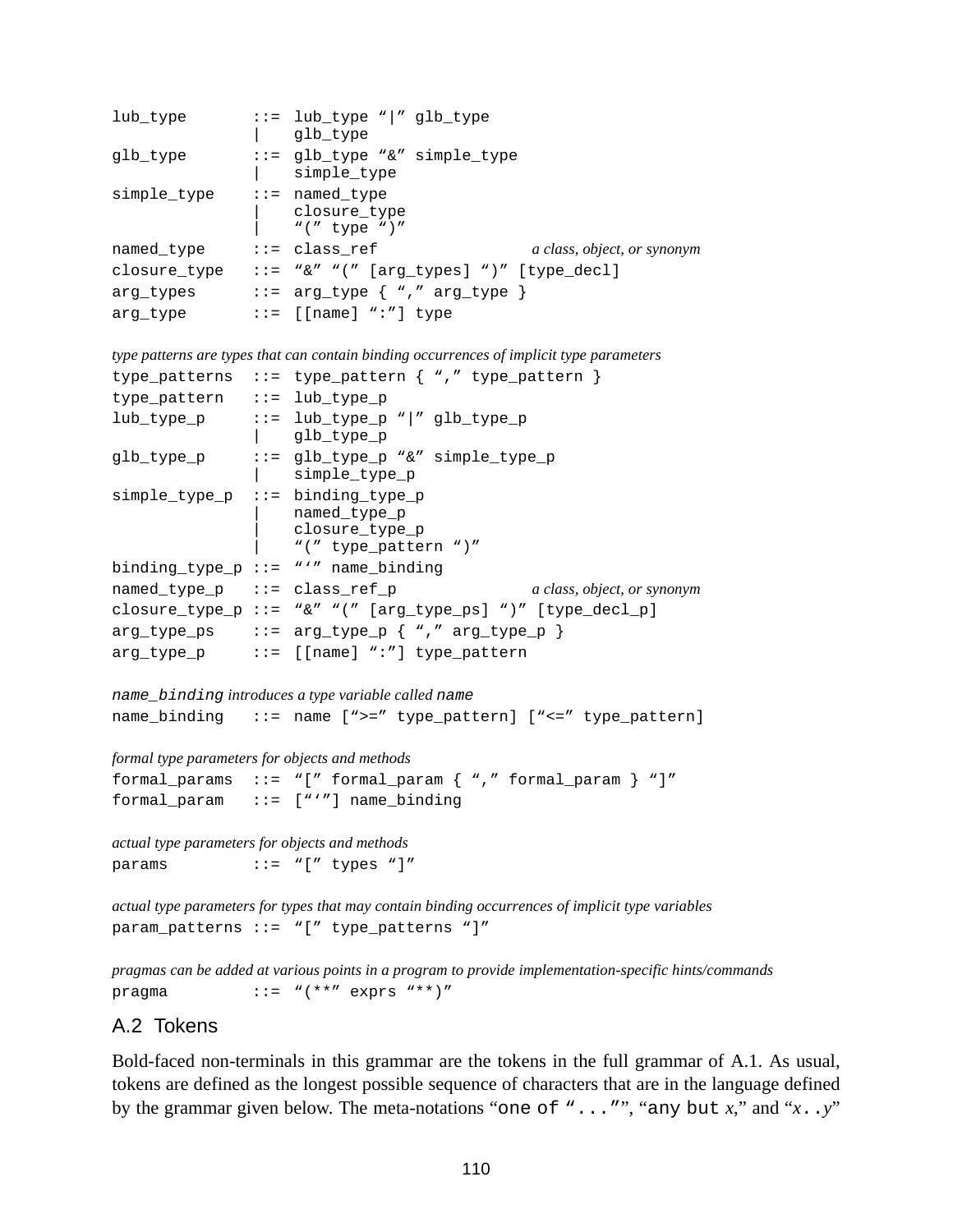are used to concisely list a range of alternative characters. space, tab, and newline stand for the corresponding characters.

| name                                           | ::= letter {letter   digit} [id_cont]<br>$\begin{bmatrix} 0 & \cdots & \cdots & \cdots \\ 0 & \cdots & \cdots & \cdots \end{bmatrix}$ op name the first underscore is not part of the name                                                                                                                                                                                                                                                                                                                                        |  |  |  |
|------------------------------------------------|-----------------------------------------------------------------------------------------------------------------------------------------------------------------------------------------------------------------------------------------------------------------------------------------------------------------------------------------------------------------------------------------------------------------------------------------------------------------------------------------------------------------------------------|--|--|--|
| op_name                                        | $::=$ punct ${punct}$ $id_{cont}$<br>$\begin{bmatrix} 1 & 1 \\ 1 & 1 \end{bmatrix}$ $\begin{bmatrix} 1 \\ 1 \end{bmatrix}$ $\begin{bmatrix} 1 \\ 1 \end{bmatrix}$ $\begin{bmatrix} 1 \\ 1 \end{bmatrix}$ $\begin{bmatrix} 1 \\ 1 \end{bmatrix}$ $\begin{bmatrix} 1 \\ 1 \end{bmatrix}$ $\begin{bmatrix} 1 \\ 1 \end{bmatrix}$ $\begin{bmatrix} 1 \\ 1 \end{bmatrix}$ $\begin{bmatrix} 1 \\ 1 \end{bmatrix}$ $\begin{bmatrix} 1 \\ 1 \end{bmatrix}$ $\begin{bmatrix} 1 \\ 1 \end{$<br>the first underscore is not part of the name |  |  |  |
| id_cont                                        | $\cdot : = "'' \{ "'' \}$ [name   op_name]                                                                                                                                                                                                                                                                                                                                                                                                                                                                                        |  |  |  |
| integer                                        | ::= [radix] hex_digits a leading "-" is considered a unary operator                                                                                                                                                                                                                                                                                                                                                                                                                                                               |  |  |  |
| radix                                          | $\cdots$ = digits "_"                                                                                                                                                                                                                                                                                                                                                                                                                                                                                                             |  |  |  |
|                                                |                                                                                                                                                                                                                                                                                                                                                                                                                                                                                                                                   |  |  |  |
|                                                |                                                                                                                                                                                                                                                                                                                                                                                                                                                                                                                                   |  |  |  |
| single_float ::= float                         |                                                                                                                                                                                                                                                                                                                                                                                                                                                                                                                                   |  |  |  |
|                                                | $double_f$ loat ::= float ("d" "D")                                                                                                                                                                                                                                                                                                                                                                                                                                                                                               |  |  |  |
| float                                          | ::= digits "." digits [exponent]<br>  digits exponent                                                                                                                                                                                                                                                                                                                                                                                                                                                                             |  |  |  |
|                                                | exponent ::= $("e"   "E") [ "+"   "--" ] digits$                                                                                                                                                                                                                                                                                                                                                                                                                                                                                  |  |  |  |
| digits                                         | $::=$ digit $\{ digit\}$                                                                                                                                                                                                                                                                                                                                                                                                                                                                                                          |  |  |  |
| character $\qquad :: = "''" \text{ char} "''"$ |                                                                                                                                                                                                                                                                                                                                                                                                                                                                                                                                   |  |  |  |
| string                                         |                                                                                                                                                                                                                                                                                                                                                                                                                                                                                                                                   |  |  |  |
| char                                           | $::=$ any $ $ "\" escape_char                                                                                                                                                                                                                                                                                                                                                                                                                                                                                                     |  |  |  |
|                                                | $\texttt{escape\_char}$ ::= one of "abfnrtvABFNRTV'"\?"<br>["d" "D"] digit [digit [digit]]decimal character code<br>("o" "O") digit [digit [digit]]octal character code<br>("x"   "X") hex_digit [hex_digit] hexadecimal character code                                                                                                                                                                                                                                                                                           |  |  |  |
|                                                | line_break ::= "\" {whitespace} new_line {whitespace} "\"<br>characters between and including $\zeta$ 's<br>are not part of the string                                                                                                                                                                                                                                                                                                                                                                                            |  |  |  |
| $brace\_balanced\_chars :: =$                  | $\{\text{any but }\text{``} \{\text{''}\}\text{ ['``} \text{brace\_balanced\_charges\text{ ``}\text{''} \text{ and }\text{``}\text{''}\}$                                                                                                                                                                                                                                                                                                                                                                                         |  |  |  |
| letter                                         | $\cdot \cdot$ = one of "azAZ"                                                                                                                                                                                                                                                                                                                                                                                                                                                                                                     |  |  |  |
| digit                                          | $::=$ one of $"09"$                                                                                                                                                                                                                                                                                                                                                                                                                                                                                                               |  |  |  |
| punct                                          | ::= one of "!#%^&*-+=<>/?~\ "                                                                                                                                                                                                                                                                                                                                                                                                                                                                                                     |  |  |  |

## A.3 White Space

Whitespace is allowed between any pair of tokens in the grammar in [A.1](#page-103-0).

| whitespace | $::=$ space   tab   newline   comment       |                                                                             |
|------------|---------------------------------------------|-----------------------------------------------------------------------------|
| comment    |                                             | $\therefore$ = "--" {any but newline} newline <i>comment to end of line</i> |
|            | $"\left(--"\right {any}\}_{\dots-\right)''$ | bracketed comment; can be nested                                            |